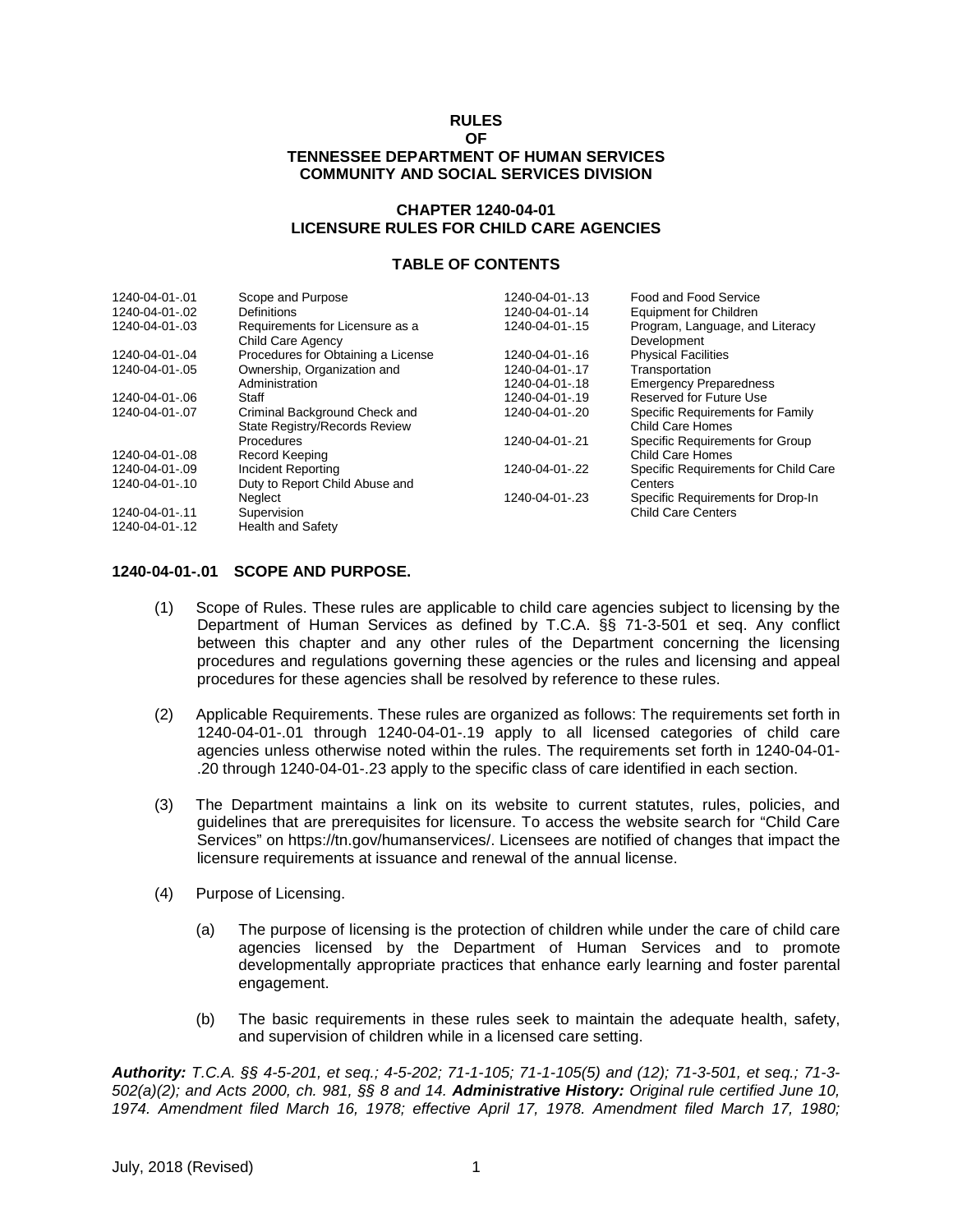*effective June 29, 1980. Repeal and new rule filed December 6, 1983; effective January 5, 1984. Amendment filed October 9, 1987; effective January 27, 1988. Repeal and new rule filed April 22, 1992; effective June 6, 1992. Amendment filed April 30, 1996; effective July 14, 1996. Amendment filed September 29, 2000; effective December 13, 2000. Amendments filed May 1, 2018; effective July 30, 2018.*

# **1240-04-01-.02 DEFINITIONS.**

- (1) Administrative Closure. Closure of an incomplete application after notification of deficiencies.
- (2) Administrative Hearing. A hearing that is held under the Uniform Administrative Procedures Act, Title 4, Chapter 5, Part 3 of the Tennessee Code Annotated, rather than a court of law, that is conducted by an administrative law judge from the Secretary of State's Office or by an administrative hearing officer of the Department of Human Services. The purpose of the hearing is to allow a child care agency the opportunity to challenge legal enforcement actions taken by the Department.
- (3) Annual License. An annual permit issued by the Department to a child care agency, authorizing the licensee to provide child care in accordance with provisions of the license, the law, and the rules of the Department.
- (4) Applicant. The owner or owner's authorized representative who is required, pursuant to the provisions of these rules, to sign the application for a license.
- (5) Auxiliary staff. Full and part-time employees of the child care agency who do not provide caregiving services, including but not limited to custodial, food service and maintenance staff.
- (6) Breakfast. A meal consisting of:
	- (a) Fluid milk (or approved substitute);
	- (b) Fruit or vegetable or 100% fruit juice or vegetable juice; and
	- (c) Bread or bread alternate.
- (7) Child or Children. A person or persons under eighteen (18) years of age.
- (8) Child Care. As defined by T.C.A. § 71-3-501, the provision of supervision and protection, and meeting, at a minimum, the basic needs of a child for less than twenty-four (24) hours a day.
- (9) Child Care Agency or Agency. A place or facility, regardless of whether it is currently licensed, that is operated as a "family child care home", a "group child care home", a "child care center", or a "drop-in child care center", that provides child care for three (3) or more hours per day to five (5) or more children who are not related to the primary educator.
- (10) Child Care Center. Any place or facility operated by any person or entity that provides child care for three (3) or more hours per day for at least thirteen (13) children who are not related to the primary educator.
- (11) Child Development Associate (CDA). A person who has earned an early childhood educational credential granted by the National Council for Professional Recognition. This credential is only recognized, for purposes of these rules, if issued by the above named organization.
- (12) Commissioner. The Commissioner of the Department of Human Services.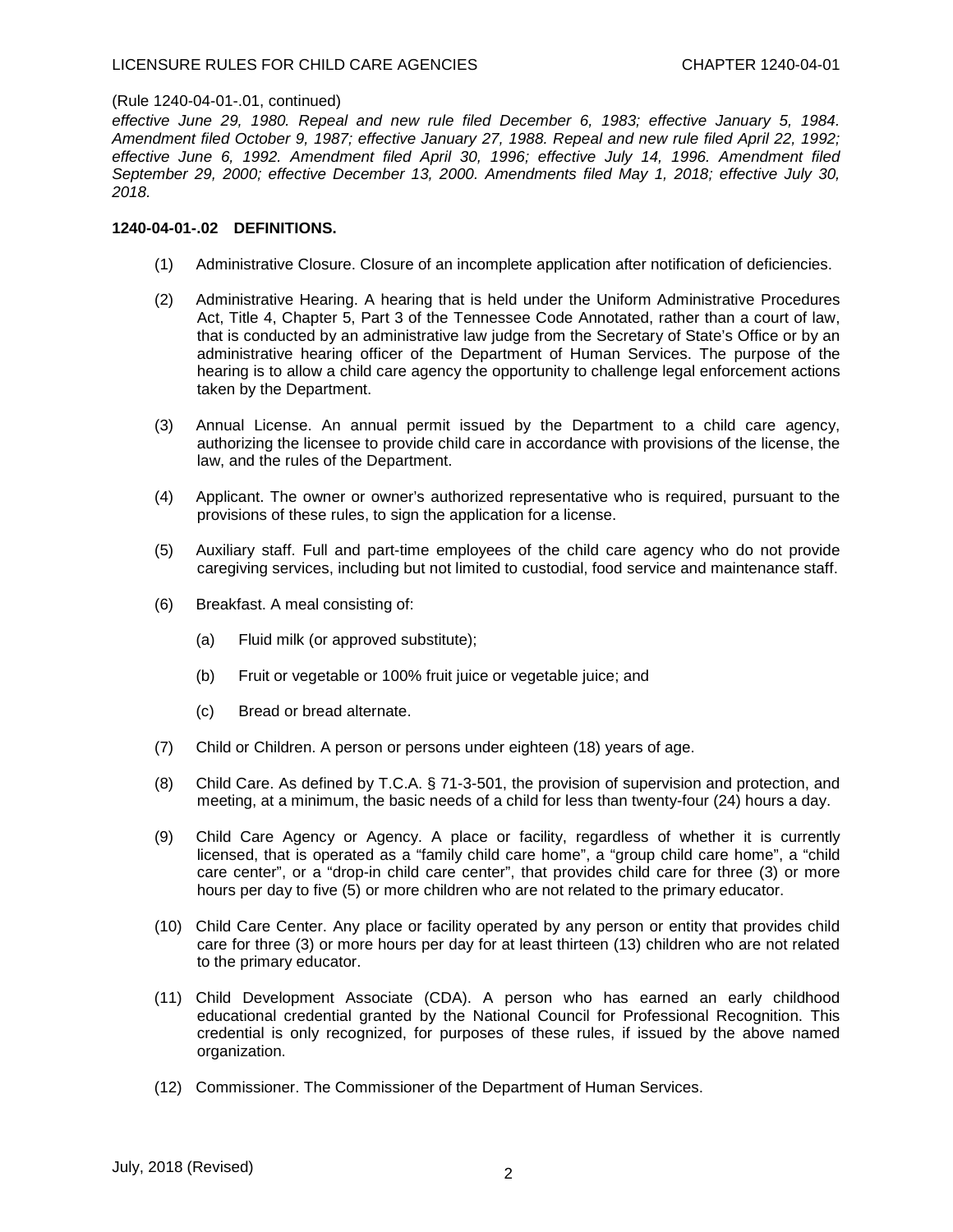- (13) Curriculum. A planned program of activities and experiences that promotes learning and social and emotional development and includes the content that children are to learn, the processes through which children achieve the identified curricular goals, what educators do to help children achieve these goals, and the context in which teaching and learning occur.
- (14) Department (DHS). The Tennessee Department of Human Services and its authorized representatives.
- (15) Developmentally Appropriate Practice (DAP). Principles and guidelines that are appropriate to each child's age and developmental status and responsive to the social and cultural context in which they live.
- (16) Director. The on-site child care center staff member who has responsibility for the overall operation of the center.
- (17) Drop-In Child Care Center.
	- (a) A place or facility operated by any person or entity providing child care, at the same time, for fifteen (15) or more children, who are not related to the primary educator, for short periods of time, not to exceed fourteen (14) hours per week and for not more than seven (7) hours per day for any individual child during regular working hours (Monday-Friday, 6:00 a.m. to 6:00 p.m.).
	- (b) A drop-in center may provide child care during evenings (after 6:00 p.m.) and weekends (Friday, 6:00 p.m - Sunday, 10:00 p.m.) so long as the drop-in center provides no more than a total of twenty (20) hours per week, exclusive of snow days when the school of the affected child is closed.
	- (c) Training requirements for the staff of this class of child care agency shall be limited to basic health and safety precautions and the detection and reporting of child abuse and neglect for children in care.
	- (d) Drop-in centers that provide child care for no more than two (2) hours per day with a maximum of ten (10) hours per week without compensation, while the parent/guardian or other custodian is engaged in short-term activities on the premises of the organization, shall register as providing casual care and shall not be deemed to be a drop-in center or regulated as a drop-in center.
- (18) Educator. An individual, whether paid or unpaid, including the Primary Educator, who is responsible for meeting the supervision, protection, and basic needs of the child, and who is used to meet the adult:child ratios required by these rules. For the purposes of these rules the term educator is equivalent to caregiver as defined by T.C.A. § 71-3-501.
- (19) Extended Care. Child care services offered between the hours of 6:00 p.m. and 6:00 a.m. Monday through Friday, and weekend child care.
- (20) Family Child Care Home. Any place or facility which is operated by any person or entity that provides child care for three (3) or more hours per day for at least five (5) children, but not more than seven (7) children who are not related to the primary educator.
- (21) Field Trip. Any off-site activity which occurs away from the general premises of the child care agency's licensed facility.
- (22) Five (5) Panel Test. A drug test for marijuana, cocaine, methamphetamine, amphetamine, and opiates that uses a specimen of the individual's urine.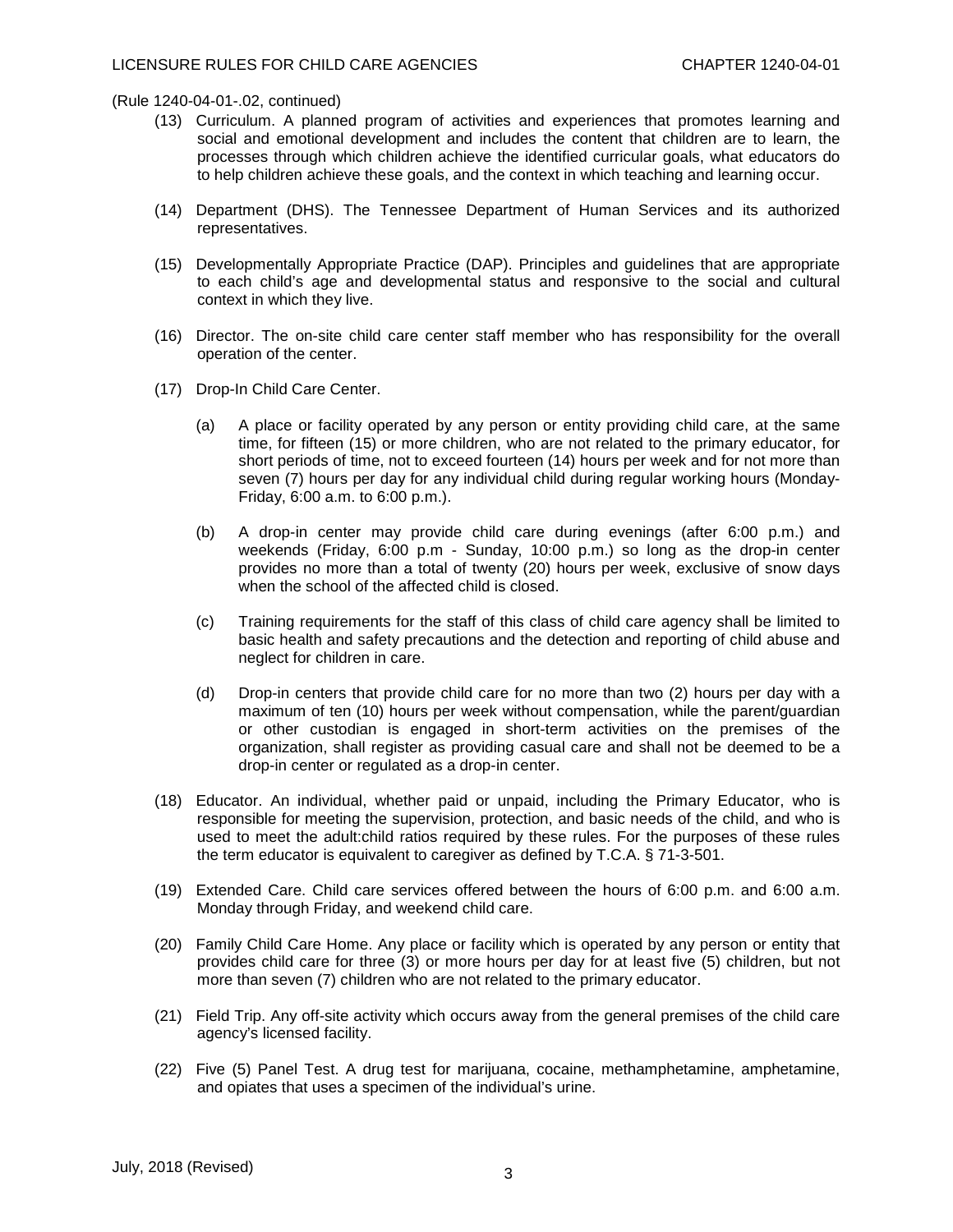- (23) Foster Home. A home approved by the Department of Children's Services or a licensed childplacing agency for the residential care of children, also referred to as a resource home.
- (24) Group Child Care Home. Any place or facility operated by any person or entity that provides child care for three (3) or more hours per day for at least eight (8) children who are not related to the primary educator, but not more than twelve (12) children or fifteen (15) children if approved for three (3) additional school-agers.
- (25) High School Diploma. A document recognizing graduation from an accredited institution, public or private, based on the issuing state's or country's required number of academic credits and includes passing a GED test or equivalent as defined by Tennessee law.
- (26) Infant. A child who is six (6) weeks through twelve (12) months of age.
- (27) Insurance Terms.
	- (a) General Liability Insurance. Provides coverage for legal liability of businesses arising out of business operations for bodily or personal injury and property damage.
	- (b) Auto Liability Insurance. Provides coverage if an insured is legally liable for bodily injury or property damage caused by an accident arising out of ownership or operation of an automobile.
	- (c) Medical Payment Insurance. Provides coverage for necessary medical expenses regardless of who has been assigned fault.
- (28) Licensee. The owner, to whom a license to operate a child care agency is issued.
- (29) Licensed Capacity. The designated maximum number of children permitted in the care and supervision of a licensed child care agency as determined by the Department based upon available indoor space, age of children, adult:child ratios, and group size.
- (30) Meal. Includes the following four components:
	- (a) Meat or meat substitute;
	- (b) Two vegetables or one vegetable and one fruit;
	- (c) Bread or bread product; and
	- (d) Fluid milk.
	- (e) Or as otherwise defined by USDA standards.
- (31) Operator/Owner. The licensee for the child care agency which assumes, or is legally required to assume, ultimate legal and administrative responsibility for the management and control of a child care agency.
- (32) Pre-school Child. A child who is thirty-one (31) months of age and who has not entered kindergarten to school-age.
- (33) Primary Educator. The adult on site at a family or group child care home who is directly responsible for care, education, and supervision of children in a child care home and for the daily operation of a child care home. For the purpose of these rules the term primary educator is equivalent to primary caregiver as referenced in T.C.A. § 71-3-501.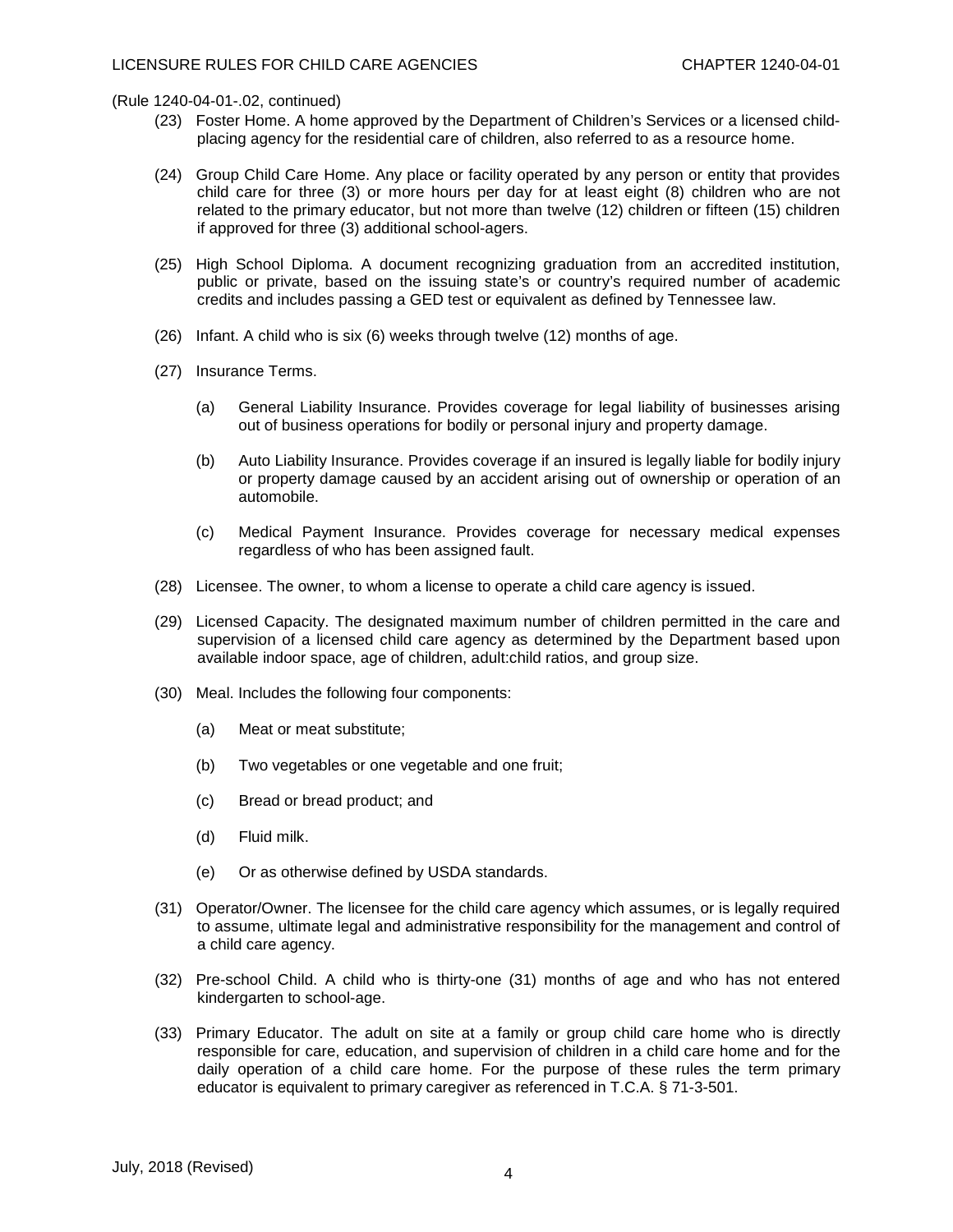- (34) Related. Children, step-children, grandchildren, step-grandchildren, siblings, of the whole or half-blood, step-siblings, nieces, nephews or foster children of the primary educator.
- (35) Safety Plan. A mandatory plan applicable to a child care agency as a result of an investigation. A safety plan may require, but is not limited to, the exclusion or restriction of any individuals from access to children, the closure or restriction of any part of the child care agency, the modification or elimination of services at the child care agency, the re-inspection of the child care agency, the training of child care agency management, staff or volunteers.
- (36) Serious Injury. An injury that requires treatment from an outside medical professional or facility such as an emergency medical technician, physician, health clinic, or hospital.
- (37) School-Age Child. A child who has entered kindergarten through seventeen (17) years of age.
- (38) Snack. A fluid drink and two (2) of the components listed in (a) through (e) below. If the fluid drink is 100% vegetable or fruit juice or milk, only one additional component from (a) through (c) is required.
	- (a) Vegetables or fruits in solid form.
	- (b) Bread or bread alternates.
	- (c) Meat, or meat alternates, which can consist of cooked dry peas or beans, peanut butter or nuts or seeds, cheese, eggs, and yogurt or other items approved by the United States Department of Agriculture.
	- (d) Fluid milk.
	- (e) One Hundred Percent (100%) vegetable or fruit juice.
	- (f) Or as otherwise defined by USDA standards.
- (39) Special Needs. Refers to specialized services, supports, or monitoring which are necessary beyond those provided to typically developing children.
- (40) Specialized Services. Services provided to children with special needs by individuals having detailed training or expertise in a particular field such as speech/language therapy, physical therapy, play therapy, mental health counseling, or health care treatments, etc.
- (41) Staff. Full and part-time paid educators and employees of the child care agency.
- (42) Substitute. Paid or unpaid persons who are replacements for regular staff.
- (43) Supervision. For the purposes of this Chapter, when children are not within the direct sight and sound of an adult, the term "supervision" means the following requirements:
	- (a) Children six (6) weeks of age through nine (9) years of age. The adult must be able to hear the child at all times, must be able to see the child with a quick glance, and must be able to physically respond immediately.
	- (b) Children six (6) weeks of age through five (5) years of age during mealtime. An adult must be in the direct sight and sound of children ages six (6) weeks through five (5) years, not in kindergarten, while the child is eating.
	- (b) Children ten (10) years of age and older: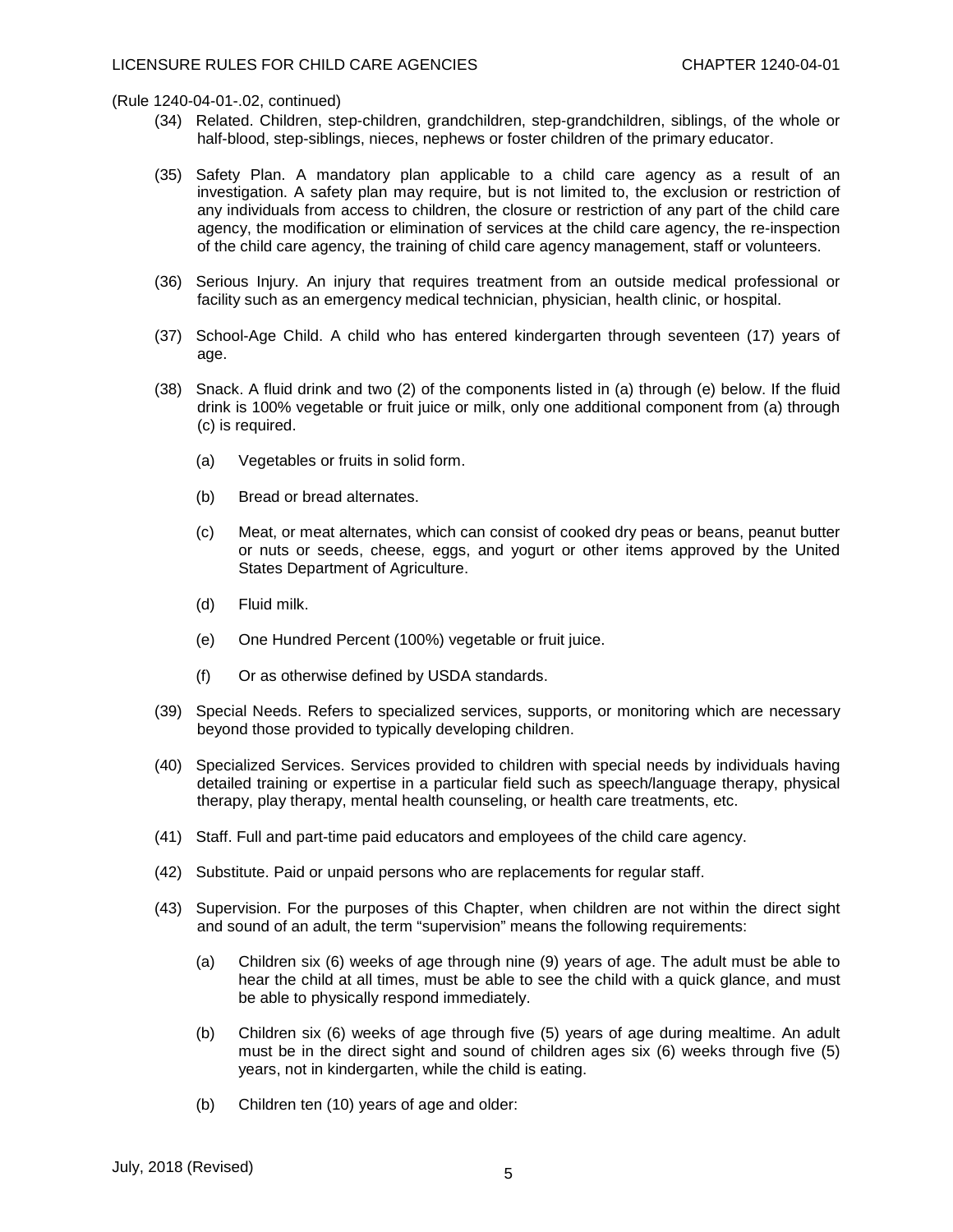- 1. The adult shall know the whereabouts and activities of the children at all times and must be able to physically respond immediately.
- 2. Each child shall be greeted and received by the specific educator assigned who will have ultimate responsibility and accountability for their supervision, oversight and care.
- (c) Mixed-age Groups. When children ages ten (10) years or above are grouped with children under ten (10) years of age, the minimum supervision requirements for children ages six (6) weeks through nine (9) years, as set forth in subparagraph (a) above, shall be followed.
- (d) Helper devices such as mirrors, electronic sound monitors, etc. may be used as appropriate to meet these requirements.
- (44) Supervision During Mealtime. Direct supervision of children by the educator is required anytime the child(ren) are eating. Educator shall not be engaged in other activities while children are eating.
- (45) Temporary License. A license issued to a child care agency for up to 120 days for the purpose of allowing the child care agency to demonstrate their ability to attain and maintain compliance with all licensing laws and regulations.
- (46) Time Out. A means of correcting undesirable behavior by removing the child from the environment, placing the child in a quiet place away from the group for a few minutes, and then talking about the problem.
- (47) Toddler. A child who is thirteen (13) months through thirty (30) months of age.
- (48) Unsupervised Access to a Child. When a person in question has access to a child and no other approved staff person is present with the child and supervising.
- (49) Volunteer. A person who provides services for a child care agency without payment and who is used to supplement the regular staff.

*Authority: T.C.A. §§ 4-5-201, et seq.; 4-5-202; 71-1-105; 71-1-105(5) and (12); 71-3-501, et seq.; 71-3- 502(a)(2); 71-3-502(a)(4)(B); and Acts 2000, ch. 981, §§ 3(a)(4) and 14. Administrative History: Original rule certified June 10, 1974. Amendment filed March 16, 1978; effective April 17, 1978. Repeal and new rule filed December 6, 1983; effective January 5, 1984. Amendment filed October 9, 1987; effective January 27, 1988. Repeal and new rule filed April 22, 1992; effective June 6, 1992. Amendment filed July 1, 1993; effective September 14, 1993. Amendment filed November 18, 1999; effective January 31, 2000. Amendment filed September 29, 2000; effective December 13, 2000. Amendment filed August 30, 2001; effective November 13, 2001. Amendment filed November 21, 2002; effective February 4, 2003. Emergency rules filed July 1, 2016; effective through December 28, 2016. Amendments filed September 28, 2016; effective December 27, 2016. Amendments filed May 1, 2018; effective July 30, 2018.*

# **1240-04-01-.03 REQUIREMENTS FOR LICENSURE AS A CHILD CARE AGENCY.**

- (1) Upon receipt of an application for a license, and throughout the temporary licensing period and during the annual licensing period, immediate access during operating hours to all areas of the child care facility shall be granted to all Department representatives and other inspection authorities (i.e., fire safety, sanitation, health, the Department of Children's Services, etc.).
- (2) Scope of Licensed Operation.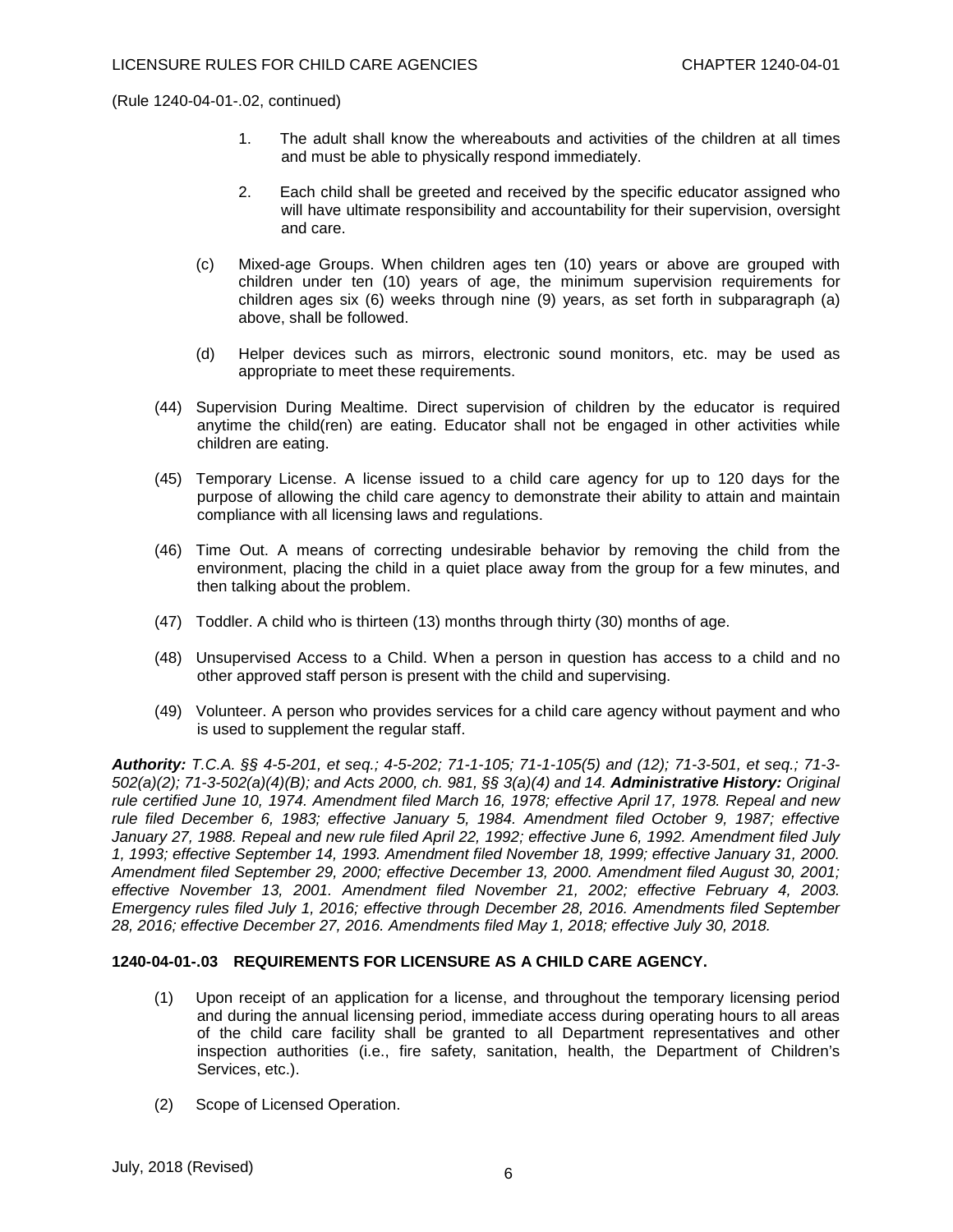- (a) All programs shall operate within:
	- 1. Their licensed capacity;
	- 2. The approved hours of operation;
	- 3. The specific age ranges of children served;
	- 4. The services offered;
	- 5. At the address designated on the license; and
	- 6. Any restrictions stated on the license.
- (3) Multiple Child Care Agencies Operated by a Licensee at the Same Location.
	- (a) If two (2) or more child care agencies are located on the same property, each child care agency shall independently meet the requirements for a license.
	- (b) A child care agency shall not operate on the same property as an unlicensed, unregulated, or exempt child care agency unless approved in advance by the Department.
	- (c) If more than one licensed child care agency occupies the same building, the programs shall not share space and children from each child care agency shall not intermingle.

Exception to shared space: The programs may share the same playground space as long as children from each program are not using the space at the same time.

*Authority: T.C.A. §§ 4-5-201, et seq.; 4-5-202; 71-1-105; 71-1-105(5) and (12); 71-3-501, et seq.; 71-3- 502(a)(2) and (3); 71-3-503(a)(6), (8), and (9); 71-3-508(c); Acts 2000, ch. 981, §§ 8 and 14; Acts 2003, ch. 412, § 2; and Acts 2016, ch. 839. Administrative History: Original rule certified June 10, 1974. Amendment filed March 16, 1978; effective April 17, 1978. Repeal and new rule filed December 6, 1983; effective January 5, 1984. Amendment filed October 9, 1987; effective January 27, 1988. Repeal and new rule filed April 22, 1992; effective June 6, 1992. Amendment filed July 1, 1993; effective September 14, 1993. Amendment filed April 30,1996; effective July 14, 1996. Amendment filed September 29, 2000; effective December 13, 2000. Amendment filed September 29, 2003; effective December 13, 2003. Emergency rules filed July 1, 2016; effective through December 28, 2016. Amendments filed September 28, 2016; effective December 27, 2016. Amendments filed May 1, 2018; effective July 30, 2018.*

# **1240-04-01-.04 PROCEDURES FOR OBTAINING A LICENSE.**

- (1) Renewal Evaluation Process.
	- (a) The application, fee, and any supporting documentation shall be submitted sixty (60) calendar days prior to the expiration of the license. Failure to submit a completed application and the required fee before the license expires shall result in the automatic termination of the annual license upon the expiration date.
	- (b) In addition to the evaluation requirements listed above, applicants for the renewal of a license shall be evaluated and shall be issued a report card, as set forth in Chapter 1240-04-07.
	- (c) The Department shall issue a renewal of an existing license demonstration of: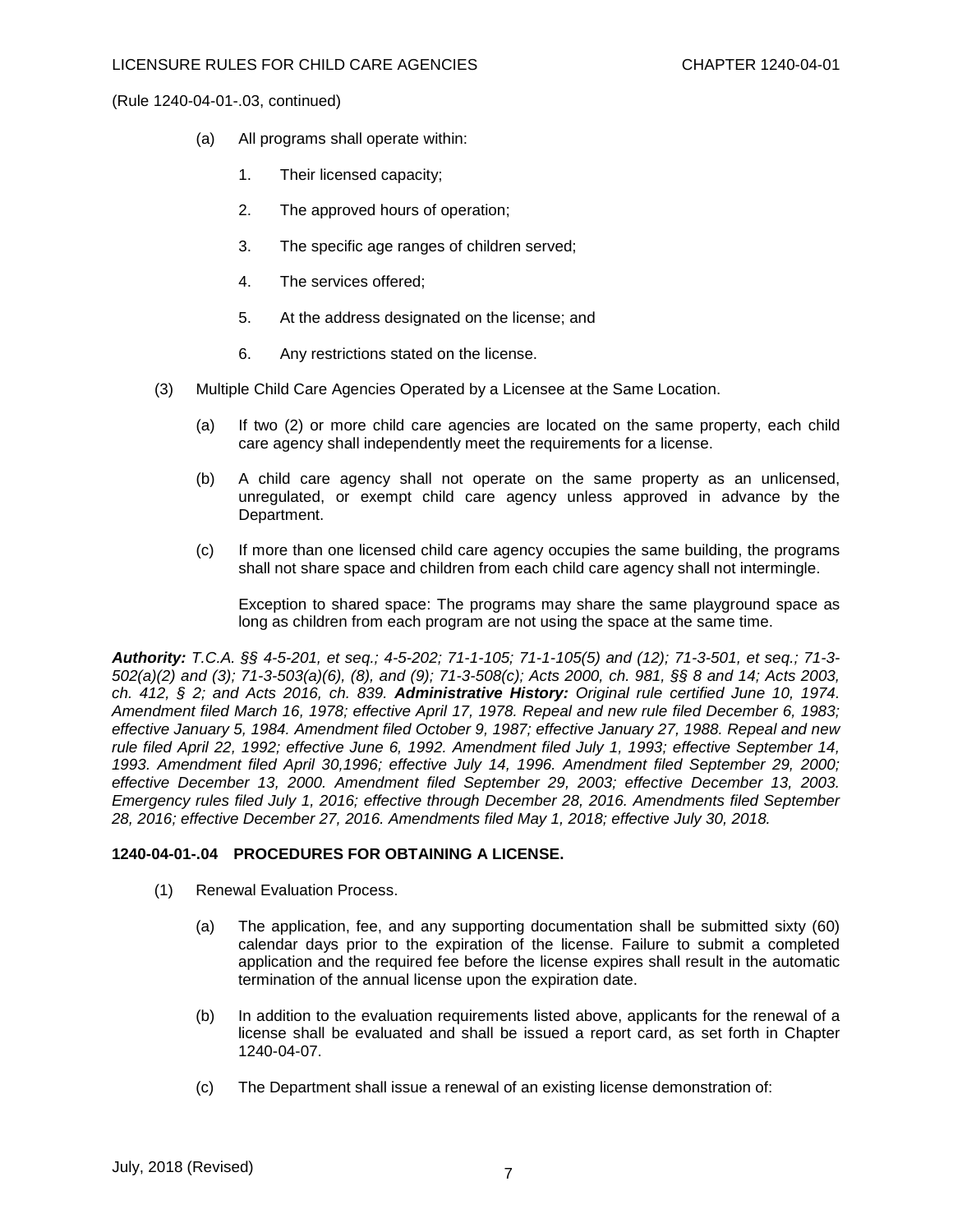- 1. Compliance with all laws and licensing regulations governing the specific classification of child care agency;
- 2. Compliance history throughout the licensing period; and
- 3. Payment in full of all assessed civil penalties and other monies owed the state.
- (d) A license is not transferable to a new address or a new owner.
- (e) Failure to meet the requirements for the issuance of an annual license may result in the denial of the renewal of the license.
- (f) If the Department determines that the conditions of the applicant's facility, its methods of care or other circumstances warrant, it may issue a restricted annual license that permits operation of a child care agency, but limits the child care agency's authority in one (1) or more areas of operation.
- (g) Business Organization.
	- 1. The organization of every child care agency shall be such that legal and administrative responsibility is clearly defined in writing in the form and manner directed by the Department and shall accompany the application for a license.
	- 2. Documentation of the child care agency's business organization shall be made in the form and manner directed by the Department. The application shall include copies of the business organization filings with the Tennessee Secretary of State Division of Business Services.

*Authority: T.C.A. §§ 4-5-202; 71-1-105(5) and (12); 71-3-501, et seq.; 71-3-502(a)(2) and (d)(5); and 71- 3-508(c). Administrative History: Original rule certified June 10, 1974. Amendment filed March 16, 1978; effective April 17, 1978. Repeal and new rule filed December 6, 1983; effective January 5, 1984. Amendment filed October 9, 1987; effective January 27, 1988. Repeal and new rule filed April 22, 1992; effective June 6, 1992. Amendment filed April 30, 1996; effective July 14, 1996. Amendments filed May 1, 2018; effective July 30, 2018.*

# **1240-04-01-.05 OWNERSHIP, ORGANIZATION, AND ADMINISTRATION.**

- (1) Child Care Agency Program Description.
	- (a) An applicant shall submit a written program description to the Department that minimally includes the following information:
		- 1. All services and types of care to be offered;
		- 2. Ages of children accepted;
		- 3. Hours of operation;
		- 4. Description of food service; and
		- 5. If applicable, plans for sharing outdoor equipment and space with children not enrolled in the child care agency.
	- (b) Notification of changes to the program description shall be submitted to the Department at least ten (10) calendar days prior to making the change.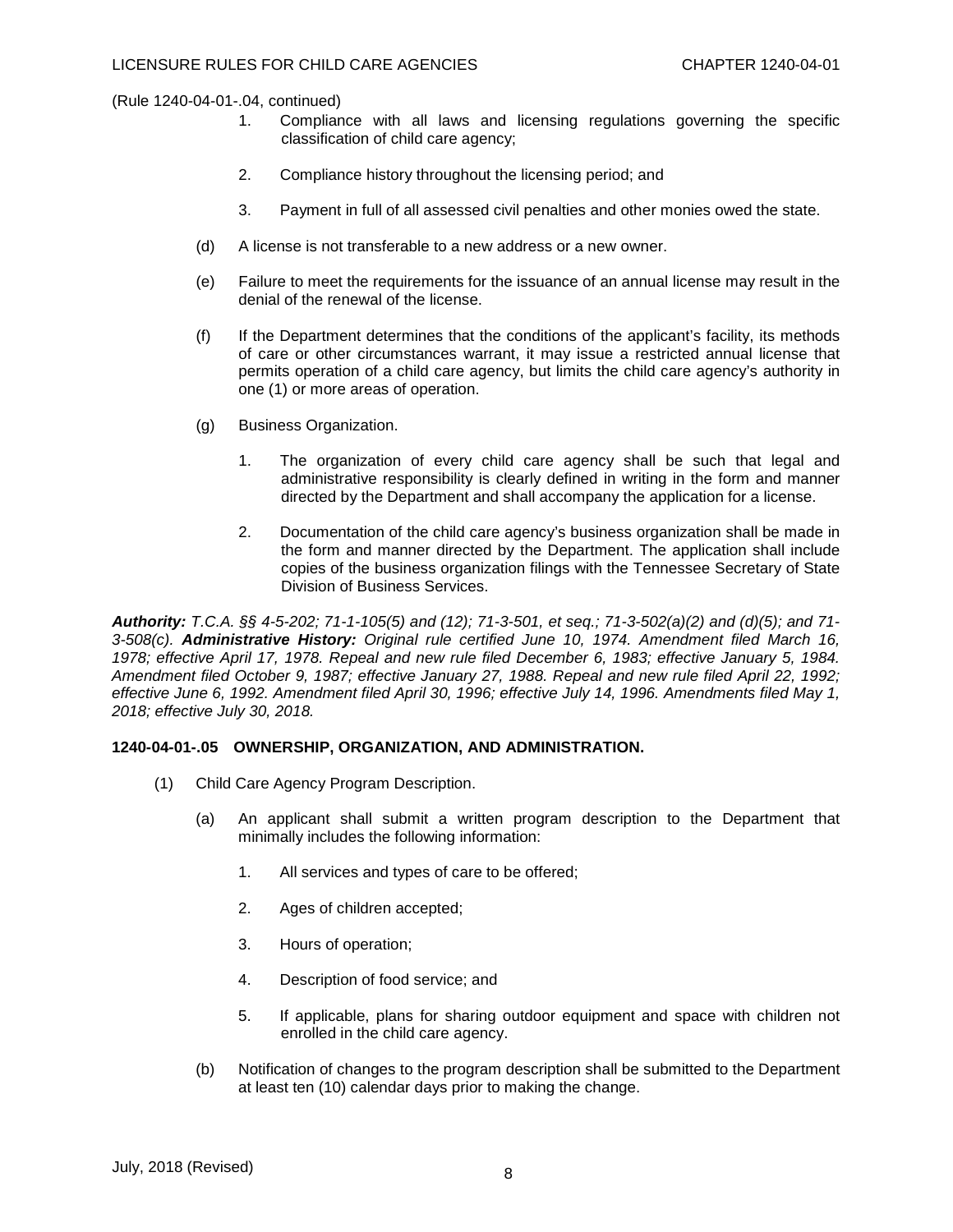- (2) Finances.
	- (a) The applicant shall provide a proposed budget that demonstrates adequate funding for both preliminary and ongoing costs associated with staffing, equipment and safe operation.
	- (b) Relevant financial records of the child care agency shall be immediately available to the Department upon request.
- (3) Records of Subsidized Child Care and Food Supplement Payments.
	- (a) A child care agency that receives any funding from the Department or its contractors to subsidize the cost of child care or the cost of providing meals or snacks shall maintain and make available immediately upon request of any auditing or licensing authority the following:
		- 1. Complete and accurate record of payments received;
		- 2. Children's attendance;
		- 3. A record of food served for each program in which the child care agency participates; and
		- 4. Any other records required by the Department or any other child care agency for reimbursement for the child's care and/or feeding.
- (4) Liability and Medical Payment Insurance Coverage.
	- (a) General liability, automobile liability and medical payment insurance coverage shall be maintained on the vehicles owned, operated or leased by the child care agency and on the operations of the child care agency's facilities as follows:
		- 1. Family and Group Child Care Homes: General liability coverage on the operations of the child care agency facilities shall be maintained in a minimum amount of:
			- (i) Three Hundred Thousand Dollars (\$300,000) per occurrence; and
			- (ii) Three Hundred Thousand Dollars (\$300,000) general aggregate coverage.
		- 2. Child Care Centers and Drop-In Child Care Centers: General liability coverage on the operations of the child care agency facilities shall be maintained in a minimum amount of:
			- (i) Five Hundred Thousand Dollars (\$500,000) per occurrence; and
			- (ii) Five Hundred Thousand Dollars (\$500,000) general aggregate coverage.
		- 3. Medical payment coverage for injuries to children resulting from the operation of the child care agency shall be maintained in the minimum amount of Five Thousand Dollars (\$5,000).
		- 4. Automobile Coverage for Child Care Agencies that Transport Children:
			- (i) Automobile liability coverage.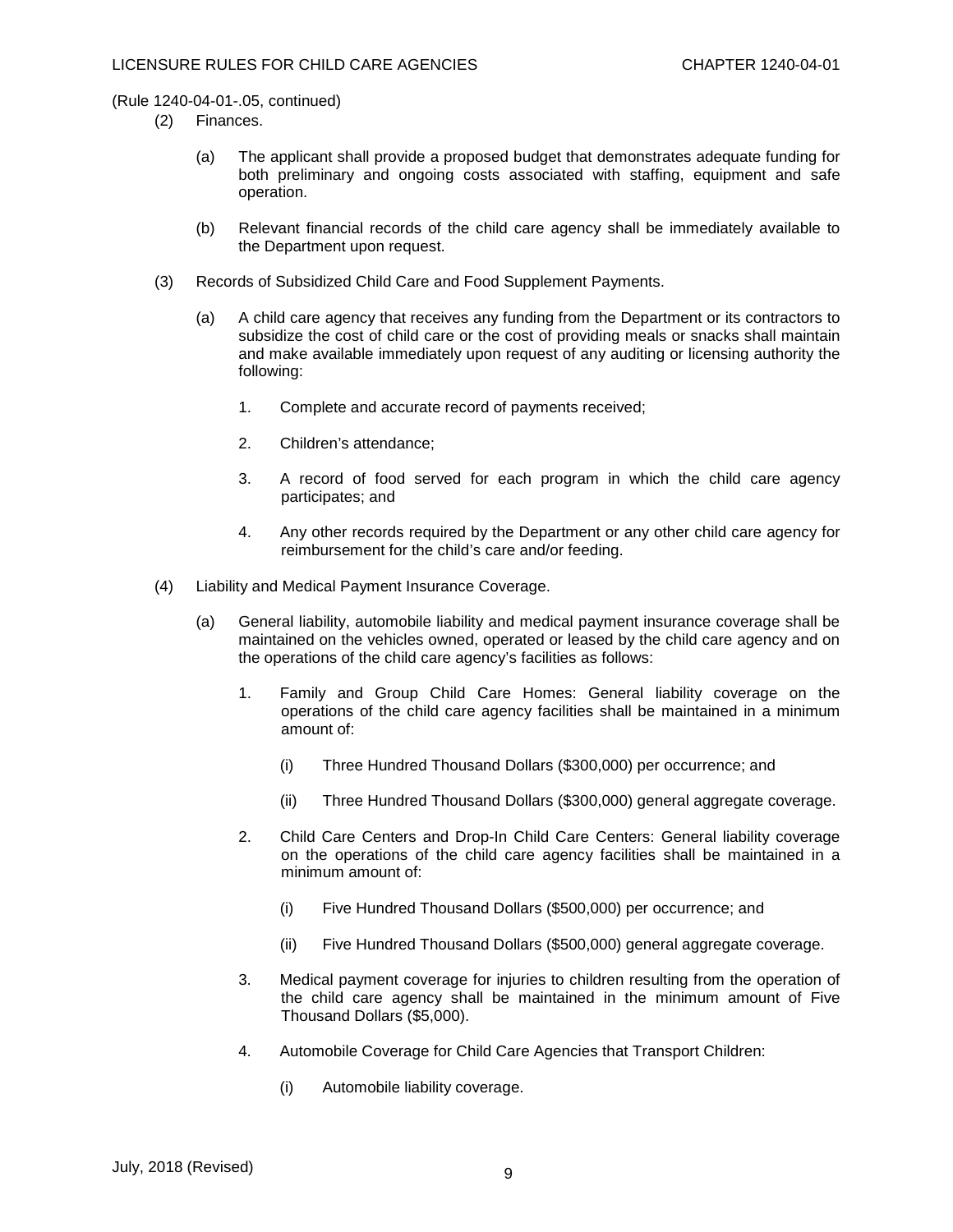- (I) Family and Group Homes: Automobile liability coverage shall be maintained in a minimum amount of three hundred thousand dollars (\$300,000), combined single limit of liability.
- (II) Child Care Centers: Automobile liability coverage shall be maintained in a minimum amount of five hundred thousand dollars (\$500,000), combined single limit of liability.
- (ii) Medical payment coverage for injuries to children being transported in vehicles owned, operated or leased by the child care agency shall be maintained in the minimum amount of five thousand doallrs (\$5,000).
- (b) A standard homeowner's policy is not sufficient to provide the coverage requirements for a child care facility outlined in this section.
- (c) The requirements of this paragraph shall not apply to a child care agency that is under the direct management of a self-insured administrative Department of the state, a county or a municipality, or any combination of those three (3), or that has, or whose parent entity has a self-insurance program that provides, as determined by the Department, the coverages and the liability limits required by these rules.
- (d) Unless subparagraph (c) is applicable, non-profit corporations that administer Head Start child care programs and are defined as government entities for the purposes of the governmental tort liability act (T.C.A. §§ 29-20-101 et seq.) shall have the insurance required by subparagraph (a) above.
- (e) Documentation that the necessary insurance is in effect, or that the administrative Department or other entity is self-insured, shall be maintained in the records of the child care agency and shall be available for review by the Department. Documentation shall include the declarations page of the insurance policy and this documentation shall reflect, at a minimum, the requirements described above.
- (5) Enrollment Restrictions.
	- (a) Enrollment of children under six (6) weeks of age is prohibited.
	- (b) Children shall not be in care for more than twelve (12) hours in a twenty-four (24) hour period except in special circumstances. See Rule 1240-04-01-.23 for drop-in center enrollment restrictions.
	- (c) Individualized plans for the care of a child in excess of twelve (12) hours due to special circumstances shall be signed by the parent/guardian and primary educator/director and approved in advance by the Department. Plans shall be updated annually. See Rule 1240-04-01-.23 for drop-in center enrollment restrictions.
	- (d) The child care agency shall not admit a child into care until the parent/guardian has supplied the child care agency with a completed application, valid Tennessee Department of Health Official Immunization Certificates record (for children over two (2) months of age), and a health history.

Exception: After an initial eligibility determination, children who are homeless and/or children in state custody may receive care prior to providing all required documentation as determined by the Department. Care without documentation of immunizations shall not exceed sixty (60) days.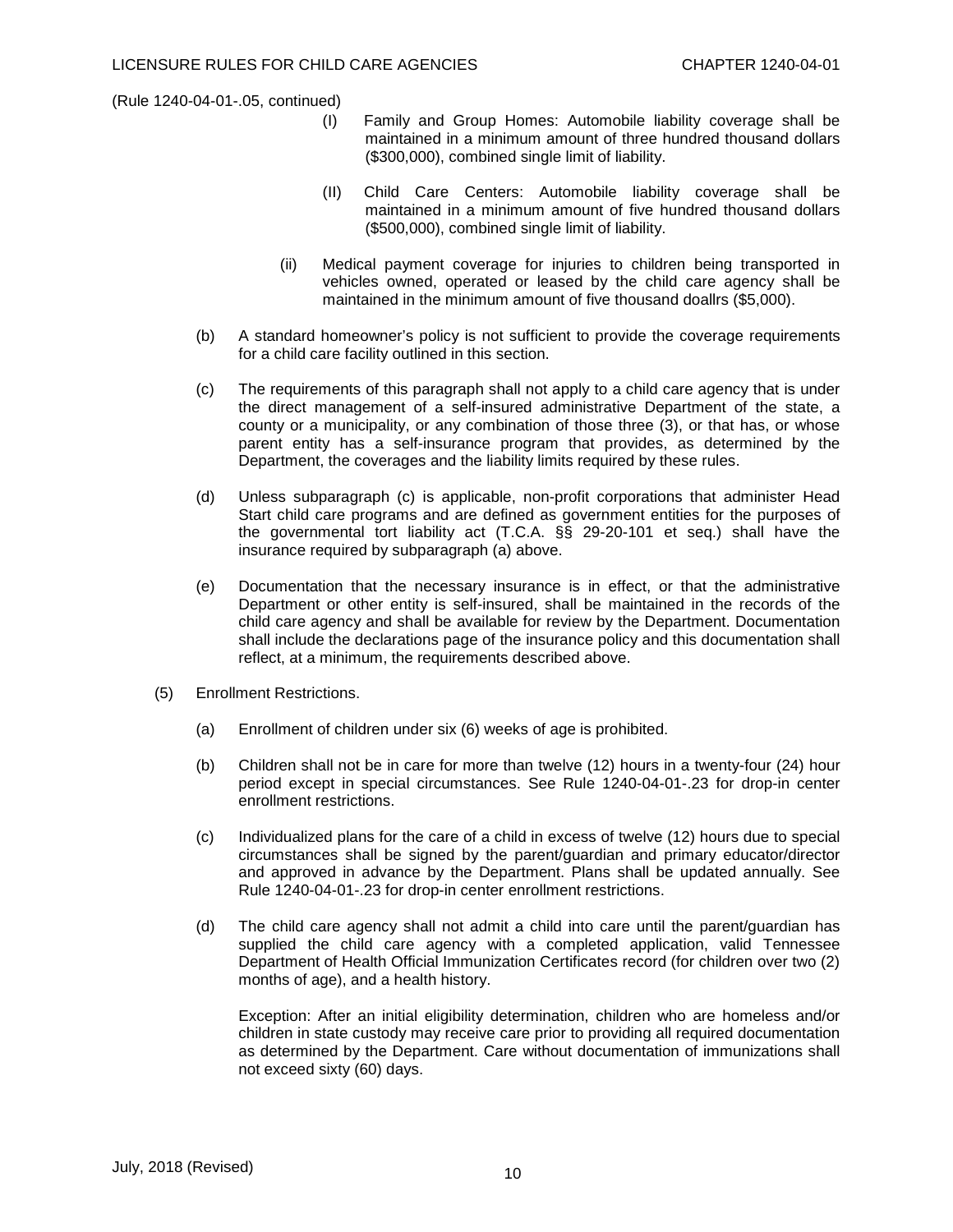(e) The child care agency shall maintain written documentation that the parent/guardian performed an on-site visit to the child care agency prior to the child being enrolled into care and that the child care agency provided and reviewed parent engagement strategies recognized by the Department with the parent during the required preplacement visit.

Exception: a pre-placement visit is not required for children of homeless families.

- (6) Home Schooling.
	- (a) Home schooling shall not take place during child care hours unless a qualified primary educator, in addition to the home schooling parent/guardian, is available to supervise the child care agency and to care for the enrolled children.
	- (b) Home schooling conducted during child care operating hours shall be conducted in a space separate from the designated child care space.
- (7) Extended Care.
	- (a) Extended care services may be offered by a child care agency as an additional component to conventional care services, or the child care agency may exclusively provide extended care services.
	- (b) In order for a child care agency to offer extended care services, the Department shall issue a license bearing a notation that the child care agency is authorized to provide extended care services.
	- (c) A child care agency may not offer extended care services without the Department's approval.
- (8) Child Care Agency Drug Testing Policy.
	- (a) Child care agencies shall establish a drug testing policy for all staff that have direct contact with children, as defined by the Department, with a child in the care of the child care agency.
	- (b) The policy shall:
		- 1. Specify when and how testing should be completed;
		- 2. Provide for immediate and effective enforcement action in the event of a positive drug test; and
		- 3. Require drug testing based upon reasonable suspicion that employees, directors, licensees, or operators of a child care agency, or other persons providing services under contract or for remuneration for the agency are engaged in the use of illegal drugs.
	- (c) The child care agency shall provide the policy to all staff that have direct contact with children upon the individual's employment with the child care agency.
	- (d) The child care agency shall maintain drug test results for all currently employed staff members who are subject to drug testing and for five (5) years after employment is terminated. All drug test result shall be immediately provided to the Department upon request.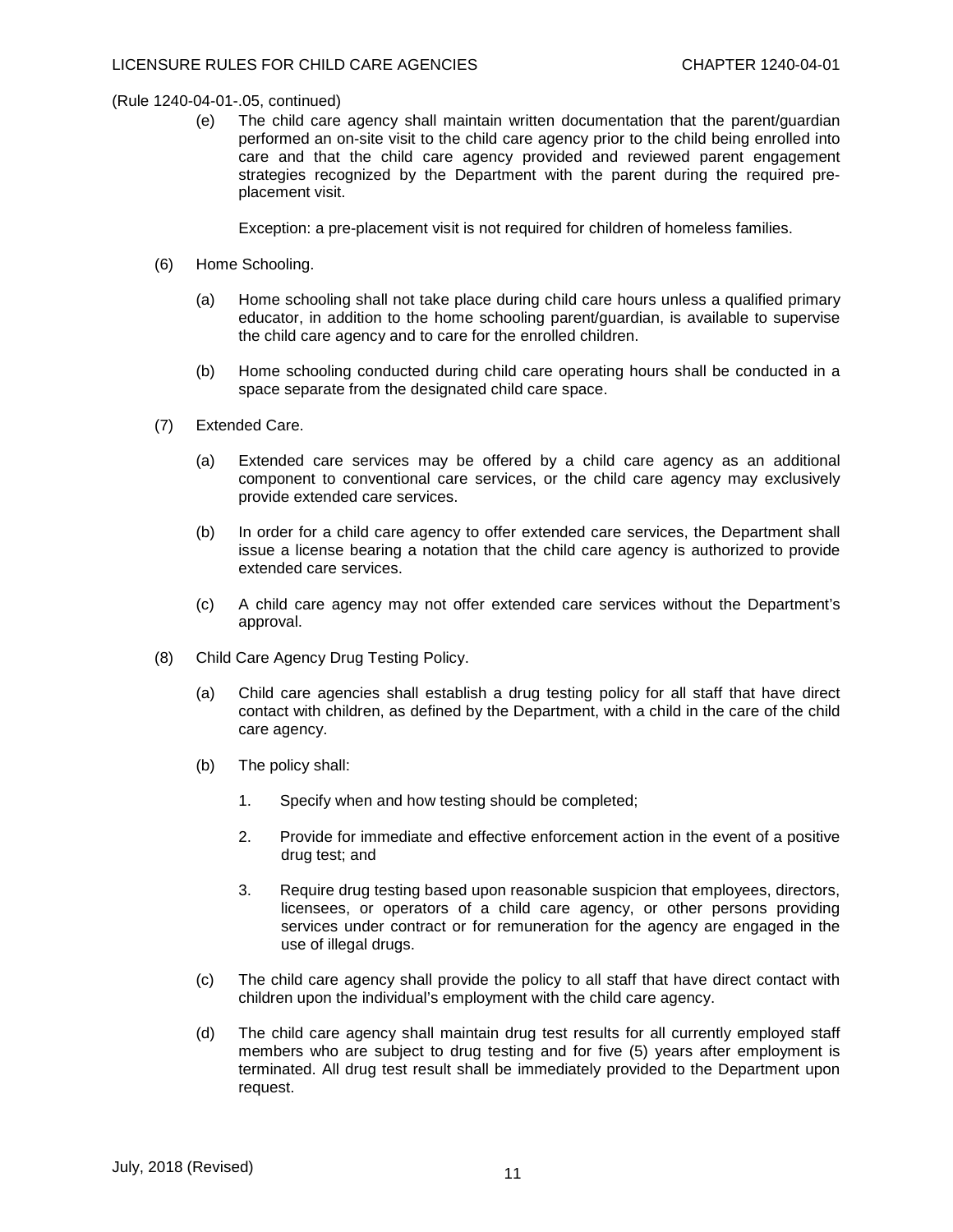- (e) Drug testing results are confidential and may be disclosed only for purposes of enforcing this part.
- (f) The Department may require the licensee or operator of a family child care home who has direct contact with children to submit to a drug test at the expense of the licensee or operator, when reasonable suspicion exists.
- (g) A child care agency that does not comply with this section is subject to the Department:
	- 1. Denying the application for a license;
	- 2. Denying the application for a license renewal; or
	- 3. Suspending or revoking a license issued.
- (9) Parent Communication and Engagement.
	- (a) The child care agency shall ensure that a copy of the child care agency's policies, procedures, and the Department's Summary of Licensing Requirements is supplied to the parents/guardians upon admission of the child.
	- (b) The child care agency's policies shall include, at a minimum:
		- 1. Criteria for the disenrollment of children [see expulsion policy requirements in 1240-04-01-.05(13)];
		- 2. Specific criteria concerning the release of children;
		- 3. Written parental permission for observation of children by non-child care agency staff;
		- 4. Behavior management techniques;
		- 5. Hours of operation;
		- 6. Late fees;
		- 7. Rates;
		- 8. Inclement weather;
		- 9. Emergency policy;
		- 10. Whether the environment is smoke free;
		- 11. Meal Service policy; and
		- 12. Child care agency after-hours contact telephone phone number in case of an emergency.
	- (c) The child care agency shall require the parent/guardian to sign for receipt of the policies and the Summary of Licensing Requirements, and the signed receipt shall be maintained by the child care agency in the child's file.
	- (d) Parents/guardians shall be permitted to see the professional credential(s) of staff upon request.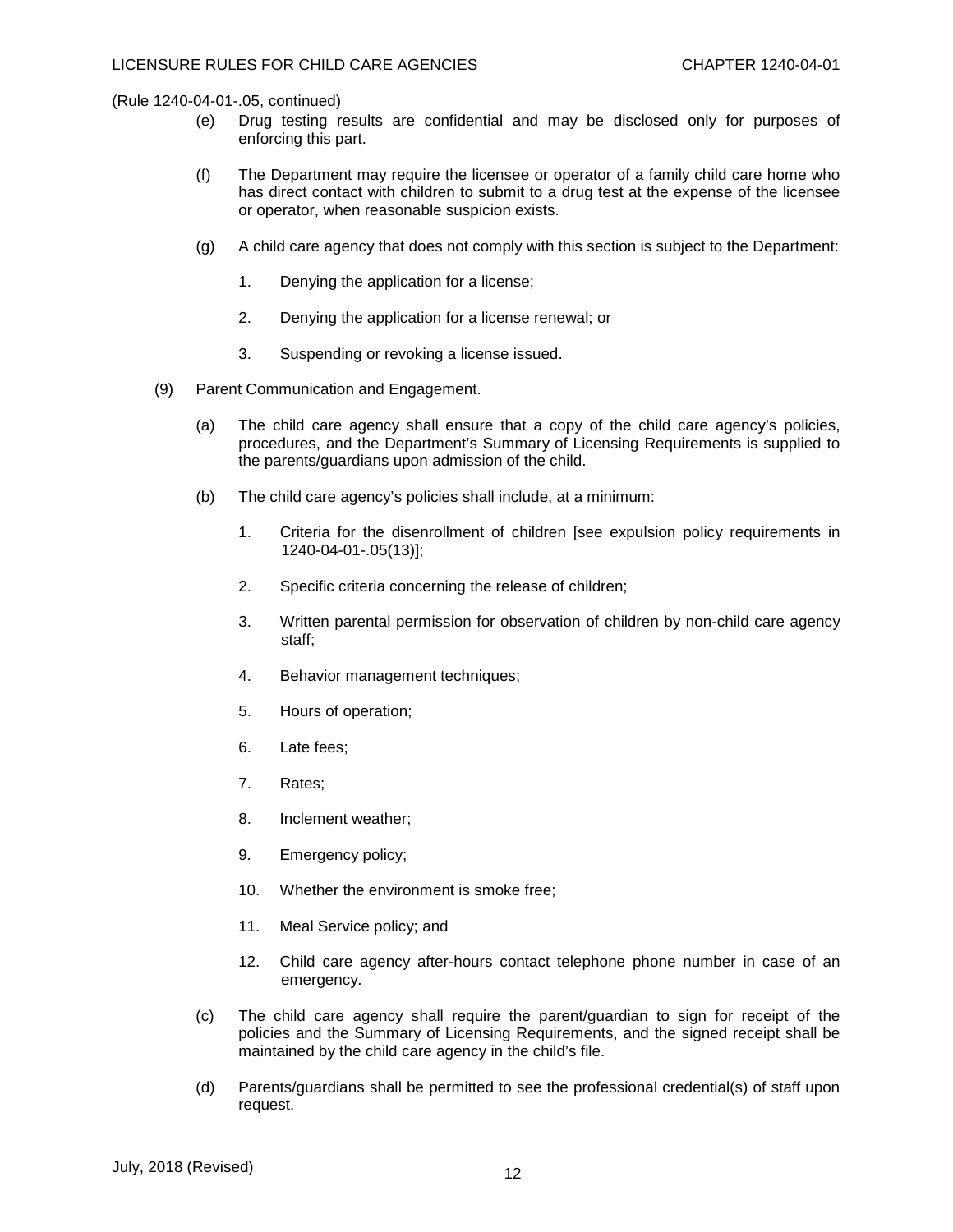- (e) The child care agency shall have ongoing communication with parents/guardians to include curriculum, changes in personnel and any changes affecting children's routine care.
- (f) Child care agencies shall provide information about the benefits of immunizing children against influenza each August or September to parents/guardians of all children enrolled in the child care agency.
	- 1. Parents shall sign the notification form to verify that they received the information.
	- 2. Documentation of notification shall be available for review by the Department and maintained for one (1) year.
- (g) The child care agency shall use a developmental checklist approved by the Department as a guide for conducting annual individual parent meetings to discuss the child's progress and development. Documentation of the meetings must be maintained in the child's record.

Exception: Not required for school-age children participating in after-school programs.

- (h) All child care agencies shall disseminate materials and information to parents/guardians, as required by the Department.
- (i) Child care agencies shall obtain training relevant to the special needs of the child in care and shall consult with parents/guardians and appropriate service providers regarding techniques used in the home to ensure the child's safety. If children with special needs are enrolled, Section 504 of the federal Rehabilitation Act of 1973 and the Americans with Disabilities Act (ADA) guidelines shall be consulted regarding the number of caregivers that a reasonable accommodation of a child's disability may require.
- (j) Specialized services.
	- 1. The provision of specialized services shall be conducted only by individuals who hold the appropriate license or certification and with written permission by the parent/guardian and shall be documented in the child's record.
	- 2. Any information exchanged regarding specialized services that is shared with or received from third parties shall also be documented in each child's record.
- (k) During operating hours, parents/guardians shall be permitted immediate access to their children, unless an Order of Protection or other legal document otherwise restricts or prohibits such access.
- (l) Notification of Parents/Guardians of Field Trips.

Written permission, including prior notification and consent for each field trip, shall be obtained from the parents/guardians prior to the child's removal from the premises.

- (m) Authorized Removal of Children.
	- 1. An authorized investigator with the Department of Children's Services or law enforcement may take a child off the premises of the child care agency if he/she has obtained custody of the child as follows: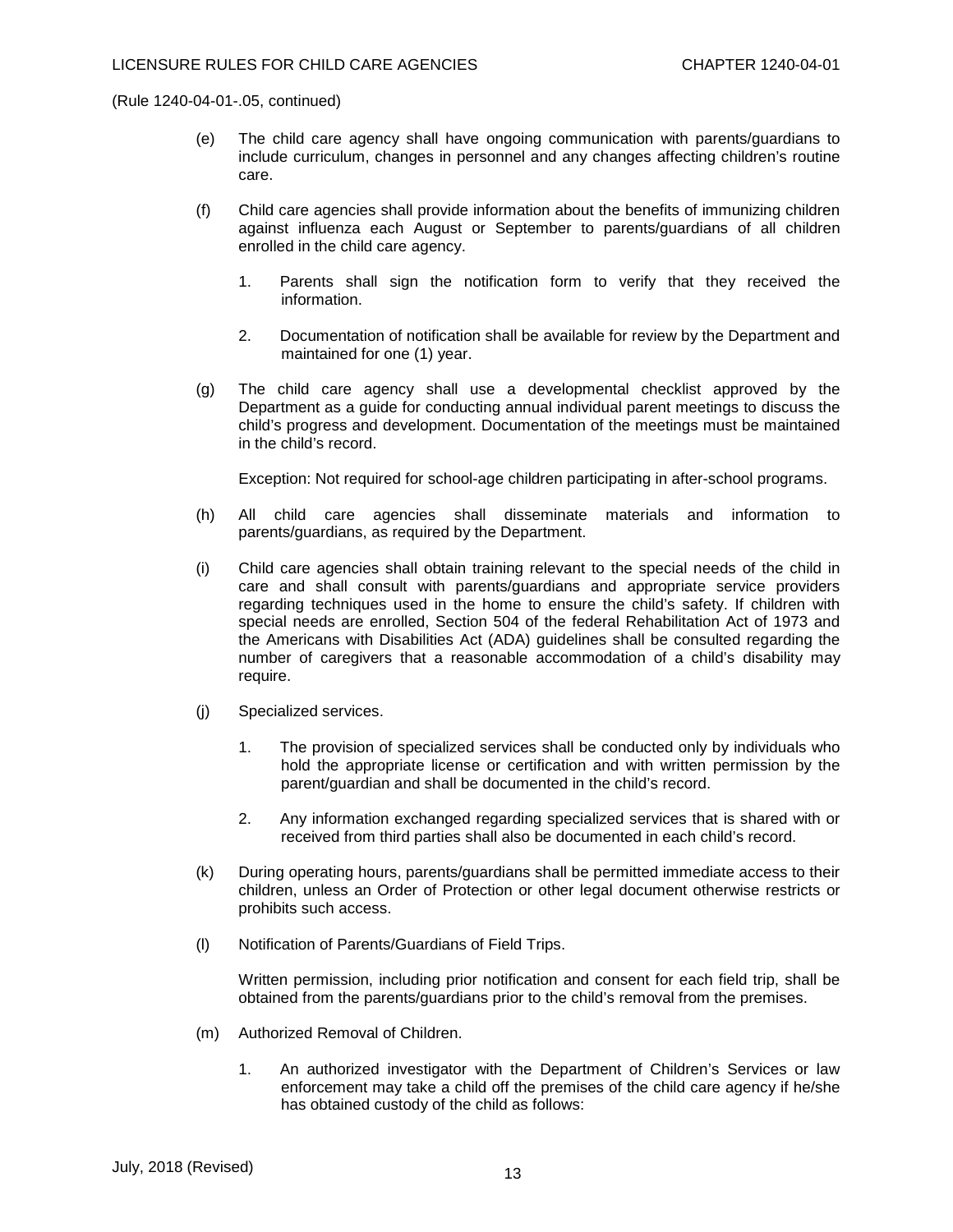- (i) Voluntary placement agreement with the parent/guardian;
- (ii) Court order;
- (iii) Emergency assumption of custody under T.C.A. § 37-1-113 without parent/guardian permission;
- (iv) If the child's parent or legal guardian is present and approves; or
- (v) In conjunction with investigative procedures under the child abuse laws.
- 2. The child care agency shall request visual confirmation of an investigator's identification.
- (10) Notifying Parents/Guardians.
	- (a) The child care agency shall post the following in a clearly visible location and obtain parents'/guardians' signatures indicating they have read the document:
		- 1. A formal notice of a critical licensing violation that put a child at imminent risk of harm or resulted in actual harm;
			- (i) Critical violations include but are not limited to the following:
				- (I) Transportation;
				- (II) Ratios;
				- (III) Supervision;
				- (IV) Failure to properly dispense or store medications;
				- (V) Background checks/Failure to complete or failure to exclude;
				- (VI) Failure to store hazardous items;
				- (VII) Failure to properly remove or secure firearms;
				- (VIII) Corporal punishment;
				- (IX) Failure to report suspected abuse or neglect;
				- (X) Falsification of documents required by the Department;
				- (XI) Failure to have CPR/first aid certification as required by the Department;
				- (XII) Six (6) or more minor violations of any type within a three (3) month period; or
				- (XIII) Three (3) or more minor violations of the same type within a three (3) month period.
		- 2. Any issuance of a legal enforcement order;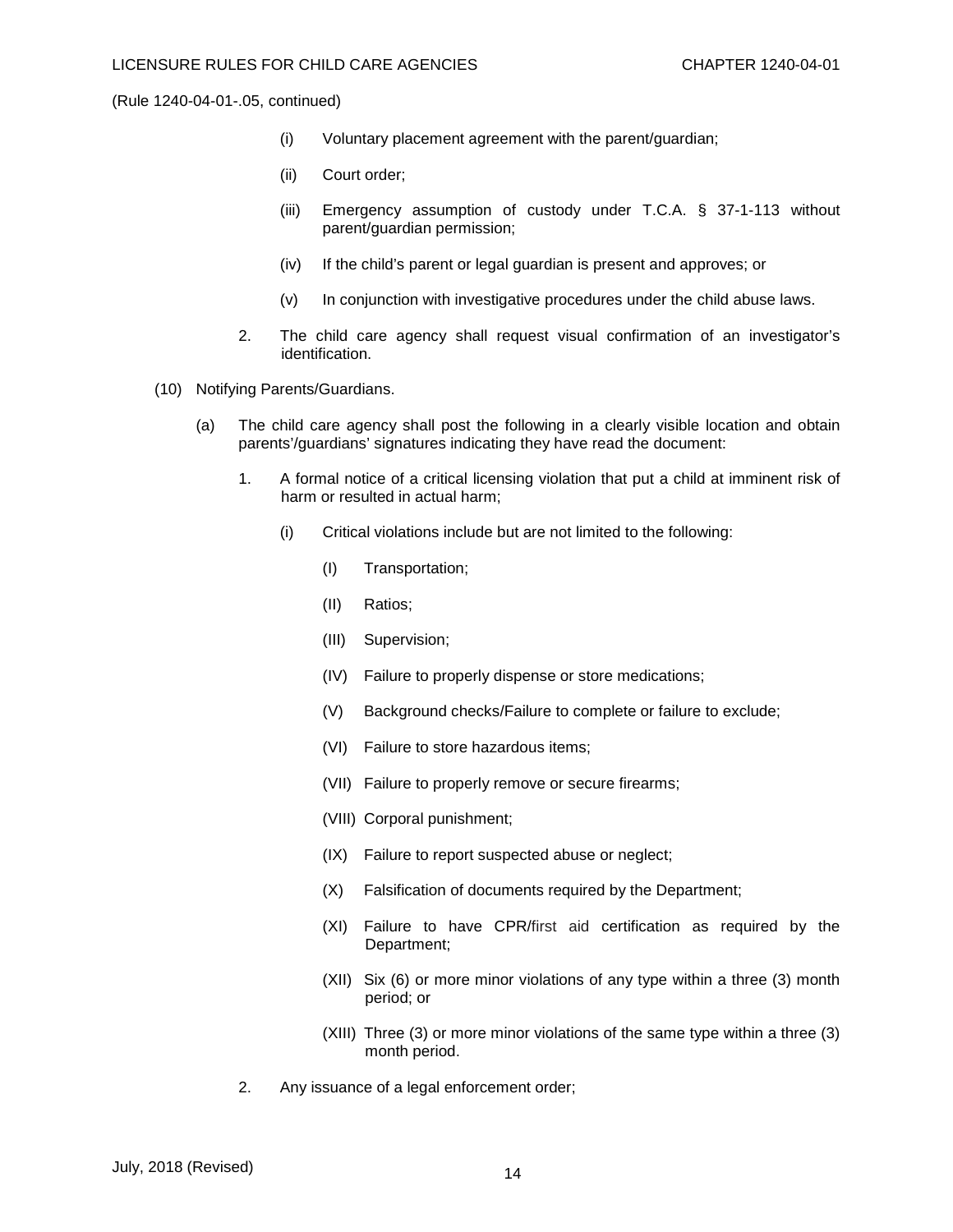- 3. Any decision rendered by the Child Care Agency Board of Review pursuant to Chapter 1240-04-05;
- 4. An Order affecting the child care agency's operations issued by any court of law; or
- 5. Notice of probation.
- (11) Right to Privacy/Confidentiality.

The licensee and child care agency staff shall not disclose or knowingly permit the use by other persons, any information concerning a child or family enrolled at the child care agency except as required by law.

- (12) Posting Required Documentation.
	- (a) The following shall be posted near the main entrance where staff, parents, and others may view them:
		- 1. The child care agency license;
		- 2. Current child care agency Report Card;
		- 3. The child care agency's operating hours;
		- 4. The Department's toll-free Child Care Complaint Hotline phone number; and
		- 5. The Department of Children's Services' Central Intake Child Abuse Hotline number. This information shall also be posted at each telephone.
	- (b) No smoking signs shall be posted in a conspicuous manner at each entrance to the facility.
	- (c) Required adult:child ratios and group size shall be posted in every classroom.
	- (d) Items that must be accessible in a place where staff, parents, and others may view:
		- 1. Applicable Department licensing rules shall be maintained in a central space and available to all staff and parents/guardians;
		- 2. Weekly menu;
		- 3. Daily schedule;
		- 4. Notice of requirements to report child abuse;
		- 5. Emergency procedures; and
		- 6. Record of fire and other emergency drills.
	- (e) Any other materials shall be posted as directed by the Department.
- (13) The child care agency shall have a written expulsion policy.
	- (a) The policy shall be: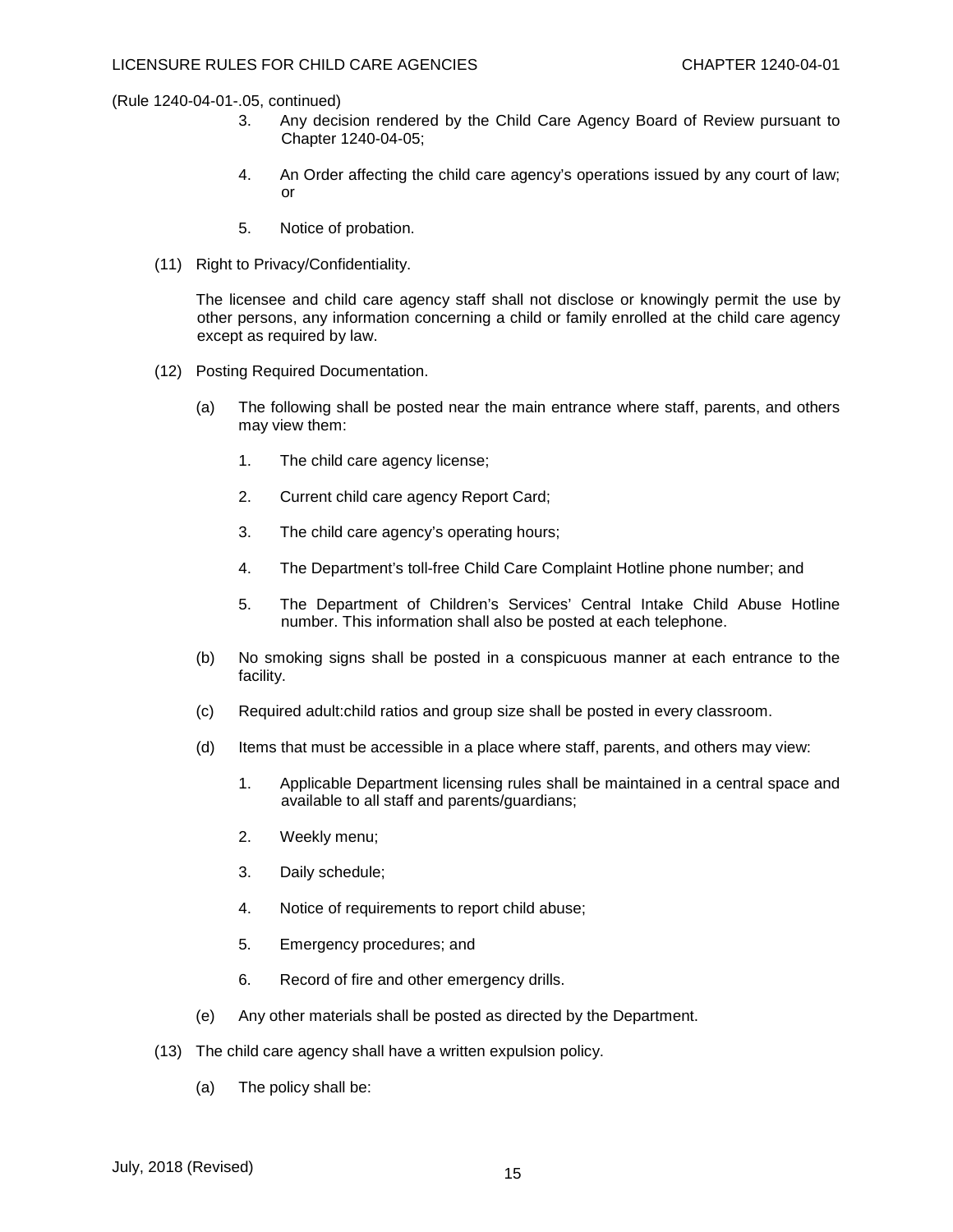- 1. Clearly articulated to staff and parents;
- 2. Developmentally appropriate and consistent; and
- 3. Non-discriminatory in practice and impact.
- (b) Other options shall be considered prior to expulsion, such as but not limited to reducing the number of days or amount of time the child may attend, or if applicable, referrals to the Center on the Social and Emotional Foundations for Early Learning (CSEFEL), Early Intervention System, or Individuals with Disabilities Act (IDEA).
- (c) Procedures shall be developed to allow for a planned transition of a child to another program if expulsion must occur.
- (d) Aggregate data that includes reasons for expulsions shall be maintained and reported to the Department annually.
- (14) Data Reporting.

Child care agencies shall submit data as requested by the Department quarterly on topics such as but not limited to: active enrollment, homeless children, non-traditional hours, deaths/serious injuries, child abuse, English as a Second Language/dual language learners, and children with disabilities.

(15) Falsification of any information or documentation is prohibited.

*Authority: 7 C.F.R. § 226.15(e); T.C.A. §§ 4-5-202; 4-5-209; 39-17-1803; 71-1-105(5) and (12); 71-3- 501, et seq.; 71-3-502(l); 71-3-502, et seq.; 71-3-512; and Acts 2008, ch. 1032. Administrative History: Original rule certified June 10, 1974. Amendment filed March 16, 1978; effective April 17, 1978. Amendment filed June 7, 1982; effective September 30, 1982. Repeal and new rule filed December 6, 1983; effective January 5, 1984. Amendment filed June 27, 1985; effective September 13, 1985. Amendment filed October 9, 1987; effective January 27, 1988. Amendment filed April 30, 1996; effective July 14, 1996. Public necessity rule filed October 1, 2008; effective through March 15, 2009. Amendment filed December 29, 2008; effective March 14, 2009. Amendments filed May 1, 2018; effective July 30, 2018.*

#### **1240-04-01-.06 STAFF.**

- (1) Responsibility for Staff.
	- (a) Owners, directors, and primary educators shall be responsible for:
		- 1. Selecting qualified and capable staff;
		- 2. The supervision, training, and evaluation and performance management of the staff;
		- 3. The efficient operation of the child care agency's program; and
		- 4. Providing written policy to staff that includes job functions, qualifications, lines of authority, staff performance evaluations, and disciplinary process.
	- (b) Annual Evaluations.
		- 1. Teaching staff, assistant directors, and directors shall be evaluated on the performance of their duties at least annually.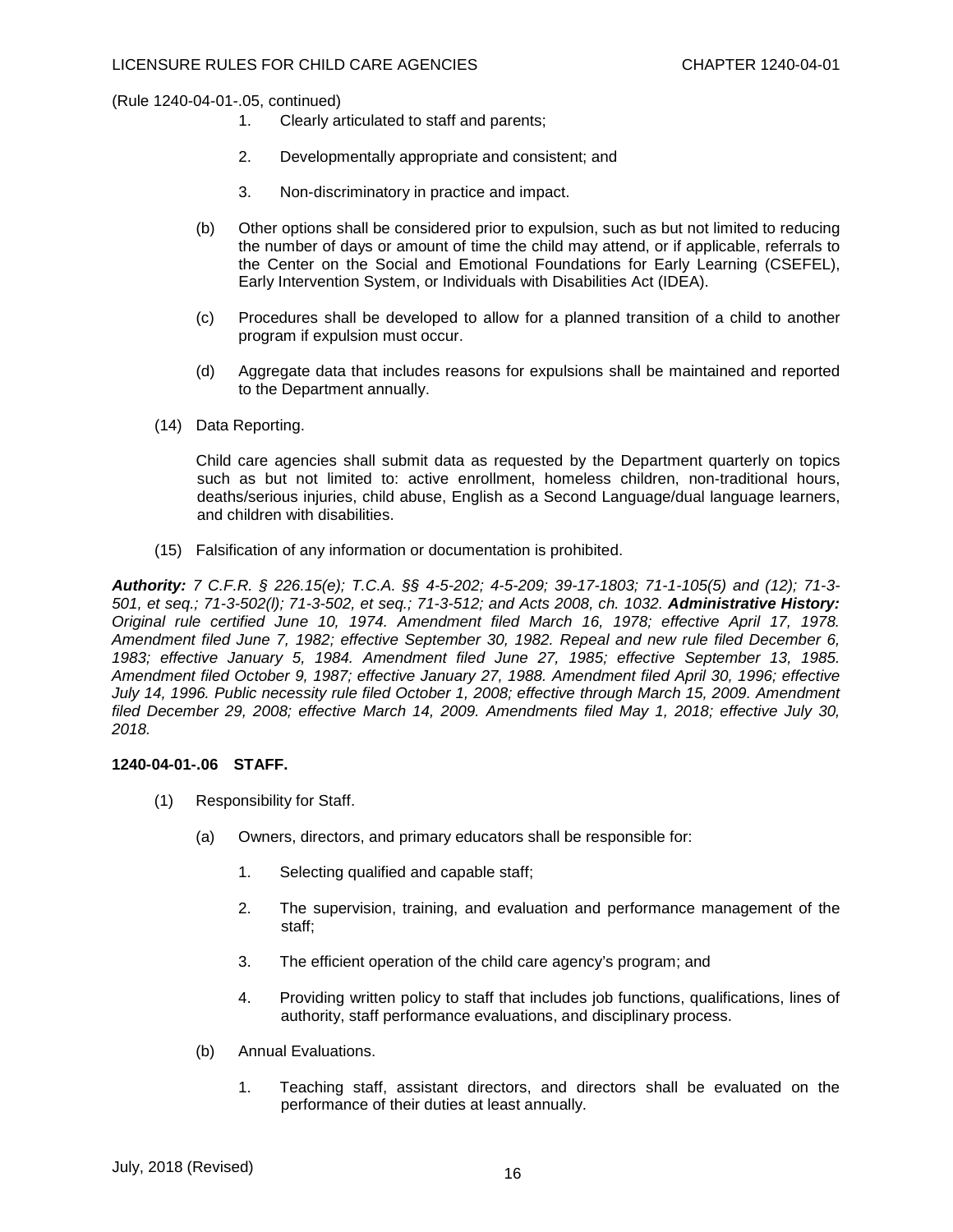- 2. Records of performance evaluations shall be maintained in the educator's files and made available to the Department upon request.
- (2) Organizational Management.
	- (a) Family and group home child care agencies must notify parents in advance of person(s) in charge during the primary educator's absence.
	- (b) The primary educator/director shall identify and notify staff of the person in authority in the event of his/her absence.
	- (c) The child care agency shall be responsible for all volunteers and service providers/contractors providing services to the child care agency.
		- 1. Service providers or contractors shall never be alone with children unless:
			- (i) Written authorization is obtained from a parent/guardian for the child prior to receiving the service;
			- (ii) Written authorization is obtained from a parent/guardian naming the service provider or contractor as their authorized representative for the purposes of releasing the child to them; and
			- (iii) The service provider or contractor shall provide identification prior to signing the child out or delivering the service and shall sign the child back in upon completion of service.
- (3) General Child Care Agency Staff Qualifications.
	- (a) Staff involved in transporting children are subject to general qualifications in addition to the requirements and qualifications detailed in Transportation Rule 1240-04-01-.17.
	- (b) Every staff person shall be capable of performing his/her duties satisfactorily.
	- (c) A staff member shall be designated to be in charge of the child care agency in the absence of the primary educator/director and the name of the person in authority shall be posted. Such person shall be familiar with child care agency policies and procedures.
	- (d) The primary educator/director or designee shall ensure that no person shall have any access to children who:
		- 1. Has a physical, mental, or emotional condition that poses a risk to children.
		- 2. Exhibits any evidence suggestive of illegal or inappropriate drug/alcohol use or possession.
	- (e) Examinations to Determine Physical, Mental, and Emotional Status.
		- 1. A childcare agency may, upon reasonable cause/suspicion require any persons having significant contact with children to obtain physical/mental health evaluations to determine their ability to satisfactorily perform their job duties.
	- (f) At all times during child care operating hours, one (1) adult educator with at least a high school diploma shall be on the premises.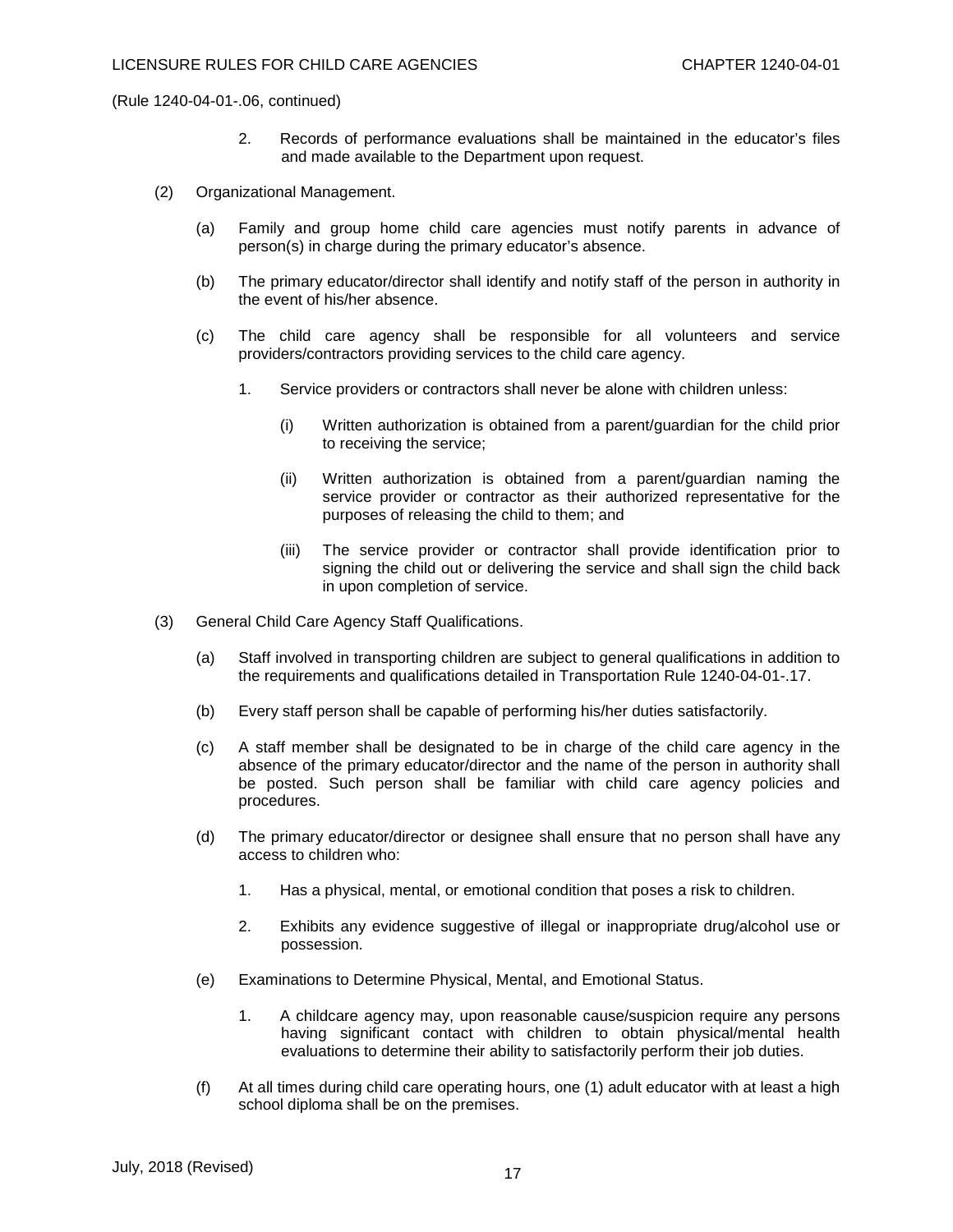Exception: Not applicable for primary educators who received their initial license before the effective date of these rules.

- (g) Prior to having contact with children, each new employee shall receive orientation in, and have a working knowledge of the following items:
	- 1. Program philosophy and policies;
	- 2. Job description;
	- 3. Emergency health and safety procedures;
	- 4. Behavior management procedures;
	- 5. Detection, reporting, and prevention of child abuse;
	- 6. Procedures for receiving and releasing children;
	- 7. Safe sleep procedures;
	- 8. Meal service and safe food preparation policies;
	- 9. Supervision during high risk activities such as eating and outdoor play;
	- 10. Food allergies;
	- 11. Expectations for communications with parent/guardian;
	- 12. Disease control and health promotion, including childhood obesity and the beneficial health impacts of physical activity;
	- 13. An overview of licensing requirements; and
	- 14. Information on risks of Cytomegalovirus (CMV) to female employees of childbearing age.
- (h) Prior to having contact with children, each new employee shall complete training in the following areas:
	- 1. Shaken baby syndrome/abusive head trauma; and
	- 2. A minimum of two (2) hours pre-service training as recognized by the Department.
- (i) Documentation of the requirements in subparagraphs (g) and (h) shall be maintained in the staff file.
- (4) Substitutes and Practicum Students.
	- (a) Substitutes providing services for more than thirty-six (36) hours in a calendar year shall:
		- 1. Meet the background check requirements prior to beginning their duties;
		- 2. Meet the same requirements as regular staff for the physical examination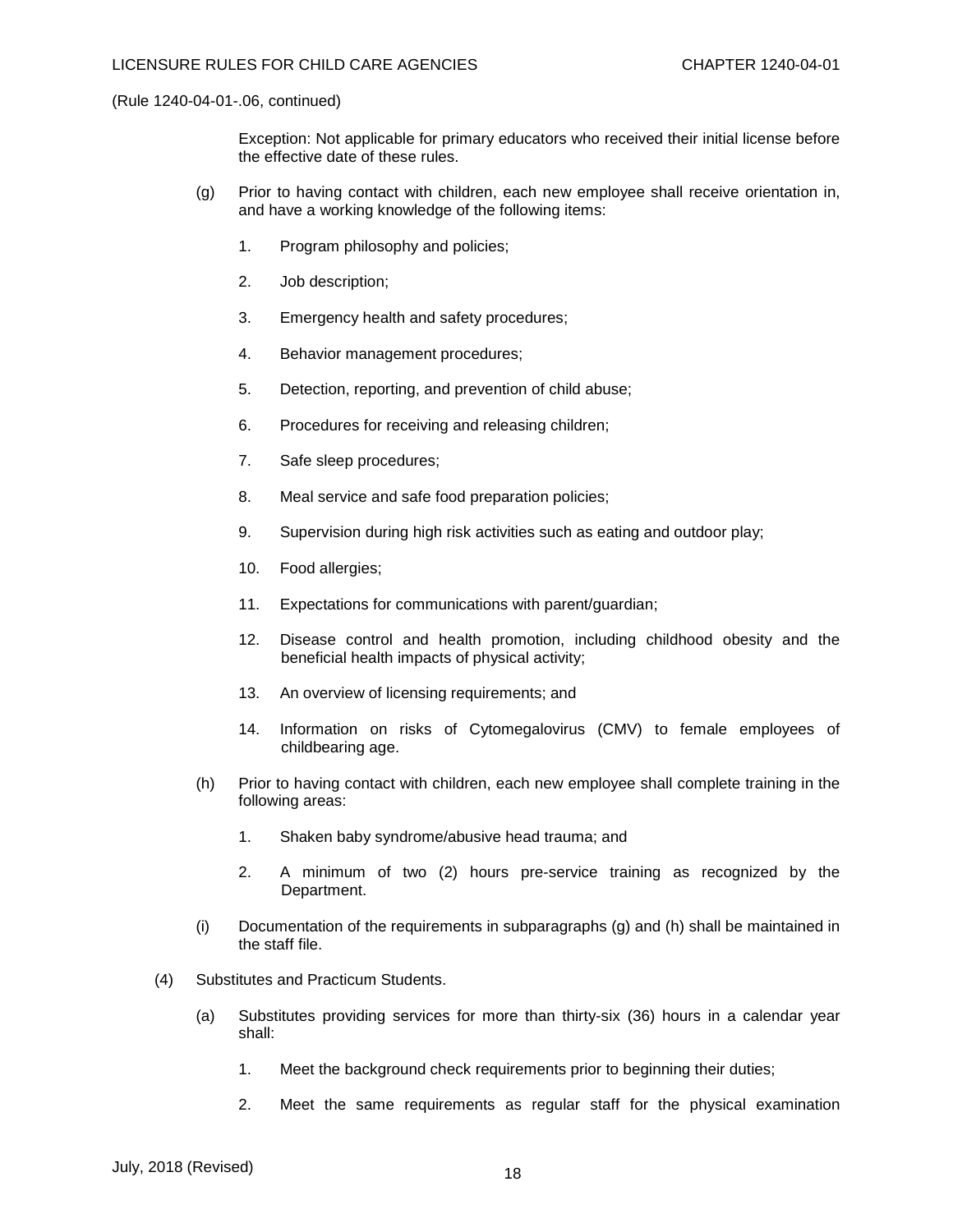required by these rules; and

- 3. Have a minimum of four (4) hours of annual training if they acted as substitutes/educators for more than thirty-six (36) hours in the previous calendar year.
- (b) Substitutes that do not meet the above shall never be left alone with children, and practicum students shall never be left alone with children.
- (5) Volunteers.
	- (a) Volunteers may not be counted to meet the adult:child ratios and shall never be left alone with children.

Exception: Parents/guardians may be counted in the adult:child ratio at a field trip location.

*Authority: T.C.A. §§ 4-5-202; 37-1-603(b)(1)(A); 71-1-105(5) and (12); 71-3-501, et seq.; 71-3-502(a)(2); and 71-3-507. Administrative History: Original rule certified June 10, 1974. Amendment filed March 16, 1978; effective April 17, 1978. Amendment filed June 7, 1982; effective September 30, 1982. Repeal and new rule filed December 6, 1983; effective January 5, 1984. Emergency rules filed July 1, 2016; effective through December 28, 2016. Amendments filed September 28, 2016; effective December 27, 2016. Amendments filed May 1, 2018; effective July 30, 2018.*

# **1240-04-01-.07 CRIMINAL BACKGROUND CHECK AND STATE REGISTRY/RECORDS REVIEW PROCEDURES.**

- (1) Criminal Background and Abuse Registry Disclosures and Reviews; Fingerprinting Requirements.
	- (a) The following persons are required to have a background check no more than ninety (90) days before having access to any child care agency:
		- 1. Any person who owns or operates a child care agency;
		- 2. Any person who applies to work in a child care agency as an employee, director or manager;
		- 3. Any person who will provide substitute services to a child care agency for more than thirty-six (36) hours in a calendar year and who is counted in the adult:child ratio; and
		- 4. Any person who is fifteen (15) years of age or older who will reside in a child care agency.
	- (b) New background checks are required for all staff and residents when a child care agency moves from one class of care to another, such as when a family home becomes a group home or when a child care agency is sold and staff remain employed by the new owner or any time a child care agency is issued a license that is not the renewal of an existing license. This requirement does not apply to background checks completed within the last ninety (90) days.
	- (c) Background checks are required for all staff at least every five (5) years.
	- (d) Requirements for disclosure of criminal/juvenile and state register history and fingerprinting, are provided by T.C.A. § 71-3-507 and as required by the Child Care and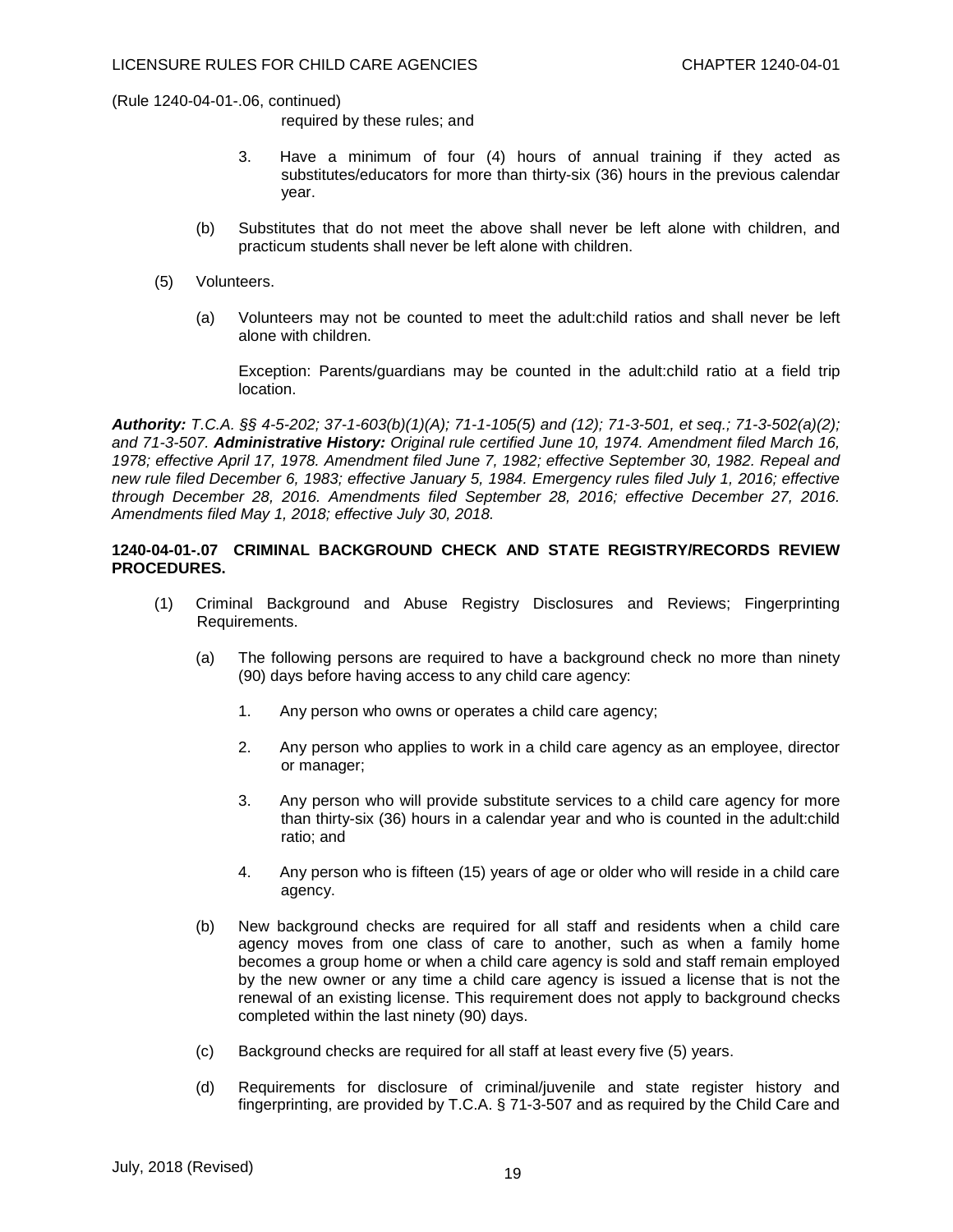Development Block Grant Act.

- (2) Responsibility for Providing Fingerprint Sample; Prohibition of Contact with Children Prior to Completion of Criminal History Review.
	- (a) The general requirements regarding responsibility for providing background checks and prohibition of contact with children prior to completion of criminal history review are provided at T.C.A. § 71-3-507.
	- (b) The Department will pay for the costs of performing one background check per person per child care agency per year.
	- (c) The child care agency shall be responsible for costs associated with the background check if:
		- 1. The fingerprint sample is rejected and the fingerprint sample must be resubmitted;
		- 2. The child care agency submits a second fingerprint sample for an individual more than one (1) time within a thirty (30) day period; or
		- 3. The child care agency submits a fingerprint sample for a person who is not a resident or a person who has been selected by the child care agency, substitute pool, or staffing agency to fill a position as an employee, or substitute who will work directly with children.
- (3) Prohibited Criminal, Juvenile, Vulnerable Persons or Sex Offender Registry, Abuse or Neglect or Driving History; Exclusion from Contact with Children.
	- (a) No person shall be employed, be a licensee or operator, or provide substitute services, reside, or have any access to children in a child care agency if the criminal background check identifies an excludable criminal offense for which the person has:
		- 1. Been convicted of, or pled guilty or no contest to (or to a lesser included offense);
		- 2. Been, or currently is, the subject of a juvenile petition or finding that would constitute a criminal offense or lesser included offense if the child were an adult; or
		- 3. Been named in a pending warrant, indictment, presentment, or petition.
	- (b) An excludable criminal offense involves:
		- 1. The physical, sexual or emotional abuse or neglect of a child;
		- 2. A crime of violence against a child or any person;
		- 3. Any offense, including a lesser included offense, involving the manufacture, sale, distribution or possession of any drug; or
		- 4. Any offense that presents a threat to the health, safety or welfare of children.
		- 5. The criminal offenses for which a person will be excluded from a child care agency include but are not limited to the following offenses as well as their lesser included offenses (and including convictions for equivalent offenses in other states or jurisdictions):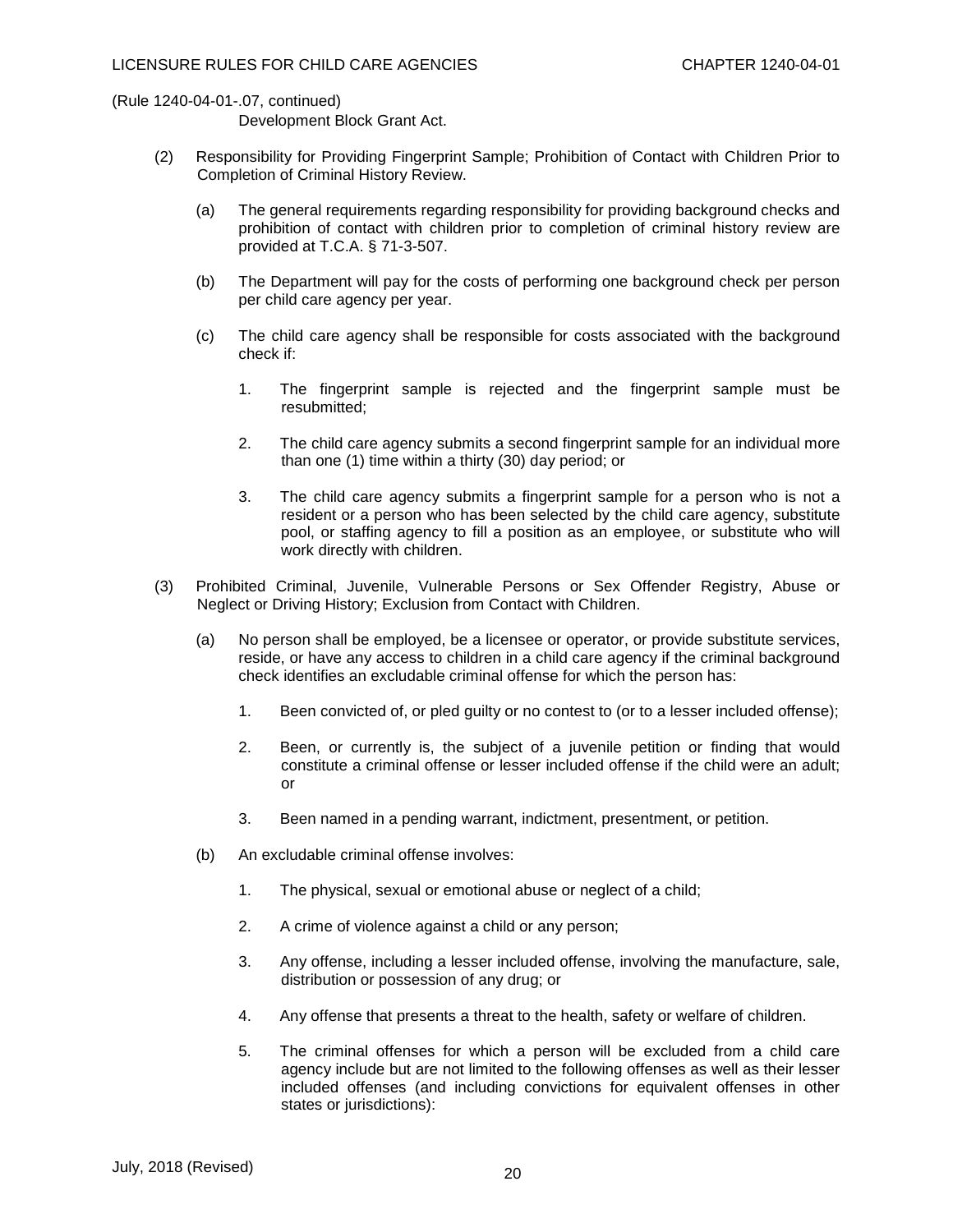- (i) Aggravated arson (T.C.A. § 39-14-302);
- (ii) Aggravated assault (T.C.A. § 39-13-102);
- (iii) Aggravated child abuse (T.C.A. § 39-15-402);
- (iv) Aggravated child neglect (T.C.A. § 39-15-402);
- (v) Aggravated cruelty to animals (T.C.A. § 39-14-212);
- (vi) Aggravated kidnapping (T.C.A. § 39-13-304);
- (vii) Aggravated rape (T.C.A. § 39-13-502);
- (viii) Aggravated rape of a child (T.C.A. § 39-13-531);
- (ix) Aggravated robbery (T.C.A. § 39-13-402);
- (x) Aggravated sexual battery (T.C.A. § 39-13-504);
- (xi) Aggravated sexual exploitation of a minor (T.C.A. § 39-17-1004);
- (xii) Aggravated vehicular homicide (T.C.A. § 39-13-218);
- (xiii) Arson (T.C.A. § 39-14-301);
- (xiv) Assault (T.C.A. § 39-13-101);
- (xv) Carjacking (T.C.A. § 39-13-404);
- (xvi) Child abuse, child neglect or endangerment (T.C.A. § 39-15-401);
- (xvii) Criminal attempt, under T.C.A. § 39-12-101, to commit any criminal offense that requires exclusion from child care;
- (xviii) Criminal exposure to HIV (T.C.A. § 39-13-109);
- (xix) Criminal homicide (T.C.A. § 39-13-201);
- (xx) Criminally negligent homicide (T.C.A. § 39-13-212);
- (xxi) Cruelty to animals (T.C.A. § 39-14-202);
- (xxii) Custodial interference (T.C.A. § 39-13-306);
- (xxiii) Domestic abuse in violation of an order of protection or in violation of a restraining order (T.C.A. § 39-13-113);
- (xxiv) Domestic assault (T.C.A. § 39-13-111);
- (xxv) Drug offenses (felony or misdemeanor, possession, manufacturing, sale, distribution, etc.);
- (xxvi) Especially aggravated burglary (T.C.A. § 39-14-404);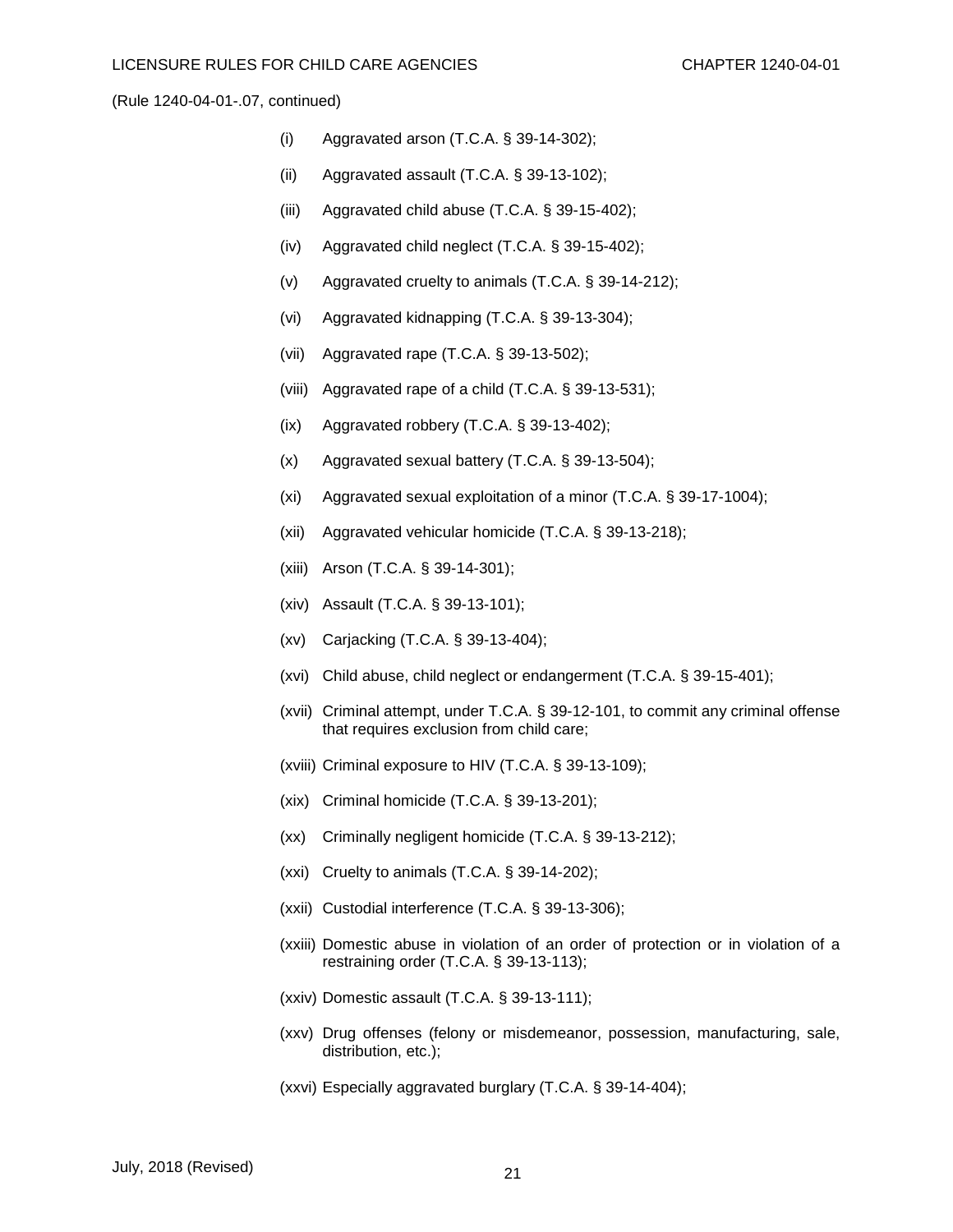(xxvii)Especially aggravated kidnapping (T.C.A. § 39-13-305);

(xxviii)Especially aggravated robbery (T.C.A. § 39-13-403);

(xxix) Especially aggravated sexual exploitation (T.C.A. § 39-17-1005);

(xxx) Exploitation of a minor by electronic means (T.C.A. § 39-13-529);

(xxxi) False imprisonment (T.C.A. § 39-13-302);

(xxxii)First degree murder (T.C.A. § 39-13-202);

(xxxiii)Incest (T.C.A. § 39-13-302);

(xxxiv)Indecent exposure (T.C.A. § 39-13-511);

(xxxv)Involuntary labor servitude (T.C.A. § 39-13-307);

(xxxvi)Kidnapping (T.C.A. § 39-13-105);

(xxxvii)Rape (T.C.A. § 39-13-503);

(xxxviii)Rape of a child (T.C.A. § 39-13-522);

(xxxix)Reckless endangerment (T.C.A. § 39-13-103);

- (xl) Reckless homicide (T.C.A. § 39-13-215);
- (xli) Robbery (T.C.A. § 39-13-401);
- (xlii) Second degree murder (T.C.A. § 39-13-210);
- (xliii) Sexual battery (T.C.A. § 39-13-505);
- (xliv) Sexual battery by an authority figure (T.C.A. § 39-13-527);
- (xlv) Sexual exploitation of a minor (T.C.A. § 39-17-1003);
- (xlvi) Solicitation of a minor (T.C.A. § 39-13-528);
- (xlvii) Stalking (T.C.A. § 39-17-315);
- (xlviii) Statutory rape (T.C.A. § 39-13-506);
- (xlix) Statutory rape by an authority figure (T.C.A. § 39-13-532);
- (l) Trafficking a person for sexual servitude (T.C.A. § 39-13-309);
- (li) Vehicular assault (T.C.A. § 39-13-106);
- (lii) Vehicular assault while intoxicated (T.C.A. § 39-13-106);
- (liii) Vehicular homicide (T.C.A. § 39-13-213);
- (liv) Voluntary manslaughter (T.C.A. § 39-13-211); and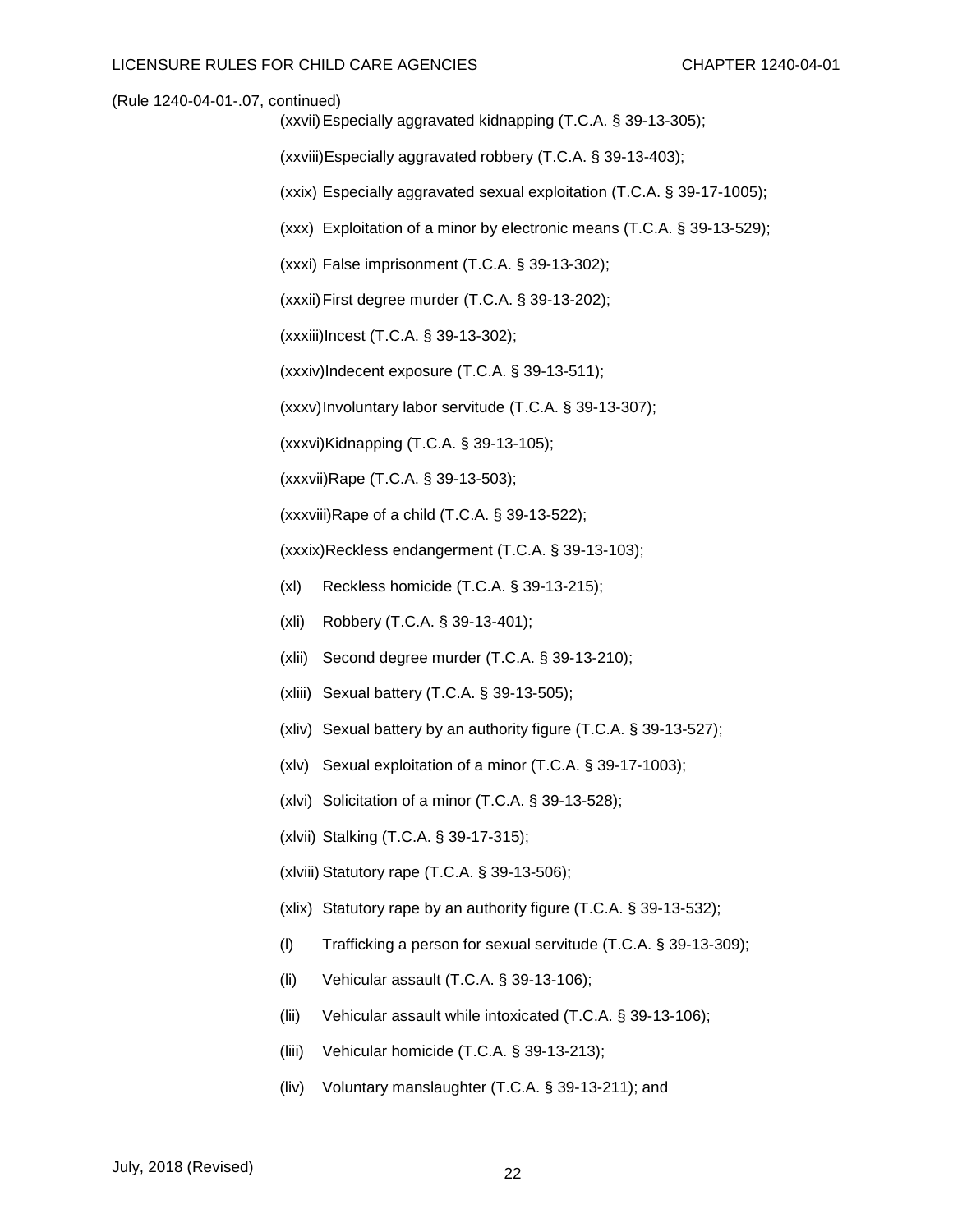- (lv) Weapons offenses (unlawful possession, carrying, use, etc.).
- (c) No person may be employed as a driver or serve as a driver for a child care agency if the person:
	- 1. Is currently charged with; or
	- 2. Has been convicted of, or pled guilty to, within the last five (5) years any of the following criminal offenses:
		- (i) Vehicular homicide;
		- (ii) Accidents involving death or personal injury;
		- (iii) Accidents involving damage to a vehicle;
		- (iv) Driving under the influence of an intoxicant, drug or drug producing stimulant; or
		- (v) Any felony involving the use of a motor vehicle while under the use of any intoxicant.
- (4) Exclusion from access to child care based on a listing on a state registry.
	- (a) No person shall be employed, be a licensee or operator, provide substitute services, reside, or have any access to children in a child care agency if the results of the state registry review identify the person as being:
		- 1. Listed on the Vulnerable Persons Registry;
		- 2. Listed on the Sexual Offender Registry; or
		- 3. Substantiated in the records of the Department of Children's Services as a perpetrator of abuse or neglect of a child.
- (5) Requirements for Supplemental Background Checks Subsequent to Licensing, Employment or Residence in a Child Care Agency, are provided by T.C.A. § 71-3-507.

*Authority: T.C.A. §§ 4-5-202; 55-50-102(11) and (20); 71-1-105(5) and (12); 71-3-501, et seq.; 71-3- 502(a)(2); 71-3-507; 71-3-508(c); Acts 2003, ch. 412, §§ 1(c), 2, and 3; and 49 Code of Federal Regulations Part 571. Administrative History: Original rule certified June 10, 1974. Amendment filed March 16, 1978; effective April 17, 1978. Repeal and new rule filed December 6, 1983; effective January 5, 1984. Amendment filed October 9, 1987; effective January 27, 1988. Repeal and new rule filed April 22, 1992; effective June 6, 1992. Amendment filed November 21, 2002; effective February 4, 2003. Amendment by Acts of 2003, Public Chapter 412, §§ 1(c) and 3 filed June 25, 2003; effective July 1, 2003. Amendment filed September 29, 2003; effective December 13, 2003. Amendment filed October 21, 2004; effective January 4, 2005. Amendments filed May 1, 2018; effective July 30, 2018.*

#### **1240-04-01-.08 RECORD KEEPING.**

- (1) General Record Requirements.
	- (a) All records required by this chapter shall be maintained in an organized manner on-site at the child care agency's licensed location and shall be immediately available to the Department upon request.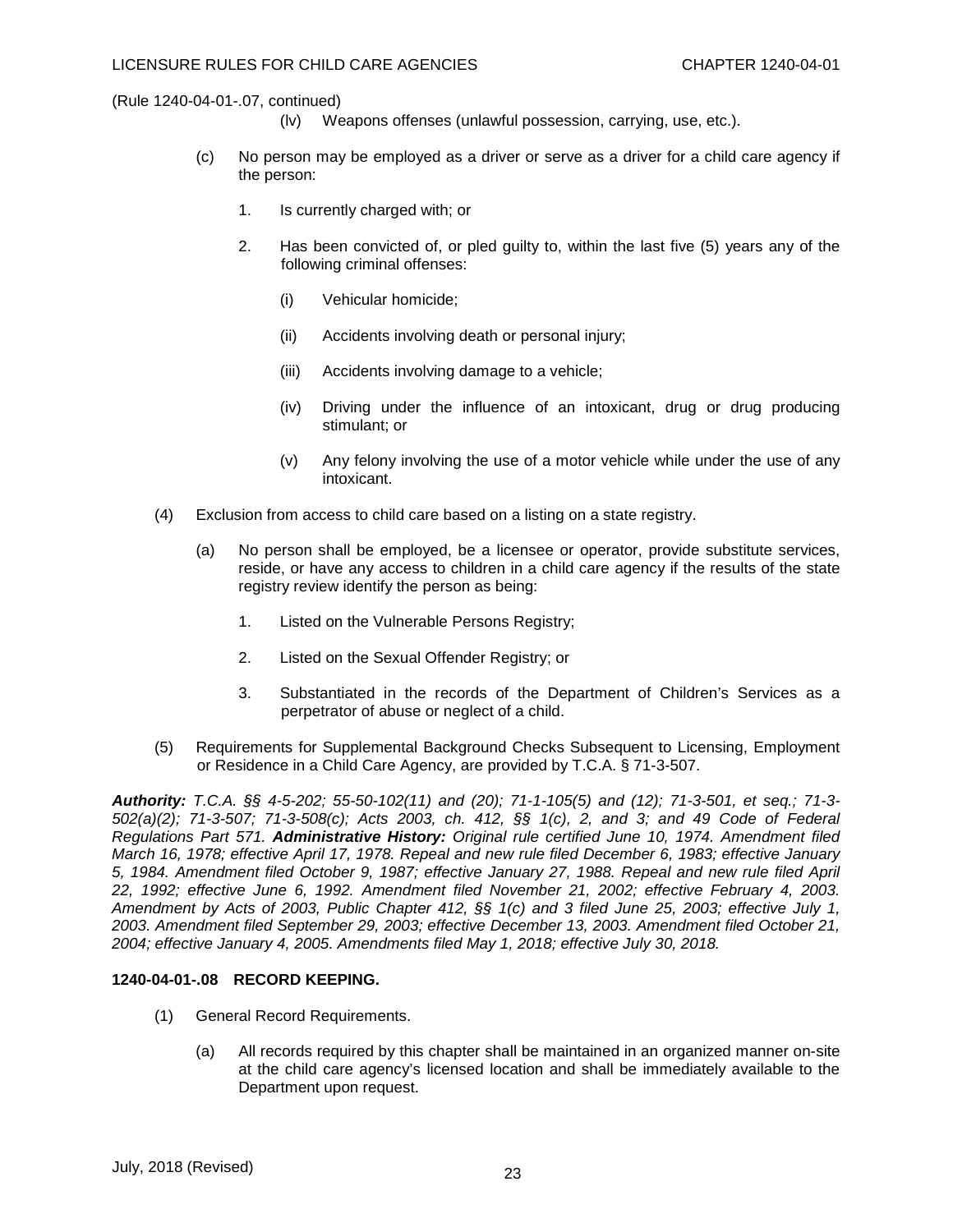- 1. The term "on-site" in subparagraph (a) above may refer to a centralized location approved, in advance, in writing by the Department as long as emergency contact information is maintained at the actual physical location of the child care agency.
- (2) General Children's Records.
	- (a) The child care agency shall maintain a file for each child in a central location within the child care agency.
	- (b) A child's records shall be kept for one (1) year following the child's leaving the child care agency; however, the health record shall be returned to the parent/guardian upon request when the child leaves the child care agency.
	- (c) All children, including related children younger than age nine (9), shall have required records on file before care is provided.

Exception: After an initial eligibility determination, children of homeless families and/or children in state custody may receive care prior to providing required documentation as determined by the Department.

- (d) General Requirements Children's Records shall include:
	- 1. A current information form, containing the following:
		- (i) The child's name and date of birth;
		- (ii) Name of parents/guardians;
		- (iii) Child's and parents'/guardians' home addresses and phone numbers;
		- (iv) Parents'/guardians' business addresses, phone numbers, and work hours (if applicable);
		- (v) Any special needs, medical conditions (including allergies) or relevant history of the child;
		- (vi) For a child with life-threatening allergies, a written plan of action endorsed by the child's pediatrician or licensed medical provider;
		- (vii) Name, address, and telephone number of a physician to call in case of an emergency;
		- (viii) Written consent of parents/guardians regarding emergency medical care; and
		- (ix) The name and address (home and business or school) and current phone number of an emergency contact.
	- 2. A written statement stating to whom the child shall be released.
	- 3. Written transportation agreement, if applicable, between parent/guardian and the child care agency regarding daily transportation between the home and the child care agency and the child care agency and the school.
	- 4. Daily attendance records that include the full name and time in and time out for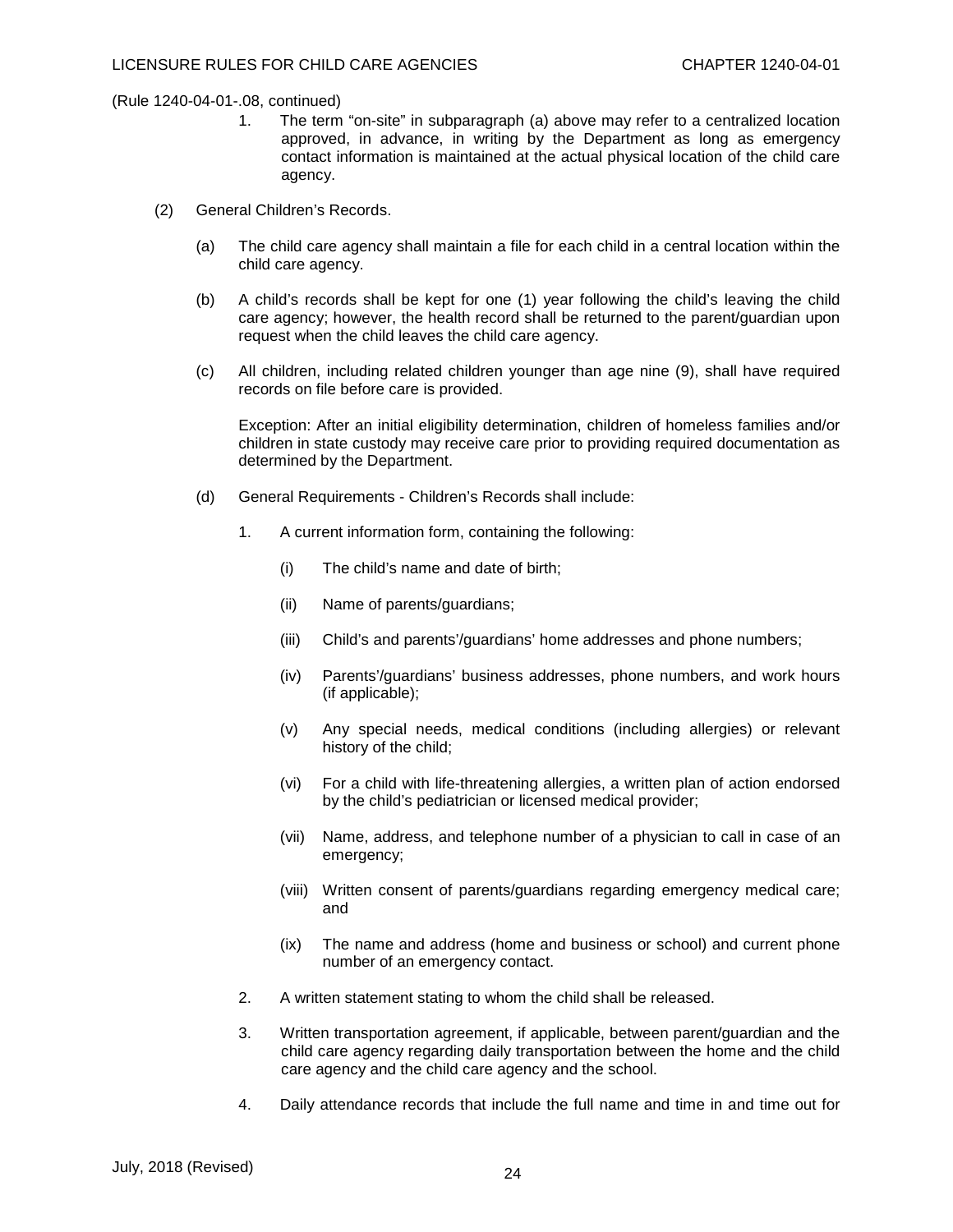each child shall be maintained on-site but not necessarily in the individual child's file.

- 5. Daily attendance records shall be kept for one (1) year after the child has left the child care agency.
- 6. An individual attendance list shall be maintained in each classroom.
- 7. The child care agency shall obtain individual permission slips signed and dated by the parent/guardian for each field trip prior to the activity.
- 8. A signed Personal Safety Curriculum Notification Form indicating the parents/guardians have been provided an opportunity to review the personal safety curriculum offered by the child care agency, and have been notified of the child sexual abuse/personal safety curriculum. See Rule 1240-04-01-.23 for requirements specific to drop-in centers.
- (e) Immunization Record Requirements.
	- 1. The child care agency shall have a Tennessee Department of Health Official Immunization Certificate before accepting any child age two (2) months or older into care.
	- 2. Exceptions to immunization record requirements may be made only if:
		- (i) The child's physician or a state or local health department provides a signed and dated statement giving a medical reason why the child should not be given a specified immunization;
		- (ii) The child's parent provides a signed written statement that such immunizations conflict with his/her religious tenets and practices; or
		- (iii) If care for children of homeless families and/or children in state custody is needed before documentation of immunizations can be confirmed. Care without documentation of immunizations shall not exceed sixty (60) days.
	- 3. Before a school-age child is accepted for care, the center shall have on file a statement from the parent or school that the child's immunizations are current and that his or her health record is on file at the specified school which the child attends.
- (f) Children's Record Requirements.
	- 1. The following information shall be documented and shared with all educators of an infant, toddler or non-verbal child during the day:
		- (i) Time and amount of feeding;
		- (ii) Any incidence of excessive spitting up;
		- (iii) Toileting;
		- (iv) Times of diaper changes;
		- (v) Sleep patterns; and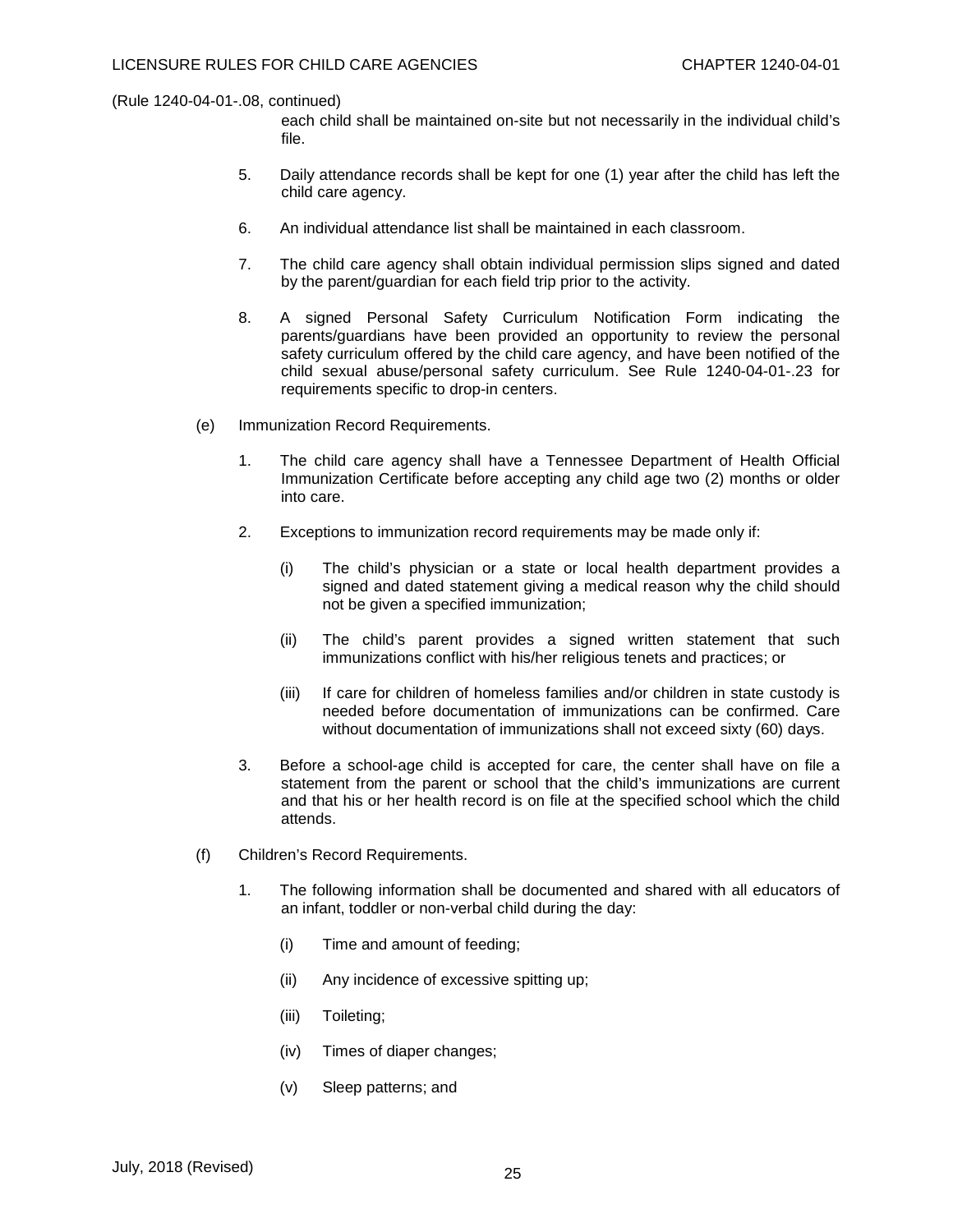- (vi) Developmental progress.
- 2. Before a child under the age of sixty (60) months of age is accepted for care, the parent/guardian shall provide documentation, signed or stamped by a physician or licensed medical provider, that the child has completed a well-child examination. This record shall be kept on file at the child care agency for one (1) year.

Exception: If care for children of homeless families and/or children in state custody is needed before documentation a well-child examination can be confirmed. Care without well-child examination documentation shall not exceed sixty (60) days.

- 3. Each infant, toddler and pre-school child shall have a transition plan for moving from one age group to another.
- (g) School Age Children's Record Requirements.
	- 1. The information form shall list the name, address, and phone number of the school the child attends.
	- 2. The records of any child who is five (5) years old in a child care agency which lacks approved kindergarten status for purposes of T.C.A. § 49-6-201 shall include a signed acknowledgment by the child's parent or guardian that recognizes that the child's attendance does not satisfy the mandatory kindergarten prerequisite for the child's enrollment in first grade. The statement of acknowledgment shall be signed by the parent or guardian and maintained in the child's file.
- (h) Record Requirements for Children with Special Needs. The child care agency will maintain a written activity record that consists of a daily activities and behavior and information pertinent to the needs of the individual child.
- (3) Staff Record Requirements.
	- (a) The child care agency shall maintain a file for all staff in a central location within the child care agency.
	- (b) Staff records shall be maintained for at least one (1) year following the separation of the staff from the child care agency.
	- (c) Staff records shall include the following information for each staff member:
		- 1. The name, birth date, the social security number, address, and telephone number;
		- 2. An emergency contact name/phone number/address;
		- 3. Documentation of education and certificates of conferences and workshops attended in the preceding year;
		- 4. Documentation signed by the examining licensed physician, nurse practitioner or physician's assistant, verifying that the staff person is physically, mentally and emotionally capable of safely and appropriately providing care for children in a group setting, if the staff person is an educator, owner, operator, director, manager, or will otherwise have unsupervised access to children. The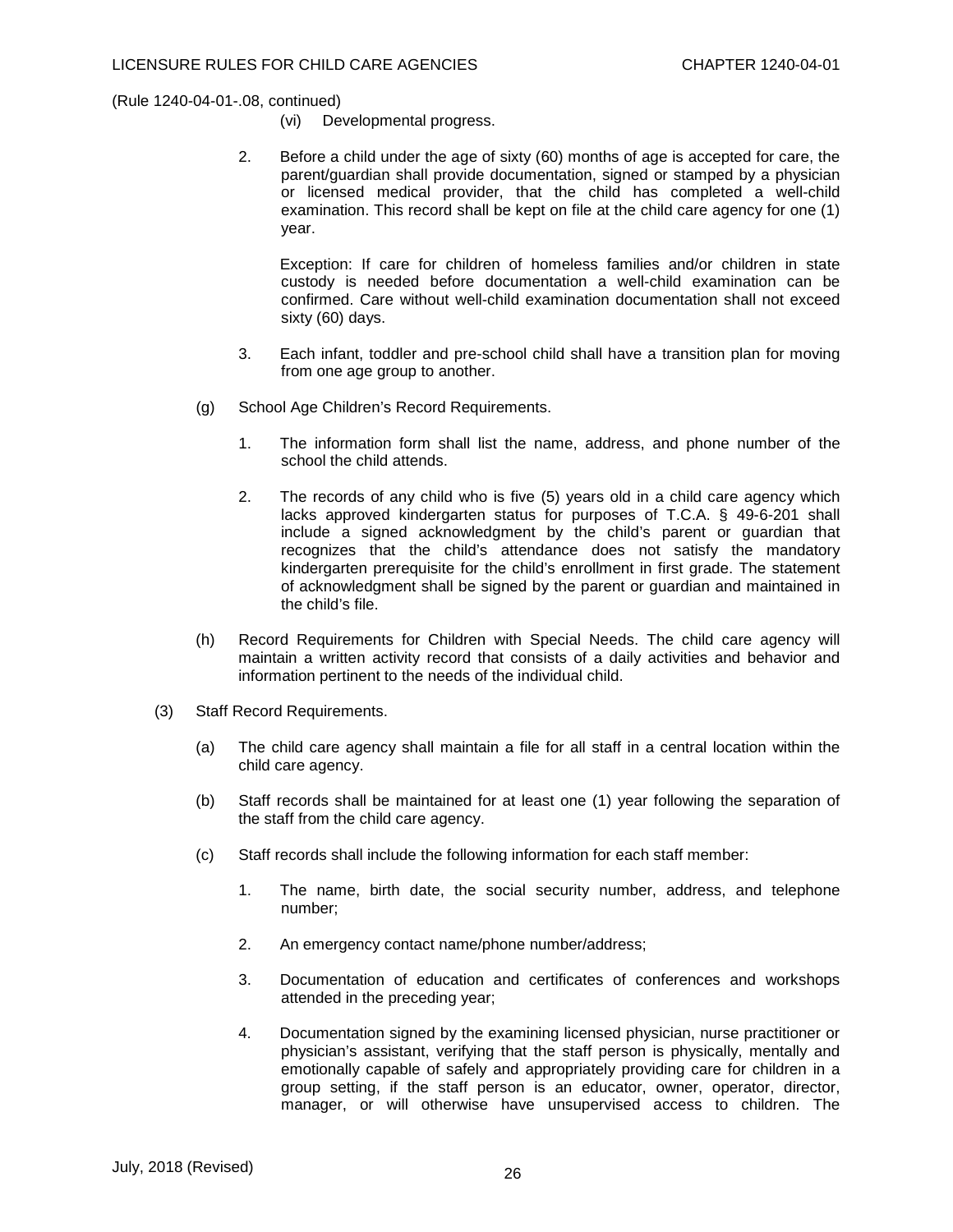documentation shall be on file within ten (10) calendar days of employment or work start date;

- 5. Documentation that staff have been screened and, if necessary, tested and medically cleared for tuberculosis prior to having contact with children;
- 6. At least three (3) written, non-relative, references;
- 7. Documentation that the child care agency has checked and verifed each reference prior to employment;
- 8. Written employment history verified in a written statement that employment history has been checked prior to employment;
- 9. Documentation of annual performance reviews including personnel and corrective actions;
- 10. Date of employment and date of separation, as applicable, from the child care agency;
- 11. Daily attendance (including time in/out);
- 12. Signed and completed criminal history disclosure form; and
- 13. Verification of criminal and juvenile background check results, the vulnerable person's and sex offender registries results, and the results of a review of the protective services records of the Departments of Children's and Human Services.
- (d) In addition, driver records shall contain the information required by 1240-04-01-.17:
	- 1. Copy of driver license showing proper endorsements;
	- 2. Verification of a valid driver license and driver history check;
	- 3. Annual physical exam;
	- 4. Verification of a clear drug screen prior to assuming driving duties; and
	- 5. Verification of Cardio Pulmonary Resuscitation and First Aid Certification.
- (e) Substitute and Volunteer Records. Records of substitutes and volunteers shall include their names, addresses, telephone numbers and hours and dates of service.
- (f) Substitute Pool Records. All staff records shall be available onsite where the substitute is working either as print copies or web-accessible documents.

*Authority: T.C.A. §§ 4-5-202; 71-1-105(5) and (12); 71-3-501, et seq.; and 71-3-502(a)(2). Administrative History: Original rule certified June 10, 1974. Amendment filed March 16, 1978; effective April 17, 1978. Repeal and new rule filed December 6, 1983; effective January 5, 1984. Amendment filed November 21, 2002; effective February 4, 2003 (Formerly 1240-04-01-.07). Amendments filed May 1, 2018; effective July 30, 2018.*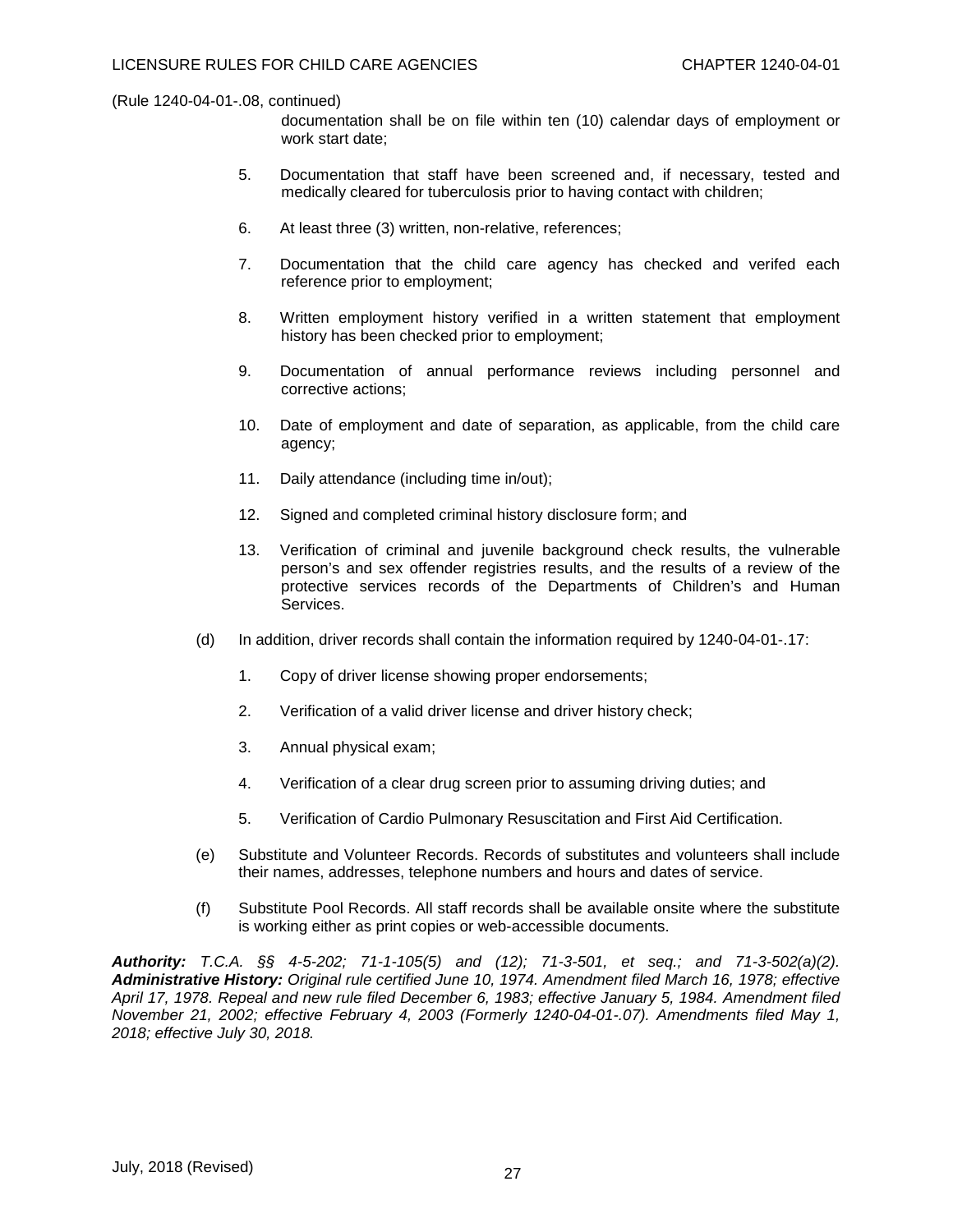# **1240-04-01-.09 INCIDENT REPORTING.**

- (1) Reports of Incidents, Illnesses, Accidents, Injuries, and Fatalities.
	- (a) Incidents, accidents, injuries, and signs of illness shall be reported to the parent/guardian no later than the child's release to the parent/guardian or authorized representative on the date of occurrence.
	- (b) Serious injuries or signs of serious illness shall be reported to the parent/guardian immediately.
	- (c) The child care agency shall not delay seeking emergency treatment due to a delay in contacting the parent/guardian.
	- (d) Incidents, accidents, injuries, and signs of serious illness to children shall be documented immediately with the following information:
		- 1. Child's name and date of birth;
		- 2. Name of the person writing the report;
		- 3. Date and time;
		- 4. Date and time of completion of incident report;
		- 5. Description of incident and circumstances; and
		- 6. Action(s) taken by the child care agency.
	- (e) The documentation shall be provided to the parent/guardian the same day of the incident, and filed in the child's record.
	- (f) The child care agency shall notify the Department of all serious incidents the same day of the incident, by contacting the Complaint Hotline at 1-800-462-8261. Serious incidents include but are not limited to the following:
		- 1. Any injury that requires medical treatment beyond on-site first aid;
		- 2. Reports made to the Department of Children's Services, law enforcement, or anytime it is necessary to call 911;
		- 3. Any incident that may result in staff exclusion from child care per 1240-04-01-.07;
		- 4. Transportation accidents and traffic citations (such as a driver cited for speeding) that occur when children are on the vehicle; and
		- 5. Any child or adult fatality at the child care agency.

*Authority: T.C.A. §§ 4-5-201, et seq.; 71-1-105(5) and (12); 71-3-501, et seq.; and 71-3-502(a)(2). Administrative History: Original rule certified June 10, 1974. Amendment filed March 16, 1978; effective April 17, 1978. Repeal and new rule filed December 6, 1983; effective January 5, 1984. Amendment filed October 9, 1987; effective January 27, 1988. Repeal and new rule filed April 22, 1992; effective June 6, 1992. Amendment filed November 21, 2002; effective February 4, 2003 (Formerly 1240-04-01-.08). Amendments filed May 1, 2018; effective July 30, 2018.*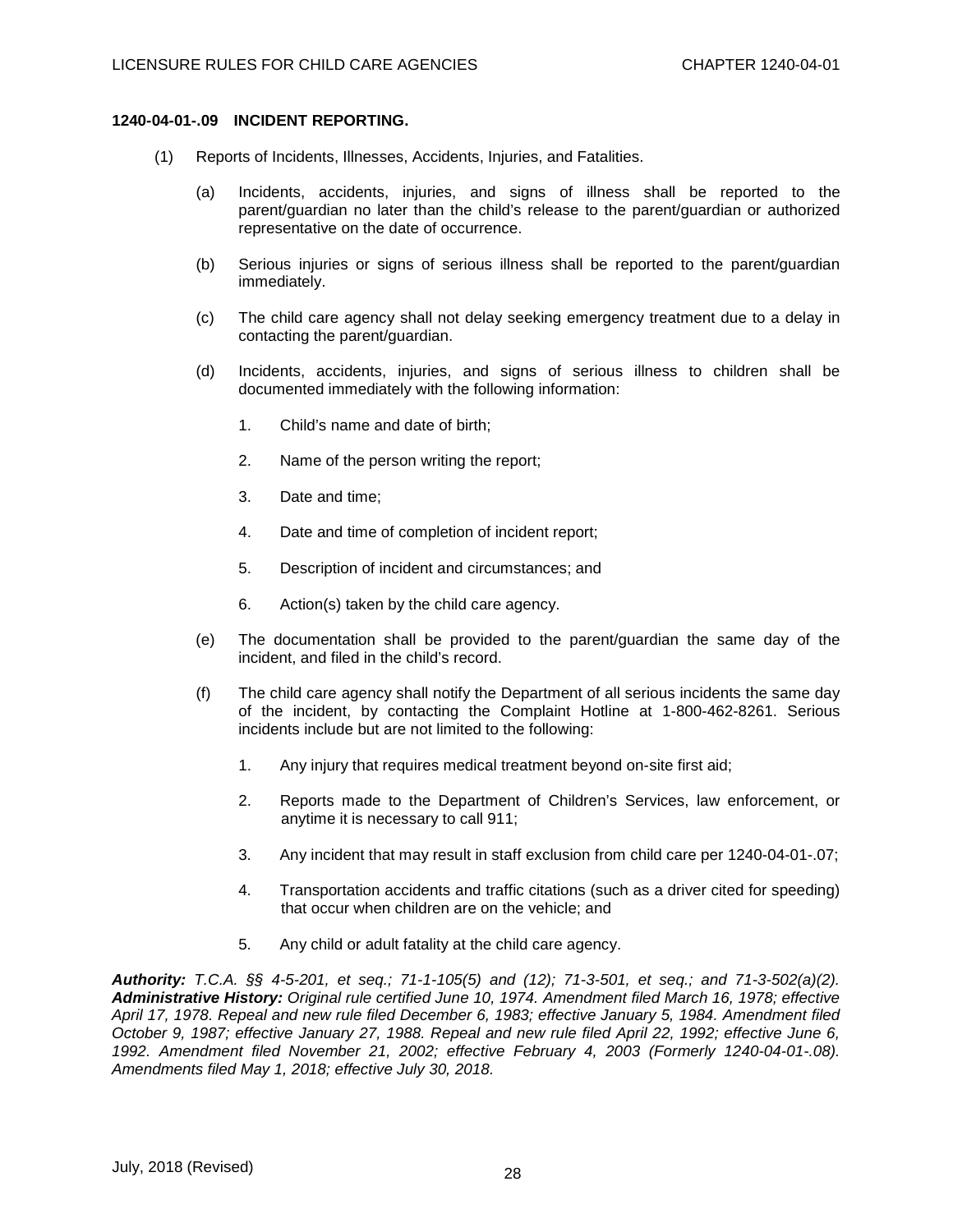# **1240-04-01-.10 DUTY TO REPORT CHILD ABUSE AND NEGLECT.**

- (1) Duty to Report Child Abuse and Neglect.
	- (a) Duty to Report.
		- 1. Every operator, owner, licensee, director, primary educator or staff member of, or substitute staff member or volunteer in, a child care agency licensed by the Department of Human Services is individually responsible and required to immediately report any reasonable suspicion of child abuse or neglect to either the Department of Children's Services and/or local law enforcement or the judge of the juvenile court in the county of the child's residence, pursuant to T.C.A. §§ 37-1-403 and 37-1-605.
		- 2. Any statement from a child reasonably indicating abuse/neglect of that child or another child or any evidence of abuse/neglect observed on a child shall be immediately reported by staff to the Department of Children's Services and/or to local law enforcement or to the judge of the juvenile court in the county of the child's residence.
		- 3. Determining Suspicion of Abuse/Neglect.
			- (i) The child care agency and/or individual staff shall not delay reporting possible abuse or neglect in an attempt to investigate or verify the abuse/neglect allegations.
			- (ii) The child care agency shall limit questioning of the child to basic inquiries necessary to determine if any reasonable possibility of abuse or neglect exists. No suggestions as to the validity of the child's statements shall be made to the child during this time.
			- (iii) The child care agency shall not attempt to validate (or "prove") the allegation prior to making a report as required by the law.
		- 4. Each child care agency shall develop written procedures, approved by the Department, for staff to follow when reporting suspected abuse or neglect that is alleged to have occurred in the child care agency.
	- (b) Prohibited Procedures for Reporting Suspected Child Abuse or Neglect/Penalties.
		- 1. A child care agency shall not develop or implement any policy that inhibits, interferes with or otherwise affects the duty of any staff, including substitutes and volunteers, to report suspected abuse or neglect of a child.
		- 2. A child care agency shall not require staff to report to the child care agency or seek the approval of child care agency management or ownership prior to any individual staff member reporting the suspected abuse or neglect.
		- 3. A report required by subparagraph (a) above shall not be made to any other entities or persons, including, but not limited to, hospitals, physicians, or educational institutions as an alternative to, or substitute for complying with, subparagraph (a) above.
		- 4. A person required to report by subparagraph (a) above shall not suggest, advise or direct a parent/guardian or caretaker of a child enrolled in the child care agency to make a report of suspected child abuse or neglect regarding that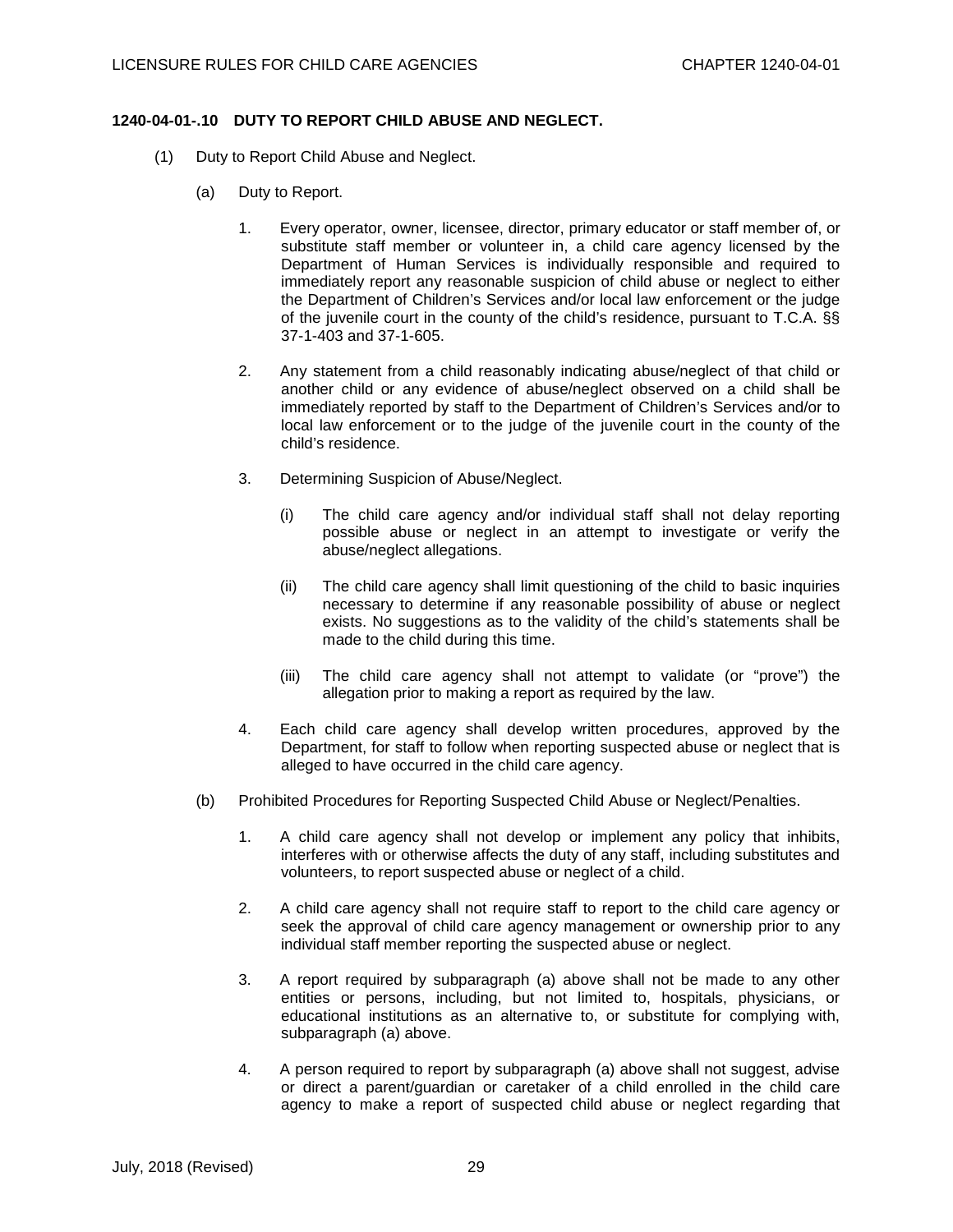parent's/guardian's or caretaker's own child who is enrolled in the child care agency as an alternative to, or substitute for complying with subparagraph (a) above.

- (c) Child Care Agency Duties during Investigations of Child Abuse and Neglect; Custodial Authority of Children.
	- 1. Every operator, owner, licensee, primary educator, staff member, substitute staff member or volunteer in a child care agency licensed by the Department of Human Services shall fully cooperate with all agencies involved in the investigation of child abuse or neglect and with the Department of Human Services.
	- 2. The child care agency shall provide access to records of children and staff to the Departments of Children's and Human Services and to law enforcement agencies.
	- 3. The child care agency shall allow appropriate investigators to interview children and staff.
	- 4. The child care agency shall not interfere with an abuse or neglect investigation.
	- 5. The child care agency shall protect the child by reviewing the investigator's identification.
	- 6. The child care agency shall maintain confidentiality of the investigation and shall not disclose the investigation or details of the investigation directed by the Department of Children's Services, law enforcement or the Department of Human Services.
- (d) Upon notification of a pending abuse/neglect investigation of any individual who is a child care agency staff member or resident of a family or group child care home, the licensee shall enter into a safety plan with the Department regarding the individual's access to the child care agency and to children in the care of the child care agency.
- (e) All child care agency staff, including auxiliary staff, shall receive documented, Department-approved training annually regarding proper procedures to report child abuse and neglect.

*Authority: T.C.A. §§ 4-5-201, et seq.; 37-1-113; 37-1-401, et seq.; 37-1-601, et seq.; 37-1-605; 37-5-512; 71-1-105(5) and (12); 71-3-501, et seq.; 71-3-502(a)(2); and 71-3-508. Administrative History: Original rule filed April 22, 1992; effective June 6, 1992. Amendment filed November 21, 2002; effective February 4, 2003 (Formerly 1240-04-01-.09). Amendments filed May 1, 2018; effective July 30, 2018.*

# **1240-04-01-.11 SUPERVISION.**

- (1) Supervision Procedures.
	- (a) To ensure the health and safety of all children enrolled, the management of the child care agency shall maintain a system that enables all children to receive a level of supervision that is appropriate to their age and their developmental, physical and mental status. The child care agency staff shall know where children in their care are at all times, be aware of their activities, and be able to intervene appropriately.
	- (b) Staff shall conduct a visual inspection of all areas of the building and grounds immediately after closing the child care agency for the day in order to ensure that no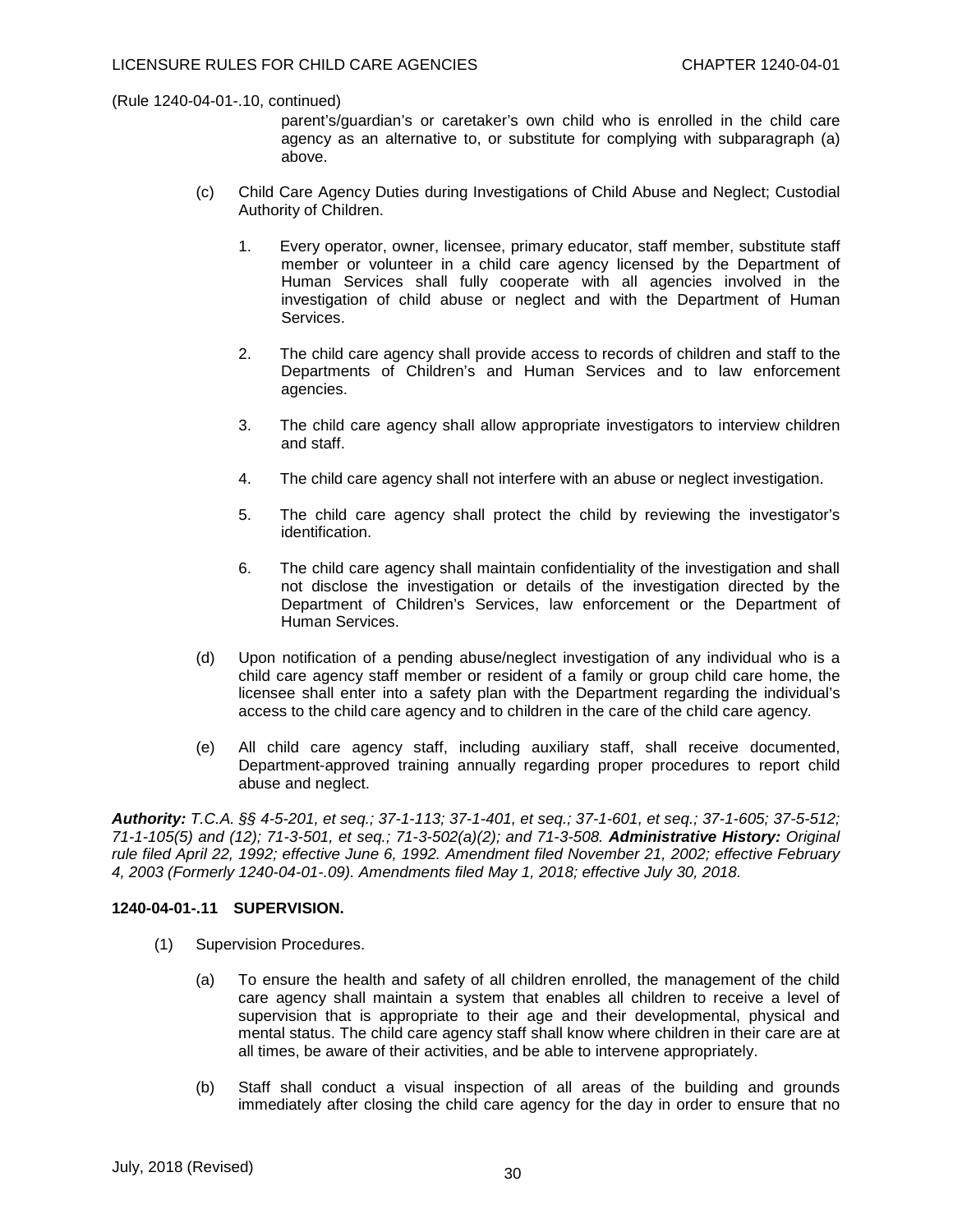children have been unintentionally left in any part of the child care agency's facilities.

- (c) If any child is left unattended at any time, the child care agency is subject to summary suspension, denial or revocation of the license. This includes, but is not limited to a child:
	- 1. Walking out of a child care agency without the knowledge of staff;
	- 2. Being left in a classroom or any other area of the facility;
	- 3 Being left on the playground;
	- 4. Being left at a field trip location; or
	- 5. Being left on a vehicle.
- (d) Procedures for Release of Children from the Care of the Child Care Agency.
	- 1. Children shall be released to only the child's parent/guardian, or other person authorized by the parent/guardian in accordance with the child care agency's policies, unless otherwise directed by the Department of Children's Services or law enforcement authorities.
	- 2. The child care agency shall verify the identity of the parent/guardian or other authorized person and shall require presentation of a photo identification for comparison with the child's file if the educator does not recognize the individual.
	- 3. In the event an unauthorized person requests release of a child, authorization may be obtained by calling the parent/guardian.
		- (i) The child care agency shall document the date and time of the contact, to whom he/she spoke, and to whom the child was released.
		- (ii) The child care agency shall verify the identity of the unauthorized person by requiring presentation of a photo identification.
	- 4. The person to whom the child is released shall sign the child out of the child care agency as required in subparagraph (e) below.
	- 5. The child care agency shall immediately call 911 or other local emergency services number if anyone whose behavior may place a child at imminent risk attempts to pick up a child.
- (e) Sign-In/Sign-Out Procedures.
	- 1. Child care agencies shall maintain a daily sign-in and sign-out sheet that includes:
		- (i) Each child's printed full name;
		- (ii) Date;
		- (iii) Time of entry;
		- (iv) Time of departure; and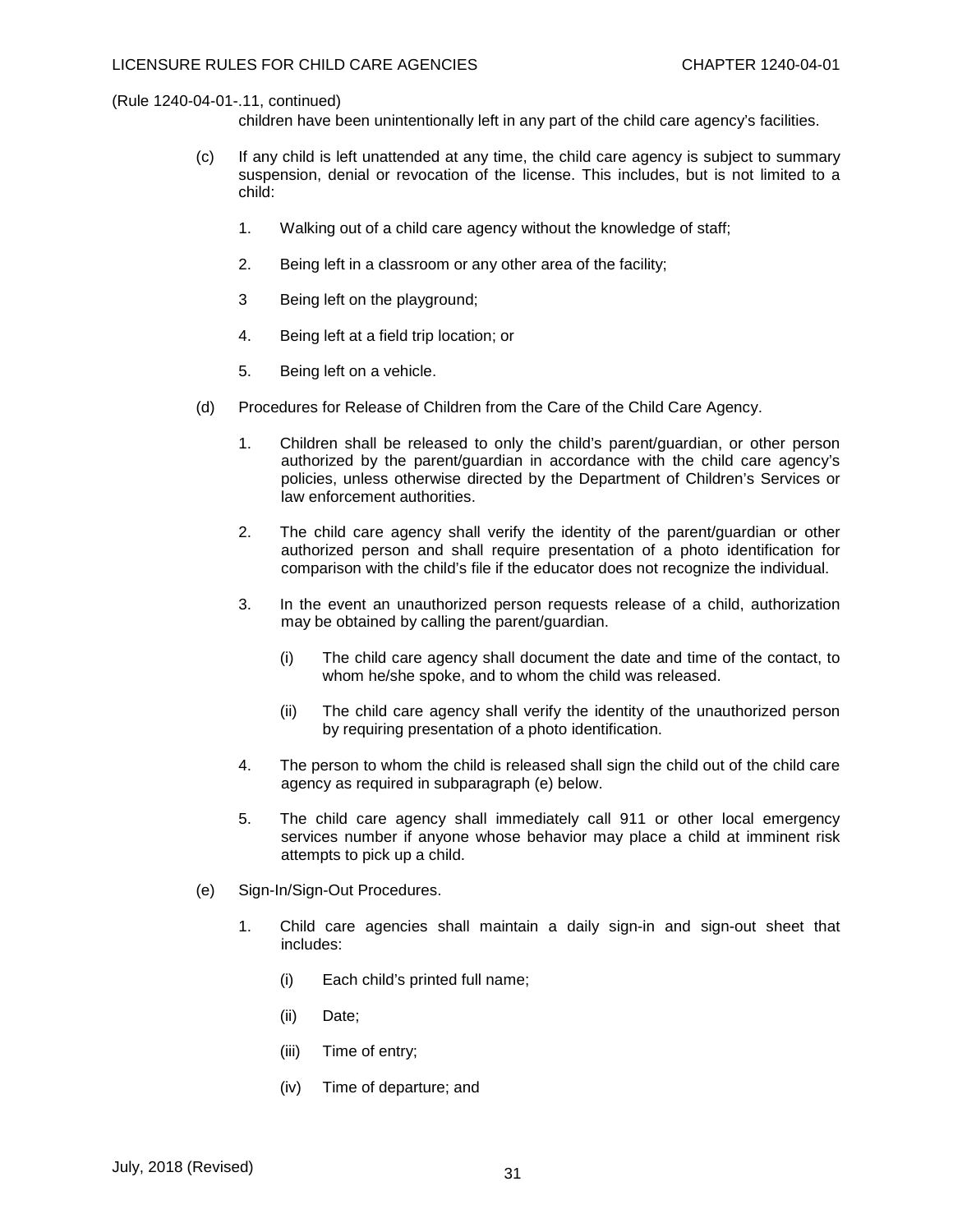- (v) Space for printed name and signature of parent/guardian or authorized representative.
- 2. Child care agency staff shall sign children in and out of the child care agency only when transported to the child care agency by the child care agency's transportation service or local school transportation system and no parent/guardian or authorized representative is present.
- 3. The sign-in and sign-out sheets shall be maintained for one (1) year and shall be kept on-site and immediately available.
- (2) Meal and Snack Time Supervision.
	- (a) During meal and snack time, staff shall maintain direct supervision of children between six (6) weeks and five (5) years of age and maintain supervision of children between six (6) and nine (9) years of age.
	- (b) During meal and snack times, educators that are providing supervision are prohibited from performing other activities and classroom duties unrelated to food service.
	- (c) Child care agencies shall develop and follow a written mealtime supervision plan that addresses:
		- 1. Room arrangement that will allow staff to directly supervise each child at all times;
		- 2. Individual staff duties to ensure age-appropriate supervision can be given to each child at all times;
		- 3. Individual children's needs, including high risk behaviors; and
		- 4. Interruptions and emergencies.
	- (d) Mealtime supervision plans shall be updated as needed.
	- (e) The meal time supervision plan shall be prominently posted in each area where food is served.
- (3) Playground Supervision.
	- (a) The same supervision requirements are applicable on the playground as in the classroom.
	- (b) Child care agencies shall develop and follow a written playground supervision plan that includes:
		- 1. Arrival and departure procedures;
		- 2. Playground design and placement of equipment;
		- 3. Individual staff duties to ensure age-appropriate supervision can be given to each child at all times;
		- 4. Individual children's needs, including high risk behaviors;
		- 5. Emergency procedures, including communication with other staff; and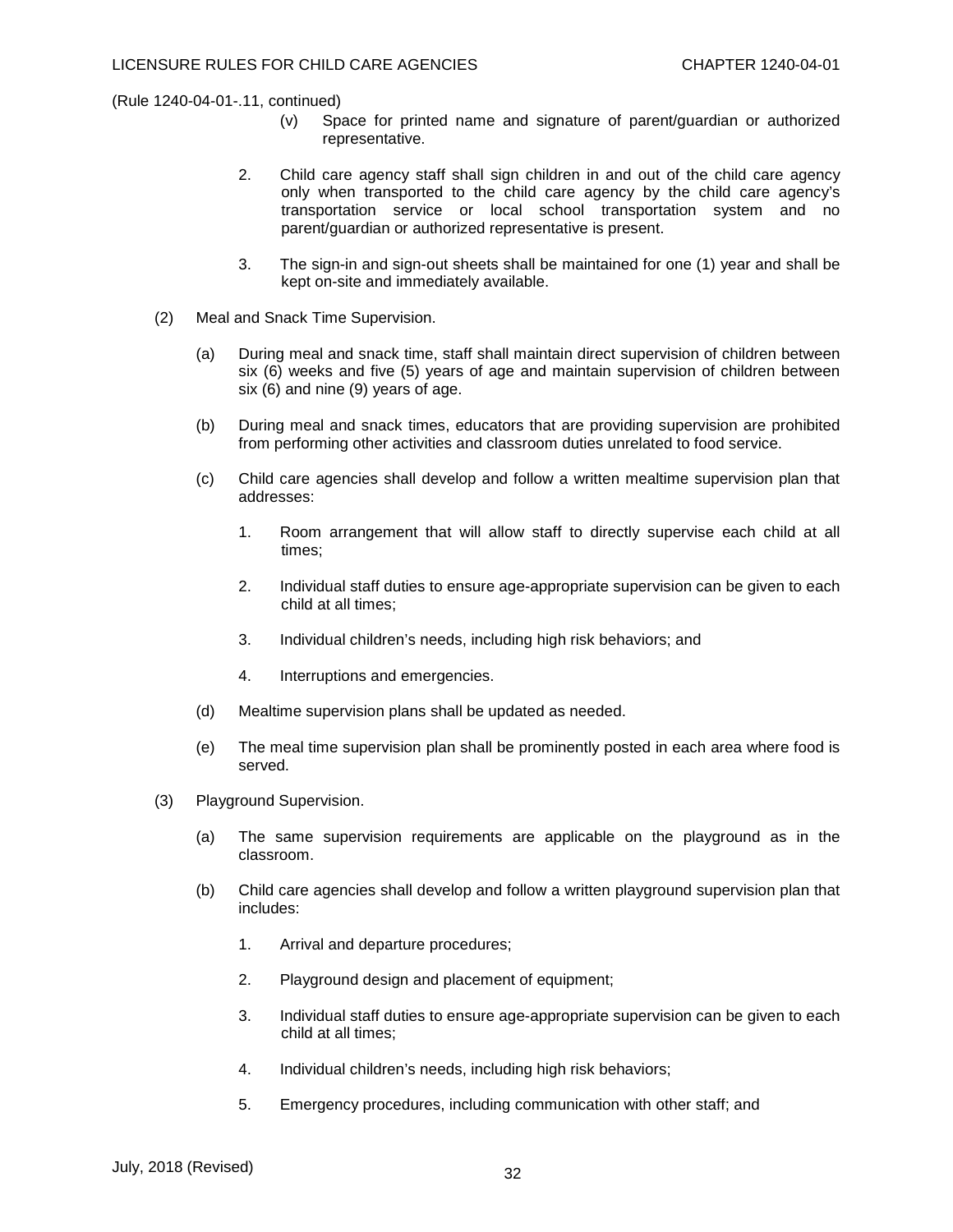- 6. Roll call before leaving classroom and upon arrival at playground and prior to leaving playground and upon arrival in classroom.
- (c) Playground supervision plans shall be updated as needed.
- (4) Supervision during Field Trips.
	- (a) Child care agencies shall provide age-appropriate supervision to each child at all times during field trips.
	- (b) The adult:child ratio shall be doubled during field trips. Exception: for family and group homes, the adult:child ratio during field trips shall be increased by one (1).
	- (c) The child care agency shall monitor attendance by checking attendance as follows:
		- 1. Prior to leaving the child care agency;
		- 2. Upon arrival at each destination;
		- 3. At the beginning and end of each activity (such as lunch, breaks, etc.);
		- 4. Upon departing each destination; and
		- 5. Upon arrival at the child care agency.
- (5) Supervision in and Near Water.
	- (a) When children are engaged in activities in or near a body of water, the following requirements shall be met:
		- 1. Swimming Ratio Chart

| Age Group                                      | Adult: Child<br>Ratio |
|------------------------------------------------|-----------------------|
| $Six (6) weeks - Twelve (12) months$           | 1:1                   |
| Thirteen (13) months - Thirty-five (35) months | 1:2                   |
| Three (3) years                                | 1:4                   |
| Four (4) years                                 | 1:6                   |
| Five (5) years                                 | 1:8                   |
| School-age (Kindergarten and above)            | 1:10                  |

- 2. One (1) adult present shall have a current certificate in advanced aquatic lifesaving skills. This person shall supervise from above the level of the swimmers. This person may be the lifeguard provided by the facility.
- 3. The lifeguard, including those provided by a swimming facility, shall not be included in the required adult:child ratio while performing lifeguard duties.
- (6) Safe Sleep Supervision Procedures.
	- (a) Because of the possibility of Sudden Infant Death Syndrome (SIDS) and to prevent suffocation deaths in infants:
		- 1. Infants shall sleep in cribs or play yards;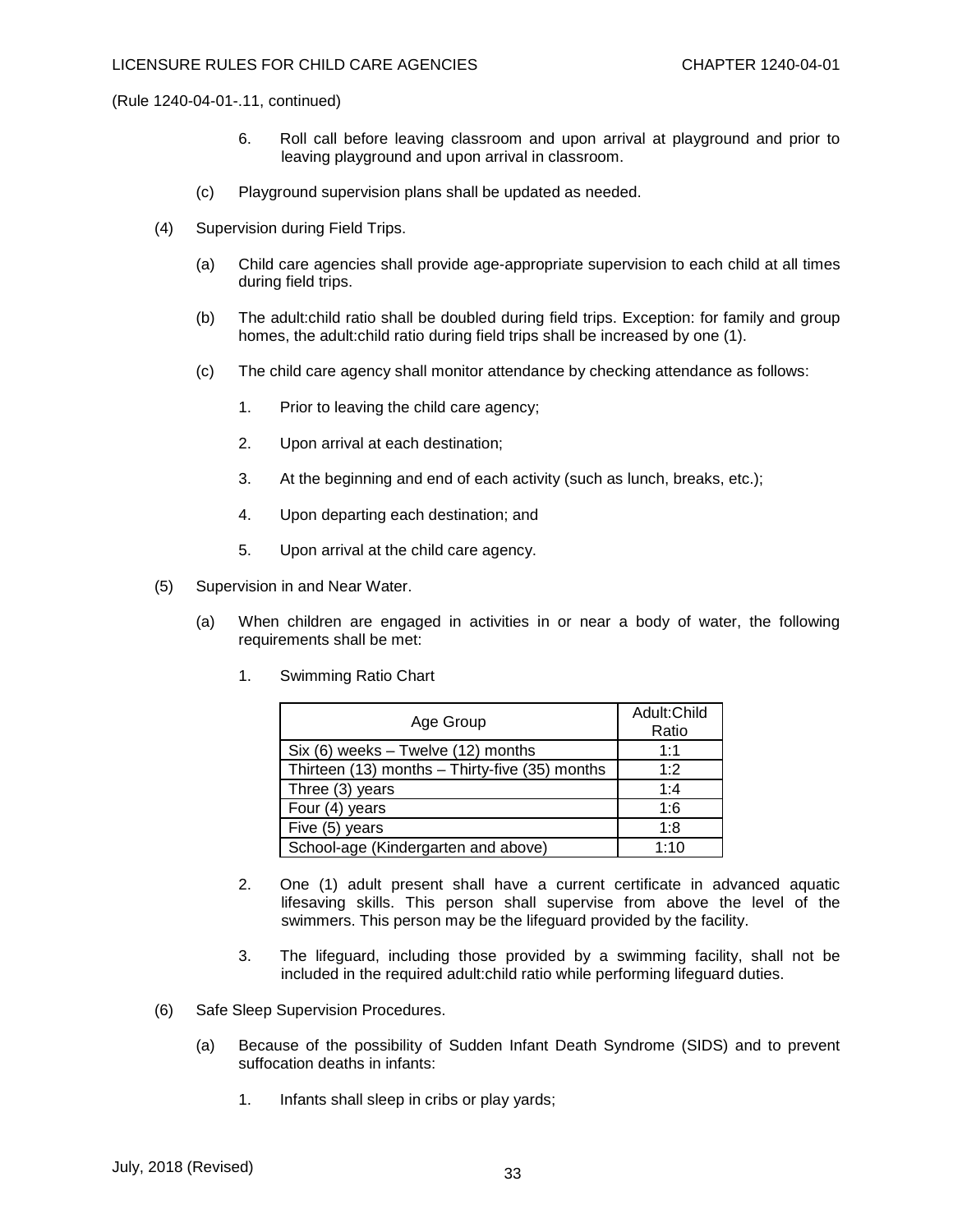- 2. No infant shall be allowed to sleep on a sofa, soft mattress, adult bed, in a car seat, in a swing, or in other restraining devices;
- 3. Infants shall be positioned on their backs for sleeping;
- 4. Bibs shall be removed prior to placing infants in a crib for sleeping;
- 5. Soft bedding that is prohibited includes, but is not limited to, pillows, bumper pads, blankets, quilts, comforters, stuffed toys, and other soft items;
- 6. Mobiles and other toys that attach to any part of the crib are prohibited;
- 7. It is not necessary to reposition infants once they have demonstrated the ability to turn front to back and back to front independently;
- 8. Any cribs or other sleeping equipment prohibited by federal product safety regulations shall not be permitted;
- 9. Infants shall be touched by an educator every fifteen (15) minutes in order to check breathing, body temperature and position;
- 10. If a child appears not to be breathing, the child care agency shall immediately begin CPR and immediately call for emergency medical assistance;
- 11. The child care agency shall provide orientation on safe sleep practices before allowing any educator to assume infant-caregiving duties;
- 12. All infant educators shall practice safe sleep procedures;
- 13. Infants that arrive asleep in car seats or fall asleep in any piece of equipment other than a crib must be immediately removed and placed on their back in a crib; and
- 14. Any practice that is an exception to the above procedures shall not be used without written authorization from a physician.

*Authority: T.C.A. §§ 4-5-202; 71-1-105(5) and (12); 71-3-501, et seq.; and 71-3-502(a)(2). Administrative History: Original rule filed November 21, 2002; effective February 4, 2003 (Formerly 1240-04-01-.10). Amendments filed May 1, 2018; effective July 30, 2018.*

#### **1240-04-01-.12 HEALTH AND SAFETY.**

- (1) The onsite staff shall be responsible for the daily health and safety of children in care.
- (2) The child care agency shall ensure that the child care environment and practices support child health and safety.
- (3) The receiving educator shall observe each child upon arrival each day for signs of illness and injury.
- (4) Designated staff shall immediately contact a parent/guardian when a child shows sign of illness or infection.
- (5) The receiving educator shall document any obvious marks or injuries and shall note any comments from the parents pertaining to the marks or injuries.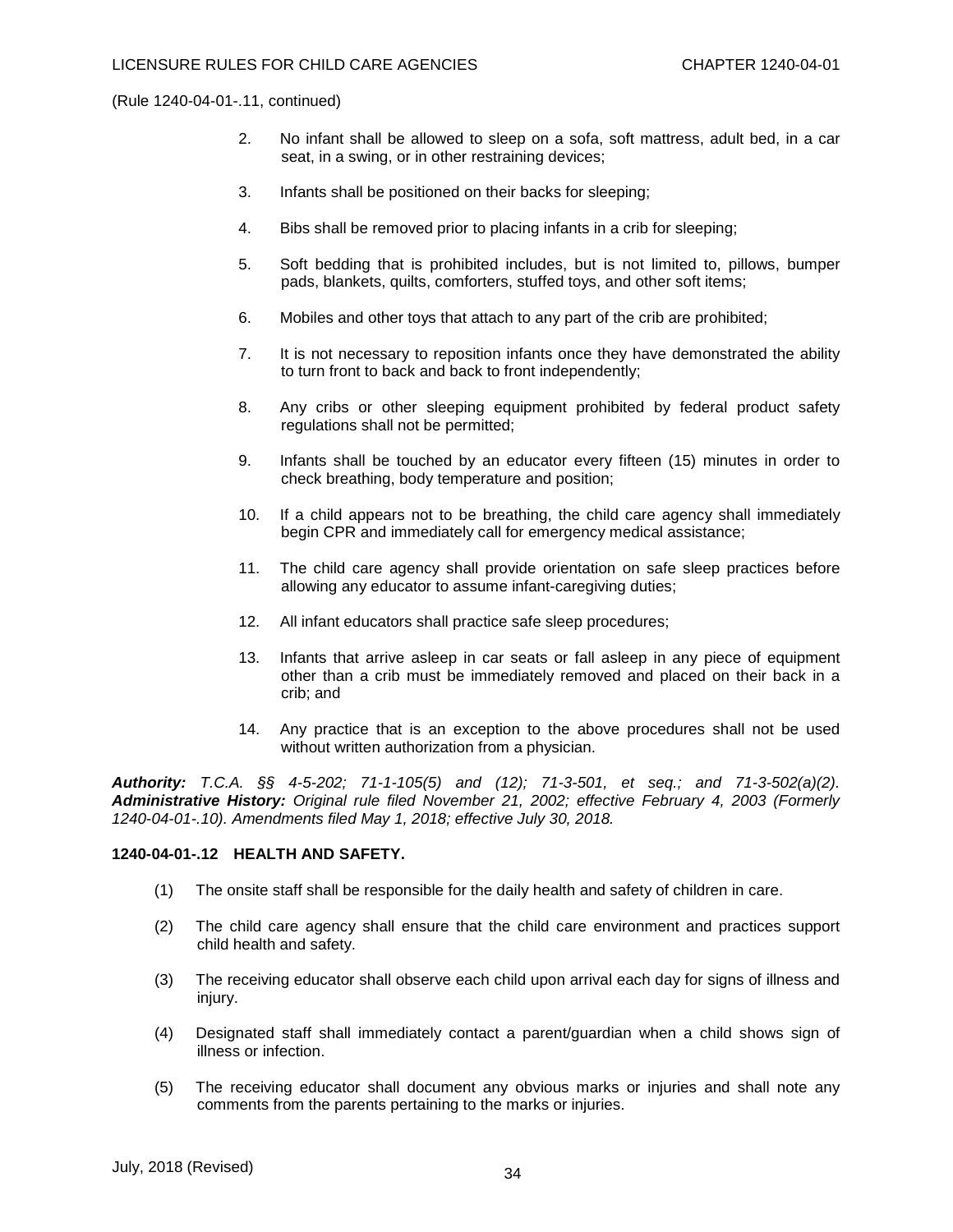- (6) A child showing signs of illness shall be cared for apart from other children to the extent that supervision can be maintained for all children, and the parent shall be contacted and arrangements made for pick up.
- (7) The child care agency shall not provide care and/or isolation for a child with a contagious condition unless written instructions are obtained from a licensed medical professional.
- (8) A child's temperature shall be taken using a non-invasive method unless otherwise prescribed by a physician.
- (9) Universal and standard precautions, as defined by the Centers for Disease Control, shall be followed when handling or cleaning bodily fluids.
- (10) First Aid.
	- (a) A standard first aid kit, as defined by the current National Health and Safety Performance Standards: Guidelines for Out-of-Home Child Care shall be accessible to all staff, and all staff shall be familiar with its contents and use.
	- (b) All staff shall obtain first aid training within ninety (90) days of employment. At least one staff member who has current certification in first aid from a certifying organization recognized by the Department shall be on-site at all times.
		- 1. The certification shall be applicable to the ages present in the classroom:
			- (i) Infant/Child first aid; and/or
			- (ii) Adult first aid if children over age twelve (12) are present.
	- (c) Current and comprehensive first aid information shall be prominently posted in each area that children use.
	- (d) Extended Care First Aid Requirements. One (1) staff person on duty at all times shall have current certification or the equivalent in first aid from a certifying organization recognized by the Department.
- (11) Cardiopulmonary Resuscitation (CPR) Requirements.
	- (a) All staff on duty shall receive training in Cardiopulmonary Resuscitation (CPR) as recognized by the Department within ninety (90) days of employment. At least one staff member who has certification in CPR from a certifying organization recognized by the Department shall be present onsite at all times.
		- 1. The certification shall be applicable to the ages present in the classroom:
			- (i) Infant/Child CPR; and/or
			- (ii) Adult CPR if children over age twelve (12) are present.
- (12) Contagious Conditions.
	- (a) Impetigo and diagnosed strep shall be treated according to a licensed medical professional's instructions prior to readmission to the child care agency.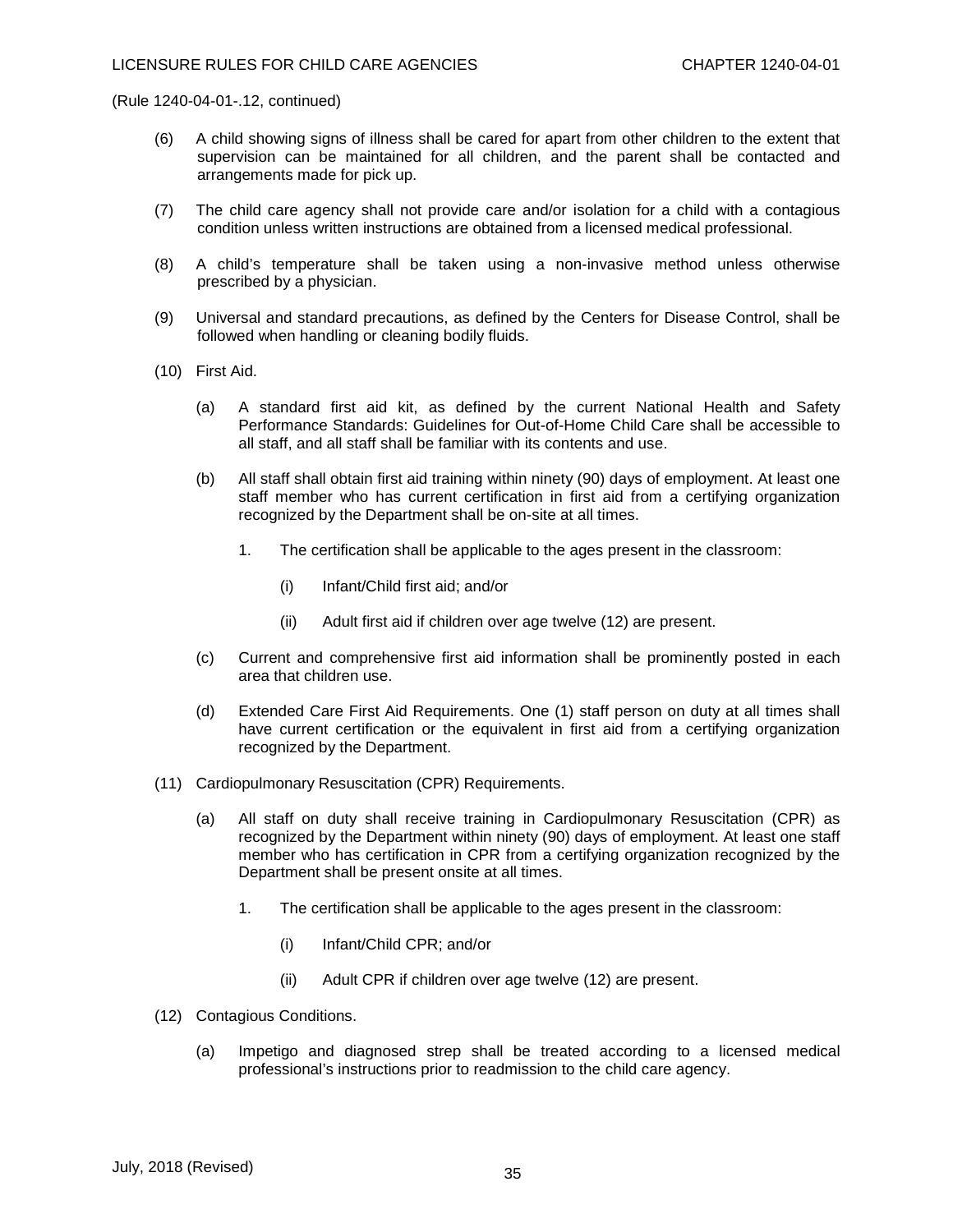- (b) A child diagnosed with scabies or lice shall have proof of treatment prior to readmission.
- (c) Parents/guardians of every child enrolled shall be notified immediately if one of the following communicable diseases has been introduced into the child care agency:
	- 1. Hepatitis A;
	- 2. Food-borne illness (food poisoning);
	- 3. Salmonella;
	- 4. Shigella;
	- 5. Measles, mumps, and/or rubella;
	- 6. Pertussis;
	- 7. Polio;
	- 8. Haemophilus influenza type B;
	- 9. Meningococcal meningitis;
	- 10. Chickenpox; and
	- 11. Any other illness so identified by the state or local Department of Health.
- (d) The child care agency shall report the occurrence of any of the above diseases to the local health department no later than the end of the day on which it is discovered.
- (13) Medications.
	- (a) Receiving Medications.
		- 1. All medications and all preventative products, such as non-presecription diaper cream, sunscreen and insect repellent, shall be received from the parent/guardian by a designated staff person or persons.
		- 2. The designated staff person(s) shall:
			- (i) Obtain the parent's/guardian's written authorization to administer each medication;
			- (ii) Document that the medicines or drugs are in the original not just prescription drugs but also other container, are not expired, and are labeled with the child's name;
			- (iii) Document the specific dosage and times the medication is to be administered to the child; and
			- (iv) Document that the parent/guardian has provided the child care agency with instructions on the means and method of administration.
	- (b) Administering Medications.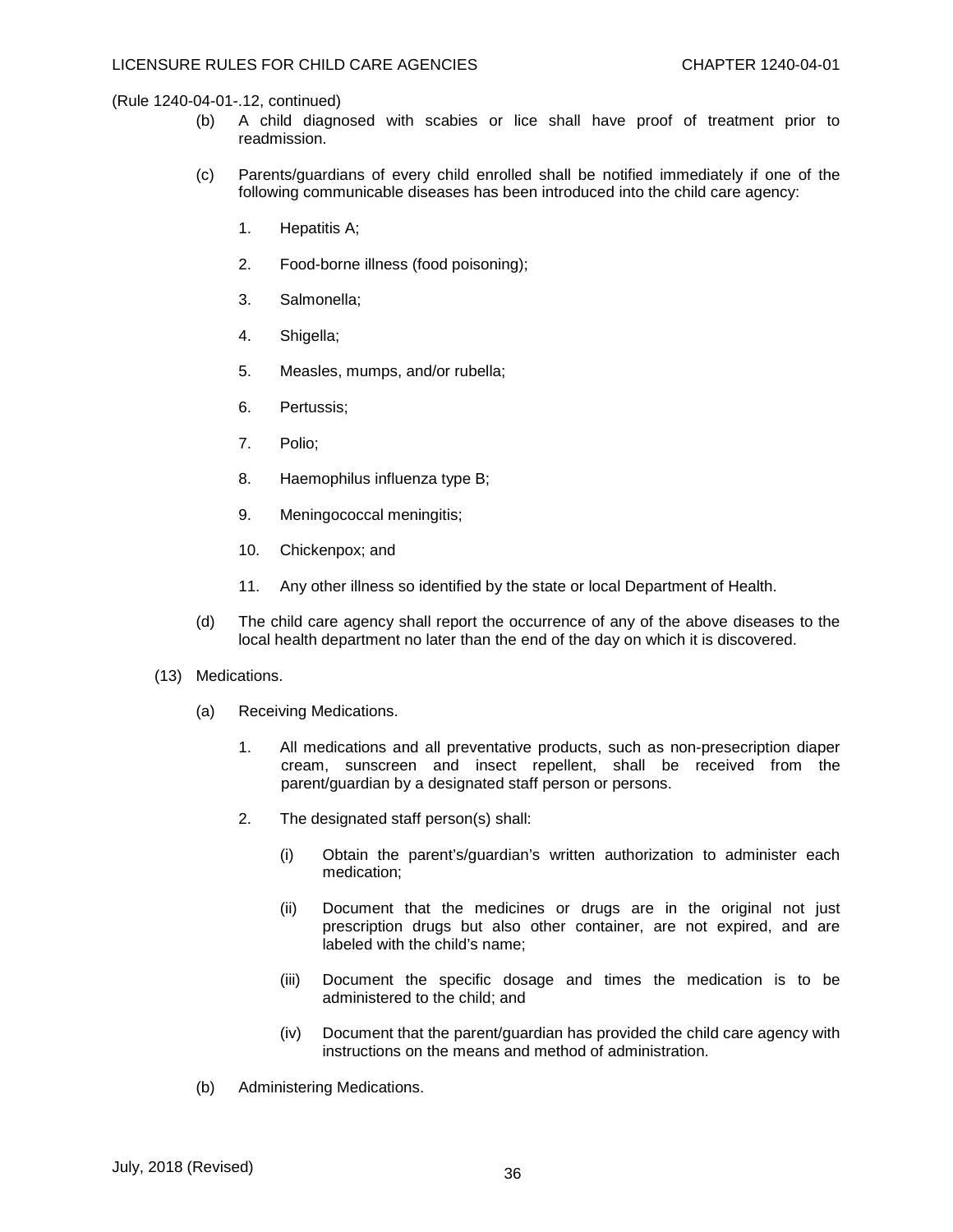- 1. All medications and all preventative products, such as non-presecription diaper cream, sunscreen and insect repellent, shall be administered by a designated staff person or persons.
- 2. The following documentation shall be maintained in the child's file and a copy provided to the parent/guardian:
	- (i) Medication was administered according to parent/guardian or health care provider instruction, including times and amounts of medications administered;
	- (ii) Any side-effects observed;
	- (iii) Name of staff person administering medication to child; and
	- (iv) Unused medication was returned to the parent/guardian.
- 3. Medication shall never be administered in bottles or infant feeders unless authorized by a physician. Educators shall ensure that medication administered in this way is not accessible to other children.
- (c) Accessibility of Medications.
	- 1. Medication shall not be accessible to children unless a physician's authorization for the current school year is on file that allows a school-age child to have selfadministered medication.
	- 2. All medication shall be stored in a child-proof compartment or container.
	- 3. Over-the-counter diaper creams, ointments, sunscreens and lotions must be inaccessible to children.
	- 4. If medications requiring refrigeration are kept in a refrigerator used for food storage, the medicine shall be put in a leak-proof, child-proof container.
	- 5. Medication requiring emergency administration, as prescribed by a licensed medical professional, e.g. an "Epi-Pen" or asthma inhaler, may be kept in an unlocked container that is inaccessible to children.
- (14) Prohibited Practices and Products.
	- (a) Smoking.
		- 1. Smoking is not permitted in any indoor area or vehicle of the child care agency at any time.
		- 2. Smoking is not permitted on the playground or in any outdoor area accessible to children during the time children are present.
		- 3. Smoking is not permitted within fifty (50) feet of the child care agency entrance.
		- 4. "No Smoking" signs shall be posted conspicuously at each child care entrance, as required by state law.
	- (b) Alcoholic Beverages.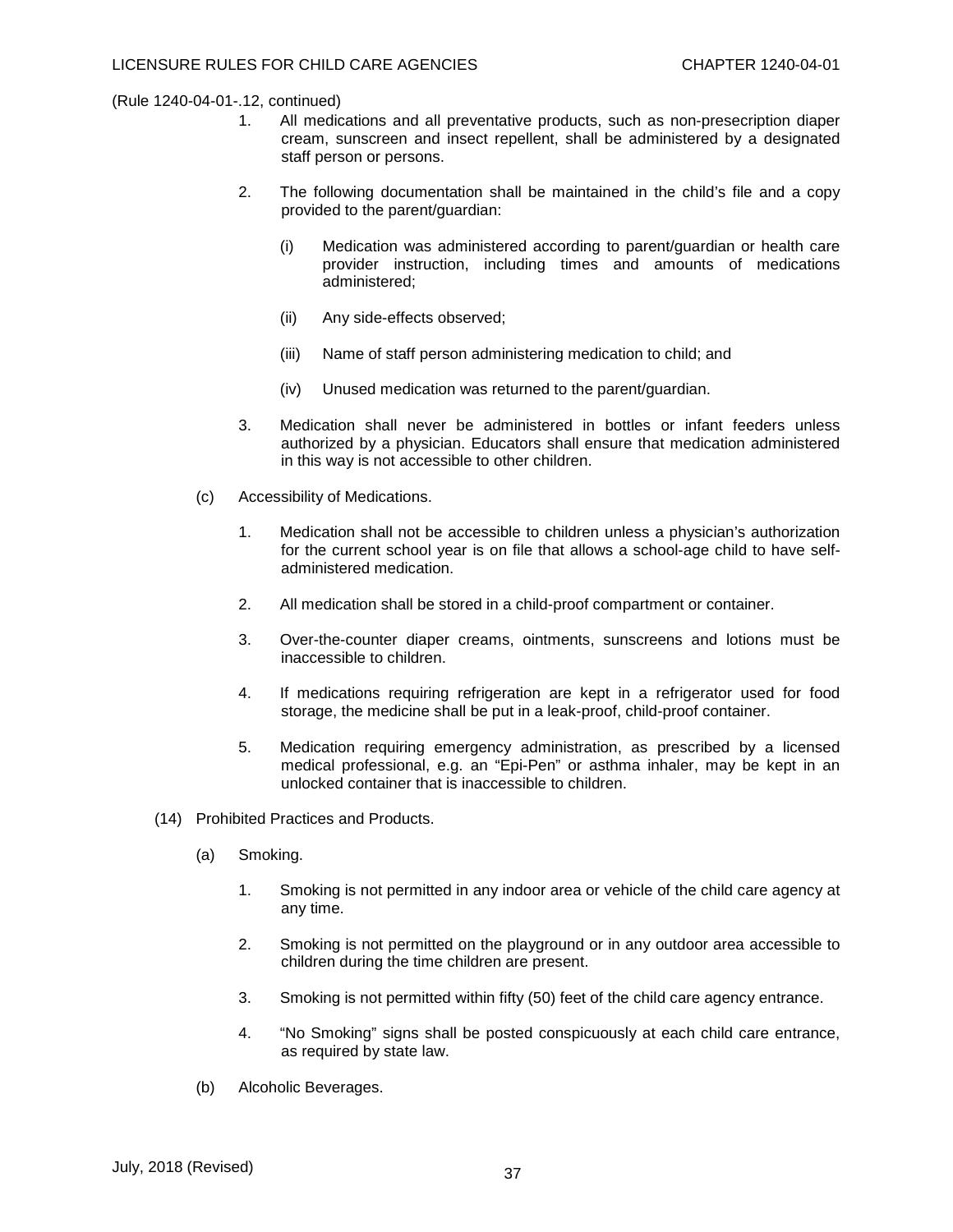- 1. The use of alcoholic beverages is not permitted in a child care agency during the hours of operation.
- 2. Alcoholic beverages stored in areas of the child care agency where care is provided shall not be accessible to children.
- (c) Illegal activities, inappropriate activities, or any activities that otherwise place children at risk that occur on the premises, property, or in a vehicle on the property of the child care agency.
- (d) Firearms shall not be permitted on the premises of a child care agency, in any vehicle used to transport children or in the presence of a child.
	- 1. In a private residence, firearms, other deadly weapons, and potentially hazardous items, such as power tools, are permitted on the premises, but shall be kept locked, out of sight, and inaccessible to children at all times.
	- 2. The provisions of this subparagraph (d) are not applicable to law enforcement officers.
- (e) Kitchen knives and other potentially dangerous utensils or tools shall be secured so that they are inaccessible to children.
- (f) All items labeled "keep out of reach of children" shall be stored so that they are inaccessible to children.
- (g) Personal belongings of residents and staff (such as, but not limited to, contents of purses, backpacks, coat pockets, diaper bags, etc.) shall be inaccessible to children at all times.
- (15) Diapering.
	- (a) Children shall be checked regularly throughout the day to determine if they are wet or soiled.
	- (b) Children shall be diapered/changed and cleaned promptly when wet or soiled.
	- (c) The diapering area and/or toileting area shall be located near a hand-washing station and shall be located in a separate area from the food preparation area.
	- (d) Diapering surfaces shall be off the floor and nonporous.
	- (e) Children shall never be left unattended on an off the floor diapering surface.
	- (f) Educators shall provide rich social interchanges such as smiling, talking, touching, singing, calling child by name, and engaging in eye contact.
	- (g) Educators shall utilize sanitary diapering procedures:
		- 1. Adults shall wash their hands, using soap and running water, following each diaper change;
		- 2. The child's hands shall be cleaned when soiled;
		- 3. Diapering surface shall be washed with soap and water and sanitized after diapering each child;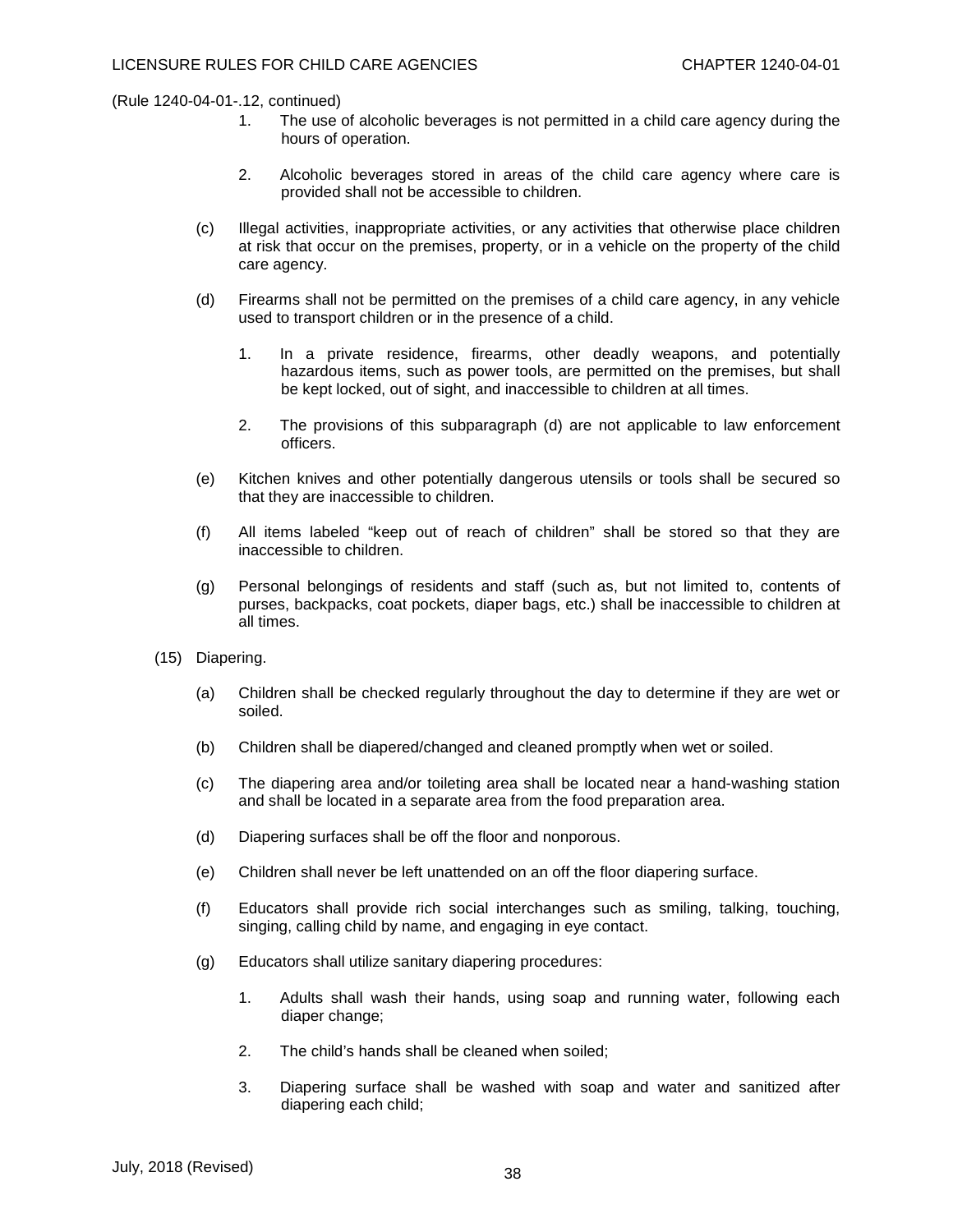- 4. Soiled diapers and wipes shall be disposed of in such a manner as to prevent access by children and to prevent cross-contamination;
- 5. The required diapering procedure shall be used with children of all ages and abilities who require diapering;
- 6. Pre-school and school-age children requiring assistance with toileting needs shall receive assistance in a location designated for that purpose which provides privacy from other children and adults;
- 7. School-age children who require diapering may be diapered on the floor on a nonporous, washable diapering surface that adequately protects the floor from contamination; and
- 8. The floor beneath and surrounding the diapering surface shall be immediately cleaned and sanitized if the area has become contaminated after each diapering.
- (h) Sanitizing Solutions:
	- 1. A bleach solution mixed according to the manufacturers' instructions to achieve bleach concentration levels approved by the Department of Health shall be used for:
		- (i) General cleaning and sanitation purposes;
		- (ii) Sanitizing items that children frequently put in their mouths; and
		- (iii) Sanitizing food-contact surfaces and food equipment.
	- 2. Substitutions for the bleach solution, required in part 1 above, that are approved for the child-care setting by the Department of Health, are permissible.
	- 3. All bleach solutions or substitutions shall be used in a manner that does not present a hazard to children.
- (16) Tuberculosis Screening.
	- (a) The child care agency shall ensure that any staff member or volunteer who meets one or more of the following criteria is screened and medically cleared for tuberculosis (TB) prior to ongoing contact with children in the child care agency:
		- 1. Born in a country with a high rates of TB (e.g., a country other than the United States, Western Europe, Australia, New Zealand, or Japan); or
		- 2. History of travel for at least two weeks to a country with high rates of TB (see above); or
		- 3. History of working or residing in a congregate setting (e.g., jail or prison, homeless shelter, or long-term care facility); or
		- 4. History of providing medical or social services to persons at high risk for TB; or
		- 5. History of close contact to a person diagnosed with active TB disease; or
		- 6. History of a previous diagnosis of active TB disease or TB infection (aka "latent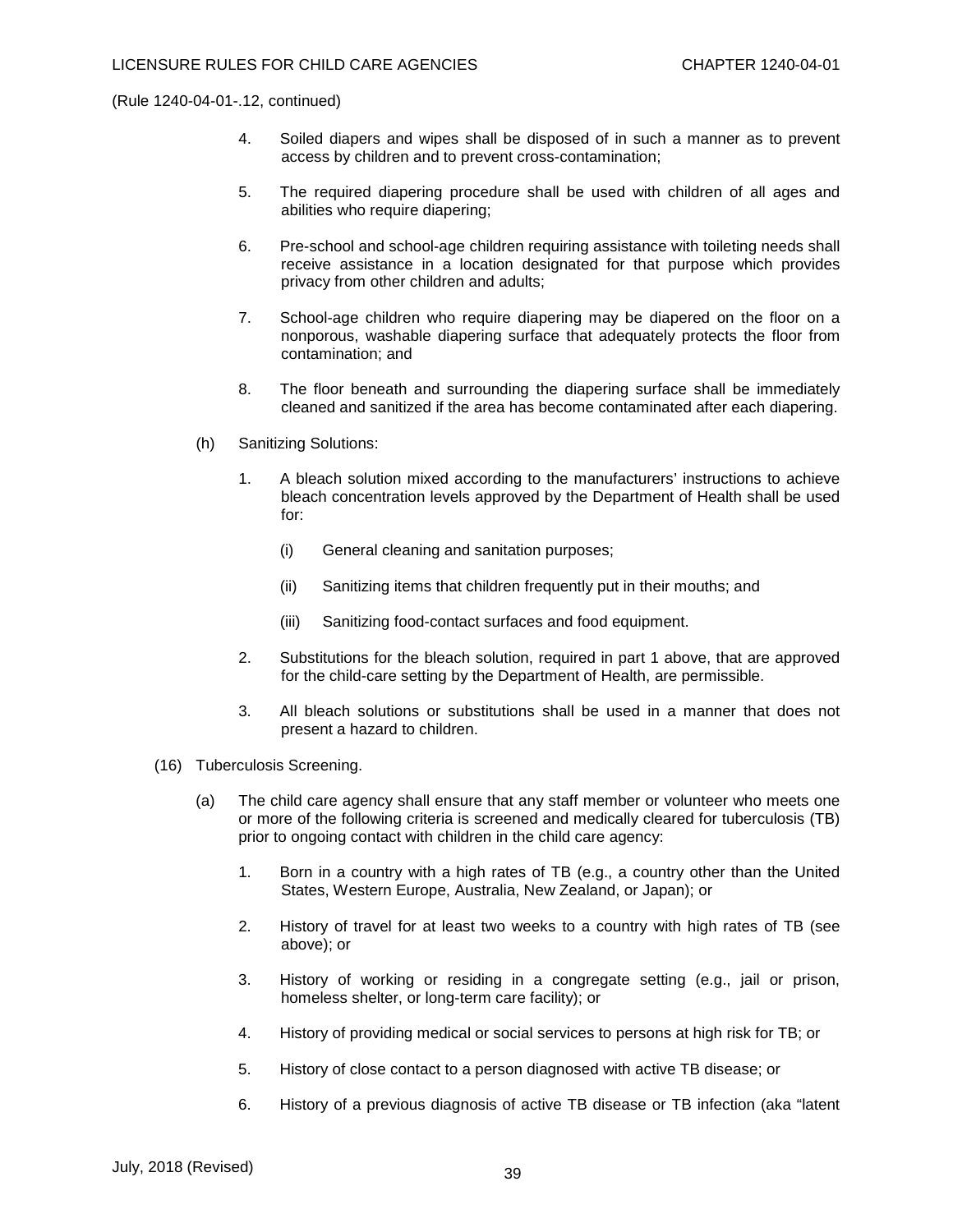TB infection"); or

- 7. Currently have symptoms that may be associated with active TB disease (e.g., cough for at least two (2) to three (3) weeks with one or more of the following: coughing up blood, unexplained weight loss, drenching night sweats, fever).
- (b) The child care agency shall require that any staff member, volunteer, or child who has had an unexplained cough for three (3) weeks or longer shall be excluded until they can be evaluated by a licensed health care provider and medically cleared prior to returning to the child care agency.
- (17) Staff Health.
	- (a) Staff members with signs of a communicable disease, as provided in 1240-04-01- .12(12)(c), shall not be present, and the child care agency shall take prompt steps to prevent further spread of the illness.

*Authority: T.C.A. §§ 4-5-201, et seq.; 71-1-105(5); 39-17-1803; 71-3-501, et seq.; 71-3-502(a)(2)-(3); and 71-3-508. Administrative History: Original rules filed May 1, 2018; effective July 30, 2018.*

# **1240-04-01-.13 FOOD AND FOOD SERVICE.**

- (1) Meal and Snack Time Procedures.
	- (a) Staff shall wash their hands with soap and water before preparing and serving meals and after meals and snacks. Children shall wash their hands with soap and water before and after meals and snacks.
	- (b) An educator shall be present, near any table or high chair where a child is eating, as required in supervision procedures outlined in 1240-04-01-.11.
	- (c) Children shall be seated at appropriately sized tables and chairs while eating.
	- (d) Educators shall engage children in developmentally appropriate conversation to include nutrition and healthy eating choices.
	- (e) An infant shall be held while drinking from a bottle if the infant is too young to use a high chair.
	- (f) Educators shall ensure that infants have completed feeding and swallowed all milk/formula before being laid down for a nap.
	- (g) Children shall be restrained using the manufacturer's safety restraint while sitting in a high chair or similar seating device.
	- (h) Bottles may be served from the refrigerator without warming.
	- (i) If desired, bottles may be warmed:
		- 1. Under running warm tap water; or
		- 2. In a container of warm water no warmer than one hundred twenty degrees Fahrenheit (120°F) for no more than five minutes.
	- (j) Bottles shall not be propped, and a child shall not be given a bottle while lying flat.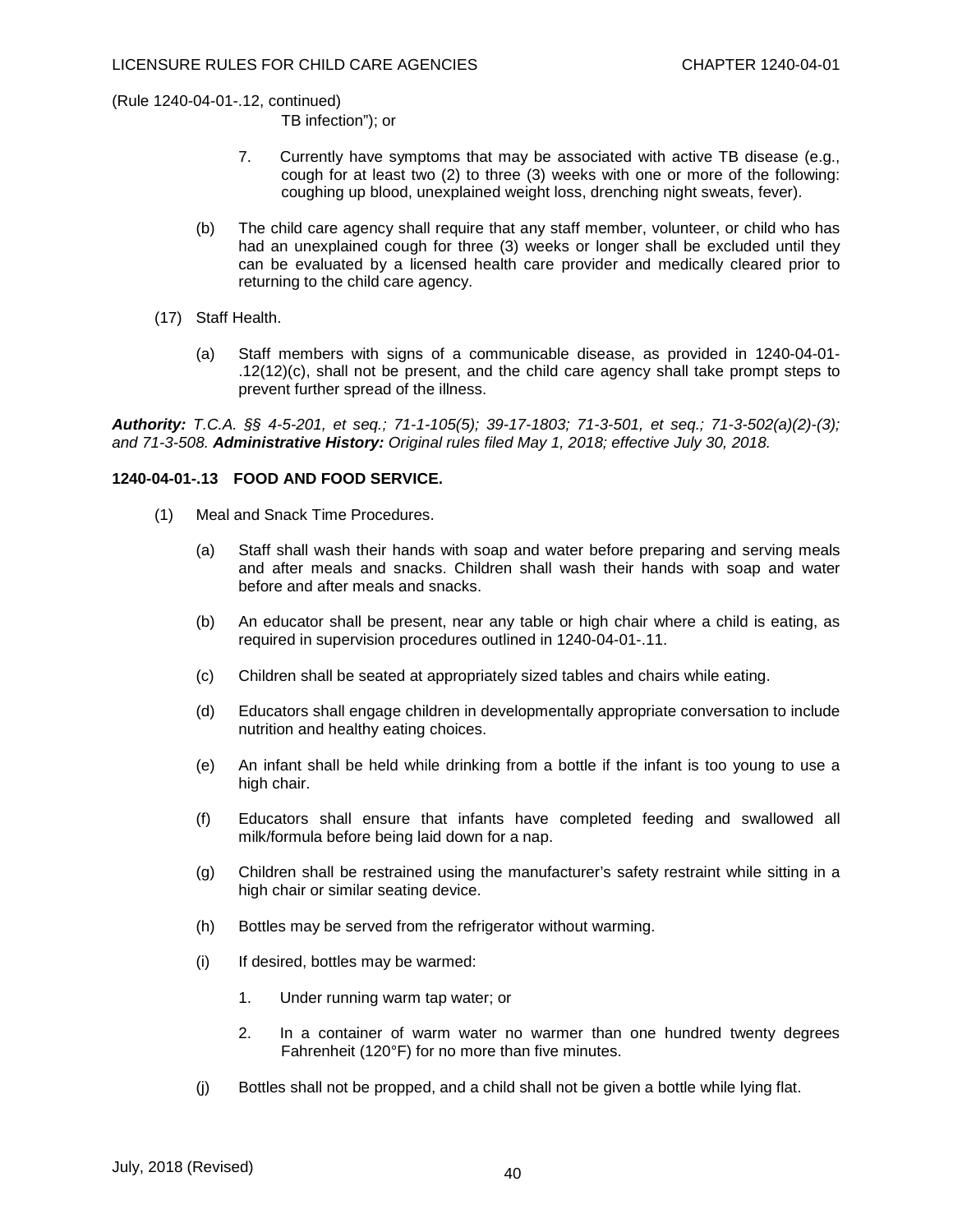- (k) Children shall not be permitted to carry a bottle with them throughout the day.
- (l) Children shall not have food or drink while in beds, cots, cribs or on mats.
- (m) Prevention of Injuries by Bottle Warmers and Microwaves:
	- 1. Crock pots are prohibited for use as bottle warmers;
	- 2. Crock pots shall be kept in the kitchen area and shall be inaccessible to children;
	- 3 Microwave ovens and their immediate surrounding area, including cords, shall not be accessible to infants or pre-school children;
	- 4. To prevent scalding, liquid and solid foods heated in a microwave shall be stirred and carefully checked for "hot spots" prior to serving;
	- 5. School-age children shall use microwaves only under direct adult supervision;
	- 6. Breast milk and formula shall not be heated in a microwave oven;
	- 7. The use of bottle warmers is not prohibited but is not recommended by the Department; and;
	- 8. All heated bottles shall be checked for safe temperatures before serving.
- (2) Choking Prevention.
	- (a) Solid foods (including cereal) shall not be given to children with normal eating abilities in bottles or infant feeders unless written authorization from a physician is on file.
	- (b) It is the responsibility of the supervising educator to ensure that food is not accessible or served until it has been chopped, diced, cut or mashed and is appropriate for each child's age, and individual eating, chewing and swallowing ability.
	- (c) Food shall not be given to a child until the supervising educator is able to provide focused attention to the child.
	- (d) Educators shall check that no food is left in the mouth of an infant/toddler before putting the infant/toddler down to sleep.
	- (e) The supervising educator is prohibited from performing other classroom duties unrelated to food service during mealtime.
	- (f) Children shall not be permitted to wear teething necklaces, pacifiers, or any item around their neck or attached to their clothing that are potentially hazardous and associated with choking.
- (3) Food Preparation.
	- (a) Powdered milk shall not be substituted for fluid milk, formula, or breast milk.
	- (b) Formulas shall be used as directed on the container or as directed in writing by a physician.
	- (c) Once milk, formula, or breast milk has been warmed, it shall not be re-warmed or returned to the refrigerator.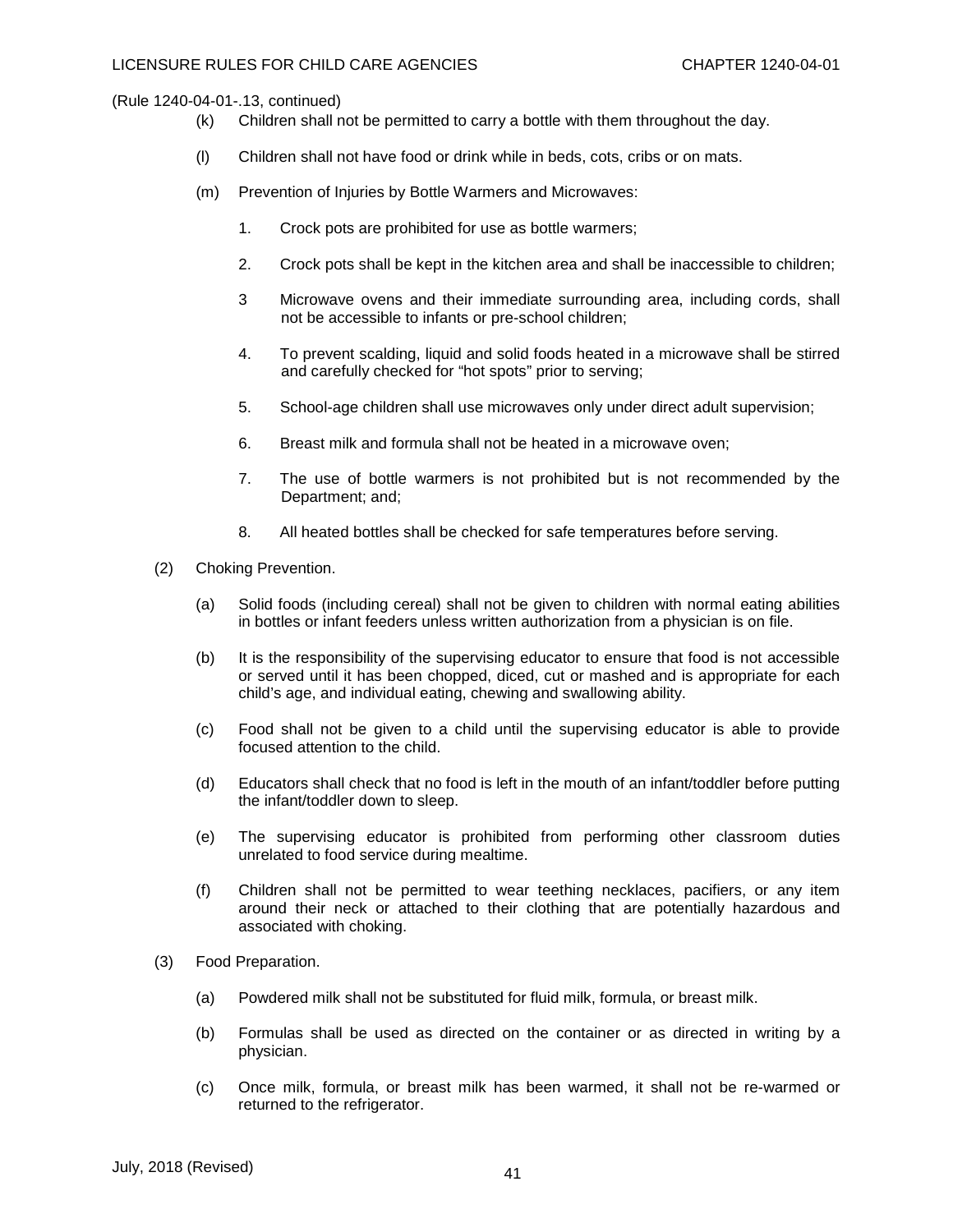- (d) All contents remaining in bottles after feeding shall be discarded immediately after feeding.
- (e) Frozen breast milk shall be labeled with the date it was expressed and the name of the child.
- (f) Food, formula, milk, or breast milk brought from home shall be:
	- 1. Labeled with the child's name;
	- 2. Labeled with the date the item(s) were received; and
	- 3. Shall be refrigerated immediately, if applicable.
- (g) Previously opened baby food jars shall not be accepted in the child care agency.
- (h) If food is fed directly from the jar by the educator, the jar shall be used for only one feeding and discarded.
- (4) Nutritional Needs.
	- (a) If the child care agency provides food, it shall be in accordance with the USDA's Child and Adult Care Food Program (CACFP) nutritional guidelines.
	- (b) Whether provided by the parent or the child care agency, the following meals/snacks shall at a minimum be offered to children based on their hours of attendance:
		- 1. Breakfast or morning snack;
		- 2. Lunch;
		- 3. Afternoon snack;
		- 4. A child in care for ten (10) hours or more shall be offered an additional snack or meal;
		- 5. Breakfast shall be provided to children who arrive before 7:00 a.m. and have not had breakfast at home.

Exception: Not required for children who receive breakfast at school; and

- 6. Extended Care: For a child who is in care for extended or nighttime hours, meals and snacks will be offered in accordance with the child's hunger and the hours of attendance.
- (5) Food Service.
	- (a) A child shall not be forced to eat.
	- (b) Food shall not be withheld from a child.
	- (c) Children shall be given adequate time to eat.
	- (d) Food shall not be used as a reward.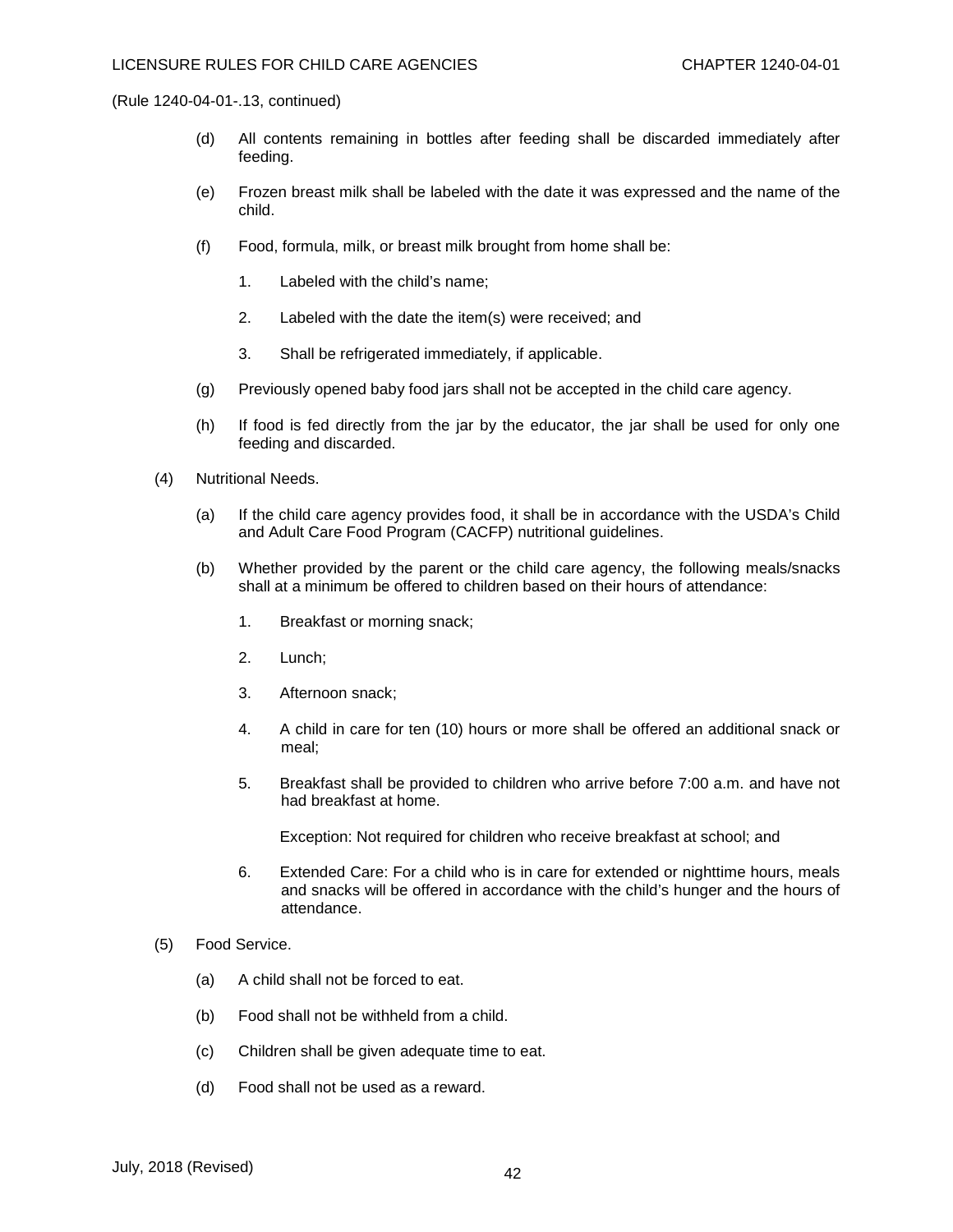- (e) Food Allergies.
	- 1. Information about individual children's food allergies shall be posted prominently, both where food is prepared and where food is served.
	- 2. For a child with life-threatening allergies, a written plan of action endorsed by the child's pediatrician or licensed medical provider shall be posted where the educator has immediate access.
	- 3. Any child's food allergies and the accommodations and precautions in place to address food allergies shall be prominently noted.
	- 4. Outline child care agency procedures that reduce cross-contamination of allergenic foods and other inadvertent exposure to allergens for any child with food allergies.
- (f) A weekly menu that includes all snacks and foods served shall be posted and followed.
- (g) Meal and snack substitutions shall be noted on the menu in advance.
- (h) The feeding schedule for an infant shall be in accordance with the child's need.
- (i) When caring for nursing children, the child care agency shall make accommodations that support and facilitate a family's decision to continue breast feeding.
- (6) High Chairs and Tables.
	- (a) When children are capable of using a high chair, they shall be allowed to do so and to experiment with food, with feeding themselves, and shall be allowed to eat with fingers or a spoon.
	- (b) High chairs and tables on which food is prepared and served shall be washed with soap and water and sanitized directly prior to and after snacks and meals.
	- (c) Floors under tables and high chairs on which food is served shall be swept and/or vacuumed after each meal and cleaned as needed.
- (7) Dishes and Utensils.
	- (a) Napkins and individual break-resistant utensils, glasses/cups and appropriate dishware shall be provided for children who eat independently.
- (8) Food Storage.
	- (a) Foods requiring refrigeration or cold storage shall be maintained at forty degrees Fahrenheit (40°F) or below.
	- (b) Foods requiring hot storage shall be maintained at an internal temperature of one hundred forty degrees Fahrenheit (140°F) or above.
	- (c) Frozen foods shall be maintained at a temperature of zero degrees Fahrenheit (0°F) or below.
	- (d) Thermometers shall be placed in all refrigerators, freezers and all other cold storage equipment.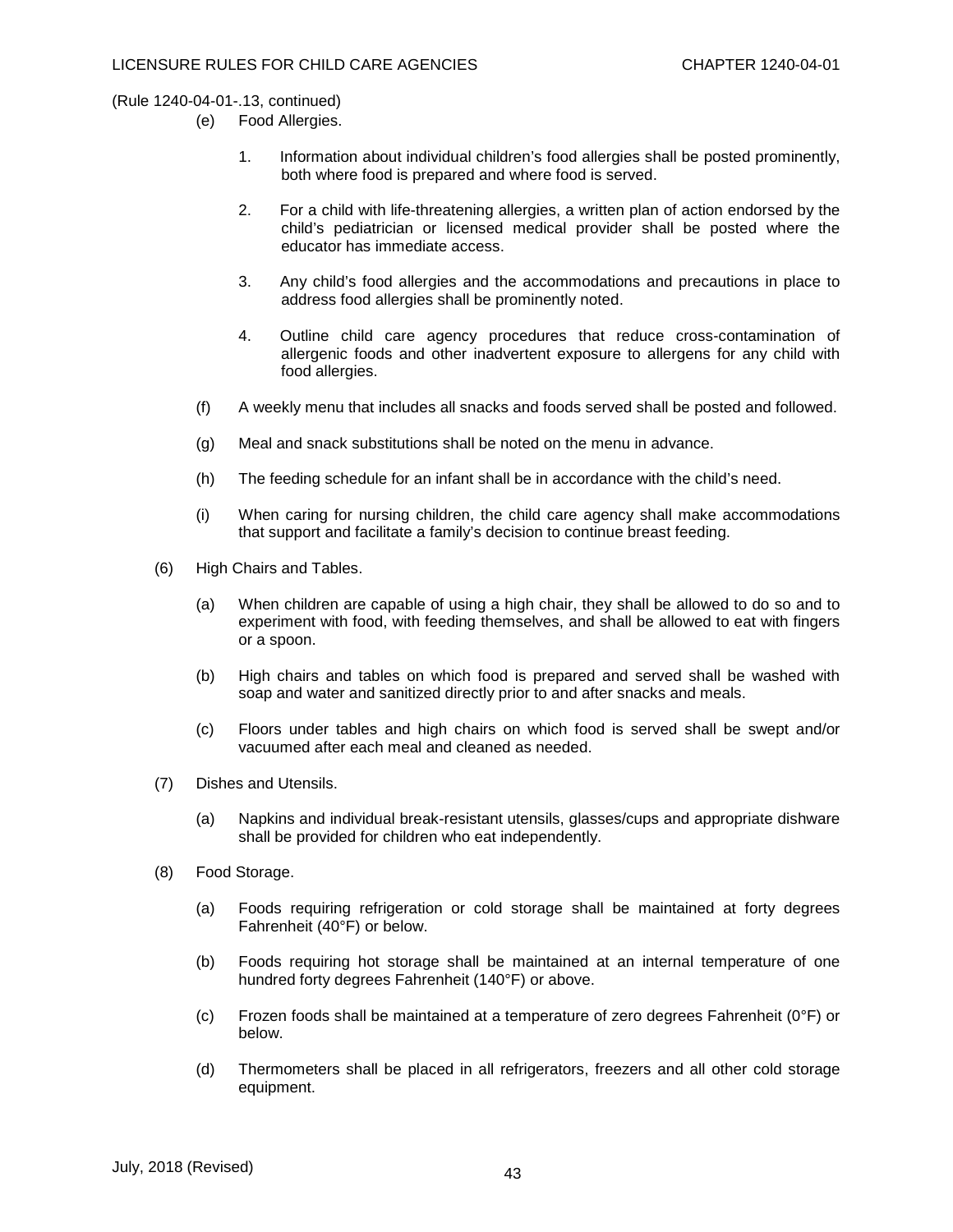- (e) No poisonous or toxic materials, except those required for sanitization purposes, may be used or stored in a food-service area of a facility.
- (9) Food Sanitation.
	- (a) All food shall be protected from contamination during storage, preparation, transportation, and serving.
	- (b) The child care agency shall not serve home-preserved food or raw milk to children in care.
	- (c) Raw fruits and vegetables prepared on-site shall be washed before use.
	- (d) Milk and food shall not be placed on the table longer than fifteen (15) minutes prior to the beginning of the meal to avoid contamination and spoilage.
	- (e) All re-useable utensils, cups, and dishware shall be made from nontoxic materials.
	- (f) All re-useable utensils, cups, and dishware shall be thoroughly cleaned and sanitized after each use.
	- (g) Single-service articles shall be made from nontoxic materials and shall be stored, handled, and dispensed in a sanitary manner.
	- (h) All utensils and food-contact surfaces or equipment used in the preparation, transportation, service, display, or storage of food shall be thoroughly cleaned and sanitized prior to and after each use.

*Authority: T.C.A. §§ 4-5-201, et seq.; 71-1-105(12); and 71-3-501, et seq. Administrative History: Original rules filed May 1, 2018; effective July 30, 2018.*

#### **1240-04-01-.14 EQUIPMENT FOR CHILDREN.**

- (1) General.
	- (a) All indoor and outdoor equipment, appliances, and furnishings shall be safe.
	- (b) There shall be developmentally-appropriate equipment and furnishings for each age group enrolled.
	- (c) The manufacturer's safety instructions shall be followed for assembling, installing, securing, and using all indoor and outdoor equipment, appliances, and furnishings. Such instructions shall be retained on-site and communicated to all appropriate staff.
	- (d) Items within the reach of children shall have no:
		- 1. Dangerous angles;
		- 2. Sharp edges;
		- 3. Splinters;
		- 4. Protruding nails;
		- 5. Protruding nuts or bolts;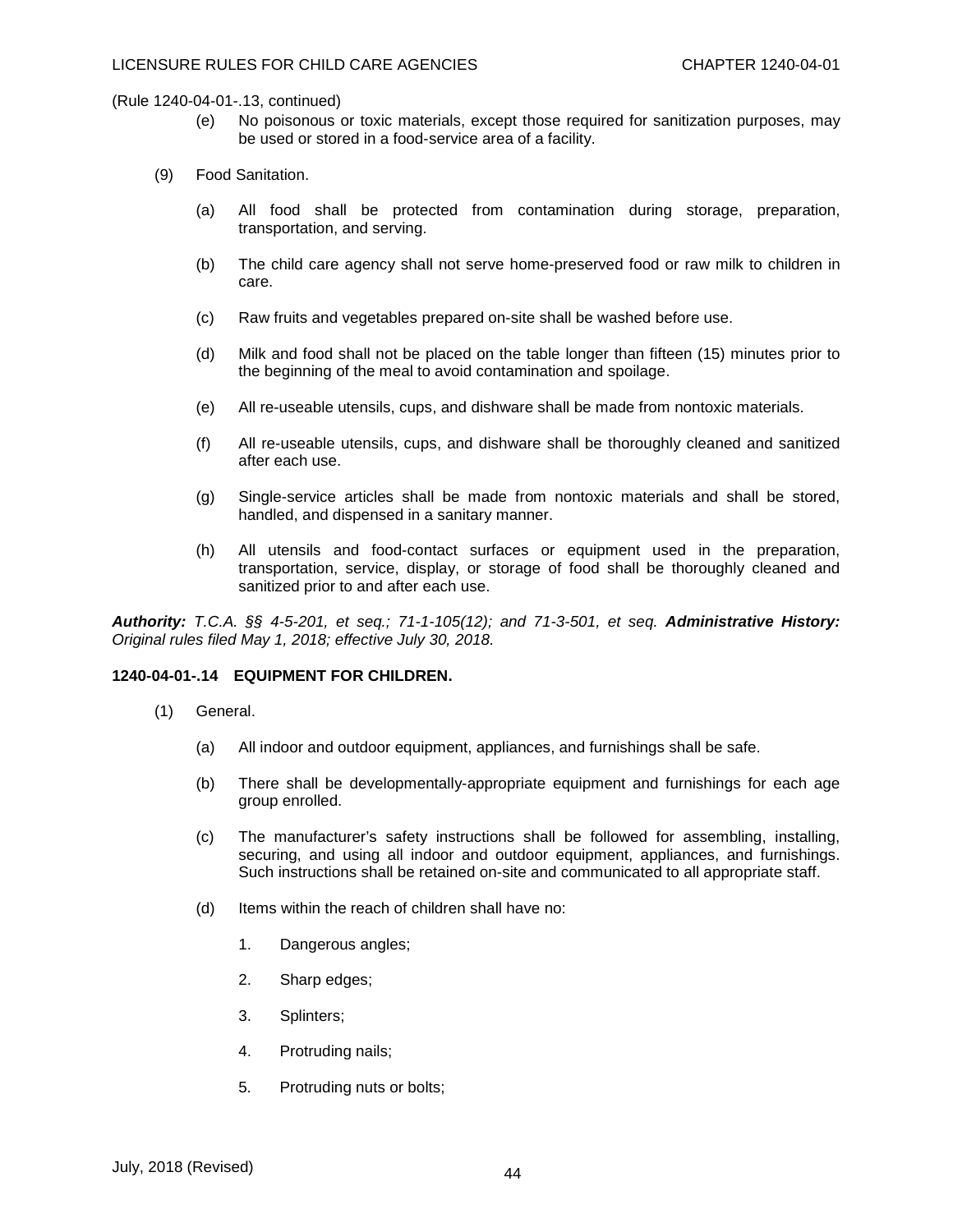- 6. Heavy or hard swing seats;
- 7. Head entrapment spaces; or
- 8. Open S-hooks or pinch points, or similar hazards.
- (e) All indoor and outdoor large and heavy equipment, appliances and furnishings shall be secured or supported so that they cannot fall or tip over. This includes, but is not limited to, the following:
	- 1. Television sets;
	- 2. Computers;
	- 3. Monitors;
	- 4. Book cases;
	- 5. Cubbies;
	- 6. Dressers; and
	- 7. Shelves.
- (f) Electrical cords shall be inaccessible to children younger than school-age.
- (g) Cords on window blinds or curtains shall be inaccessible to children.
- (h) Damaged, unsteady, or non-useable equipment shall be immediately repaired or immediately removed from the room or playground.
- (i) Equipment shall be kept clean by washing it frequently with soap and water.
- (2) Indoor Equipment.
	- (a) Sufficient indoor equipment, materials, and toys shall be available to:
		- 1. Meet the active and quiet play needs of all children enrolled.
		- 2. Provide a variety of developmentally appropriate equipment so that each child may choose from at least two play options.
	- (b) Toys, educational materials, and play materials shall be organized and displayed within children's reach so that each child can select and return items independently.
	- (c) Toys and teaching materials and supplies which are small or which have small parts that can be inhaled or swallowed shall be inaccessible to infants and toddlers.
	- (d) Equipment and a safe space on the floor shall be provided for infants and toddlers for climbing, crawling, pulling up and exploring without the use of confining equipment. The equipment and safe space shall:
		- 1. Be exclusively used for infants and toddlers; and
		- 2. Be clean and safe at all times.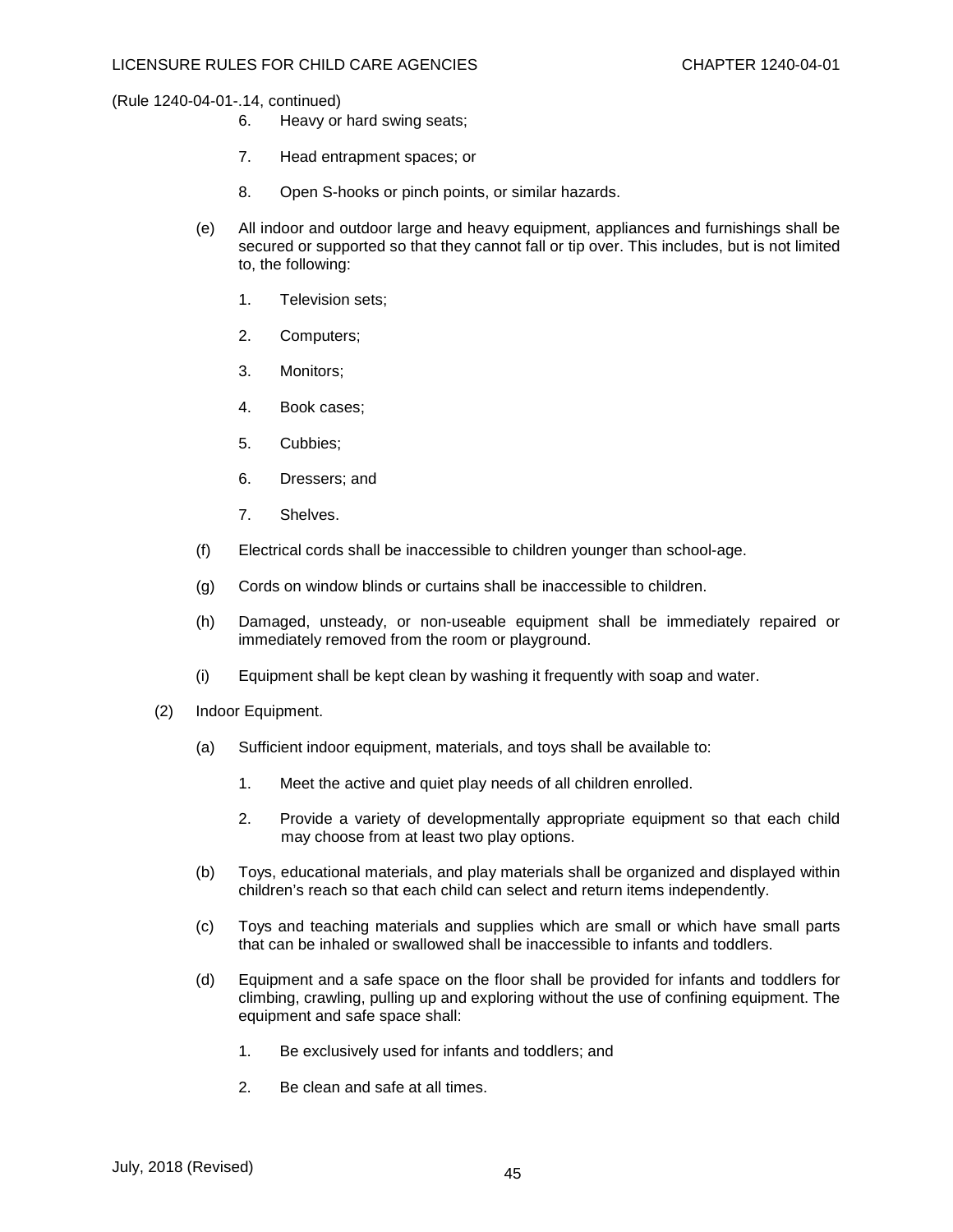- (3) Outdoor Play Equipment.
	- (a) Trampolines are prohibited.
	- (b) A variety of developmentally appropriate outdoor play equipment shall be available.
	- (c) Climbing equipment shall be placed at least six (6) feet from retainer structures, fencing, other equipment and traffic paths.
		- 1. A fall zone of at least six (6) feet shall surround all climbing equipment on all sides.
		- 2. The requirements in part 1 above shall apply to:
			- (i) All updates to currently licensed playgrounds; and
			- (ii) All child care agencies effective one (1) year from the effective date of these rules.
	- (d) The fall zone around swings shall extend twice the distance of the length of the swing chain.
	- (e) Climbers, swings, and other heavy equipment that could cause injury if toppled shall be securely anchored to the ground.
	- (f) Climbers and swings shall have a protective fall zone surface recognized by the Consumer Product Safety Commission (CPSC) as a shock absorbing, resilient material maintained with a minimum average depth of six (6) inches.
		- 1. This requirement is effective for family and group homes one (1) year after the effective date of these rules.
	- (g) Portable equipment shall be securely anchored or rendered immobile if required according to the manufacturer's instructions.
	- (h) Manufactured unitary surfaces shall be installed according to the safety specifications of the manufacturer and shall conform to American Society for Testing and Materials (ASTM) F1292 standards.
- (4) Naptime and Sleeping Equipment.
	- (a) Napping or sleeping equipment shall be available for each child six (6) weeks to five (5) years of age, who is in care for six (6) hours or more.
	- (b) A quiet rest area and cots or mats shall be available for all children who want to rest or nap.
	- (c) All nap/sleep equipment shall be clean and in good repair, and shall comply with the following requirements:
		- 1. Individual cots or two-inch (2") mats shall be provided for children ages twelve (12) months through five (5) years.
		- 2. Individual beds, playpens, cribs, or cots shall be provided for children sleeping for extended periods of more than two and one half (2 1/2) hours, such as during nighttime care.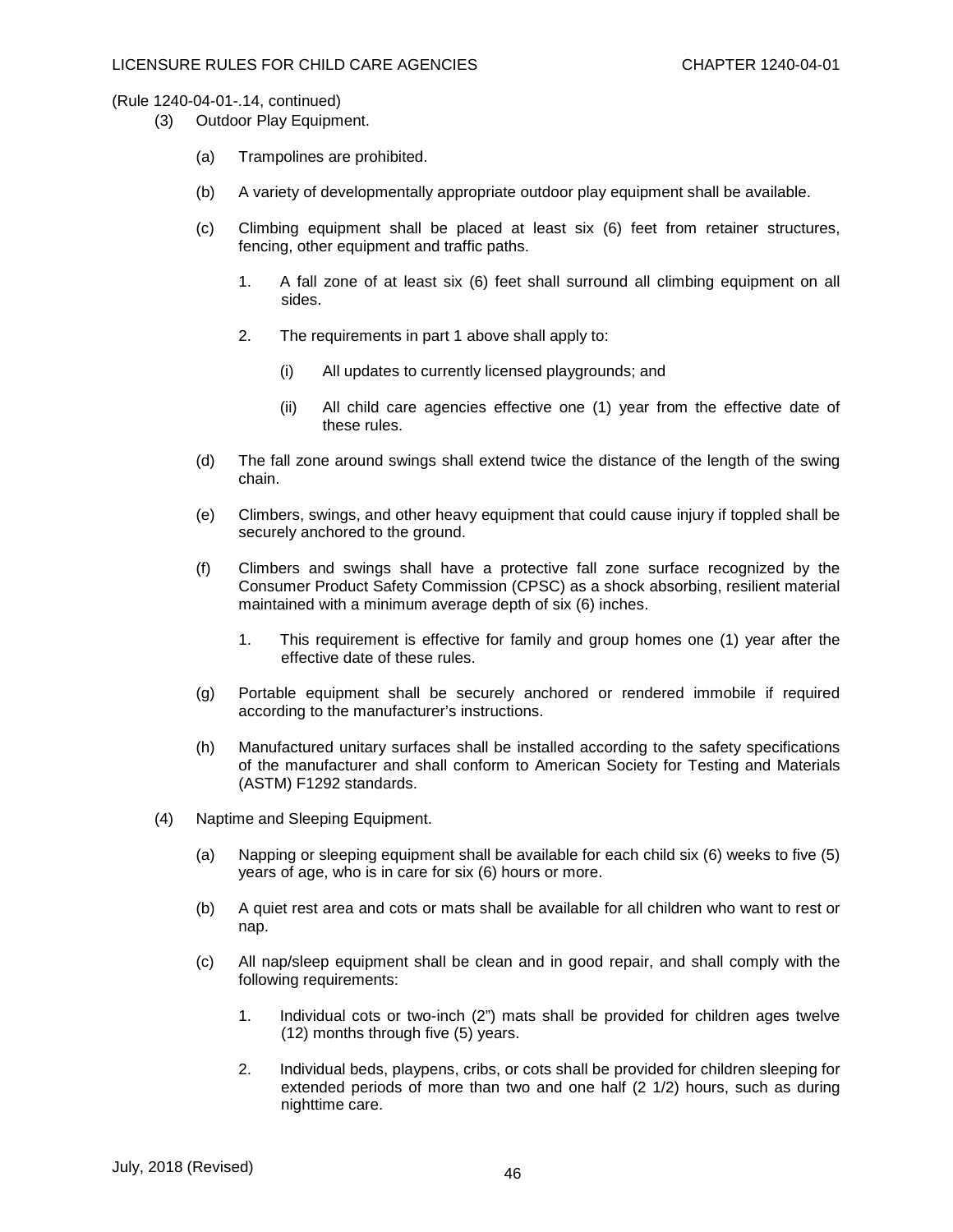- 3. Each child under twelve (12) months shall have an individual, free-standing crib/or play yard at least twenty-two inches (22") by thirty-six inches (36") with an open top.
- 4. Each crib, cot, bed or mat shall be labeled with the child's name or a corresponding code to ensure that each child sleeps on his or her own bedding.
	- (i) If a cot or mat is used by more than one child throughout the day, it shall be properly labeled and sanitized between uses, with a solution appropriate for general cleaning.
- 5. Cribs and play yards must comply with CPSC requirements.
- 6. Stackable cribs are prohibited.
- 7. Nesting beds are prohibited.
- 8. Adjacent, uniformly spaced crib parts such as slats, spindles, corner posts and rods shall not be more than two and three-eighths inches (2 3/8") apart at any point.
- 9. Original manufacturers' mattresses and sleep surfaces upholstered with a safe, waterproof material shall be used in each crib and play yard.
- 10. Mattresses and foam pads shall fit the crib without any gaps or spaces in order to prevent suffocation.
- 11. A clean sheet shall be used to cover each child's sleeping surface.
- 12. A blanket or covering shall be available to each child age thirteen (13) months or older.
- 13. Soiled sheets and blankets shall be promptly replaced.

*Authority: T.C.A. §§ 4-5-201, et seq.; 71-1-105(12); and 71-3-501, et seq. Administrative History: Original rules filed May 1, 2018; effective July 30, 2018.*

## **1240-04-01-.15 PROGRAM, LANGUAGE, AND LITERACY DEVELOPMENT.**

- (1) Schedule and Routines.
	- (a) Each child shall be provided an opportunity to participate in the program activities.
	- (b) The environment shall support the development of each child's independence and selfhelp skills.
	- (c) Routines such as snacks, meals, and rest shall occur at approximately the same time each day.
	- (d) There shall be a balance between child's choice and educator-directed activities.
	- (e) There shall be a balance between vigorous activity and quiet play or rest throughout the day.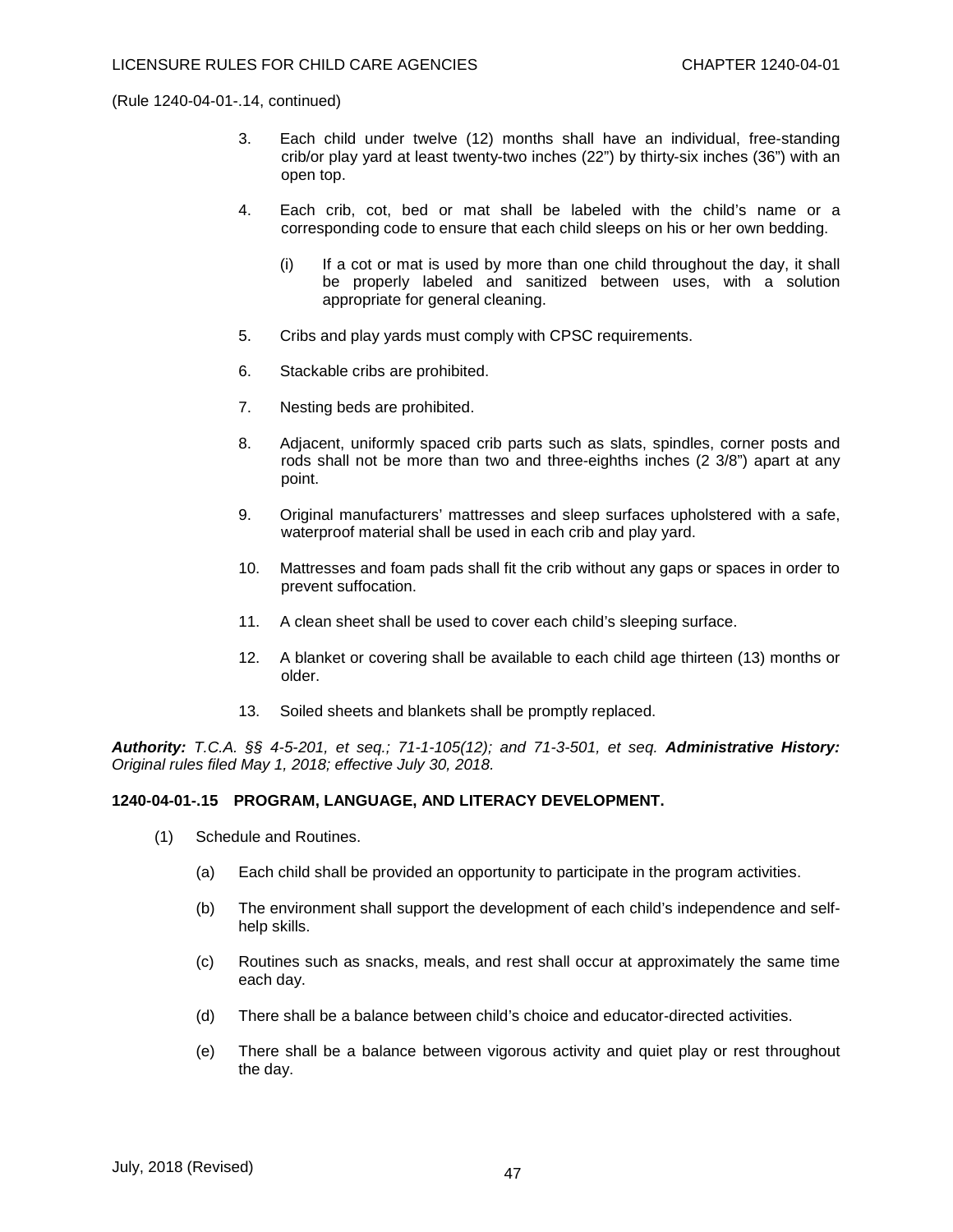- (f) The child care agency shall plan for and provide distinctive arrival and departure routines that will support children in their transitions.
- (g) The educator(s) shall give individual attention to each child throughout the day to include the following activities:
	- 1. For infants/toddlers:
		- (i) The educator shall hold and comfort children that are upset;
		- (ii) The educator shall provide rich social interchanges such as smiling, talking, touching, rocking, singing, and reading;
		- (iii) The educator shall respond to the child's sound;
		- (iv) The educator shall engage in interactive play that includes activities such as movement, dance, musical games, pretend play and finger play;
		- (v) The educator shall be attuned to child's needs and respond;
		- (vi) Children that lack mobility shall have an opportunity to experience their environment by engaging in the following activities daily:
			- (I) Being read to individually or in small groups;
			- (II) Carrying them around in order to explore the classroom;
			- (III) Allowing them to touch a variety of objects; and
			- (IV) Naming and identifying objects.
		- (vii) A variety of culturally diverse books shall be available for children to explore including board, cloth, and soft vinyl books; and
		- (viii) Each infant shall have direct supervised tummy time for infants less than six (6) months of age, every day when they are awake. Engage with infants on the ground each day to optimize adult-infant interactions.
	- 2. For pre-school children:
		- (i) The educator shall engage in pretend play;
		- (ii) The educator shall provide age-appropriate puzzles and blocks;
		- (iii) The educator shall encourage children to talk with each other;
		- (iv) The educator shall provide opportunities for problem-solving activities;
		- (v) The educator shall provide opportunities for writing;
		- (vi) The educator shall provide opportunities for creative activities;
		- (vii) A variety of culturally diverse books shall be available for children to handle including board, cloth, and soft vinyl books;
		- (viii) The educator shall read to individually or in a group daily;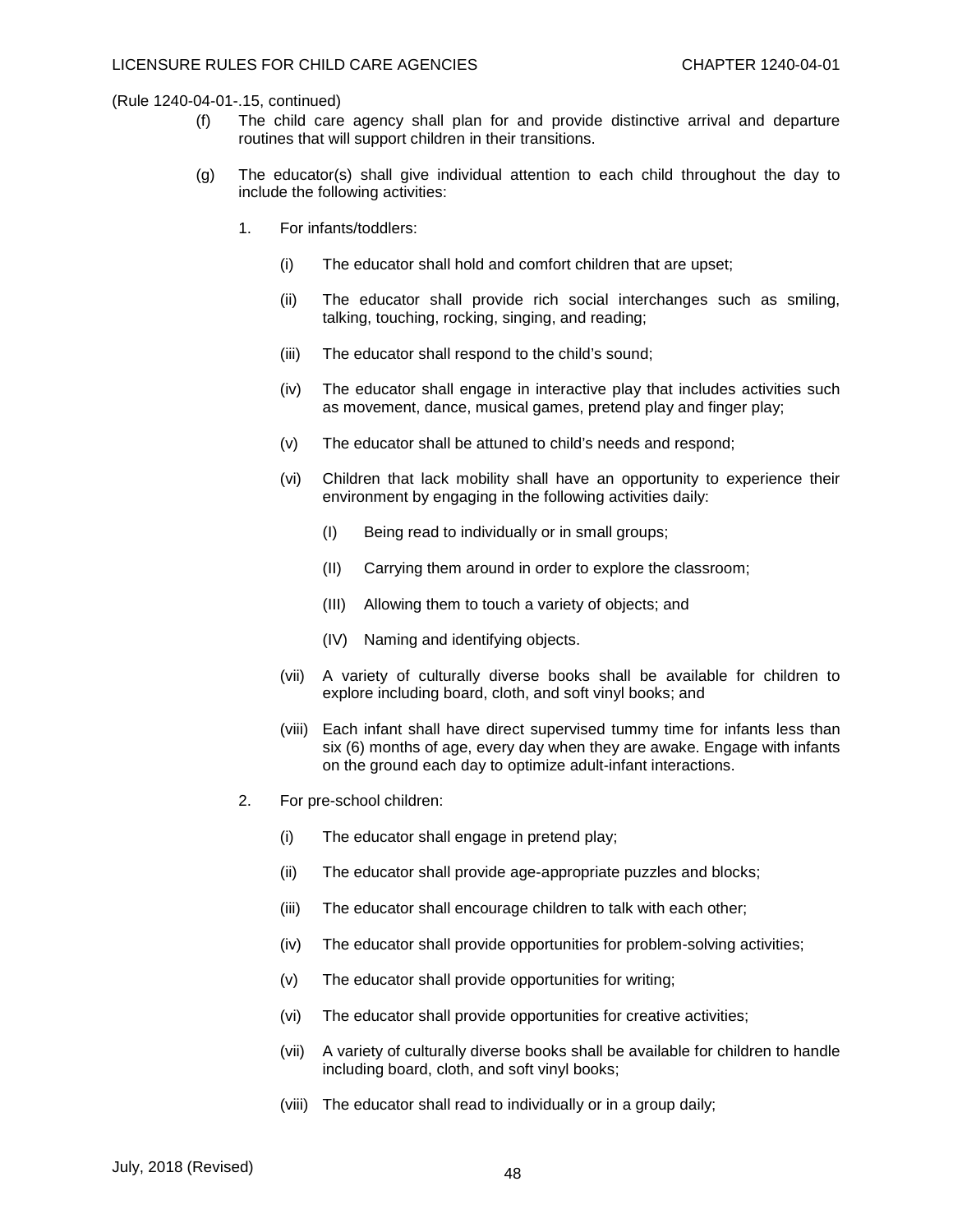- (ix) The educator shall provide sorting and identifying activities; and
- (x) The educator shall provide opportunities for helping with daily classroom and self-care routines.
- 3. For school-age children:
	- (i) The educator shall provide opportunities for group activities and cooperative play;
	- (ii) The educator shall provide activities that foster gaining a sense of competence and developing pride in their accomplishments;
	- (iii) The educator shall provide activities that promote learning to make decisions with others;
	- (iv) The educator shall provide opportunities for learning to share and take turns;
	- (v) The educator shall provide activities that foster coordination of large and small muscles; and
	- (vi) The educator shall provide opportunities for increasing problem-solving skills and for conflict resolution.
- (h) Upon arrival, infants and toddlers shall be removed from car seats immediately.
- (i) Children shall never be left unattended in any restraining device, including swings and high chairs.
- (j) Children shall not be kept in restraining devices such as swings and high chairs, or similar seating devices for longer than fifteen (15) minutes.

Exception: Children may remain in high chairs while eating.

- (k) The educator shall plan and provide developmentally appropriate opportunities for children to interact with one another.
- (l) The educator shall provide opportunities for children to play alone or do homework, if they choose, in a small, quiet area away from other activities while maintaining supervision requirements in 1240-04-01-.11.
- (m) School-age children shall be encouraged to participate in planning their own schedules and activities.
- (n) Extended Care. Children shall be given the same opportunities for developmentally appropriate activities during extended care hours as during conventional care hours.
- (2) Electronic Media and Devices.
	- (a) If electronic media, including but not limited to television, videos/DVDs, or video/computer games, or personal electronic devices are used, they shall be limited as follows:
		- 1. For children less than two (2) years of age, use of electronic media and other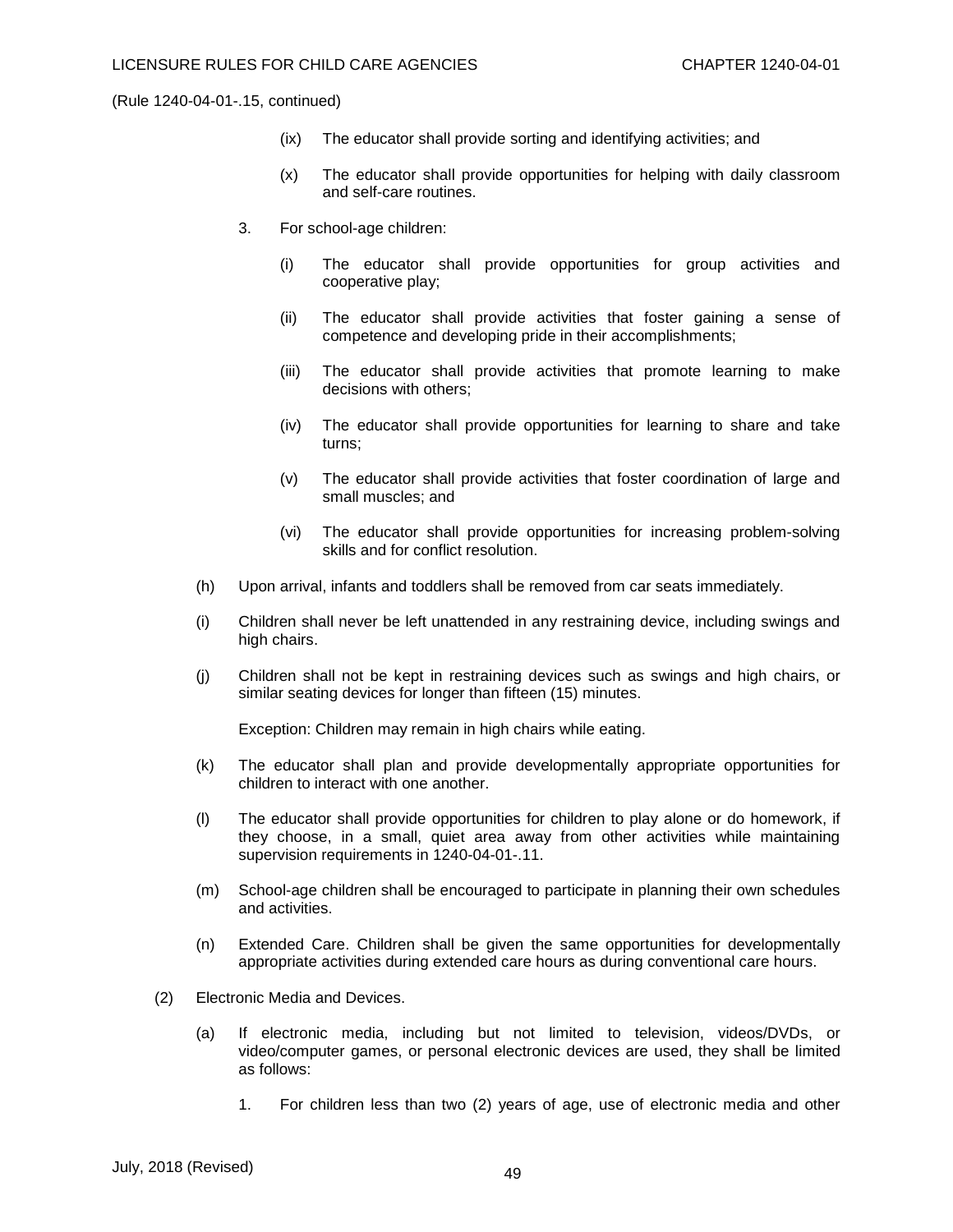electronic devices is prohibited.

2. Television and video/DVD viewing shall be limited to one (1) hour per day and for educational or physical activities only.

Exception: Viewing time may exceed one (1) hour per day for special activities such as movie time as long as the total average time per week does not exceed one hour per day.

- 3. Computer and personal electronic device time is limited to one (1) hour per day.
- 4. Television and video/DVD viewing is not allowed during meal or snack time.
- 5. Exceptions
	- (i) Use of electronic media for personal recorded messages from relatives serving abroad in the military is not limited.
	- (ii) Use of electronic media during transition times when there is a single educator such as during preparation of a meal is limited to the duration of the transition.
	- (iii) School-age children may use computers for completion of homework with no time limitations.
	- (iv) All children may participate in activities that utilize computers and electronic devices for educational programs.
- (b) If used, computers which allow internet access by children shall be equipped with monitoring or filtering software, or other type of software protection that limits children's access to inappropriate websites, e-mail, and instant messages.
- (c) Videos, movies, and video/computer games shall be previewed by staff for content.
- (d) Programs, movies, computer games, and music with violent or adult content shall not be permitted in children's presence.
- (e) Programs, movies, computer games, and music shall be developmentally appropriate for the viewers.
- (f) Child care agencies shall inform parents in writing of any scheduled media program viewing.
- (g) Other activity choices shall be available to children who do not wish to participate in media time.
- (3) Outdoor Play and Playground Routines.
	- (a) Children of all ages, including infants, who are in care more than three (3) daylight hours, shall have a daily opportunity for outdoor play when the temperature range, after adjustment for wind chill and heat index, is between thirty-two degrees and ninety-five degrees Fahrenheit (32°F and 95°F) and it is not raining.

Exception: Child care agencies where outdoor play is prohibitive or dangerous, as determined in the discretion of the Department, may substitute unoccupied indoor space providing fifty (50) square feet per child, subject to approval by the Department.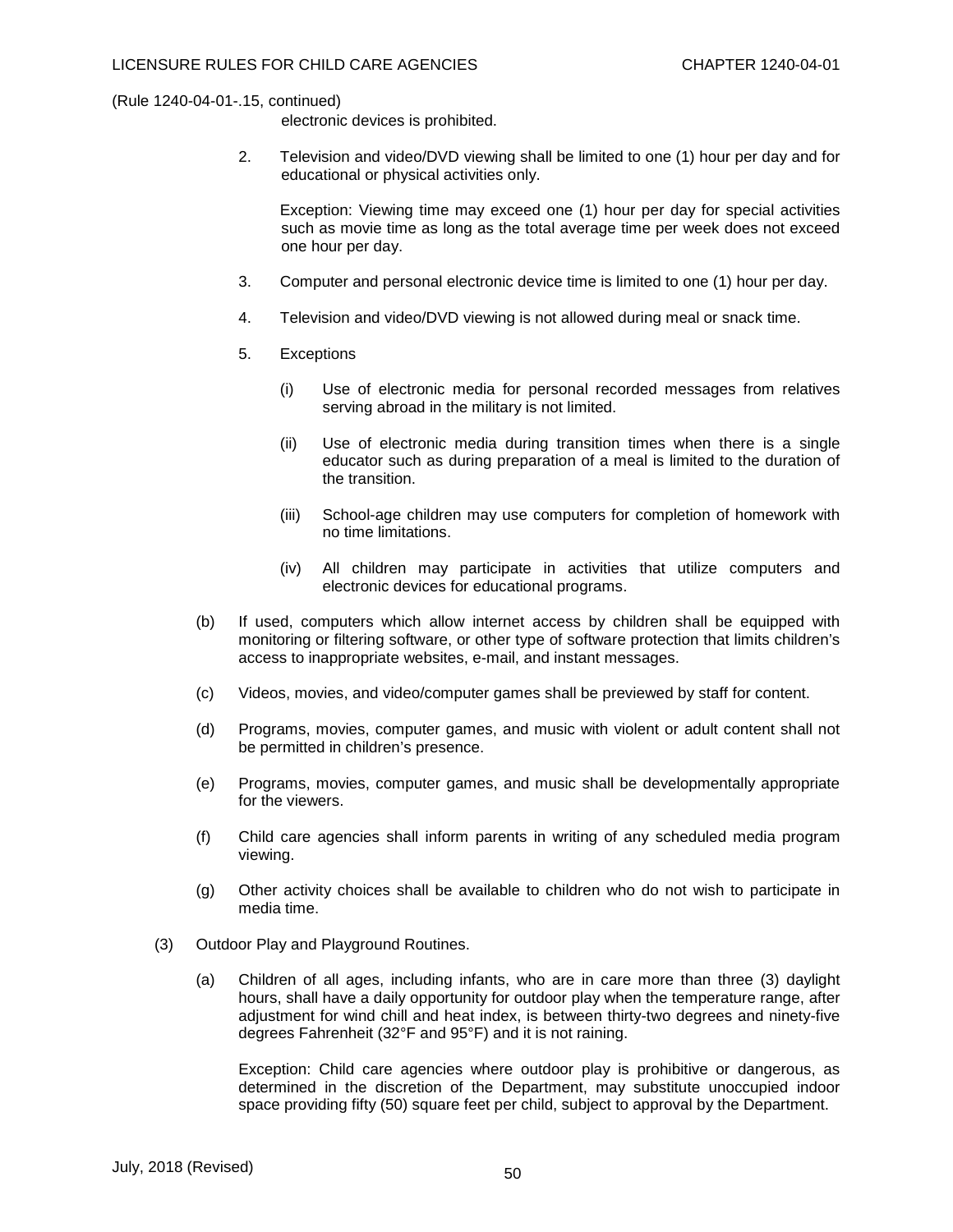- (b) Outdoor play and moderate to vigorous indoor or outdoor physical activity shall be available as follows:
	- 1. Weather permitting, infants shall be taken outside at least once per day.
	- 2. Toddlers and preschoolers shall have sixty (60) to ninety (90) minutes of outdoor play per day.

Exception: Indoor activity can be increased if adverse weather does not permit outdoor play.

- 3. Toddlers shall have sixty (60) to ninety (90) minutes of moderate to vigorous physical activity per eight (8) hour day.
- 4. Preschoolers shall have ninety (90) to one hundred and twenty (120) minutes of moderate to vigorous physical activity per eight (8) hour day.
- (c) Children shall be properly dressed and the length of time outside adjusted according to the weather conditions and the age of the children.
- (d) Educators shall be alert for any signs of weather-related distress, including dehydration, heat stroke and frostbite.
- (e) Each child care agency shall develop simple playground rules that use positive language. Staff shall verbally communicate these rules to children prior to outdoor play.
- (f) Staff shall plan and implement activities that engage all children in developmentally appropriate active, physical play such as skipping, running, and jumping.
- (4) Reclining Rest Period.
	- (a) All children in care for six (6) hours or more shall have an opportunity for a reclining rest period.

Exception: Not required during extended field trips.

- (b) Children who are fatigued shall be offered an opportunity to rest in addition to scheduled rest periods.
- (c) Each child shall be allowed to form his or her own patterns of sleep.
- (d) When awake, a child shall not be left in a crib/bed or on a cot or mat for any length of time that is unreasonable for the developmental age of the child.
- (e) No child shall be forced to lie down or nap or be forced to stay on a cot or on a mat for an extended period of time.
	- 1. Children shall be allowed to participate in a quiet activity if not asleep within in a reasonable time or if they wake up prior to the end of the rest period.
- (f) Nap Room Environment.
	- 1. Areas where a child sleeps shall have adequate lighting which allows the educator to see each child with a quick glance and respond appropriately to each child's physical and emotional needs.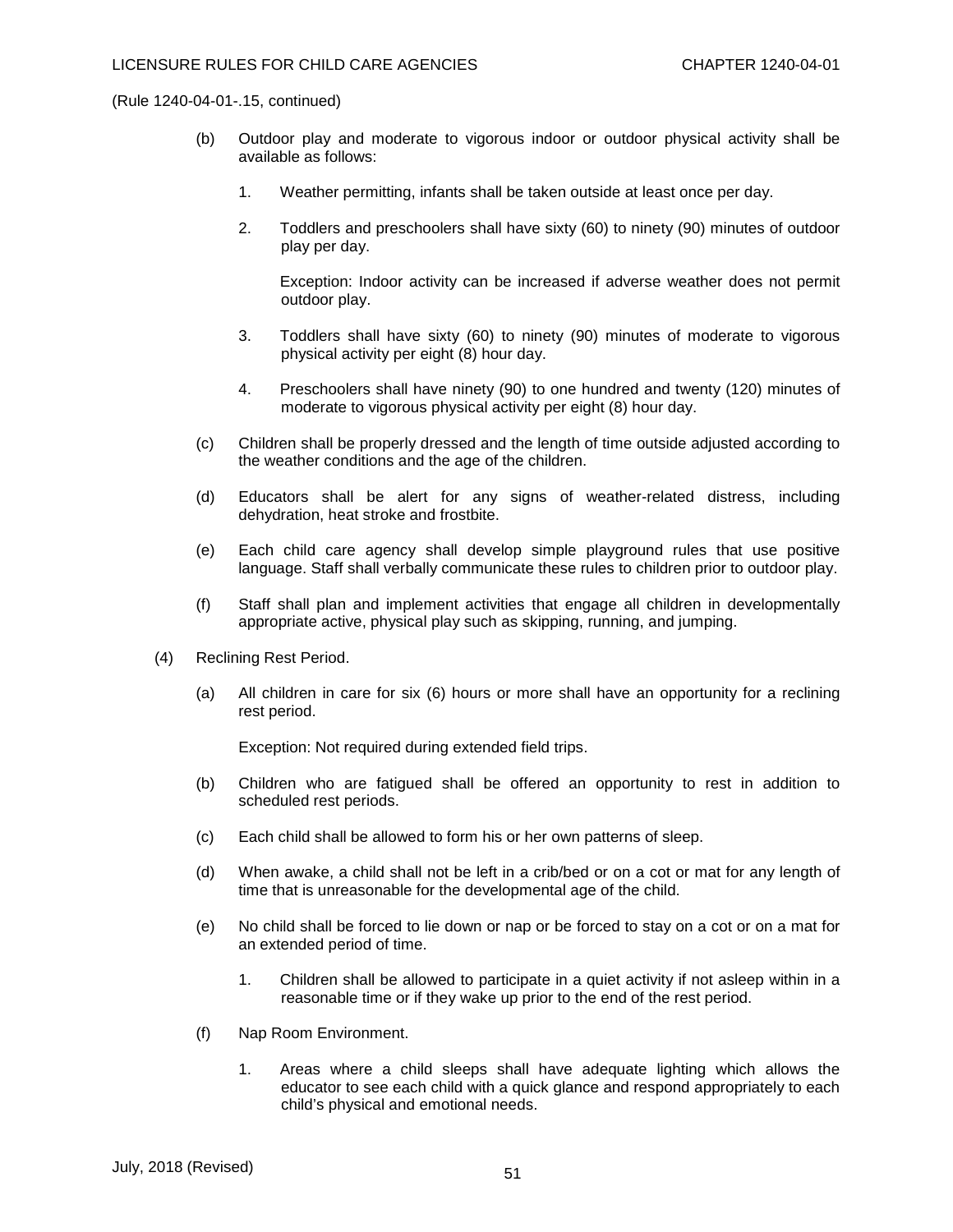- 2. If music is played in areas where children sleep, the music shall be soothing and soft enough so children can be heard.
- (5) Behavior Management and Guidance.
	- (a) Behavioral interventions shall be developmentally appropriate, with consideration given to the attention spans and skills of individual children.
	- (b) Discipline shall be reasonable, appropriate, and in terms the child can understand.
	- (c) Potentially shaming, humiliating, frightening, verbally abusive, injurious discipline methods, and/or techniques that isolate the child are prohibited.
	- (d) Discipline shall not be related to food, rest, or toileting. Food shall not be used or withheld as a form of discipline.
	- (e) Spanking and all types of corporal punishment are prohibited.
	- (f) Mechanical and chemical restraints are prohibited.
	- (g) Educators shall focus upon positive behavior and on the individual child's strengths.
	- (h) The educator shall address each incident of unacceptable behavior by using methods of positive guidance and discipline to help the child manage his/her behavior.
	- (i) Each time a child is engaging in unacceptable behavior the educator shall first redirect the child's attention and substitute a desirable activity prior to disciplining the child.
	- (j) Less restrictive, positive behavior management techniques shall be employed before using time-out.
	- (k) Time-out may be used to intervene with a child whose behavior is disruptive to the group or hurtful to other children and who does not respond to educator redirection or guidance.
		- 1. Time-out shall be reasonable and developmentally appropriate and shall not include restraint or seclusion.
		- 2. The length of each time-out session shall be based on the age of the child and shall not exceed one (1) minute per each year of age of the child; provided, however, that no child under thirty-six (36) months shall be placed in time out.
		- 3. Time-out shall take place in an appropriate location within sight of the educator.
		- 4. Restraining devices such as high chairs, cribs, or car seats shall not be used for time-out.
		- 5. Redirection or a similar approach shall be used for children younger than thirtysix (36) months of age.
	- (l) Physical Restraint
		- 1. Staff shall not restrain a child by any means other than holding and then for only as long as it is necessary for the child to regain control.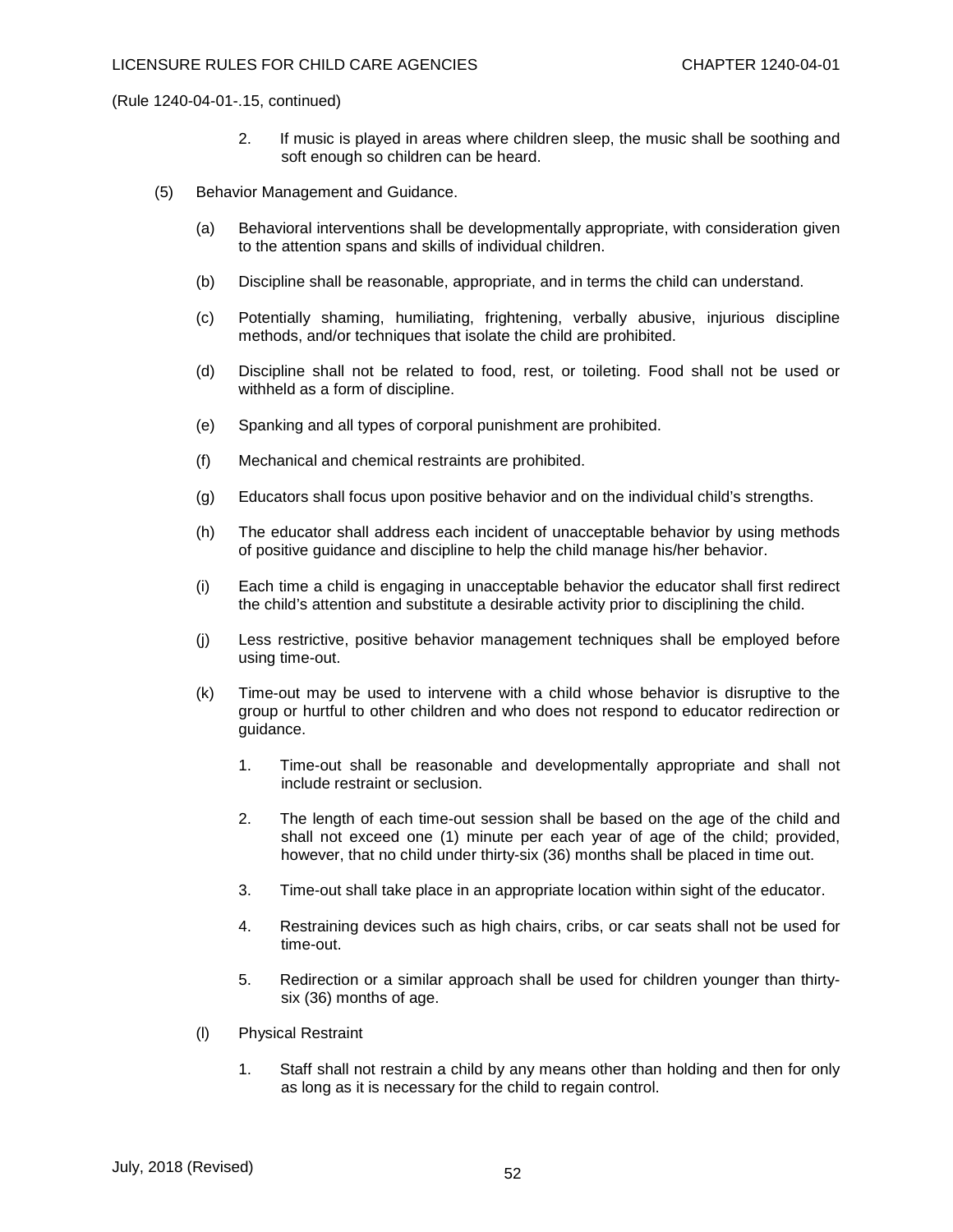- (6) Physical Care Toileting.
	- (a) Toilet learning shall be done in cooperation with the parents, and communication with parents shall be maintained throughout the process.
	- (b) Toilet learning shall not be started until a child is able to understand, to demonstrate some degree of bodily control, to do what is asked of them, and to communicate their need to use the bathroom.
	- (c) Children shall not be made to sit on the potty or toilet for more than five (5) minutes at a time.
	- (d) Children who are toilet learning shall be cleaned and assisted as needed in a safe, sanitary manner.
- (7) Educational Activities.
	- (a) Activities shall be intentionally planned based upon the developmental age of the child.
	- (b) A daily program shall provide developmentally appropriate opportunities for learning math, literature, science, and health, as well as opportunities for self-expression through a variety of creative and multi-cultural activities such as art, music, movement, and dramatic play.
	- (c) Indoor physical activities, requiring children to use both large and small muscles, shall be provided for children of each age group.
	- (d) For infants and toddlers, a portion of the day shall include floor time to optimize adultinfant interactions, including direct supervised tummy time for infants less than six (6) months of age, for activities that develop physical, social, language and cognitive skills. The floor shall be clean and safe.
	- (e) Educators shall listen to and respond verbally to infants and toddlers throughout the day.
	- (f) The director or primary educator shall observe and document the use of the applicable developmental learning standards.
- (8) Personal Safety Curriculum Components and Guidelines.
	- (a) For ages three (3) years through school age, a personal safety curriculum shall be provided at least once a year.
	- (b) The personal safety curriculum shall include a Department-recognized component for the prevention of child abuse.
	- (c) For children four (4) years of age and older, a child sexual abuse prevention component shall be included.
	- (d) The child care agency may choose terminology and instructional methods for this curriculum that provides clear, effective and appropriate instruction to the children in personal safety, including the prevention of all forms of child abuse.
	- (e) Personal Safety Instruction Requirements for School Age Children.
		- 1. For school-age children, the curriculum shall include instruction for reporting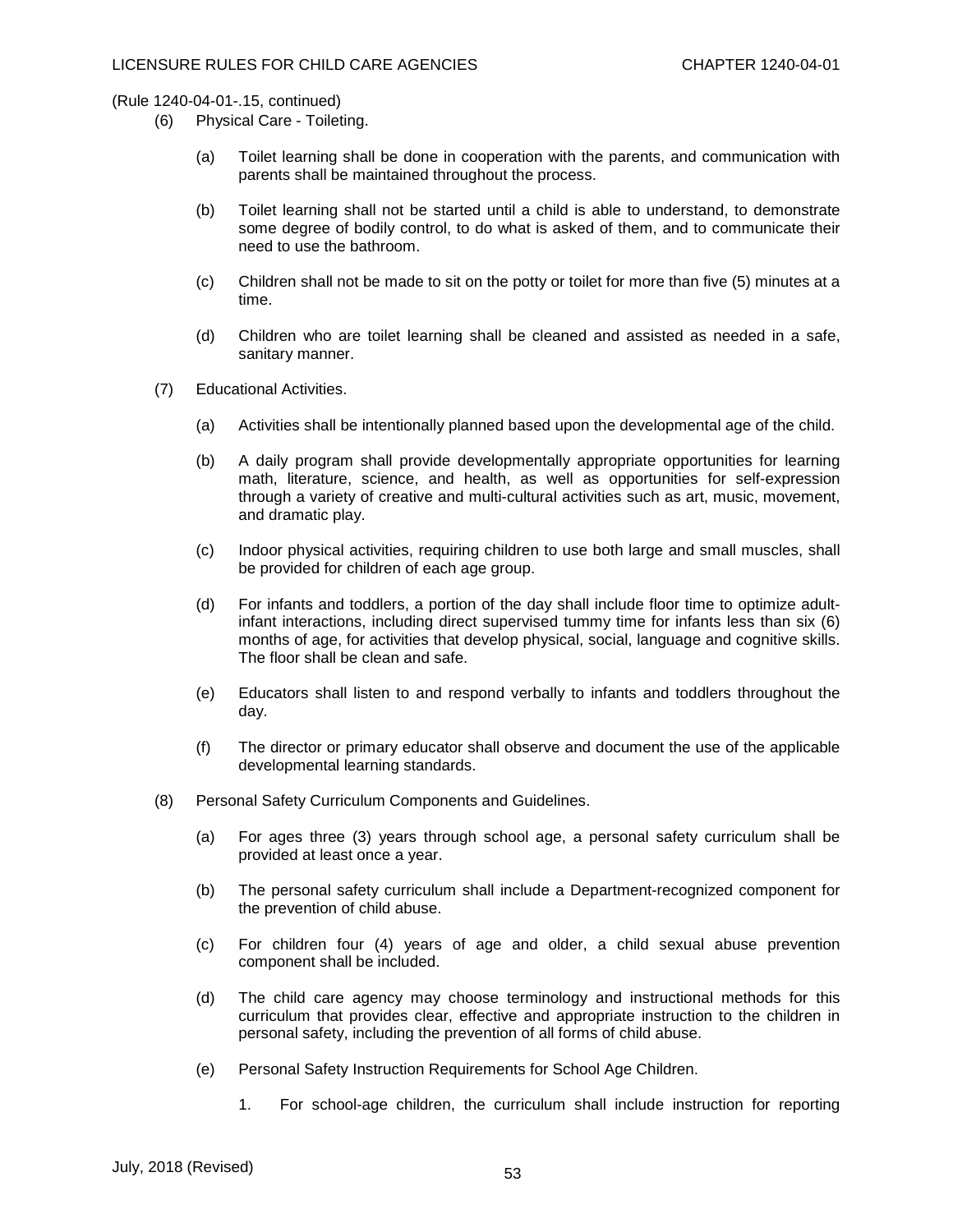physical, sexual or verbal abuse.

- 2. School-age children shall not be required to receive personal safety instruction from the child care agency if they annually receive the personal safety instruction required under this paragraph (8) from their school or other educational setting, as approved by the Department.
- 3. Documentation of Personal Safety Instruction in Educational Settings.
	- (i) Written documentation that annual personal safety instruction as required by this paragraph (8) is being provided in a public educational setting to each child enrolled in the child care agency shall be maintained on file with the Department.
	- (ii) For children who do not attend public schools, the child care agency shall maintain documentation that each school-age child enrolled in the child care agency is receiving annual personal safety instruction as required by this subparagraph (e).
- (f) The personal safety curriculum used shall be made available to parents/guardians for review. The child care agency shall use a notification form developed by the Department to document that the parents/guardians have been notified of the curriculum and of their opportunity to review.
- (g) The record of each enrolled child shall include a copy of the signed notification form.
- (h) If requested, child care agency staff shall meet with the parents/guardians to discuss the curriculum.
- (i) Specific requirements for drop-in centers are described in 1240-04-01-.23.
- (9) Extended Care. Child care agencies providing nighttime care shall meet the following additional requirements:
	- (a) Quiet, calming activities shall be provided preceding bedtime, such as reading or listening to a story or soft music. In addition, children shall receive individual attention from educators as needed.
	- (b) Routine personal hygiene shall be encouraged and supervised. A plan shall be made with parents/guardians for maintaining children's routines such as tooth brushing, bath time, and bedtime rituals.
- (10) The parents/guardians shall be consulted in developing a plan to meet the individual needs of a child with special needs.

*Authority: T.C.A. §§ 4-5-201, et seq.; 71-1-105(5); 71-3-501, et seq.; and 71-3-502(a)(2). Administrative History: Original rules filed May 1, 2018; effective July 30, 2018.*

## **1240-04-01-.16 PHYSICAL FACILITIES.**

- (1) A temporary or an annual license shall not be issued unless all of the following requirements are met:
	- (a) An initial and annual inspection verifying compliance with all applicable state and local fire and environmental requirements which includes: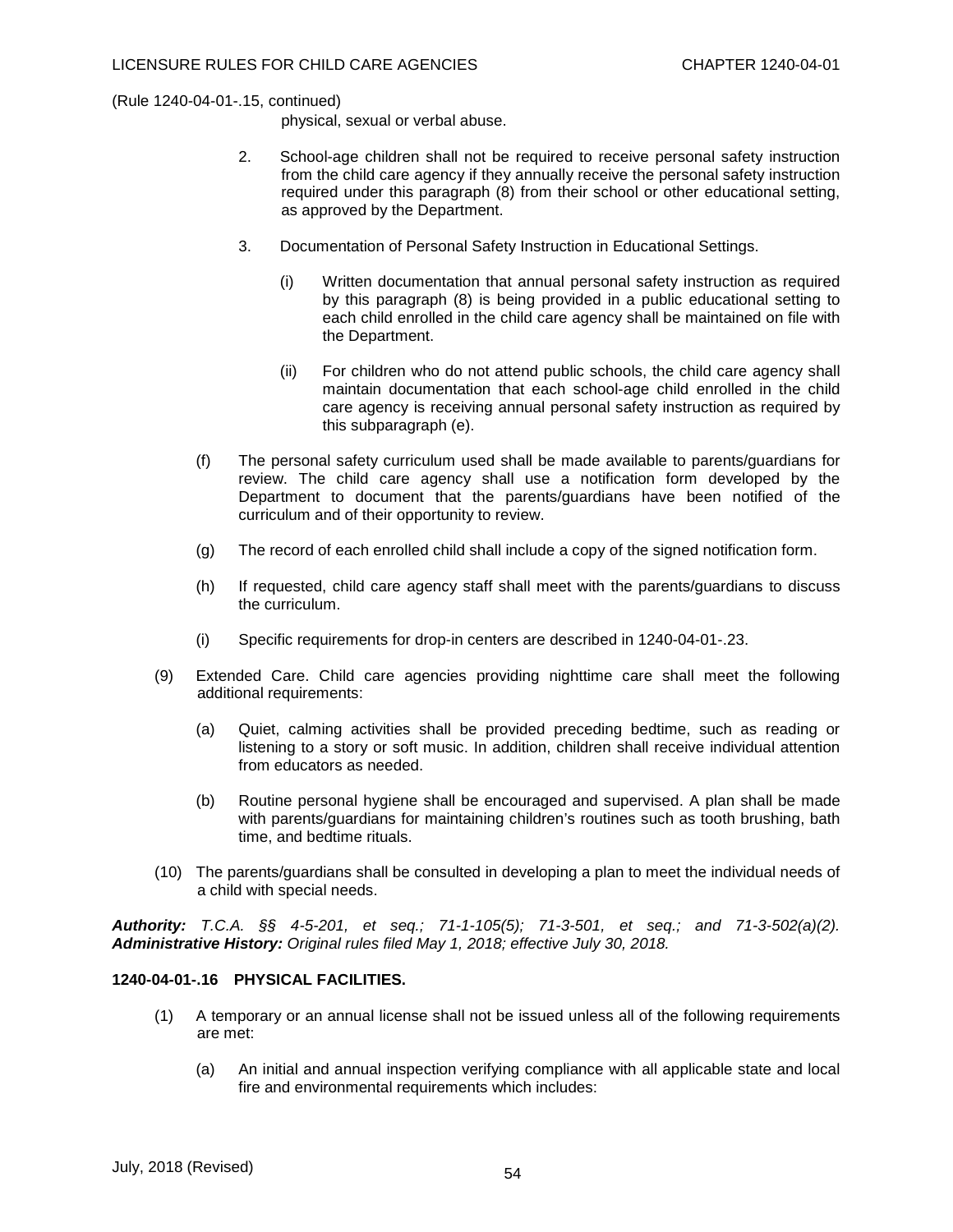- 1. Inspection by the State Fire Marshal's Division of the Tennessee Department of Commerce and Insurance and/or local fire authority; and
- 2. The General Environmental Division of the Tennessee Department of Health.
- (b) The physical facilities (indoor and outdoor) present no apparent hazards; and
- (c) The physical facilities are otherwise deemed appropriate by the Department for the safe care of children.
- (2) Additional approvals are required:
	- (a) For facilities that have not previously been approved by the State Fire Marshal;
	- (b) Prior to relocation; and
	- (c) Prior to occupying newly renovated space, newly constructed space, new building additions, or previously unlicensed space.
- (3) The child care agency shall maintain documentation of required inspections and the approvals.
- (4) Continuing Compliance.
	- (a) The child care agency shall maintain compliance with all applicable codes as set forth in paragraph (1) above throughout the licensing year.
	- (b) The child care agency shall additionally comply with any updated standards issued by the Department of Health and the State Fire Marshal.
- (5) The child care agency shall not be located in a building used for purposes which would be hazardous to the children.
- (6) The child care agency shall not be located in a building that would prohibit outdoor play.

Exception: A child care agency may request an exception from the Department pursuant to the requirements for "Outdoor Play" found in 1240-04-01-.15(3).

- (7) The child care agency shall ensure that the physical facilities are:
	- (a) Safe;
	- (b) Clean;
	- (c) In good repair; and
	- (d) Free from hazards and clutter.
- (8) Telephones and Other Communication Devices.
	- (a) At least one (1) working telephone shall be available at the child care agency.
	- (b) The telephone number shall be made available to parents.
- (9) Outdoor Play/Care Area.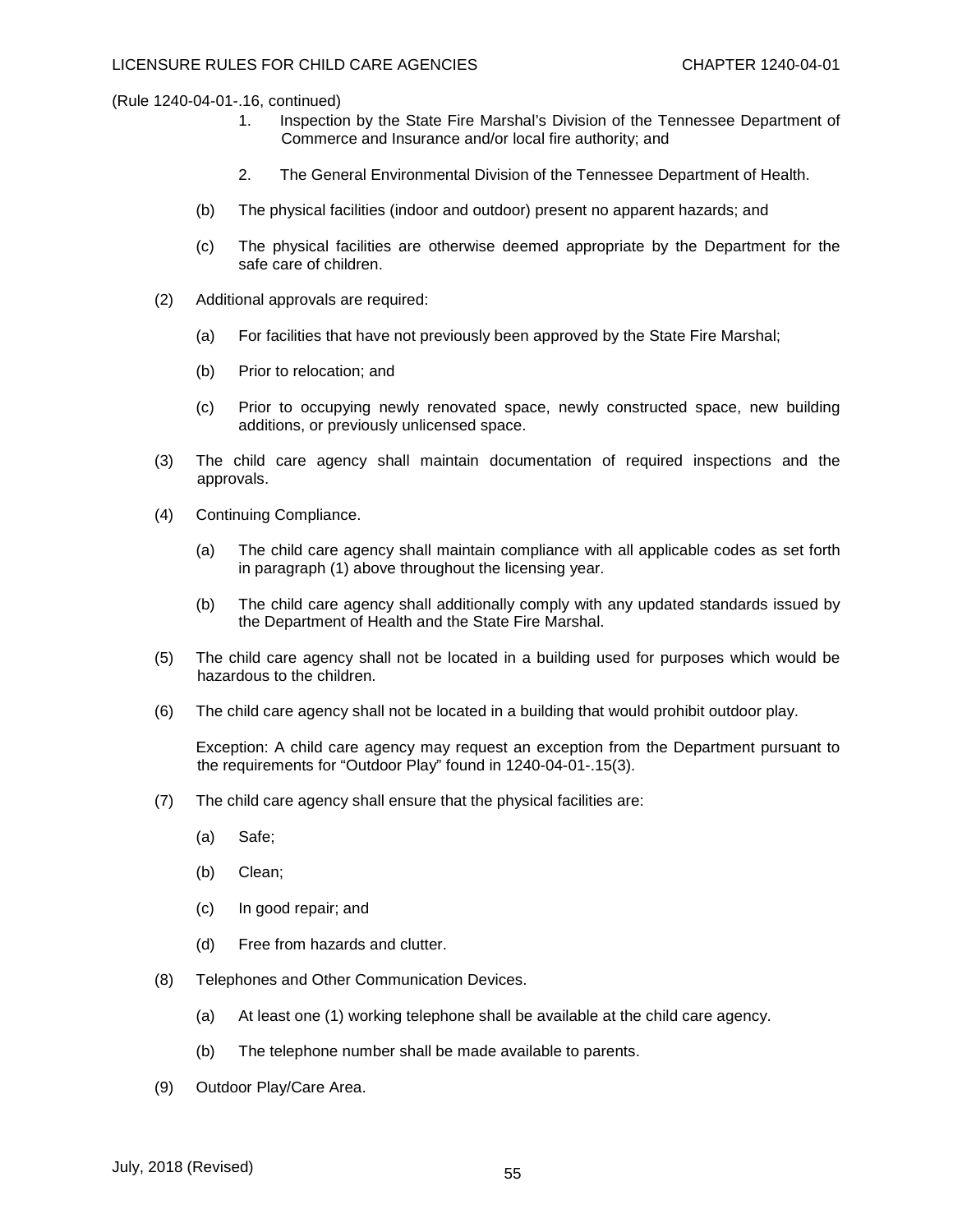- (a) Outdoor play areas shall contain a minimum of fifty (50) square feet of usable play space for each child using the area at any one time.
- (b) The outdoor play area shall be enclosed by a fence or barrier at least four (4) feet in height.

Exception: A child care agency may request that the Department, in its discretion, waive such requirement upon a clear showing that the lack of such fence or barrier poses no apparent or potential risk to children.

- (c) The areas where children play or are cared for shall be properly maintained:
	- 1. A pre-play/care inspection of the outdoor play area shall be completed by the child care agency prior to each use by children.
	- 2. The play/care areas shall be free of hazardous conditions, items, or materials.

Exception: Potentially hazardous items/materials shall be kept inaccessible to children, except when utilized in an intentional manner as part of a planned, supervised activity.

- 3. All such play/care areas shall be free of all animal wastes.
- (10) General Sanitation and Safety of Building and Grounds.
	- (a) Children shall not be present if an adequate water supply is not available for handwashing and plumbing is not operating properly.
	- (b) Water Supply.
		- 1. The drinking water supply shall be from a source approved by the health authority having jurisdiction.
		- 2. Drinking water shall be available to all children upon request throughout the day.
	- (c) Sewage and Waste Disposal.
		- 1. Children shall not be present if the sewage is not operating.
		- 2. Connection to a public sewage disposal system shall be made where possible.
		- 3. The use of a private sewage disposal system shall have the approval of the local Department of Environment and Conservation Division of Ground Water Protection and it shall be operating satisfactorily at all times.
		- 4. All garbage shall be removed from the building daily.
		- 5. All outdoor garbage storage receptacles shall be outside and kept closed.
		- 6. The area surrounding outdoor garbage receptacles shall be kept clean.
	- (d) Building, Grounds and Pools.
		- 1. The building shall be kept clean and maintained in good repair, without unsafe cracks, leaks, or plumbing that is in disrepair.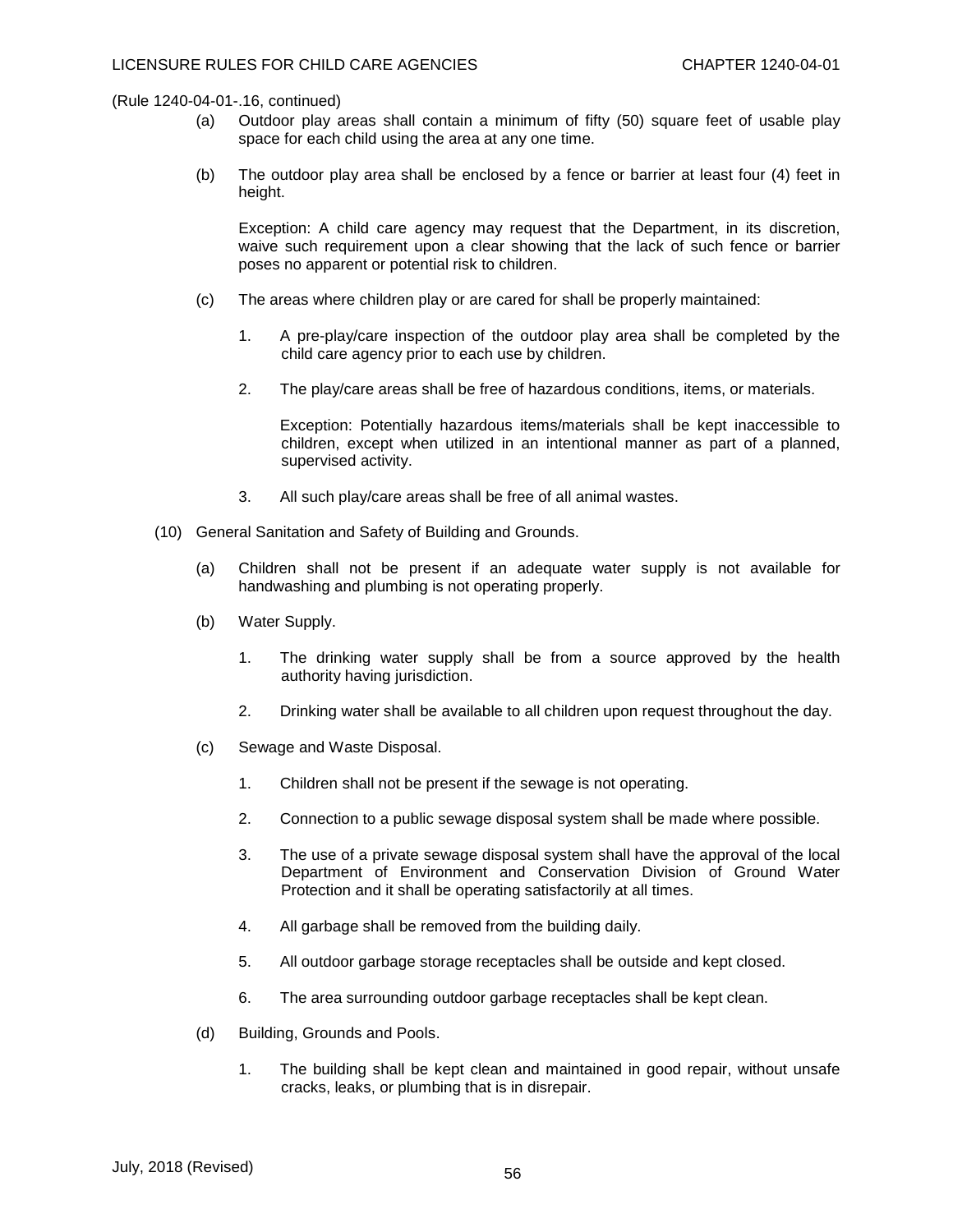- 2. All outside doors and windows of the licensed space shall be in good repair.
- 3. Adequate natural and/or artificial lighting shall be provided throughout the facility.
- 4. All rooms used by children shall be maintained at a temperature of between sixty-eight degrees to seventy-eight degrees Fahrenheit (68°F to 78°F) by means of heating, cooling or ventilation sources approved for use.
- 5. Children shall not be present if the indoor temperature cannot be maintained between sixty-eight degrees to seventy-eight degrees Fahrenheit (68°F to 78°F).
- 6. Stoves, hot radiators, steam and hot water pipes, fans, or other potentially hazardous items shall be inaccessible to children.
- 7. The use of unvented fuel burning heaters is prohibited.
- 8. The use of portable heaters is prohibited.
- 9. The building and grounds shall be kept free of broken glass, trash and debris.
- 10. Building and grounds shall be kept free of unprotected ponds, wells, cisterns, unused refrigerators and similar hazards.
- 11. Swimming pools shall be made inaccessible to children through the use of fences and locked gates. Swimming is prohibited in Drop-In Care.
- 12. Swimming pools and/or wading pools shall not be used without prior approval by the local health department.
- 13. Grounds, tire swings and containers shall have adequate drainage to prevent standing water that can breed mosquitoes and other insects.
- 14. Animals shall be:
	- (i) In good health and immunized in accordance with local health authority;
	- (ii) Free of fleas, ticks and other parasites;
	- (iii) Contained in a way that does not allow unsupervised access; and
	- (iv) Kept away from all food storage and preparation or service areas.
	- (v) Cages, fish tanks or other containment devices shall be cleaned regularly.
- 15. Reptiles and amphibians shall not be kept as pets due to the risk of Salmonella.

*Authority: T.C.A. §§ 4-5-201, et seq.; 71-1-105(5); 71-3-501, et seq.; and 71-3-502(a)(2). Administrative History: Original rules filed May 1, 2018; effective July 30, 2018.*

## **1240-04-01-.17 TRANSPORTATION.**

- (1) Transportation shall comply with all state laws and these rules.
- (2) Child care agencies shall not transport children without prior written approval by the Department.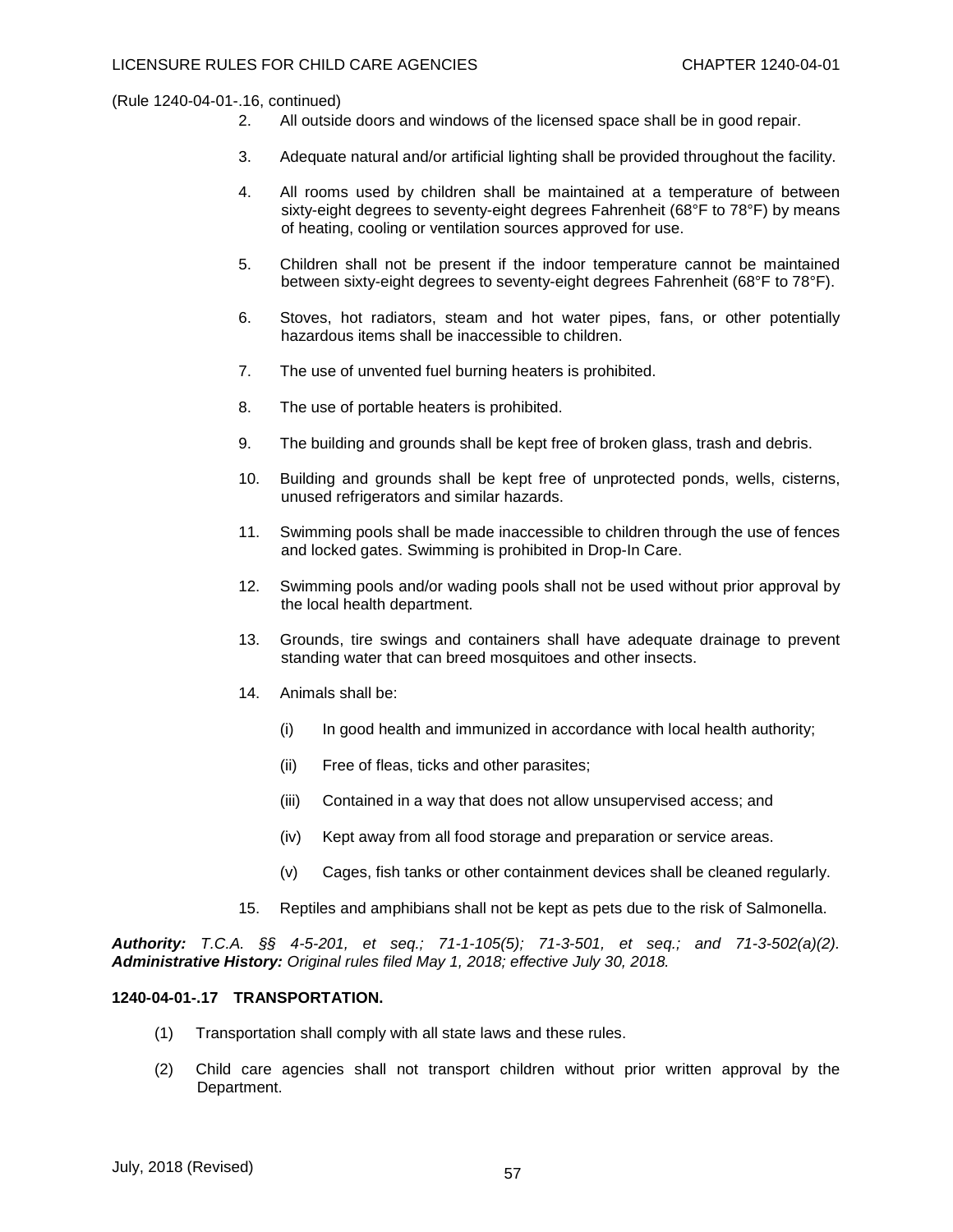- (3) Prior to providing child care transportation services of any type, directly or by contract, all new and existing child care agencies shall provide a written statement to the Department that includes:
	- (a) Scope of transportation that will be offered;
	- (b) A list and description of the vehicles that will be used, including color, make, and model of vehicle, the license plate number, and provisions for how the child care agency will address emergency situations if the temporary use of alternate vehicles is necessary;
	- (c) Copies of any contracts, agreements or arrangements with any third parties for transportation; and
	- (d) Policies, procedures, and staff training plans to ensure that all transportation staff properly performs all duties related to the following requirements:
		- 1. Child care agencies shall adhere to child-safety restraint requirements set forth in state law;
		- 2. Child care agencies shall account for each child when loading or unloading to ensure that no child is left on a vehicle unattended;
		- 3. Child care agencies shall conduct vehicle emergency evacuation drills quarterly;
		- 4. Use of cell phones and texting devices is prohibited while en route;

Exception: Limited use of cell phones and texting devices by vehicle monitors, who are not driving, to communicate with the child care agency or parents, is allowable, but personal calls are prohibited.

- 5. Child care agencies shall institute plans for emergency communication during transportation;
- 6. Carrying, possessing, or storing firearms or other weapons in vehicles is prohibited;
- 7. Routine transportation shall be limited to forty-five (45) minutes each way;
	- (i) An individualized plan may be approved by the Department allowing the child care agency to exceed this time frame if signed by the parent/guardian and the child care agency.
	- (ii) Field trip travel time is not limited for school-agers.
- 8. Child care agencies shall have current documentation of medical and liability insurance as required by law;
- 9. Child care agencies shall use Department-approved vehicle monitoring devices for all vehicles designed to transport six (6) passengers or more;
	- (i) Exceptions:
		- (I) Vehicles in which all the children being transported are five (5) years of age and in kindergarten, or older, unless any of the children are developmentally or physically disabled or non-ambulatory;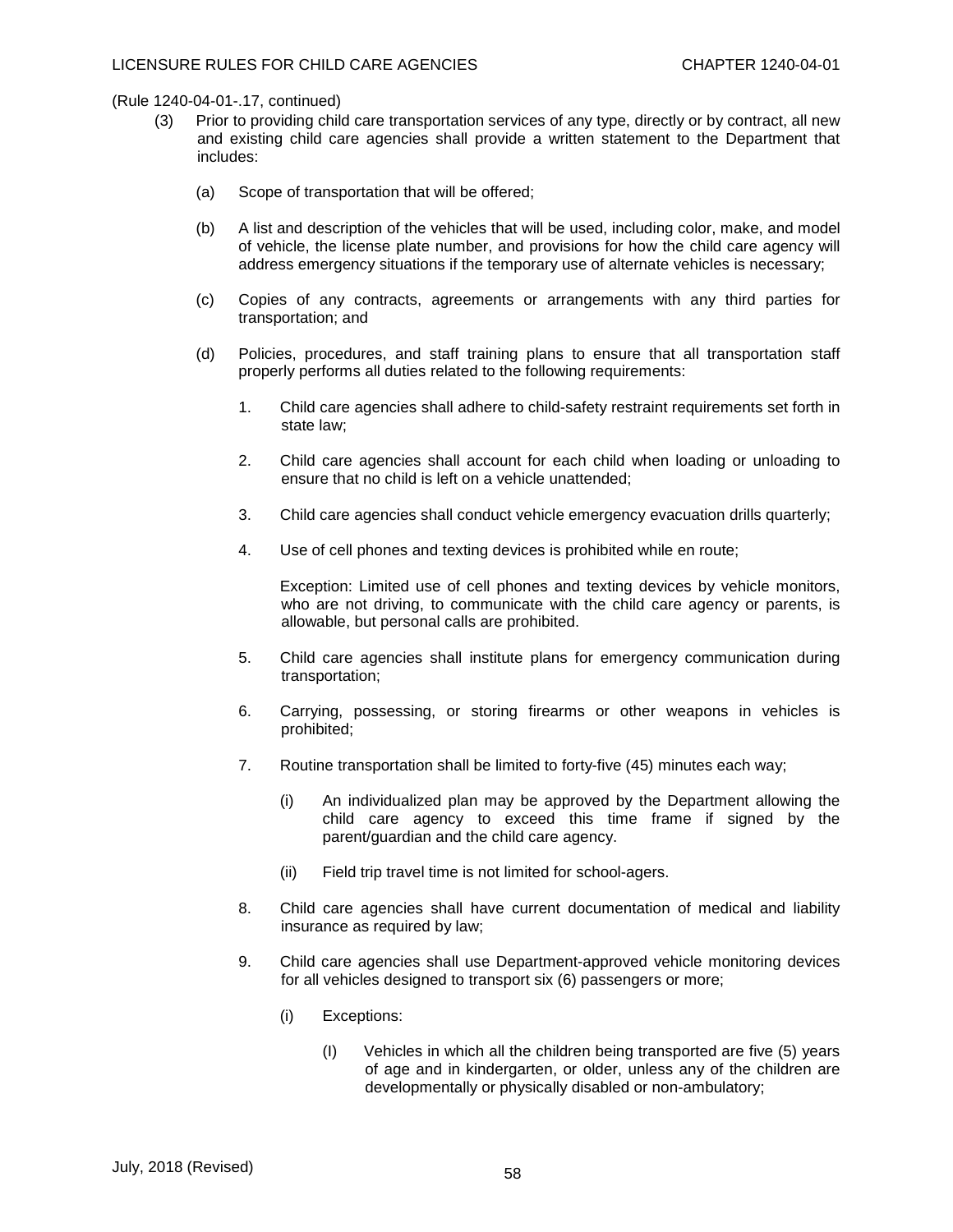- (II) Vehicles used exclusively for field trips; or
- (III) Vehicles used by family or group child care homes.
- 10. Child care agencies shall maintain documentation of daily inspections and necessary repairs or other appropriate action taken before transporting children that includes:
	- (i) A visual inspection of the vehicle's tires for wear and adequate pressure;
	- (ii) A visual inspection for working headlights and tail lights, signals, mirrors, wiper blades and dash gauges;
	- (iii) An inspection for properly functioning child and driver safety restraints;
	- (iv) An inspection for properly functioning doors and windows;
	- (v) An inspection for the presence of safety equipment required by these rules or any other provisions of law or regulations, and repair or replacement as necessary based upon visual evidence of the need to do so;
	- (vi) A determination that the vehicle has adequate fuel; and
	- (vii) An inspection for, and cleaning of, debris from the vehicle's interior.
- 11. Hazardous Temperatures and Extreme Weather;
	- (i) Staff shall consider the special needs of individual children when determining if children can be transported safely during extreme temperatures;
	- (ii) Child care agency staff shall monitor the interior temperature of a vehicle when transporting children during extreme weather conditions to ensure child safety.
- 12. Emergency Transportation;
	- (i) The child care agency shall notify the Department immediately or no later than one business day following emergency transportation that requires the use of alternate vehicles.
- (4) The child care agency is fully responsible for compliance with all transportation rules, regardless of whether the agency provides transportation directly, through a third party by contract, or otherwise.
- (5) The child care agency shall be fully responsible for the children during transportation on any vehicle which it operates, for which it contracts, or which is otherwise under its direction or control.
- (6) The child care agency shall maintain responsibility for all children until the children are signed off the vehicle by the parent/guardian or authorized individual.
- (7) Exceptions for field trips.
	- (a) Child care agencies that are not licensed to transport on a regular basis may provide transportation for up to four (4) field trips per calendar year.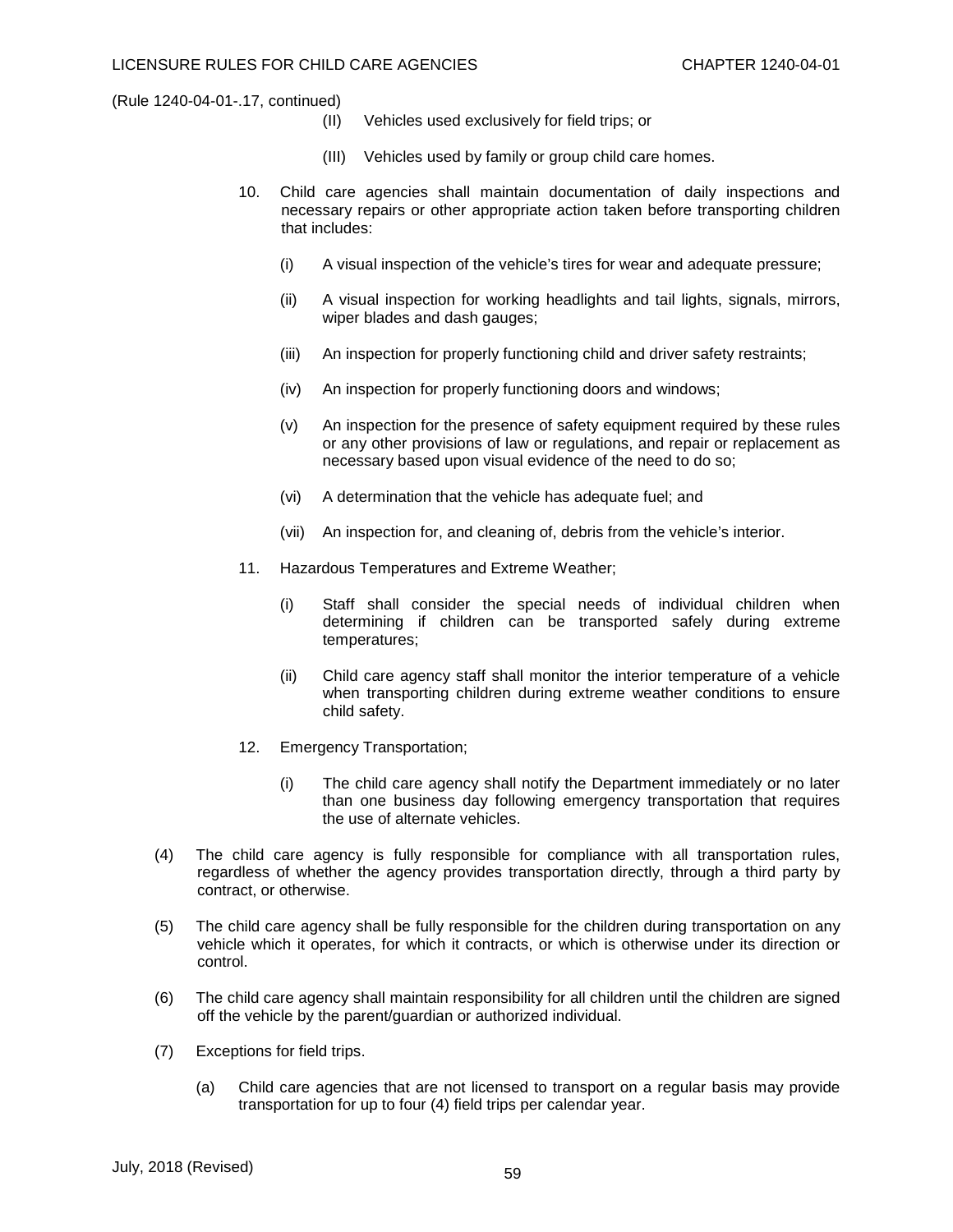- (b) Drivers for these four (4) field trips shall comply with driving regulations that apply to all drivers in Tennessee:
	- 1. Proof of at least a valid Class D driver license;
	- 2. Proof of adequate insurance required by Tennessee law; and
	- 3. Vehicles shall have and use age-appropriate restraints for all adults and children being transported.
- (c) All rules regarding monitoring of children apply, except for the requirement of the vehicle to have a monitoring device.
- (d) Vehicle capacity and cargo rules shall be followed during these four (4) field trips.
- (e) Vehicles utilized for these four (4) field trips, which are designed to carry ten (10) or more passengers but which do not conform to all Federal Motor Vehicle Safety Standards (FMVSS) governing either "large" school buses or "small" school buses are prohibited.
- (f) Vehicles utilized for these four (4) field trips are not required to have signage required by 1240-04-01-.17(13).
- (8) Supervision of Children during Transportation.
	- (a) An adult shall be in the vehicle whenever a child is in the vehicle.
	- (b) An adult shall be seated behind the steering wheel if the motor is running and children are being loaded and/or are on board.
	- (c) Adult Monitor Requirements.
		- 1. An adult monitor, in addition to the driver, is required to be in the vehicle for transportation of four (4) or more children ages six (6) weeks through five (5) years of age, who are not in kindergarten.
		- 2. An adult monitor, in addition to the driver, is required to be in the vehicle on all routes exceeding thirty (30) minutes for children ages six (6) weeks through five (5) years of age who are not in kindergarten, regardless of the total number being transported.
		- 3. An adult monitor, in addition to the driver, is required to be in the vehicle for transportation of twenty (20) or more children ages five (5) years of age and older.
		- 4. An adult monitor, in addition to the driver, is required to be in the vehicle for transportation of four (4) or more non-ambulatory children (permanent or temporary) of any age.
		- 5. An adult monitor shall not be seated in the front passenger seat, but shall be seated in the vehicle in a position that allows each child's activities to be observed and that allows the monitor to respond immediately should there be an emergency.
- (9) Responsibility for Loading, Unloading and Accounting for Each Child.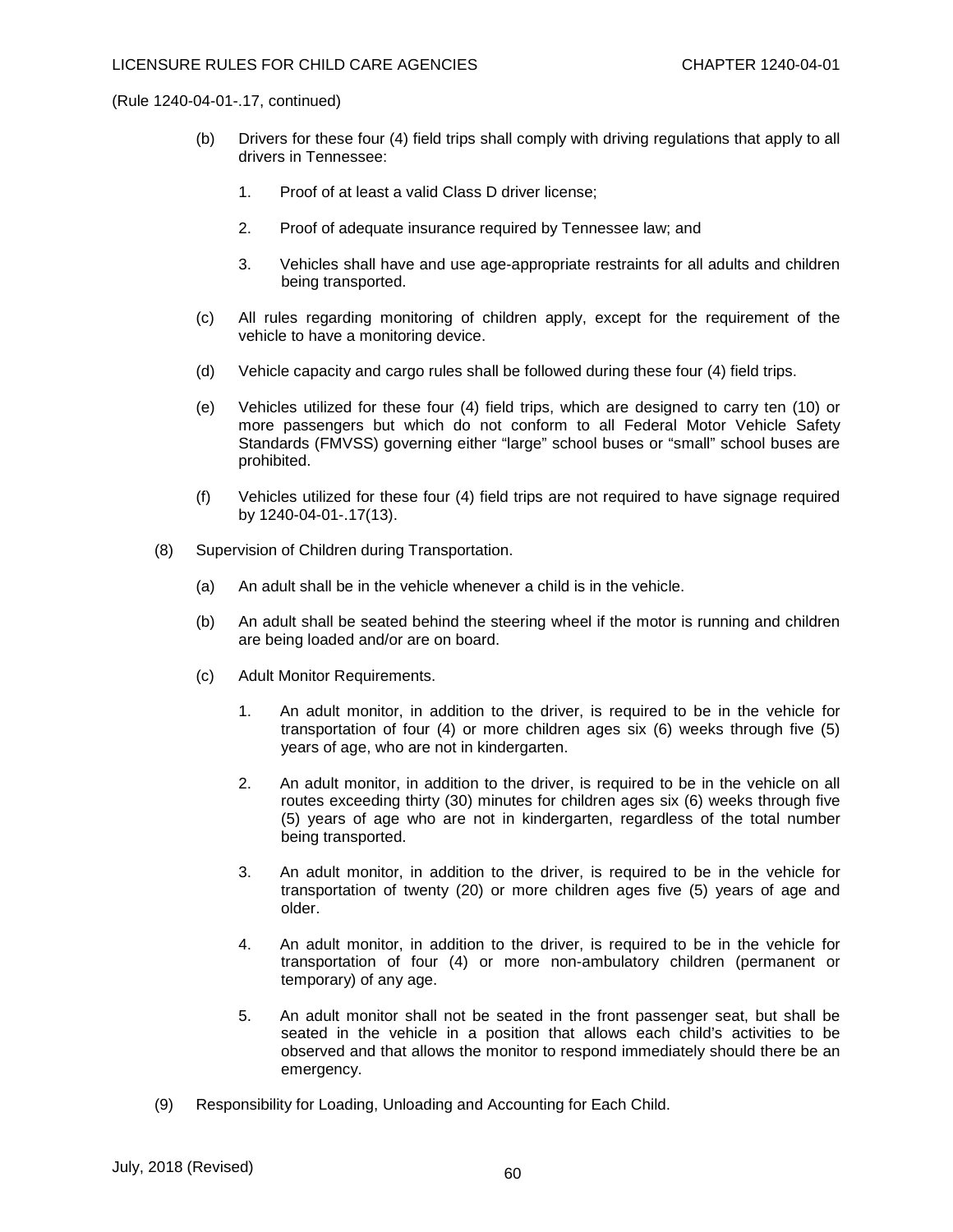- (a) Passenger Log:
	- 1. A passenger log provided by, or in a format approved by, the Department shall be used to account for each child during transportation.
	- 2. The first and last name of each child received for transport shall be recorded on the passenger log.
	- 3. Either the driver of the vehicle or the monitor shall be designated by the child care agency as the person responsible for completing the log.
	- 4. Passenger logs shall be maintained for one (1) year.
- (b) Loading Procedures:
	- 1. As each child is loaded onto the vehicle the time shall be recorded onto the passenger log.
	- 2. If the child was loaded from home, the parent/guardian or other authorized person will also sign the log indicating that the child was placed on the vehicle.
- (c) Unloading Procedures:
	- 1. The individual designated by the child care agency as responsible for the log shall update it immediately upon the child being released from the vehicle. The log shall be updated by the designated staff member by:
		- (i) Recording the time the child was released; and
		- (ii) Initialing next to the time of release.
	- 2. The parent/guardian or other authorized person shall sign the log indicating that the child was released to them.
- (d) Confirming that Every Child Is Off of the Vehicle after Each Trip Destination
	- 1. Immediately upon unloading the last child the driver shall:
		- (i) Physically walk through the vehicle;
		- (ii) Inspect all seat surfaces, under all seats and in all compartments or recesses in the vehicle's interior;
		- (iii) Sign the passenger log, with the driver's full name; and
		- (iv) Give the passenger log to the reviewer.
	- 2. Reviewer Responsibilities:
		- (i) The child care agency shall designate a staff person as a reviewer to conduct an additional inspection once the vehicle has been unloaded.
		- (ii) The reviewer shall:
			- (I) Have no other responsibilities at the time of the vehicle inspection;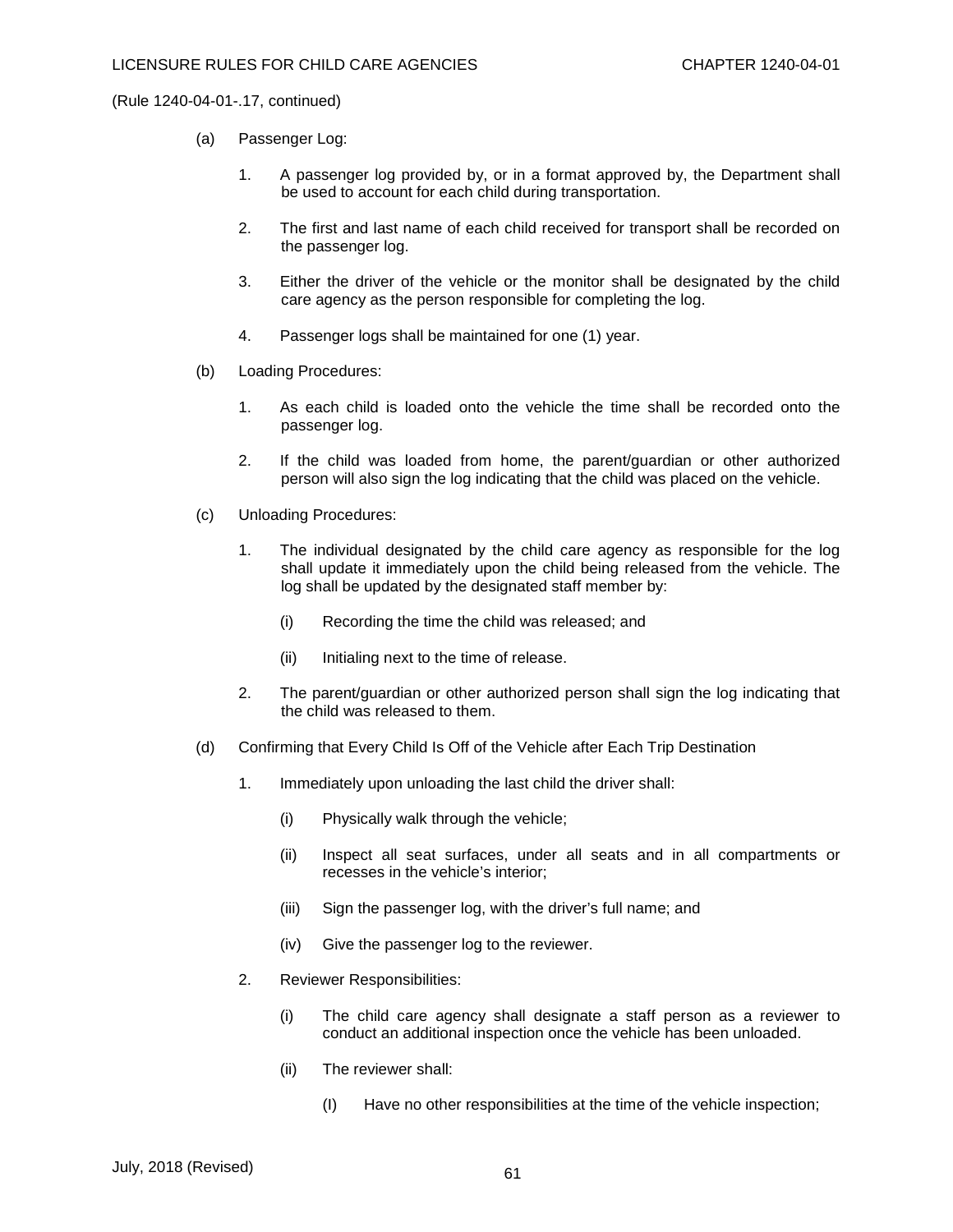- (II) Physically walk through the vehicle;
- (III) Inspect all seat surfaces, under all seats and in all compartments or recesses in the vehicle's interior;
- (IV) Reconcile the passenger log with the child care agency's master sign-in and out sheet to verify that each child is off the vehicle and accounted for in the child care agency;
- (V) Sign the passenger log with the reviewer's full name; and
- (VI) Immediately notify the director or other individual designated in charge of any discrepancies between the passenger log and the master sign-in and out sheet.
- 3. Additional Responsibilities for a family or group home with a single educator:
	- (i) In circumstances when an additional adult is not available the primary educator shall develop a Department approved alternative system for ensuring that all children are off the vehicle.
- (e) Loading/Unloading Children at School.
	- 1. When children are transported to school, they shall be released in accordance with the following procedures:
		- (i) Children shall be unloaded only at the location designated by the school;
		- (ii) Children shall be unloaded from the child care agency's vehicle only at the time the school is officially open with staff present to receive them;
		- (iii) When possible, the driver/monitor shall watch the children who are unloaded from the vehicle walk through the entrance door designated by the school for the children;
		- (iv) Any additional procedures established by the school shall be followed;
		- (v) Passenger logs shall be completed in accordance with this Rule 1240-04- 01-.17.
	- 2. After all the children have been unloaded at school, the vehicle shall return to the child care agency for the vehicle inspection procedures outlined above.
	- 3. When children are picked up from school they shall be loaded on the vehicle at the location designated by the school. Passenger logs shall be completed in accordance with this Rule 1240-04-01-.17.
	- 4. The child care agency shall develop a written policy approved by the Department that contains procedures for the driver to follow in the event that a child scheduled to be picked up does not report to the vehicle.
- (f) Unloading Children at the End of the Day. If a vehicle does not return to the child care agency for the final inspection, the child care agency shall develop procedures approved by the Department, to: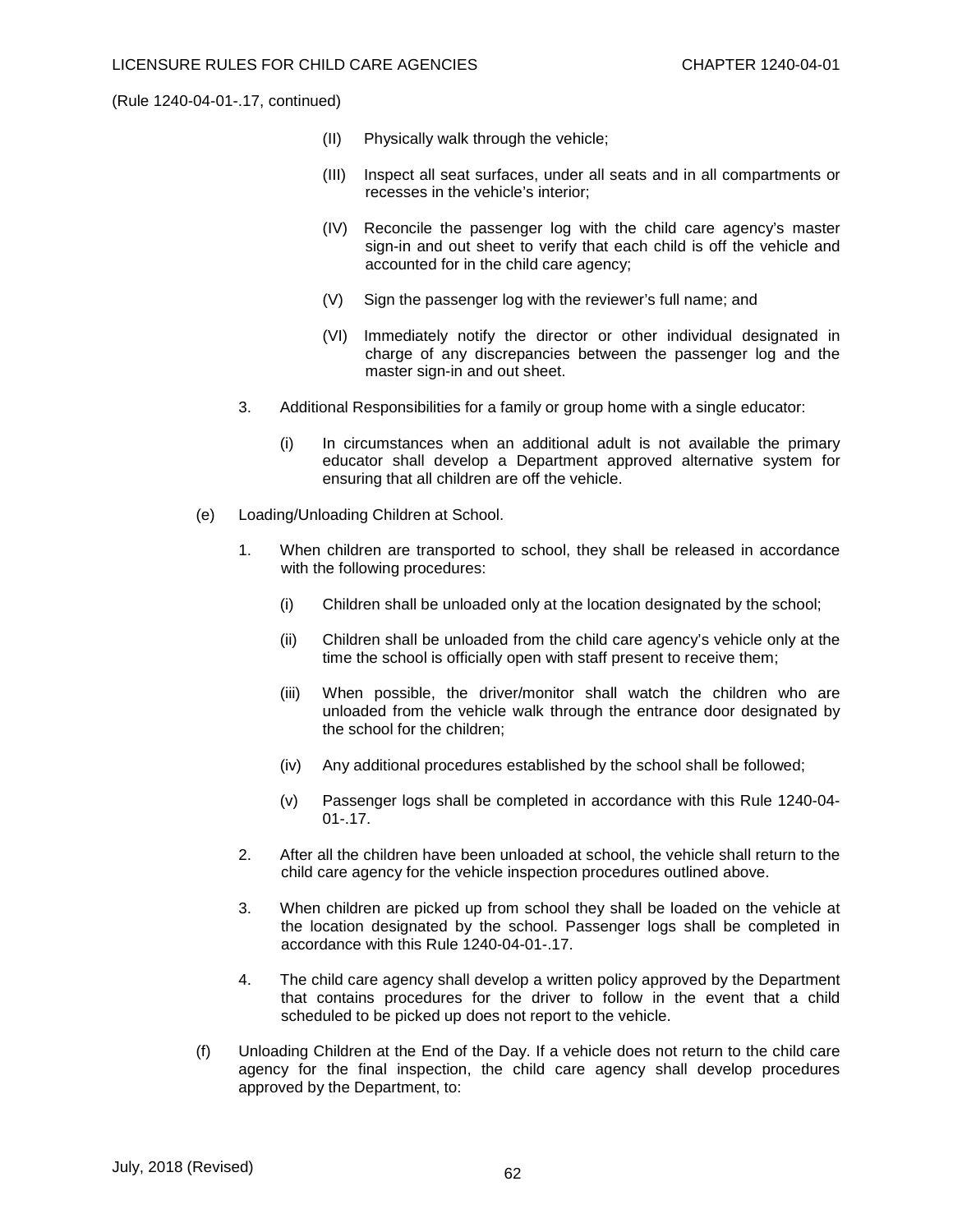- 1. Verify that all children are off the vehicle; and
- 2. Verify that each child was released to the parent/guardian or authorized individual.
- (10) Transportation Staff Qualifications.
	- (a) Driver Qualification. Except as provided in part 2, all drivers and monitors employed by the child care agency or provided through contract or otherwise, shall comply with all applicable transportation staff qualifications set forth in this chapter.

Exception: Drivers providing transportation for up to four (4) off-site trips per year are only subject to the qualifications in 1240-04-01-.17(3)(h)2.

- (b) Documentation of all transportation staff qualifications, including a clearance letter from the Department that specifically states that the individual is clear to drive, shall be kept on file at the child care agency and be available to the Department upon request.
- (c) Driver License. At a minimum, the driver shall possess a current, valid Tennessee driver license with an "F" ("For Hire") endorsement or a valid driver license from the state of residence and recognized by the Department of Safety as meeting the minimum qualifications for transportation of children enrolled in the child care agency in the applicable type of vehicle in which the children are being transported.
- (d) Health Examinations for Drivers.
	- 1. The child care agency or the contractor shall maintain documentation, updated annually and signed by the examining licensed medical professional, verifying that the driver is physically, mentally and emotionally capable of safely and appropriately providing transportation for children.
- (e) Drug Screenings for Drivers.
	- 1. Individuals, including contractors, shall pass a drug screening test no later than ten (10) days prior to assuming driving duties.
	- 2. At a minimum, the drug screening shall utilize a five (5) panel test as defined by this chapter.
	- 3. The child care child care agency shall immediately review the results.
	- 4. In the event of a positive drug screen result, the child care agency shall immediately:
		- (i) Notify the Department and prohibit the individual from any duties involving any children; and
		- (ii) Comply with a safety plan that excludes the individual from driving until the individual passes a drug screen test and is otherwise approved, in writing, by the Department, to provide driving duties.
	- 5. The child care agency shall be responsible for verifying that a contractor, or other person or entity providing transportation for compensation to the child care agency, has not employed or assigned any driving duties to any individual who fails to pass a drug screen as required by this subparagraph.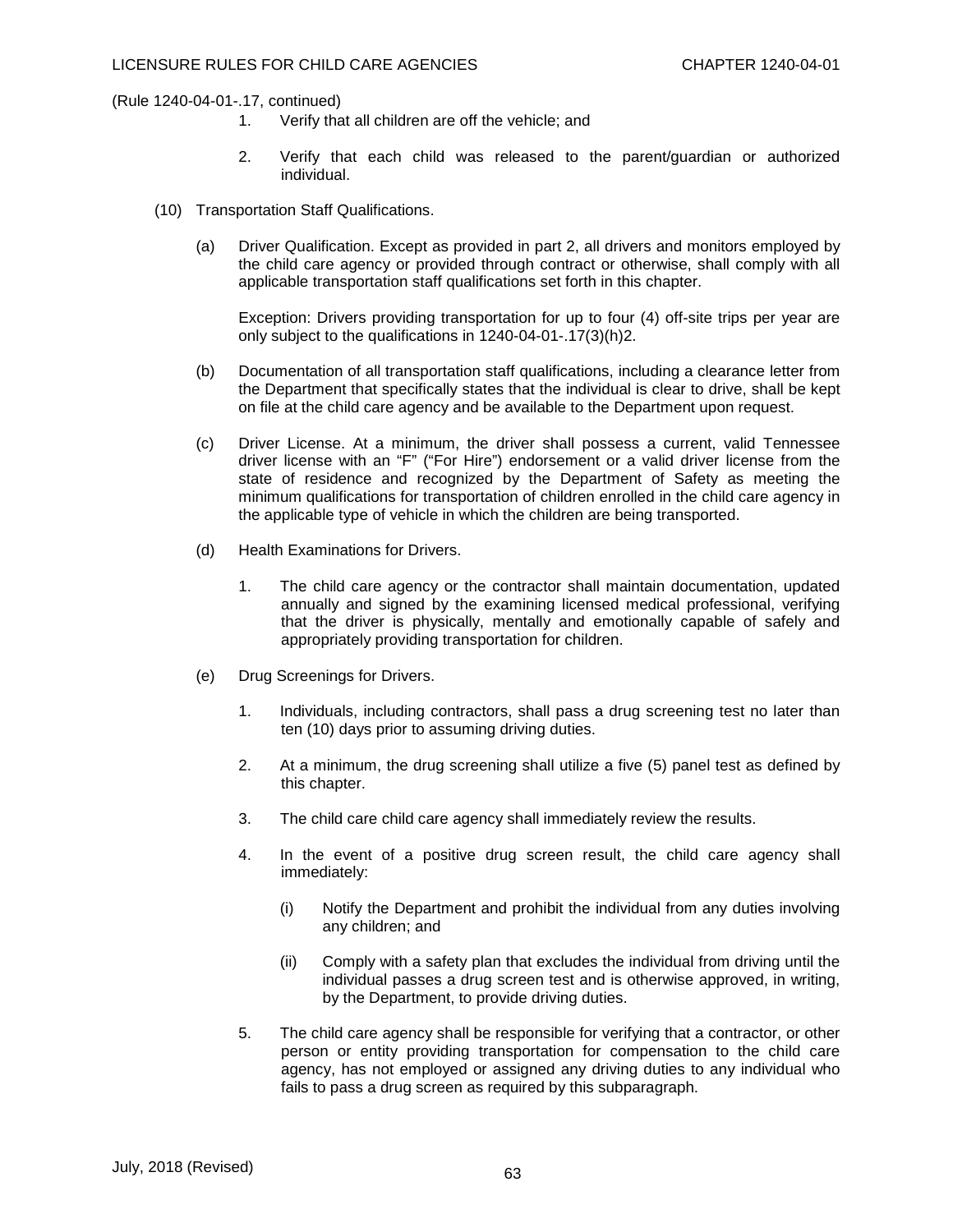- 6. Based upon reasonable suspicion, the Department may require that a driver to have a drug screening test.
	- (i) If the results are positive for illegal drug use, such person shall be subject to a safety plan that excludes the individual from driving duties until the individual passes a drug screen test and is otherwise approved, in writing, by the Department, to provide driving duties.
- (f) Required Transportation Training.
	- 1. Prior to assuming their duties, and no less often than every six (6) months thereafter, all drivers, monitors and reviewers and persons who may become responsible at any time for transportation shall complete and have documented Department-recognized training in:
		- (i) All Department transportation rules;
		- (ii) The proper daily safety inspection of the vehicle as required by these rules;
		- (iii) The proper use of child safety restraints required by these rules and state law;
		- (iv) The proper loading, unloading, and tracking of children as required by these rules;
		- (v) The proper use of a bloodborne pathogen kit, first aid kit, and other required vehicle emergency equipment as required by these rules;
		- (vi) The proper verification procedures for the evacuation of the vehicle based upon the type of vehicle and the ages of the children served; and
		- (vii) The developmentally appropriate practices applicable to the behavior management and supervision of children during transportation.
	- 2. Department of Safety Driver/Monitor Training Requirements.
		- (i) The child care agency shall maintain documentation of completion of any training and testing required, provided, or otherwise approved by the Department of Safety.
		- (ii) All drivers and monitors shall obtain annual training offered by the Department of Safety or such other equivalent training as the Department of Safety may determine is appropriate.
- (g) Emergency Aid Training. All drivers and monitors, or staff who may become responsible at any time for transportation, shall hold current certification in:
	- 1. Infant/Child Cardiopulmonary Resuscitation (CPR) or equivalent from the American Red Cross, the American Heart Association, or other certifying organization as recognized by the Department; and
		- (i) The certification shall be applicable to the ages present on the vehicle:
			- (I) Infant/Child CPR; and/or
			- (II) Adult CPR if children over age twelve (12) are present.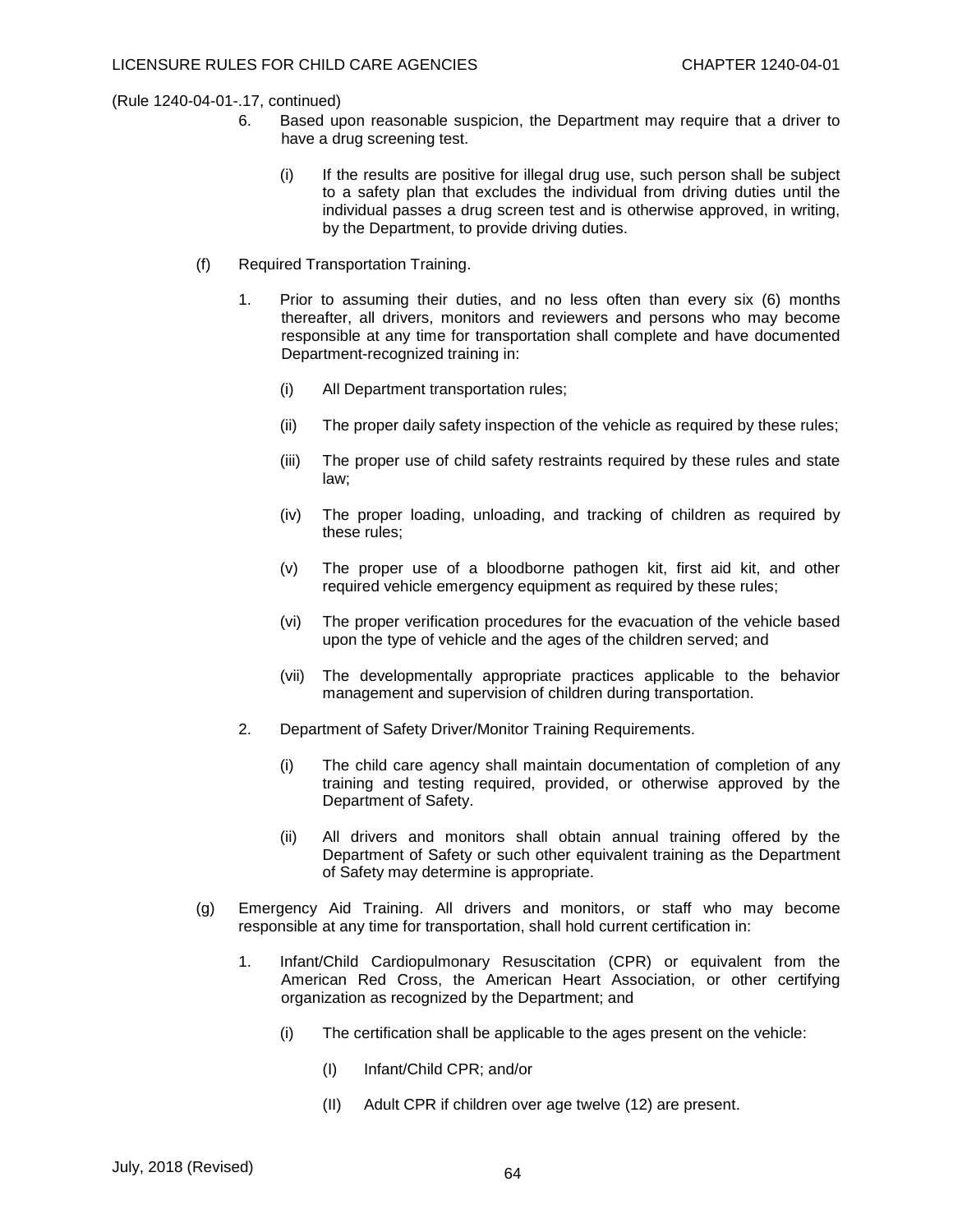- 2. A first aid course from a certifying organization recognized by the Department.
	- (i) The certification shall be applicable to the ages present on the vehicle:
		- (I) Infant/Child first aid; and/or
		- (II) Adult first aid if children over age twelve (12) are present.
- (h) The child care agency shall ensure that volunteers meet the requirements described in 1240-04-01-.17(3)(h)2., and that any individuals who do not appear to be capable of driving for any reason, including, but not limited to, the use of alcohol or drugs, are not permitted to provide transportation for off-site trips.
- (11) Vehicle Requirements and Inspections.
	- (a) The requirements of this paragraph do not apply to vehicles used exclusively for the provision of the allowed four (4) field trips as defined in 1240-04-01-.17(3)(h)1.
	- (b) The following equipment shall be maintained in the vehicle and stored in a manner which is not readily accessible to children:
		- 1. Fire extinguisher a pressurized UL approved dry chemical extinguisher with a minimum rating of 2A:10BC, equipped with a pressure gauge which indicates that the extinguisher is sufficiently charged;
		- 2. Emergency reflective triangles;
		- 3. First aid kit;
		- 4. Seat-belt cutter or similar device manufactured and designed to immediately release the vehicle's child restraint system(s) in an emergency;
		- 5. Bloodborne pathogenic clean-up kit; and
		- 6. Working flashlight.
	- (c) The driver or monitor assigned to the vehicle shall be familiar with the location and use of all equipment required under subparagraph (b) above.
	- (d) The child care agency shall maintain documentation that:
		- 1. Maintenance of the vehicle used for the transportation of children has been performed by a certified mechanic in accordance with the maintenance schedule recommended by the vehicle manufacturer; and
		- 2. The vehicle has received regular inspections.
	- (e) Vehicle Safety Standards.
		- 1. All vehicles utilized by a child care agency which are designed to carry ten (10) or more passengers shall conform to all Federal Motor Vehicle Safety Standards (FMVSS) governing either "large" school buses or "small" school buses.
	- (f) Department of Safety Inspections.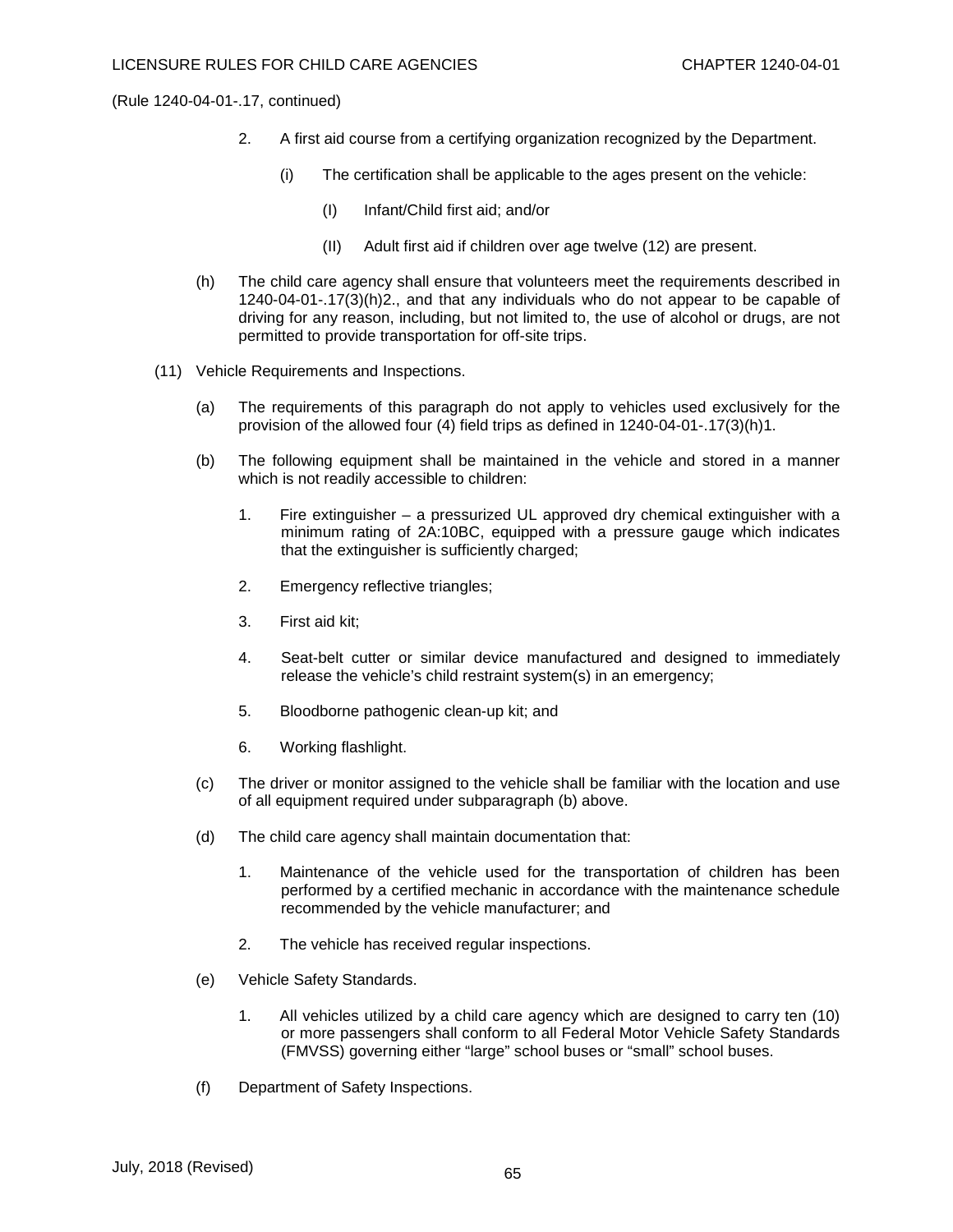1. All child care vehicles that are designed by the vehicle manufacturer to carry ten (10) or more passengers shall be inspected in accordance with the schedule established by the Department of Safety.

Exception: With prior approval by the Department a qualifying replacement vehicle may be used for up to fourteen (14) business days without inspection by the Department of Safety.

- (g) Vehicles that do not pass the inspections required in this paragraph (7) shall not be used until necessary repairs have been made and approved in writing by the Department.
- (h) Capacity Limitations and Cargo Requirements.
	- 1. The total number of adults and children in vehicles used for the transportation of children enrolled in the child care agency shall never exceed the manufacturer's rated passenger capacity.
	- 2. All cargo, luggage or equipment of any type shall be adequately secured at all times in such manner as to protect the passengers in case of accident or emergency maneuvers.
- (12) Passenger Safety Restraints.
	- (a) The provisions of this paragraph apply to all transportation, including transportation used for field trips.
	- (b) All vehicles shall have a rear seat that has been factory-installed or professionallyretrofitted.
		- 1. The rear seat shall have factory-installed or professionally-retrofitted passenger restraint anchorages and passenger restraints as required by the provisions of this paragraph for the age and size of the passengers being transported and the type of vehicle being used.
		- 2. Passenger restraint devices which are designed by the manufacturer to be attached to the seat by the end-user, e.g., add-on restraint systems such as infant carriers and harness systems, are not required to be factory-installed.
	- (c) All restraints shall be used in accordance with the restraint manufacturer's instructions and shall be secured to the vehicle in accordance with the vehicle manufacturer's and the restraint manufacturer's instructions.
	- (d) Passenger air bags shall remain turned off unless an adult or a child fifteen (15) years of age or older is riding in the front passenger seat of the vehicle.
	- (e) No child or adult shall ride on the floor of a vehicle.
	- (f) No child shall be placed with another child in the same restraint device.
	- (g) Children under four (4) years of age shall always be placed in a rear seat of the vehicle. For the purposes of this paragraph, a "rear seat" in any vehicle which is categorized as a "school bus" shall mean any passenger seat that has been factoryinstalled or professionally-retrofitted and that is located behind the bus driver or behind the bus entrance which is directly to the right of the bus driver.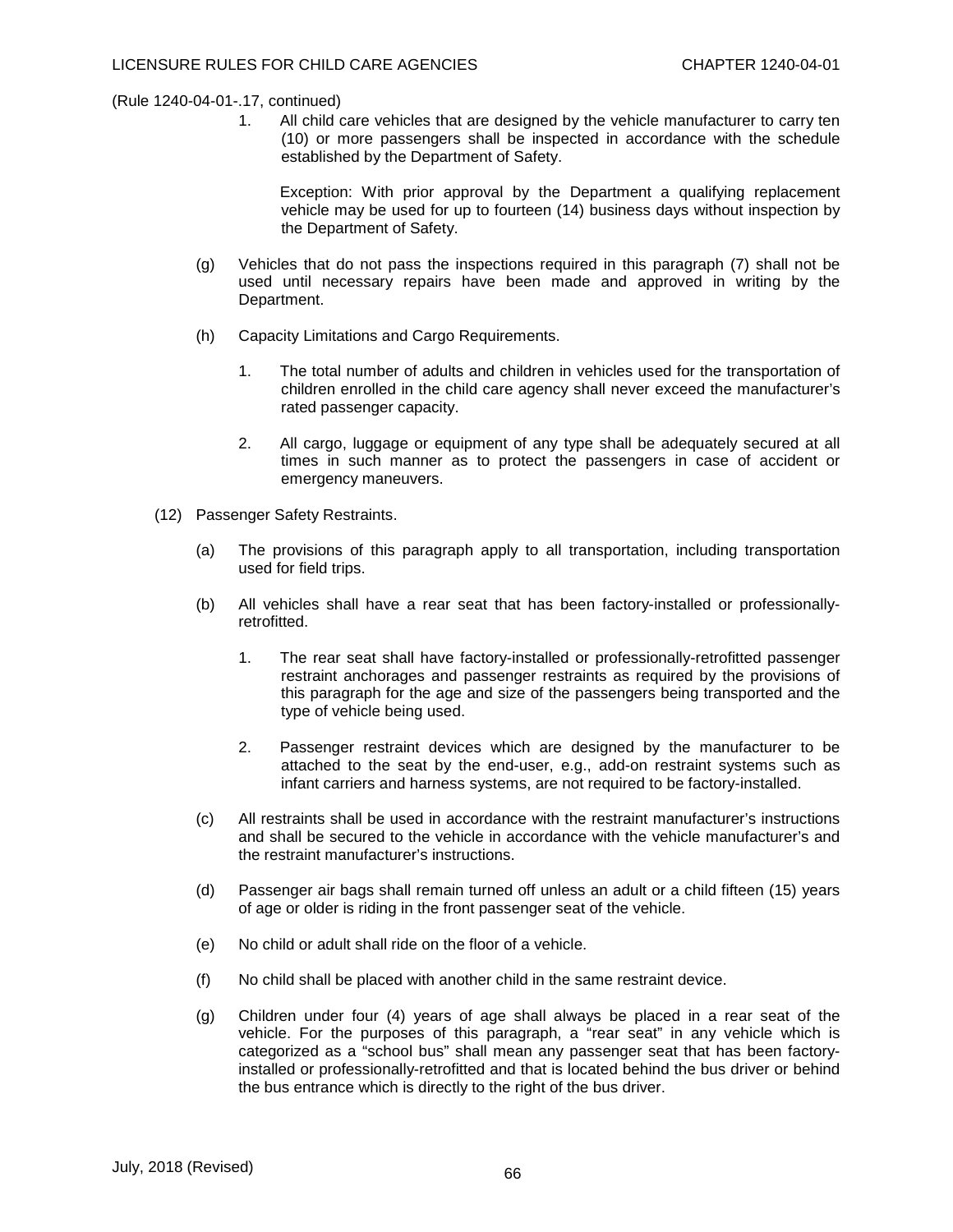- (h) All vehicles shall have qualifying restraints based upon the class of the vehicle in accordance with state and federal law.
- (i) Child Restraint Requirements under Applicable State or Federal Law. In addition to the requirements set forth in subparagraphs (a) through (h) above, all children shall be restrained in accordance with the requirements for child passenger restraint systems set forth in T.C.A. §§ 55-9-601-55-9-603 and any applicable federal law or regulation.
- (j) Adult Restraint Requirements. Adults shall be restrained in accordance with applicable state or federal law or regulation.
- (13) Vehicle Signage Requirements.
	- (a) On each side of the vehicle the following information shall be displayed in a block font that is not less than one and one-half inches (1 1/2") in height:
		- 1. The name of the child care agency and emergency contact phone number for the child care agency; and
		- 2. The words "Child Care Transportation Complaints" followed by the Department's toll-free Child Care Complaint Hotline phone number.
	- (b) On the rear of the vehicle the following information shall be displayed:
		- 1. The name of the child care agency and the words "Child Care Transportation Complaints" followed by the Department's toll-free Child Care Complaint Hotline phone number in black letters in a block font not less than one inch (1") in height.

Exception: Display of the Complaint number is not required on passenger automobiles used for transportation by the child care agency with a manufacturer's rated seating capacity of six (6) or fewer passengers.

- (c) Special Requirements for Centralized Transportation. Central transportation operations or any other entity that may own or operate more than one (1) child care agency and which may provide centralized transportation services for its child care agencies, and contractors, or other transportation service providers under the direction or control of the child care agency that may provide centralized transportation services to more than one child care agency, may substitute for the name and phone number of the child care agency the full name and emergency contact number of the central operator, contractor or other transportation service providers under the direction or control of the child care agency. If the name on the vehicle does not clearly designate the child care agency or entity as one providing child care transportation, language such as "Child Care Transportation Vehicle" or "Child Care Transportation Services", or similar language approved by the Department, shall be displayed on the vehicle in a manner that demonstrates, as determined by the Department, that the vehicle is providing child care transportation.
- (d) Exceptions to Vehicle Identification Requirements:
	- 1. Vehicles used exclusively for the provision of the allowed four (4) field trips as defined in 1240-04-01-.17(3)(h)1.
	- 2. Vehicles used exclusively for the limited provision of emergency transportation, e.g., as a result of the mechanical breakdown of the regular child care vehicle.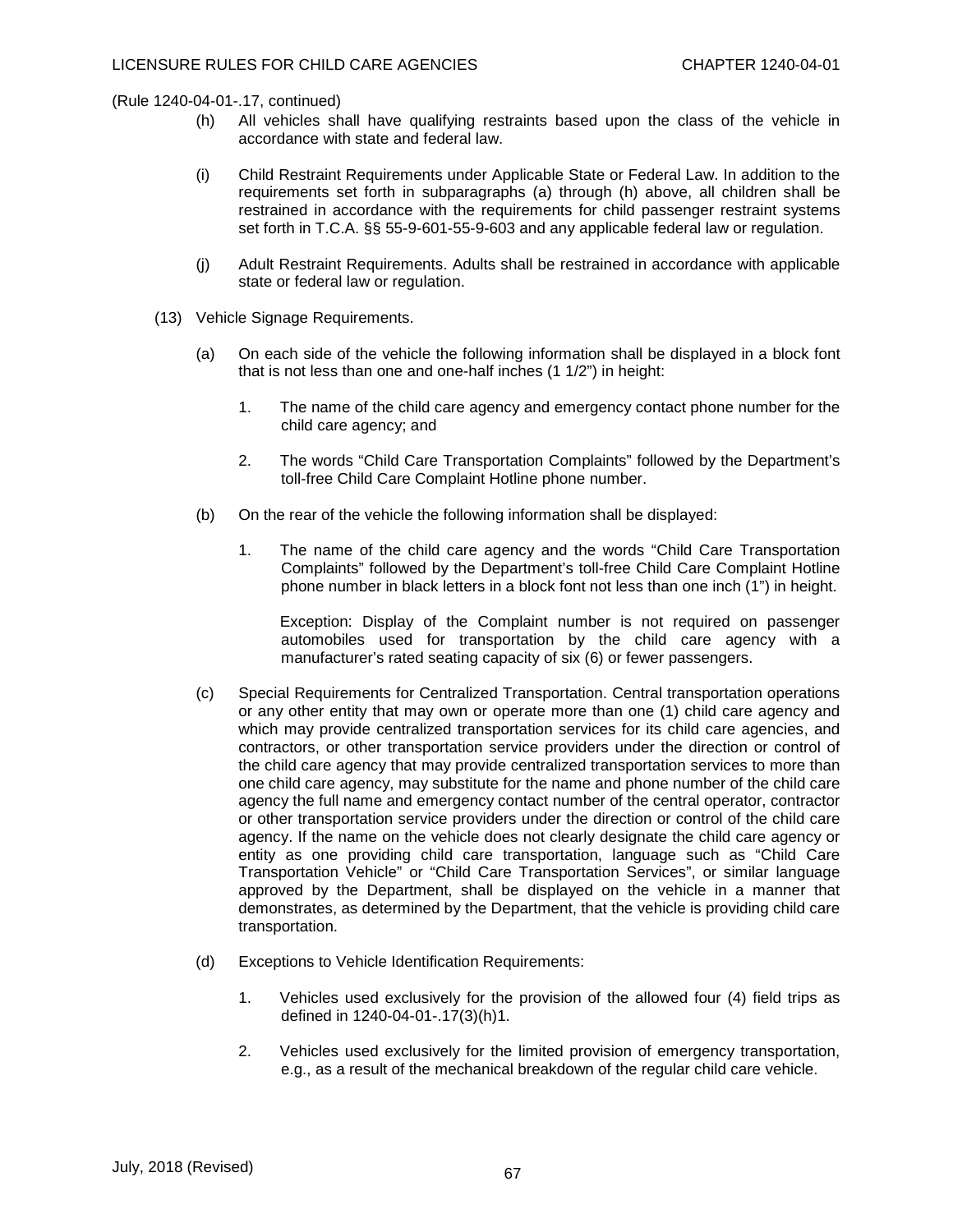3. The Department may, in its discretion, waive the requirements of this paragraph (9) if circumstances clearly warrant such an exemption.

*Authority: T.C.A. §§ 4-5-201, et seq.; 55-9-601 through 55-9-603; 71-1-105(5); 71-3-501, et seq.; 71-3- 502(a)(2); and 71-3-502(d)(7)(C)(iii); 49 C.F.R. §§ 571, et seq.; and 49 C.F.R. § 571.208. Administrative History: Original rules filed May 1, 2018; effective July 30, 2018.*

#### **1240-04-01-.18 EMERGENCY PREPAREDNESS.**

All persons or entities operating a child care agency as defined in this part, excluding drop-in child care centers and those programs and facilities exempt from licensing as provided in § 71-3-503, shall, in consultation with appropriate local authorities and local emergency management, develop a written multihazard plan to protect children in the event of emergencies, including, but not limited to, fires, tornados, earthquakes, chemical spills, and floods. Such persons or entities shall also inform parents and guardians of children attending the child care agency of the plan. The child care agency shall comply will all other requirements related to emergency preparedness provided under T.C.A. § 71-3-517.

*Authority: T.C.A. §§ 4-5-201, et seq.; 71-1-105(5); and 71-3-517. Administrative History: Original rules filed May 1, 2018; effective July 30, 2018.*

**1240-04-01-.19 RESERVED FOR FUTURE USE.** 

## **1240-04-01-.20 SPECIFIC REQUIREMENTS FOR FAMILY CHILD CARE HOMES.**

- (1) Required Adult:Child Ratios.
	- (a) Adult:child ratios shall be maintained by the child care agency while the children are on the premises of the child care agency, including outdoors or on the playground.
	- (b) A child care family home shall not exceed licensed capacity.
	- (c) Adult:Child Ratio Requirements for Family Child Care Homes.
		- 1. No more than seven (7) children may be present at any one time;
			- (i) Exception: Up to twelve (12) children may be present only if any number above seven (7) are related to the primary educator.
			- (ii) Exception: If the family child care home is the occupied residence of the primary educator, children related to the primary educator nine (9) years of age or older will not be counted in determining the maximum number of children permitted if those children are provided a separate space from that occupied by the family child care home.
	- (d) Children related to the primary educator nine (9) years of age or older may interact with children in the licensed family child care home provided that the required level of care and supervision is not compromised.
	- (e) The number of educators in a family child care home required to supervise children enrolled in the home shall comply with one of the options listed on the chart below.
		- 1. Family Child Care Home Ratios and Group Size Chart:

| Maximum Number of Children and Ages          | Educators |
|----------------------------------------------|-----------|
| (including children "related" to the primary | Required  |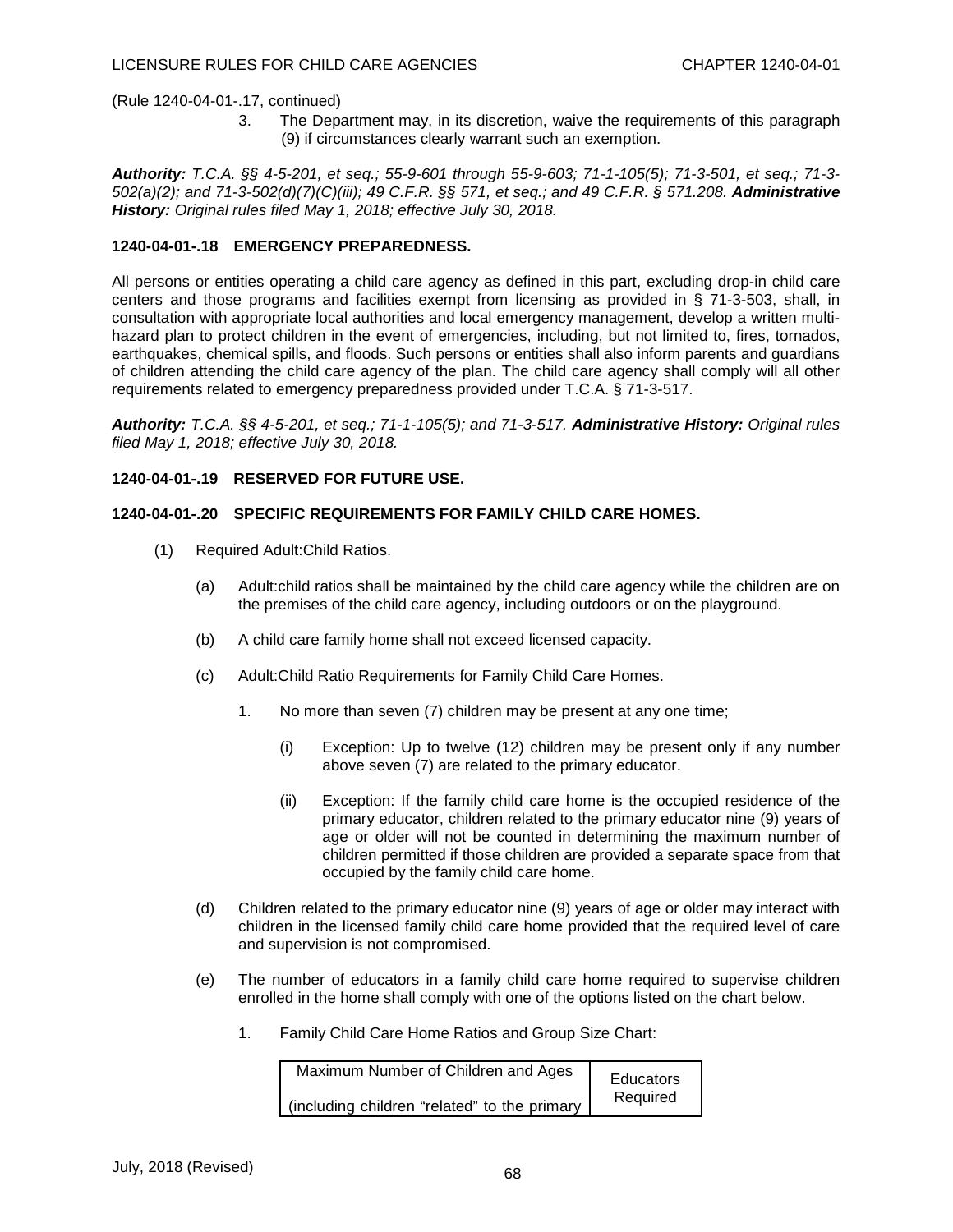## LICENSURE RULES FOR CHILD CARE AGENCIES CHAPTER 1240-04-01

| educator under nine (9) years of age)     |  |
|-------------------------------------------|--|
| Seven (7) or fewer children; and          |  |
| No more than four (4) under two (2) years |  |
| Seven (7) or fewer children; and          |  |
| Five (5) or more under two (2) years      |  |
| More than seven (7) children; and         |  |
| No more than four (4) under two (2) years |  |
| More than seven (7) children; and         |  |
| Five (5) or more under two (2) years      |  |

- (f) Naptime Supervision and Requirements for Naptime and Nighttime Care.
	- 1. If there is a sleeping or resting child, there shall be at least one (1) adult educator awake and supervising.
		- (i) The educator shall be able to hear the child at all times, shall be able to see the child with a quick glance, and shall be able to physically respond immediately.
		- (ii) Helper devices such as mirrors, electronic sound monitors, etc. may be used as appropriate to meet these requirements.
	- 2. Adult:child ratios shall be maintained.
- (2) Primary Educator Qualifications for Family Child Care Homes.
	- (a) Primary educators that received an initial license on or after the effective date of these rules shall be required to have earned a high school diploma or equivalent educational credential as recognized by state law.
	- (b) The primary educators shall complete a Department-sponsored child-care informational intake meeting and an orientation session that is at least four (4) hours in length no more than six (6) months prior to a license being issued.
	- (c) The primary educators shall complete at least three (3) hours of training on the applicable developmental learning standards within the first three (3) months.
	- (d) The primary educator in a family child care home shall have, in addition to other required training in specific subject areas, evidence of receiving annual training as follows in Department-recognized workshops/training, or one-on-one consulting sessions:
		- 1. Effective July 1, 2018, at least eighteen (18) clock hours.
			- (i) At least six (6) hours must be health and safety such as but not limited to:
				- (I) Prevention and control of infectious diseases (including immunization);
				- (II) Prevention of sudden infant death syndrome and use of safe sleeping practices;
				- (III) Administration of medication, consistent with standards for parental consent;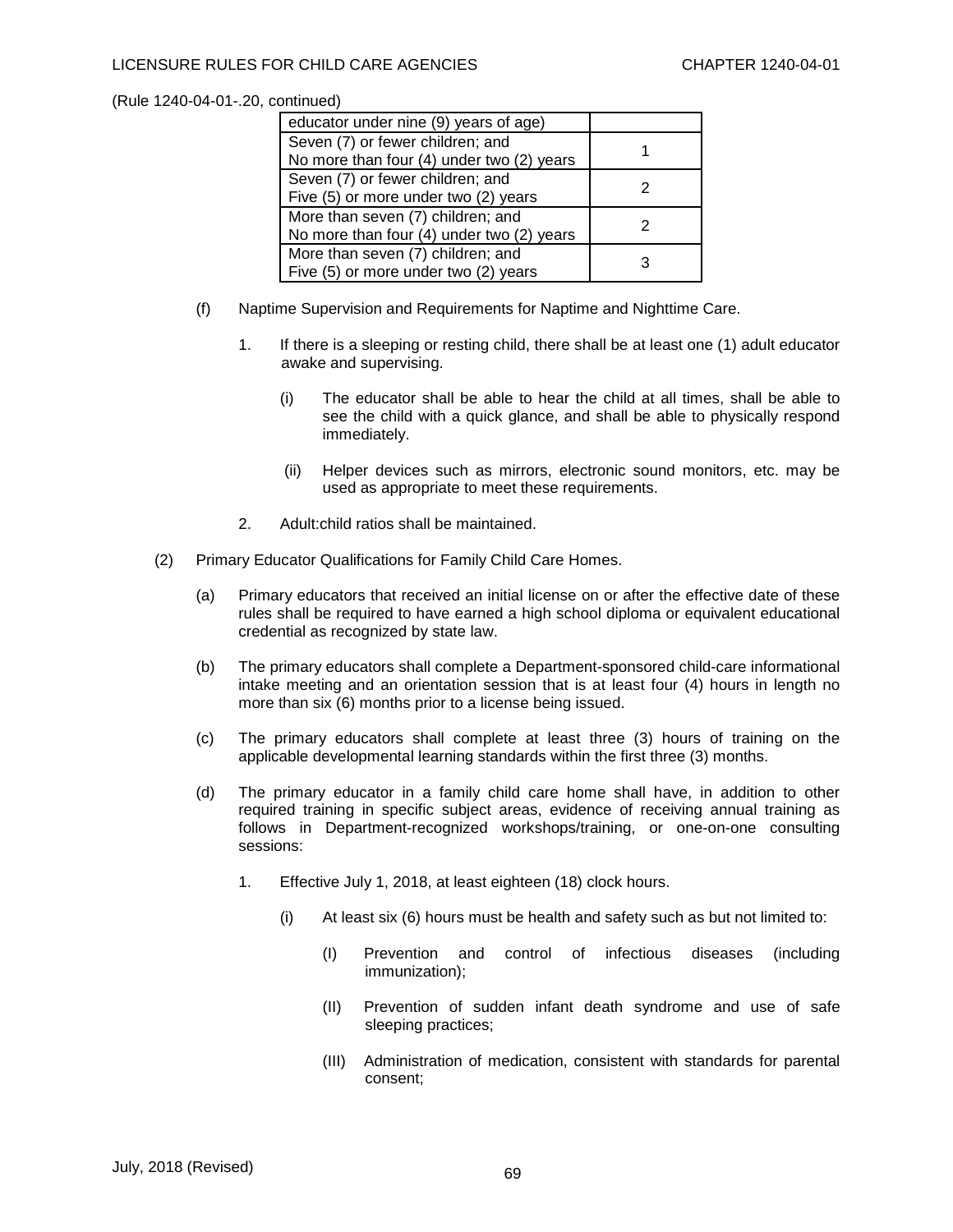- (IV) Prevention of and response to emergencies due to food and allergic reactions;
- (V) Building and physical premises safety, including identification of and protection from hazards that can cause bodily injury such as electrical hazards, bodies of water, and vehicular traffic,
- (VI) Prevention of shaken baby syndrome and abusive head trauma;
- (VII) Emergency preparedness and response planning for emergencies resulting from an actual disaster, or a man-caused event (such as violence at a child care facility), within the meaning of those terms under section 602 of the Robert T. Stafford Disaster Relief and Emergency Assistance Act (42 U.S.C. 5195a);
- (VIII) Handling and storage of hazardous materials and the appropriate disposal of biological contaminants;
- (IX) Precautions in transporting children (if applicable);
- (X) First aid and cardiopulmonary resuscitation;
- (XI) Poison prevention;
- (XII) Nutrition and physical activity;
- (XIII) Child development; or
- (XIV) Caring for and inclusion of children with special needs.
- (ii) At least three (3) hours of training on pre-literacy and literacy skills and education implementation.
- (iii) After the first year, this training shall be in addition to other required training in specific subject areas such as Child and Adult Care Food Program (CACFP), personal safety, etc.
- (iv) Training in first aid and CPR may be counted as necessary to maintain current certification as required by 1240-04-01-.12.
- 2. The primary educator shall have evidence of completing training in Adverse Childhood Experiences every five (5) years.
- (e) The primary educator shall not be employed or engaged in any other full-time activities during hours of operation, except in an official capacity in a program sponsored or recognized by the Department.
- (f) A qualified educator shall be on-site any time that the primary educator is not on-site during child care operating hours.
- (3) Educator Qualifications for Family Child Care Homes.
	- (a) Educators/Assistants sixteen (16) through seventeen (17) years of age may assist an educator and be counted as an adult in the adult:child ratio if the individual is:
		- 1. Never left alone with children; and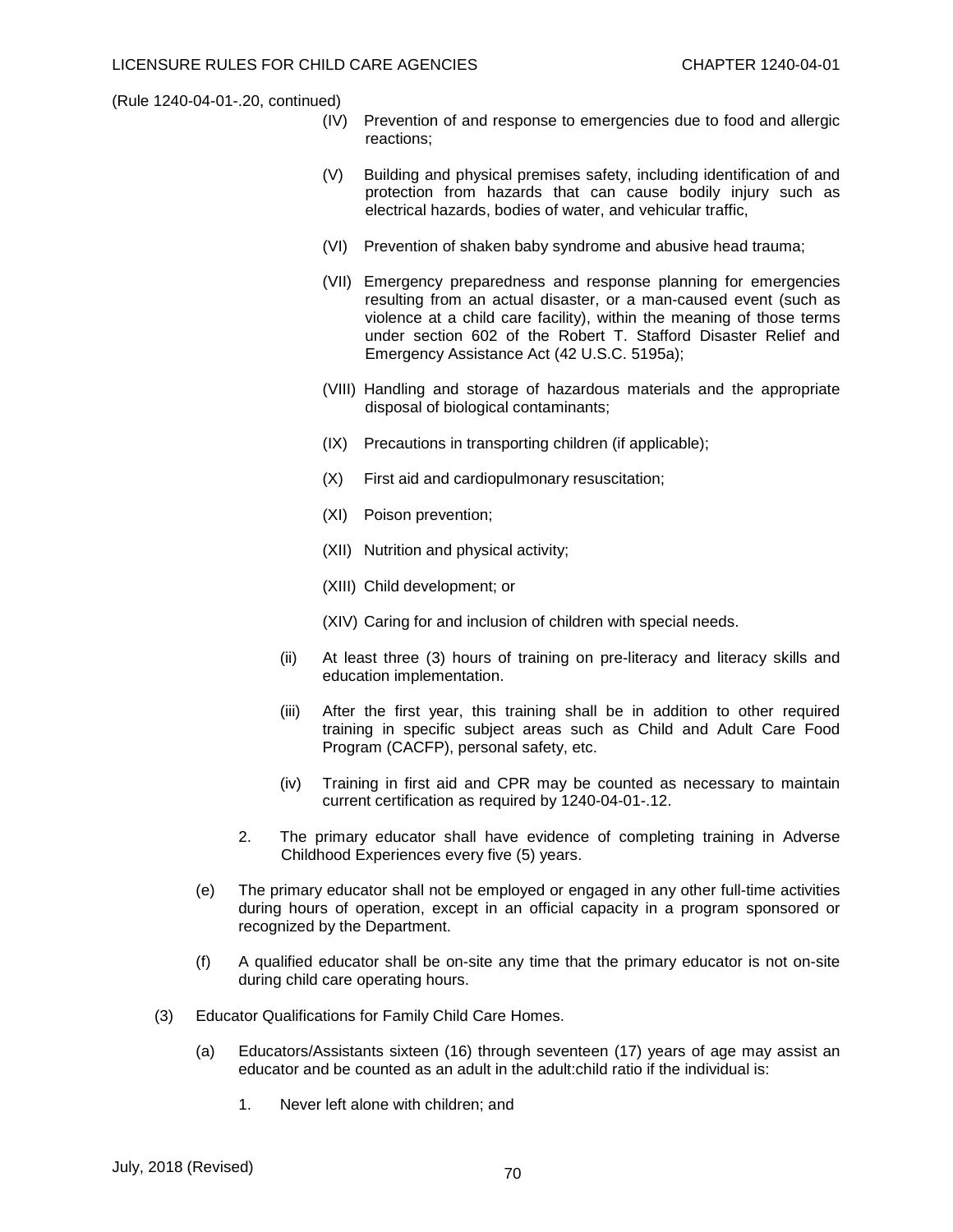- 2. Always under the direct supervision of a primary educator.
- (b) All educators shall complete at least three (3) hours of training on the applicable developmental learning standards within the first three (3) months.
- (c) All educators in a family child care home shall have, in addition to other required training in specific subject areas, evidence of receiving annual training as follows in Department-recognized workshops/training, or one-on-one consulting sessions:
	- 1. Effective July 1, 2018 at least twelve (12) clock hours.
		- (i) At least six (6) hours must be health and safety such as but not limited to:
			- (I) Prevention and control of infectious diseases (including immunization);
			- (II) Prevention of sudden infant death syndrome and use of safe sleeping practices;
			- (III) Administration of medication, consistent with standards for parental consent;
			- (IV) Prevention of and response to emergencies due to food and allergic reactions;
			- (V) Building and physical premises safety, including identification of and protection from hazards that can cause bodily injury such as electrical hazards, bodies of water, and vehicular traffic;
			- (VI) Prevention of shaken baby syndrome and abusive head trauma;
			- (VII) Emergency preparedness and response planning for emergencies resulting from an actual disaster, or a man-caused event (such as violence at a child care facility), within the meaning of those terms under section 602 of the Robert T. Stafford Disaster Relief and Emergency Assistance Act (42 U.S.C. 5195a);
			- (VIII) Handling and storage of hazardous materials and the appropriate disposal of biological contaminants;
			- (IX) Precautions in transporting children (if applicable);
			- (X) First aid and cardiopulmonary resuscitation.
			- (XI) Poison prevention;
			- (XII) Nutrition and physical activity;
			- (XIII) Child development; or
			- (XIV) Caring for and inclusion of children with special needs.
		- (ii) At least three (3) hours of training on pre-literacy and literacy skills and education implementation.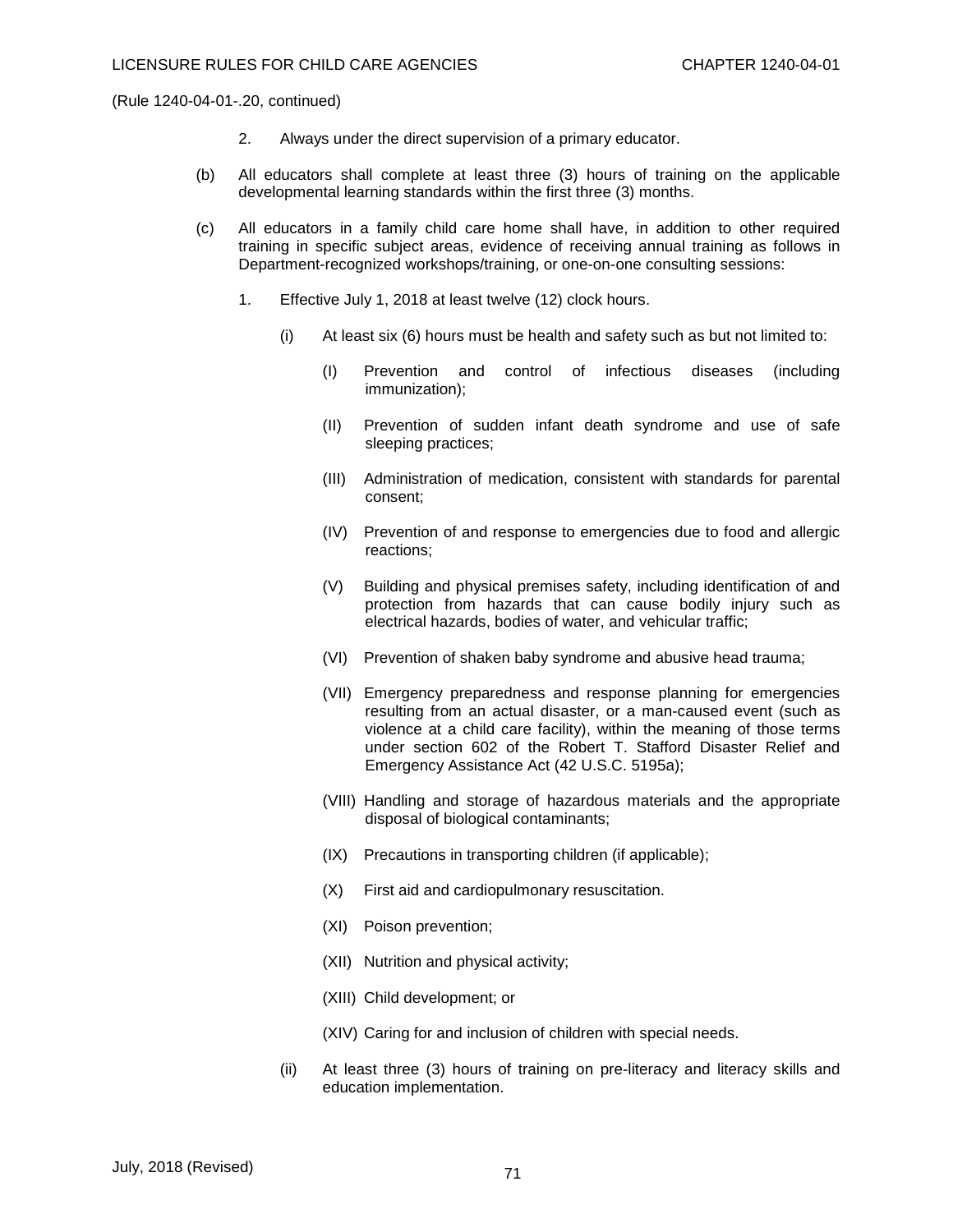- (iii) After the first year, this training shall be in addition to other required training in specific subject areas such as Child and Adult Care Food Program (CACFP), personal safety, etc.
- (iv) Training in first aid and CPR may be counted as necessary to maintain current certification as required by 1240-04-01-.12.
- 2. Educators shall have evidence of completing training in Adverse Childhood Experiences every five (5) years.
- (4) All staff responsible for food service, preparation, or supervision shall be trained on the mealtime supervision plan as described in 1240-04-01-.11(2)(c).
- (5) Licensed Capacity of Physical Space.
	- (a) The maximum number of children who may be present inside a physical space shall be determined in accordance with the minimum square footage requirements.
	- (b) The Department may, in its discretion, restrict the child care agency's licensed capacity below the maximum set forth in these rules.
	- (c) If the number of children exceeds seven (7) at one time or the care is provided in one room of the home, the area shall provide thirty (30) square feet per child of usable play space.
	- (d) For the purposes of calculating square footage requirements, the following space or area will not be counted:
		- 1. Restrooms;
		- 2. Hallways;
		- 3. Kitchen;
		- 4. Office space; and
		- 5. Space used by cribs or large pieces of furniture.
	- (e) Adequate Plumbing Facilities. The child care agency shall have the minimum number of functional toilets and hand-washing stations in accordance with the:
		- 1. Requirements of any applicable local ordinances and regulations;
		- 2. Proximity of the plumbing to the classroom(s); and
		- 3. Ages of the children served.

*Authority: T.C.A. §§ 4-5-201, et seq.; 71-1-105(5); 71-3-501, et seq.; and 71-3-502(a)(2). Administrative History: Original rules filed May 1, 2018; effective July 30, 2018.*

#### **1240-04-01-.21 SPECIFIC REQUIREMENTS FOR GROUP CHILD CARE HOMES.**

- (1) Required Adult:Child Ratios.
	- (a) Adult:child ratios shall be maintained at all times while the children are on the premises, including outdoors or on the playground.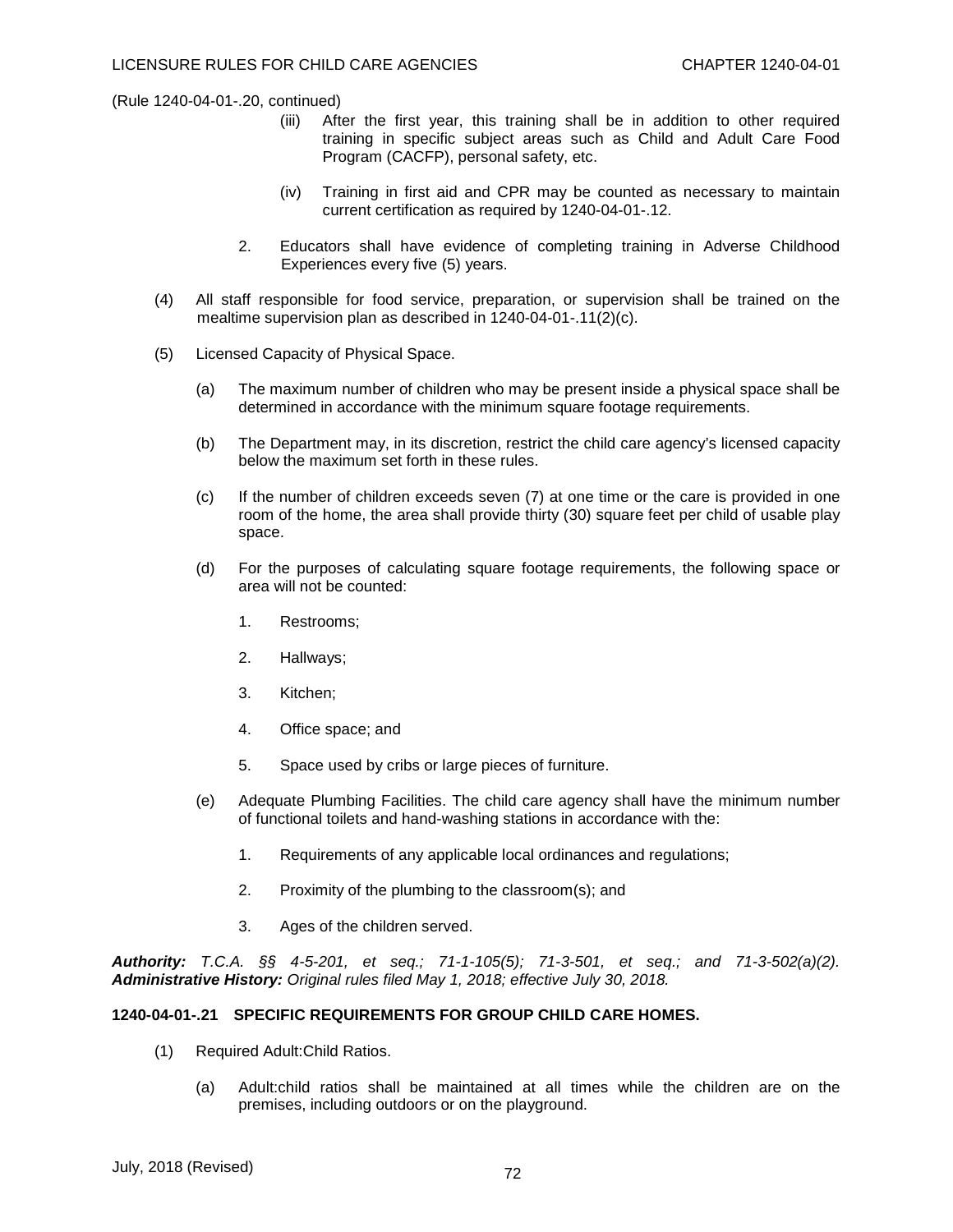- 1. All children, including related children younger than age nine (9), shall be counted in the ratio and group size and shall have required records on file before care is provided.
- 2. The maximum number of children present in a group child care home shall not exceed twelve (12).
	- (i) Exception:
		- (I) If the group child care home is in the occupied residence of the primary educator, children nine (9) years of age or older and related to the primary educator are not counted if those children are provided a separate space from that occupied by the group child care home; and
		- (II) Up to three (3) additional school-age children, related or unrelated to the primary educator, may be in care before and after school, on school holidays, on school snow days and during summer vacation.
- 3. Children related to the primary educator who are nine (9) years of age or older may interact with the children in the licensed group child care home provided that the required level of care and supervision is not compromised.
- 4. Adult:child ratios and group sizes in group child care homes may exceed requirements by up to ten percent (10%), rounded to the nearest whole number, no more frequently than three (3) days per week.
	- (i) At no time shall the licensed capacity be exceeded.
	- (ii) Infant and toddler groups may never exceed the required ratios and group sizes.
	- (iii) The Department may terminate this variance in individual cases under provisions for issuance of a restricted license pursuant to T.C.A. § 71-3- 502.
	- (iv) Group Child Care Home child care agencies who use the variance may, at the Department's discretion, be required to obtain fire approval prior to enrolling additional children.
- (b) The number of educators required shall comply with one of the options listed on the Chart below.

Group Home Ratio and Group Size Chart:

| Number of Children                                                                    | Ages of Children                                                                                                            | <b>Educators</b><br>Required |
|---------------------------------------------------------------------------------------|-----------------------------------------------------------------------------------------------------------------------------|------------------------------|
| Twelve $(12)$ – Fifteen $(15)$<br>(any number over twelve<br>(12) must be school-age) | No more than twelve (12)<br>children three (3) years of age<br>or older                                                     |                              |
| Twelve $(12)$ – Fifteen $(15)$<br>(any number over twelve<br>(12) must be school-age) | Up to nine (9) children under<br>three (3) years of age; and<br>No more than four (4) present<br>under two (2) years of age |                              |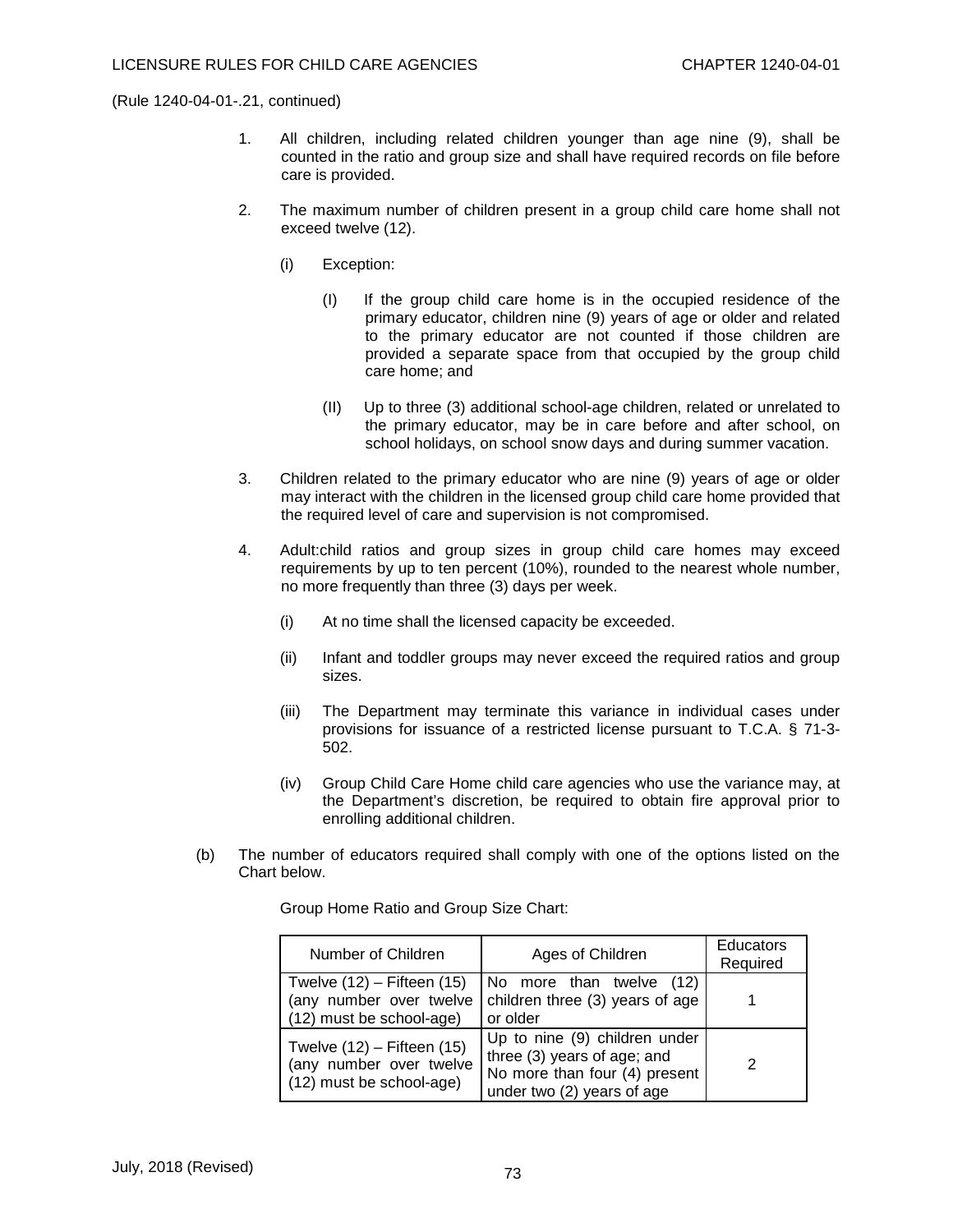| (any number over twelve $(3)$ years of age<br>$(12)$ must be school-age) | Twelve $(12)$ – Fifteen $(15)$ $\vert$ Ten $(10)$ or more under three I |  |
|--------------------------------------------------------------------------|-------------------------------------------------------------------------|--|
|--------------------------------------------------------------------------|-------------------------------------------------------------------------|--|

- (c) If school-age children are enrolled, a school-age program shall be provided.
- (d) If four (4) or more infants/toddlers attend a group child care home, they shall have a separate and distinct space and their own educator.
	- 1. The space shall provide thirty (30) square feet per child.
	- 2. Barriers shall be sufficient to provide separation without isolating children.
- (e) If attendance drops to seven (7) or fewer children, family child care home ratios apply.
- (f) Naptime Supervision and Requirements for Naptime and Nighttime Care.
	- 1. If there is a sleeping or resting child, there shall be at least one (1) adult educator awake and supervising the child.
		- (i) The educator shall be able to hear the child at all times, shall be able to see the child with a quick glance, and shall be able to physically respond immediately.
		- (ii) Helper devices such as mirrors, electronic sound monitors, etc. may be used as appropriate to meet these requirements.
	- 2. Adult:child ratios shall be maintained.
- (2) Primary Educator Qualifications for Group Child Care Homes.
	- (a) Primary educators shall have a high school diploma or equivalent educational credential as recognized by state law.
	- (b) The primary educator shall complete a Department-sponsored child-care informational intake meeting and an orientation session that is at least four (4) hours in length no later than six (6) months prior to a license being issued.
	- (c) The primary educator shall complete at least three (3) hours of training on the applicable developmental learning standards within the first three (3) months.
	- (d) The primary educator in a group child care home shall have, in addition to other required training in specific subject areas, evidence of receiving annual training as follows in Department-recognized workshops/training, or one-on-one consulting sessions:
		- 1. Effective July 1, 2018, at least eighteen (18) clock hours.
			- (i) At least six (6) hours must be health and safety such as but not limited to:
				- (I) Prevention and control of infectious diseases (including immunization);
				- (II) Prevention of sudden infant death syndrome and use of safe sleeping practices;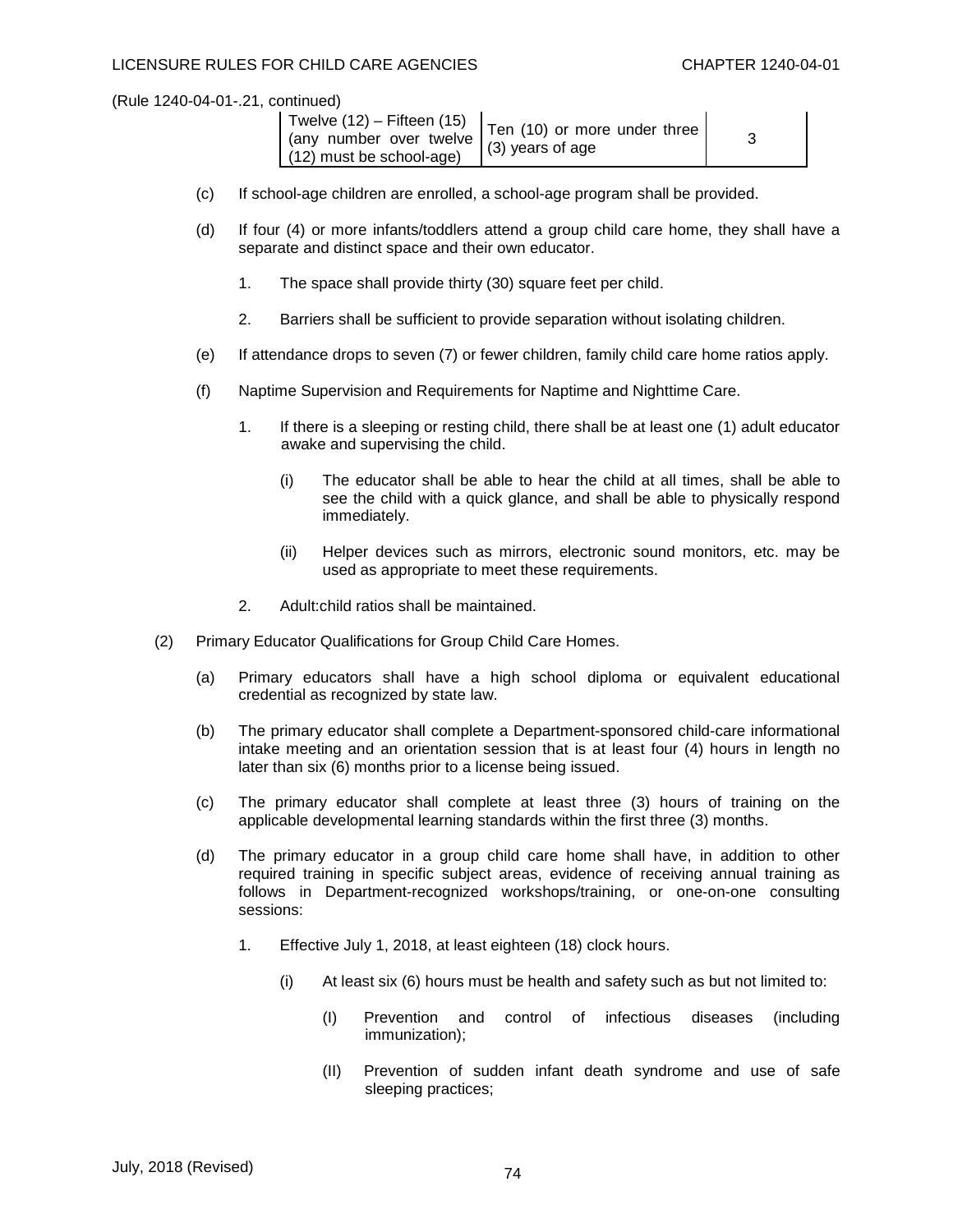- (III) Administration of medication, consistent with standards for parental consent;
- (IV) Prevention of and response to emergencies due to food and allergic reactions;
- (V) Building and physical premises safety, including identification of and protection from hazards that can cause bodily injury such as electrical hazards, bodies of water, and vehicular traffic;
- (VI) Prevention of shaken baby syndrome and abusive head trauma;
- (VII) Emergency preparedness and response planning for emergencies resulting from an actual disaster, or a man-caused event (such as violence at a child care facility), within the meaning of those terms under section 602 of the Robert T. Stafford Disaster Relief and Emergency Assistance Act (42 U.S.C. 5195a);
- (VIII) Handling and storage of hazardous materials and the appropriate disposal of biological contaminants;
- (IX) Precautions in transporting children (if applicable);
- (X) First aid and cardiopulmonary resuscitation (CPR);
- (XI) Poison prevention;
- (XII) Nutrition and physical activity;
- (XIII) Child development; or
- (XIV) Caring for and inclusion of children with special needs.
- (ii) At least three (3) hours of training on pre-literacy and literacy skills and education implementation.
- (iii) After the first year, this training shall be in addition to other required training in specific subject areas such as Child and Adult Care Food Program (CACFP), personal safety, etc.
- (iv) Training in first aid and CPR may be counted as necessary to maintain current certification as required by 1240-04-01-.12.
- 2. The primary educator shall have evidence of completing training in Adverse Childhood Experiences every five (5) years.
- (d) Owners who are employed elsewhere shall ensure that a primary educator is always on-site.
- (e) The primary educator shall not be employed at any other job during the hours of operation unless the Department has approved the primary educator's employment in an official capacity in a program sponsored or recognized by the Department.
- (f) An educator shall be on-site any time that the primary educator is not on-site during child care operating hours.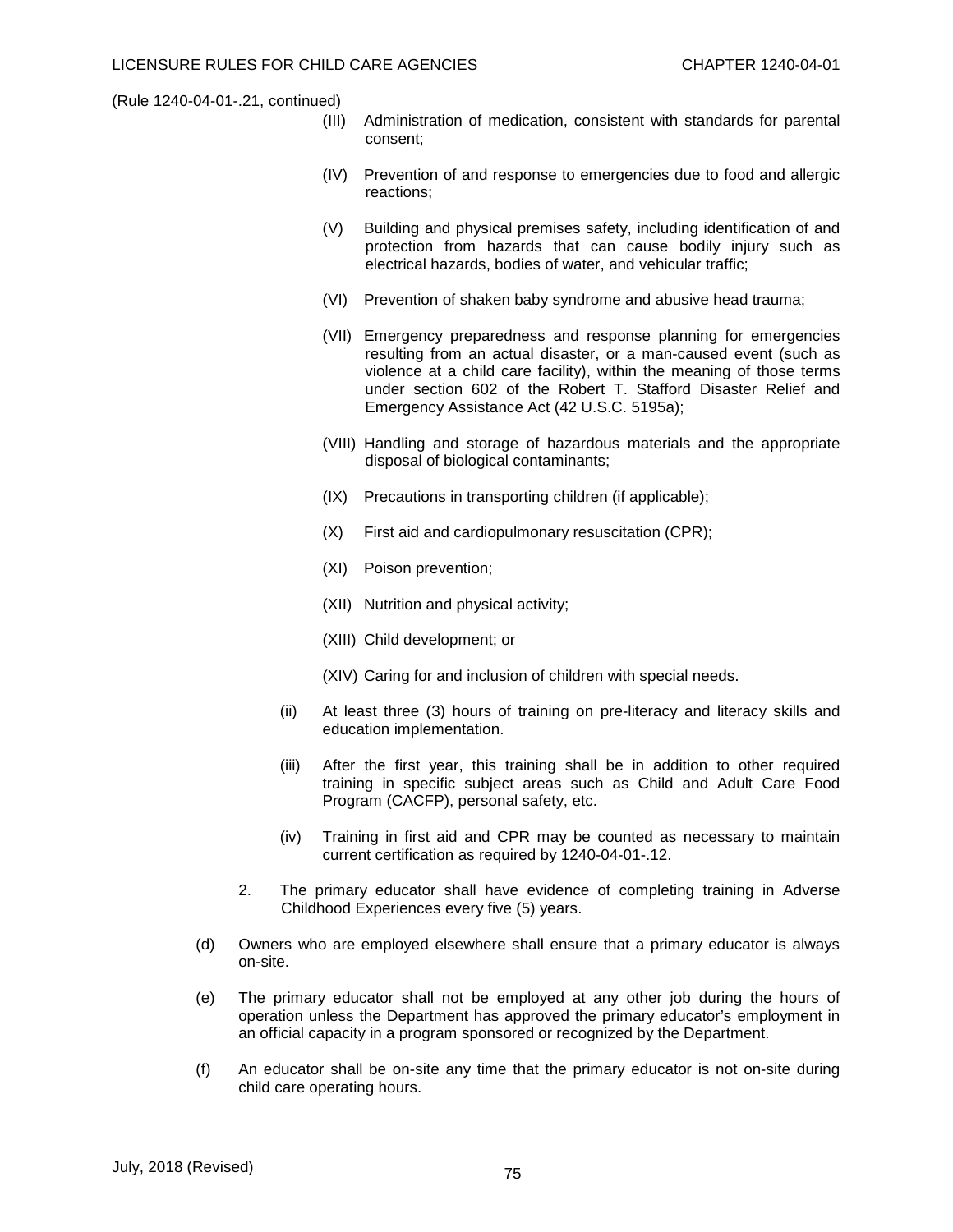- (3) Educator Qualifications for Group Child Care Homes.
	- (a) Educators/Assistants sixteen (16) through seventeen (17) years of age may assist a primary educator and be counted in the ratio if the individual is:
		- 1. Never left alone with children; and
		- 2. Always under the direct supervision of a primary educator.
	- (b) An educator in a group child care home shall have, in addition to other required training in specific subject areas, evidence of receiving annual training as follows in Department-recognized workshops/training, or one-on-one consulting sessions:
		- 1. Effective July 1, 2018, at least twelve (12) clock hours.
			- (i) At least six (6) hours must be health and safety such as but not limited to:
				- (I) Prevention and control of infectious diseases (including immunization);
				- (II) Prevention of sudden infant death syndrome and use of safe sleeping practices;
				- (III) Administration of medication, consistent with standards for parental consent;
				- (IV) Prevention of and response to emergencies due to food and allergic reactions;
				- (V) Building and physical premises safety, including identification of and protection from hazards that can cause bodily injury such as electrical hazards, bodies of water, and vehicular traffic;
				- (VI) Prevention of shaken baby syndrome and abusive head trauma;
				- (VII) Emergency preparedness and response planning for emergencies resulting from an actual disaster, or a man-caused event (such as violence at a child care facility), within the meaning of those terms under section 602 of the Robert T. Stafford Disaster Relief and Emergency Assistance Act (42 U.S.C. 5195a);
				- (VIII) Handling and storage of hazardous materials and the appropriate disposal of biological contaminants;
				- (IX) Precautions in transporting children (if applicable);
				- (X) First aid and cardiopulmonary resuscitation;
				- (XI) Poison prevention;
				- (XII) Nutrition and physical activity;
				- (XIII) Child development; or
				- (XIV) Caring for and inclusion of children with special needs.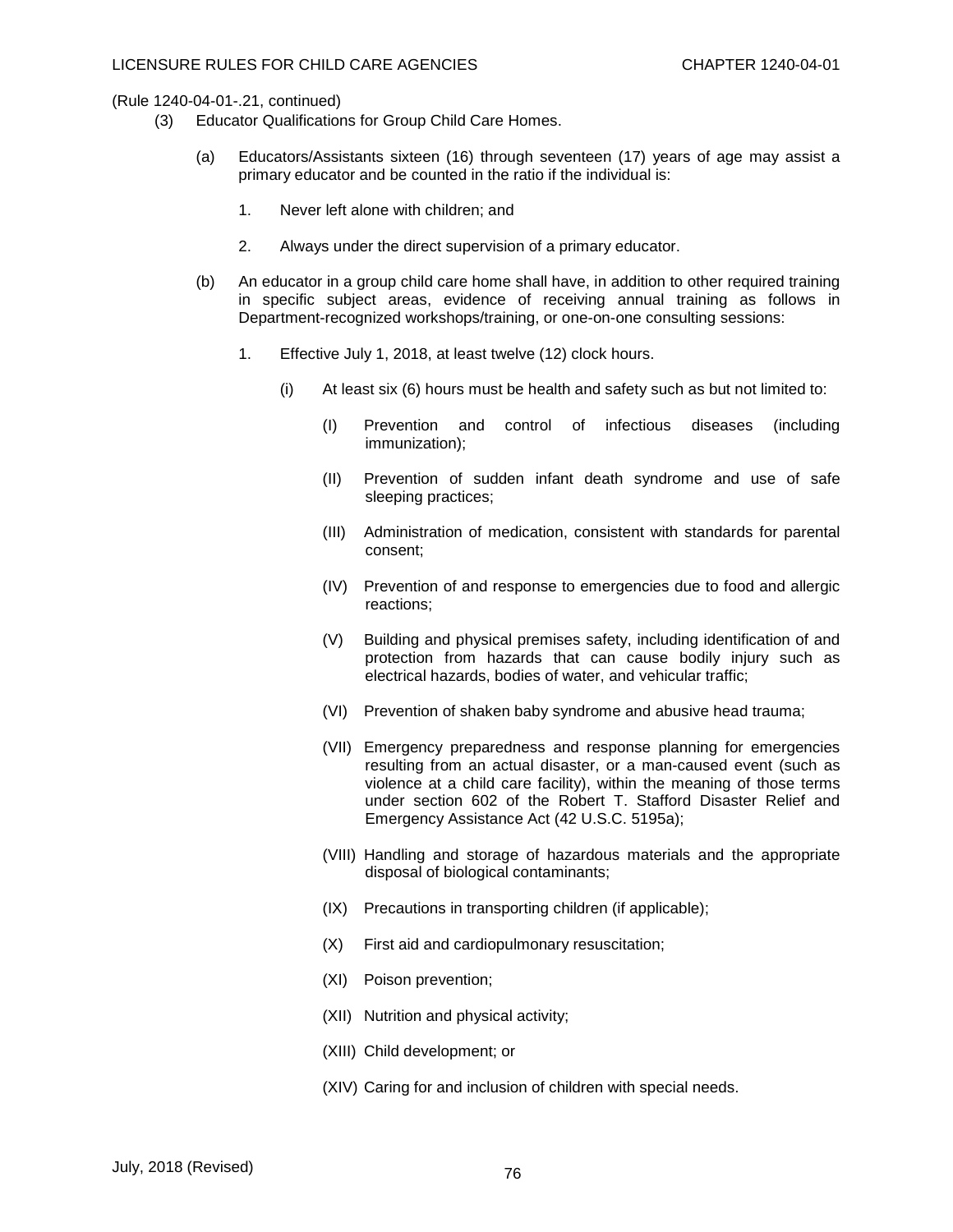- (ii) At least three (3) hours of training on the applicable developmental learning standards within the first three months.
- (iii) At least three (3) hours of training on pre-literacy and literacy skills and education implementation.
- (c) After the first year, this training shall be in addition to other required training in specific subject areas such as Child and Adult Care Food Program (CACFP), personal safety, etc.
- (d) Training in first aid and CPR may be counted as necessary to maintain current certification as required by 1240-04-01-.12.
- (e) Educators shall have evidence of completing training in Adverse Childhood Experiences every five (5) years.
- (4) All staff responsible for food service, preparation, or supervision shall be trained on the mealtime supervision plan as described in 1240-04-01-.11(2)(c).
- (5) Licensed Capacity of Physical Space.
	- (a) A minimum of thirty (30) square feet of usable indoor play space shall be provided for each child.
	- (b) The maximum number of children who may be present inside a physical space shall be determined in accordance with the minimum square footage requirements.
	- (c) The Department may restrict the child care agency's licensed capacity below the maximum.
	- (d) The following shall not be counted toward to the square footage requirements:
		- 1. Restrooms;
		- 2. Hallways;
		- 3. Kitchen;
		- 4. Office space; and
		- 5. Any space used by cribs or large pieces of furniture.
	- (e) Adequate Plumbing Facilities. The child care agency shall have the minimum number of functional toilets and hand-washing stations in accordance with the:
		- 1. Requirements of any applicable local ordinances and regulations;
		- 2. Proximity of the plumbing to the classroom(s); and
		- 3. Ages of the children served.

*Authority: T.C.A. §§ 4-5-201, et seq.; 71-1-105(5); 71-3-501, et seq.; and 71-3-502(a)(2). Administrative History: Original rules filed May 1, 2018; effective July 30, 2018.*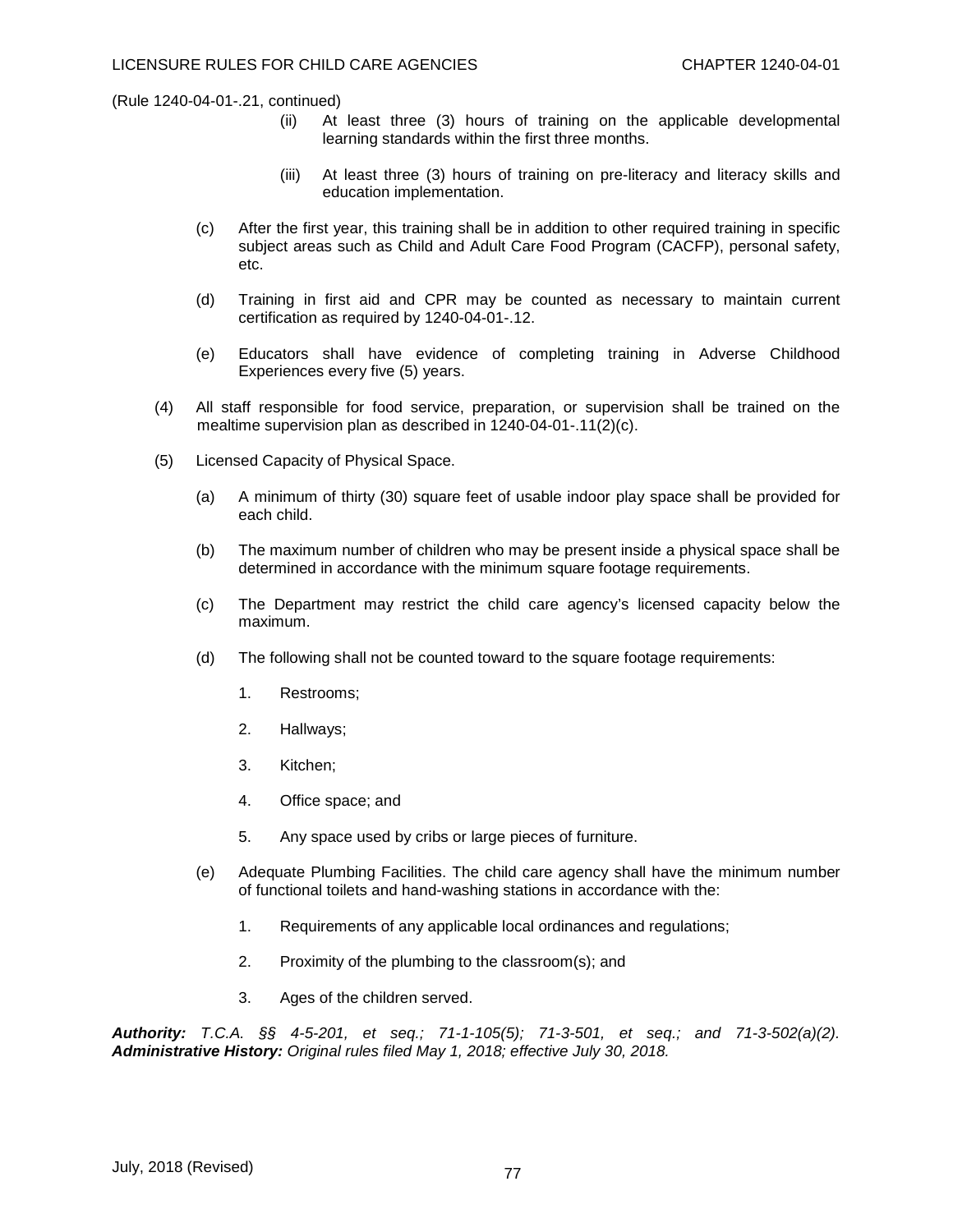## **1240-04-01-.22 SPECIFIC REQUIREMENTS FOR CHILD CARE CENTERS.**

- (1) Required Adult:Child Ratios.
	- (a) Adult:child ratios in this paragraph shall be maintained by the child care agency while the children are on the premises of the child care agency, including outdoors or on the playground.
	- (b) Adult:Child Ratio Requirements for Child Care Centers.
		- 1. Adult:child ratios and group sizes in child care centers may exceed requirements set by the rule of the Department of Human Services by up to ten percent (10%), rounded to the nearest whole number, no more frequently than three (3) days per week.
			- (i) At no time shall the licensed capacity be exceeded.
			- (ii) Infant and toddler groups may never exceed the required ratios and group sizes.
			- (iii) The Department may terminate this variance in individual cases under provisions for issuance of a restricted license pursuant to T.C.A. § 71-3- 502.
			- (iv) Child care centers that use the variance may, at the Department's discretion, be required to obtain fire approval prior to enrolling additional children.
		- 2. When more than twelve (12) children are present on the premises, a second adult shall be physically available on the premises.
	- (c) Child Care Ratio and Group Size Charts.

| Age of Children                                 | Adult: Child Ratio |     |     |  | <b>Maximum</b><br>Group<br>Size |      |      |        |
|-------------------------------------------------|--------------------|-----|-----|--|---------------------------------|------|------|--------|
| $Six (6) weeks -$<br>Fifteen (15) months        | 1:4                |     |     |  |                                 |      |      | 8      |
| Twelve $(12)$ –<br>Thirty (30) months           |                    | 1:6 |     |  |                                 |      |      | 12     |
| Twenty-four $(24)$ –<br>Thirty-five (35) months |                    |     | 1:7 |  |                                 |      |      | 14     |
| Three (3) years                                 |                    |     |     |  | 1:9                             |      |      | 18     |
| Four (4) years                                  |                    |     |     |  |                                 | 1:13 |      | 20     |
| Five (5) years                                  |                    |     |     |  |                                 | 1:16 |      | 20     |
| School-age<br>(Kindergarten and above)          |                    |     |     |  |                                 |      | 1:20 | No Max |

1. Chart 1 – Age Grouping.

2. Chart 2 – Age Grouping.

|                 |                          | Maximuml |
|-----------------|--------------------------|----------|
| Age of Children | <b>Adult:Child Ratio</b> | Group    |
|                 |                          | Size     |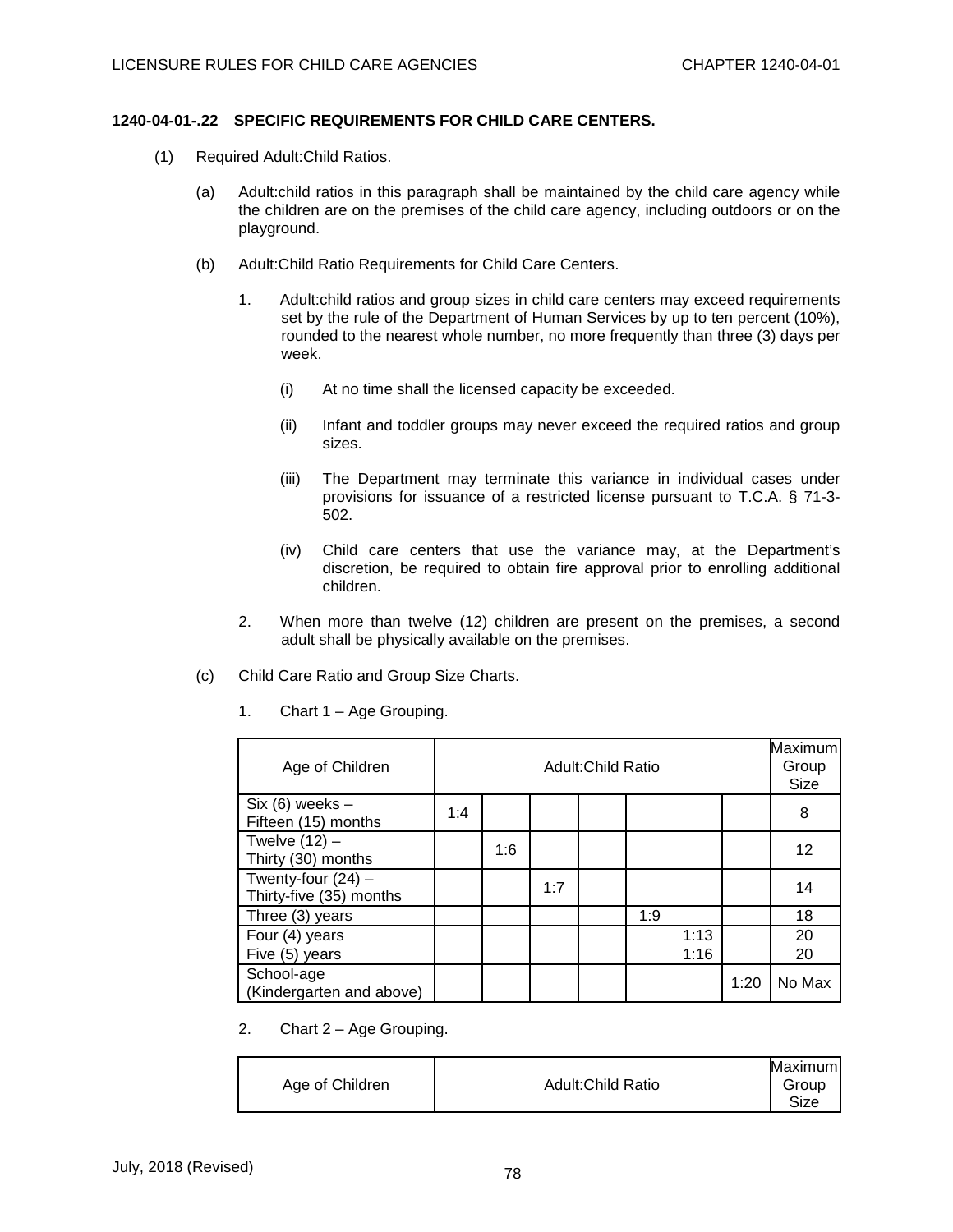| $Six (6) weeks -$<br>Thirty (30) months                                                                | 1:5  |     |     |      |      |      |      | 10     |
|--------------------------------------------------------------------------------------------------------|------|-----|-----|------|------|------|------|--------|
| Two $(2)$ – Four $(4)$ years                                                                           |      | 1:8 |     |      |      |      |      | 16     |
| Two and one-half $(2\frac{1}{2})$ -<br>Three (3) years<br>(Thirty (30) - Forty-seven<br>$(47)$ months) |      |     | 1:9 |      |      |      |      | 18     |
| Two and one-half $(2\frac{1}{2})$ –<br>Five (5) years                                                  |      |     |     | 1:11 |      |      |      | 20     |
| Two and one-half $(2\frac{1}{2})$ -<br>Twelve (12) years                                               | 1:10 |     |     |      |      |      |      | 10     |
| Three $(3)$ – Five $(5)$ years                                                                         |      |     |     |      | 1:13 |      |      | 22     |
| Four $(4)$ – Five $(5)$ years                                                                          |      |     |     |      |      | 1:16 |      | 24     |
| Five $(5)$ – Twelve $(12)$<br>vears                                                                    |      |     |     |      |      |      | 1:20 | No Max |

3. Chart 3 – Allowable Combined Grouping and Adult:Child Ratio Chart for first/last hour and one-half (½) of each day only:

| Age of Children                                       | <b>Adult:Child Ratio</b> |     |     | Maximum<br>Group Size |
|-------------------------------------------------------|--------------------------|-----|-----|-----------------------|
| Two and one-half $(2\frac{1}{2})$ -<br>Five (5) years | 1:4                      |     |     | 8                     |
| Three $(3)$ –<br>Twelve (12) years                    |                          | 1:6 |     | 12                    |
| Four $(4)$ –<br>Twelve (12) years                     |                          |     | 1:7 | 14                    |

- (d) Assignment of Children to Groups.
	- 1. Each child shall be on roll in a defined group and assigned to that group with a specific educator(s).
	- 2. Maximum group size requirements, as established in subparagraph (c) above, shall be maintained at all times with the exception of meals served in common dining rooms, napping in common nap rooms, or outdoors on the playground.
	- 3. Infants shall have a separate space and shall never be grouped with children older than thirty (30) months of age.
	- 4. Extended Care. Children age thirteen (13) months and older may be grouped together while sleeping in overnight care.
	- 5. Children shall be kept with the same group throughout the day.
	- 6. Children shall not be promoted to a new group until required based upon the age and developmental needs of the child.
	- 7. Groups excluding infants and toddlers may be combined for short periods for a special activity (e.g., special assembly, visiting performers or community helpers, etc.) of no more than sixty (60) minutes duration per day as long as adult:child ratios are met.
	- 8. Pre-school and school-age groups may be combined for up to one and one-half (1½) hours at the beginning of the day and for up to one and one-half (1½) hours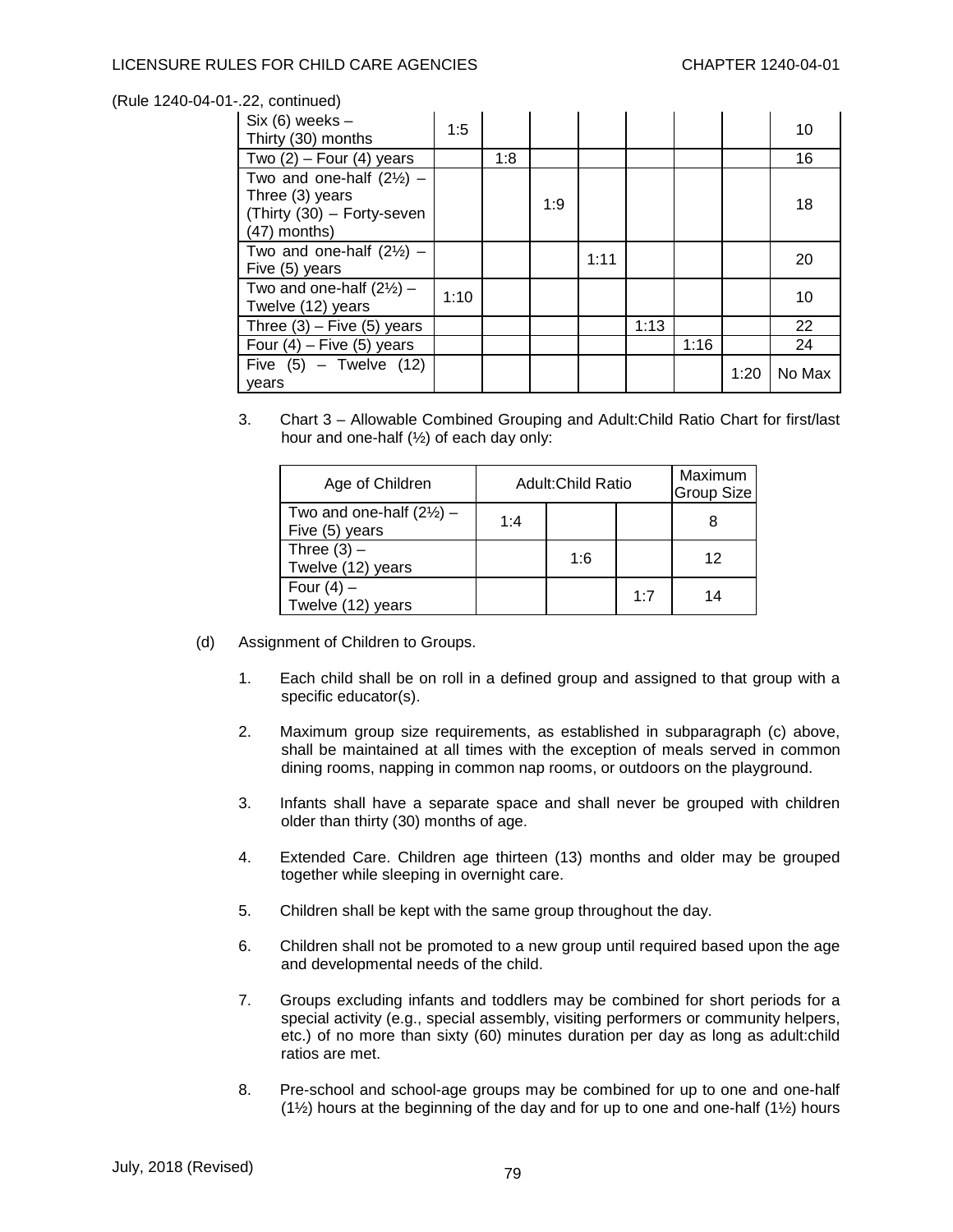- at the end of the day as set forth in Adult:Child Ratio Chart 3 in 1240-04-01-  $.22(1)(c)3.$
- 9. Groups of children may never be mixed as part of the regular routine or operation.

Exception: Pre-school and school-age groups may be mixed based upon emergencies, holidays or low attendance days.

- 10. Child care agencies shall define grouping for each classroom.
- (e) Each group shall have a designated classroom with enough space for the entire group.
- (f) Child care centers shall provide written lesson plans for each group of children.
- (g) When more than twelve (12) children in first grade and above are present, a separate educator, a separate group, a separate space, and a separate program shall be provided for them.
- (h) Naptime Supervision and Requirements for Naptime and Nighttime Care.
	- 1. At naptime and during nighttime care, after the children have settled down, adult:child ratios for ages thirty-one (31) months and above may be reduced by fifty percent (50%) in each classroom as long as the children are adequately protected and all of the following requirements are met:
		- (i) At least one (1) adult educator shall be awake and supervising the children in each nap room/sleeping area;
		- (ii) There are enough adults on the premises so that the adult:child ratio required for children when they are awake shall be met immediately.
		- (iii) Ratios for children six (6) weeks through thirty (30) months shall be maintained.
	- 2. Maximum group size limits do not apply.
- (2) Multi-Site Personnel Qualifications for Child Care Centers.
	- (a) Multi-Site Coordinator. The multi-site coordinator shall meet the same requirements listed below for a single-site child care center director.
	- (b) Qualifications of On-Site Director under a Multi-Site Coordinator.
		- 1. The on-site director under a multi-site coordinator shall have earned at least eighteen (18) credit hours of college course work, or shall have earned a Department-recognized credential and one (1) year of full-time documented work experience with children in a group setting; or
		- 2. The on-site director under a multi-site coordinator shall have a high school diploma or equivalent educational credential recognized by state law, in addition to at least two (2) years of full-time documented work experience with children in a group setting.
- (3) Qualifications for Director of a Single-Site Child Care Center.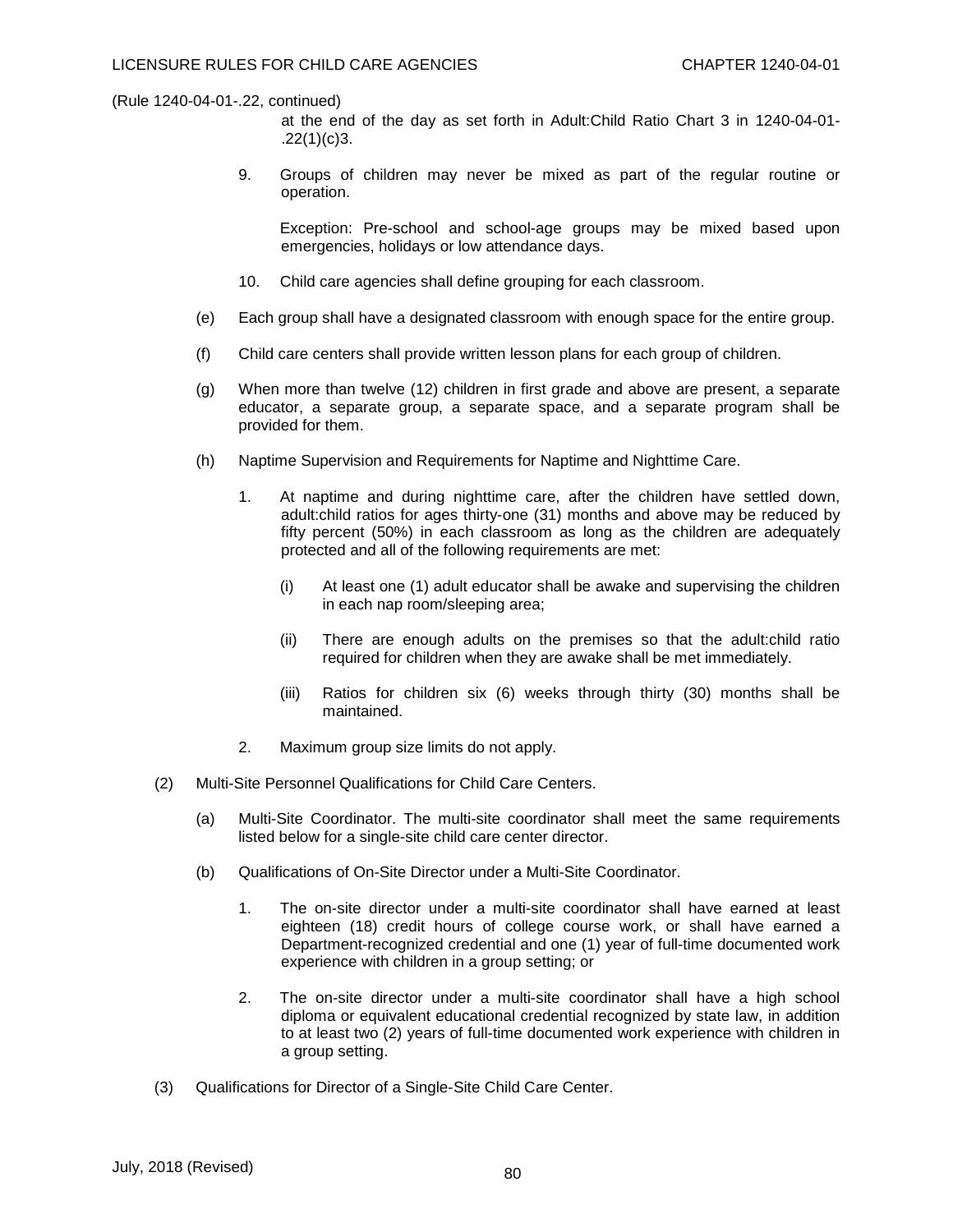(a) The director shall meet at least one (1) of the minimum qualifications listed in the chart below:

| If Minimum Education Is:                                                                                                                                                                                                                                                            | The Minimum Group Care<br><b>Experience Required Is:</b>                                           |
|-------------------------------------------------------------------------------------------------------------------------------------------------------------------------------------------------------------------------------------------------------------------------------------|----------------------------------------------------------------------------------------------------|
| Graduation from an accredited four-year (4-year)<br>college or a registered nurse (RN) with less than a<br>four (4) year degree.                                                                                                                                                    | One (1) year of full-time<br>(paid or unpaid) experience<br>with children in a group<br>setting.   |
| Thirty-six (36) credit hours of college coursework at<br>least thirty (30) hours of which shall be in business or<br>management, child or youth development, early<br>childhood education or closely related field or a<br>Tennessee Early Childhood Administrator Credential.      | Two (2) years of full-time<br>(paid or unpaid) experience<br>with children in a group<br>setting.  |
| High school diploma (or equivalent as recognized by<br>state law), and Tennessee Early Childhood Training<br>Alliance (TECTA) certificate for completing thirty (30)<br>clock hours of the Administrator Orientation training<br>or the equivalent as recognized by the Department. | Four (4) years of full-time<br>(paid or unpaid) experience<br>with children in a group<br>setting. |
| Continuously employed as an on-site child care<br>director or a child care agency owner since July 1,<br>2000.                                                                                                                                                                      | Not Applicable.                                                                                    |

- (b) Training Requirements:
	- 1. No more than six (6) months prior to issuance of the first license, owners (or a designee thereof who is not the on-site director) and directors shall complete the Department-sponsored child care informational intake meeting.
	- 2. Within the first three (3) months of employment the director shall complete a Department-provided training that includes but is not limited to applicable licensing rules.
	- 3. The director shall complete pre-employment training, recognized by the Department that includes but is not limited to, training in interviewing and evaluating educators for service in a child care agency and in working effectively with parents.
	- 4. During the first year of employment a new director shall:
		- (i) Complete an orientation course sponsored by the Department within three (3) months of assuming the position.
		- (ii) Satisfy one of the following:
			- (I) Complete thirty (30) hours of administrator training through the TECTA program; or
			- (II) Earn credit during the year in one (1) academic course in administration, child development, early childhood education, health/safety or other related field from an accredited academic institution.
		- (iii) Complete at least six (6) hours of health and safety training such as but not limited to: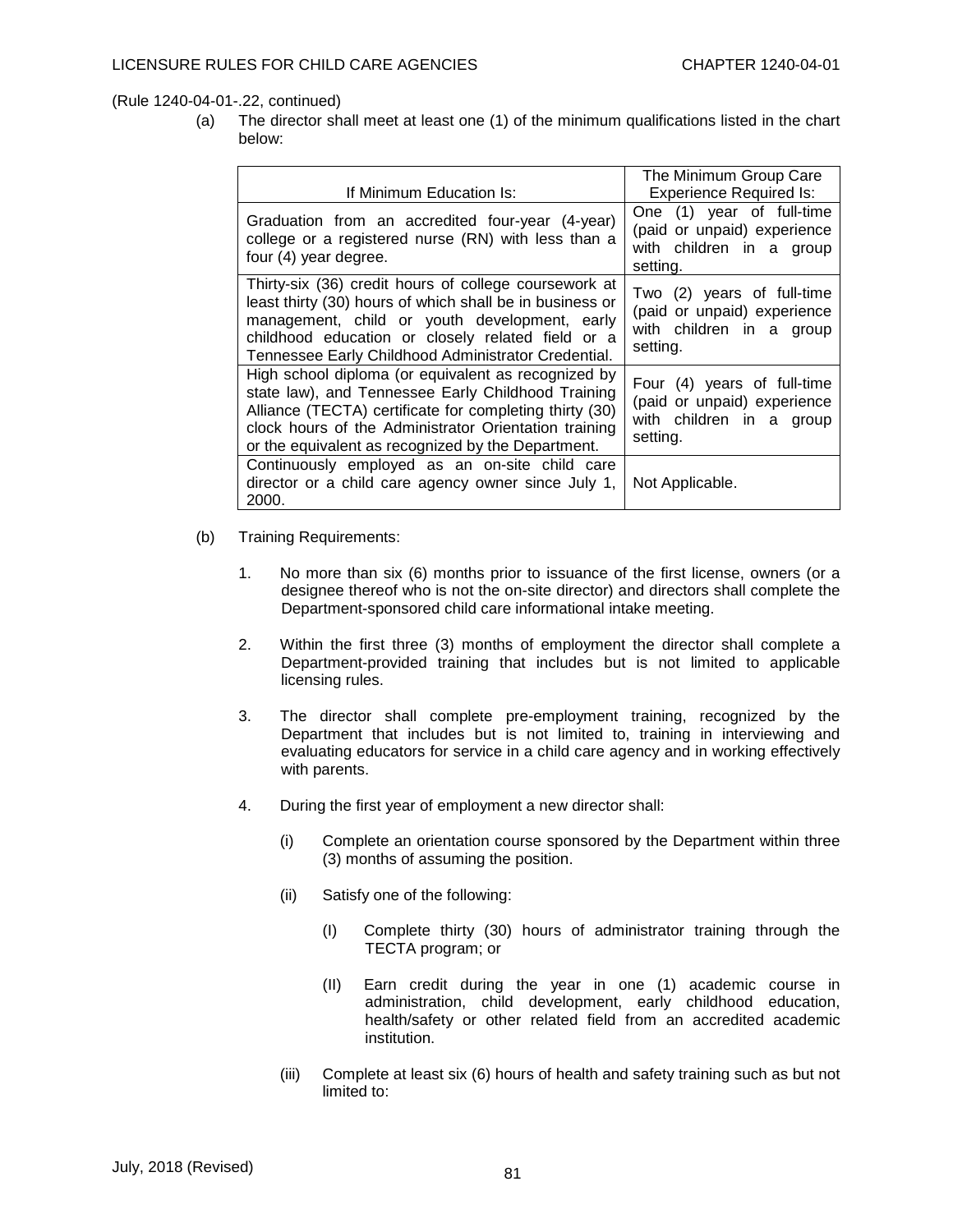- (I) Prevention and control of infectious diseases (including immunization);
- (II) Prevention of sudden infant death syndrome and use of safe sleeping practices;
- (III) Administration of medication, consistent with standards for parental consent;
- (IV) Prevention of and response to emergencies due to food and allergic reactions;
- (V) Building and physical premises safety, including identification of and protection from hazards that can cause bodily injury such as electrical hazards, bodies of water, and vehicular traffic;
- (VI) Prevention of shaken baby syndrome and abusive head trauma;
- (VII) Emergency preparedness and response planning for emergencies resulting from an actual disaster, or a man-caused event (such as violence at a child care facility), within the meaning of those terms under section 602 of the Robert T. Stafford Disaster Relief and Emergency Assistance Act (42 U.S.C. 5195a);
- (VIII) Handling and storage of hazardous materials and the appropriate disposal of biological contaminants;
- (IX) Precautions in transporting children (if applicable);
- (X) First aid and cardiopulmonary resuscitation (CPR);
- (XI) Poison prevention;
- (XII) Nutrition and physical activity;
- (XIII) Child development; or
- (XIV) Caring for and inclusion of children with special needs.
- 5. After the first year of employment, the director shall:
	- (i) Earn credit during the year in one (1) academic course in administration, child development, early childhood education, health/safety or other related field from an accredited academic institution; or
	- (ii) The director in a child care center shall have, in addition to other required training in specific subject areas, evidence of receiving annual training as follows in Department-recognized workshops/training, or one-on-one consulting sessions:
		- (I) Effective July 1, 2018, at least twenty-four (24) clock hours to include the training topics specified below.
		- (II) At least three (3) hours of training on pre-literacy and literacy skills and education implementation.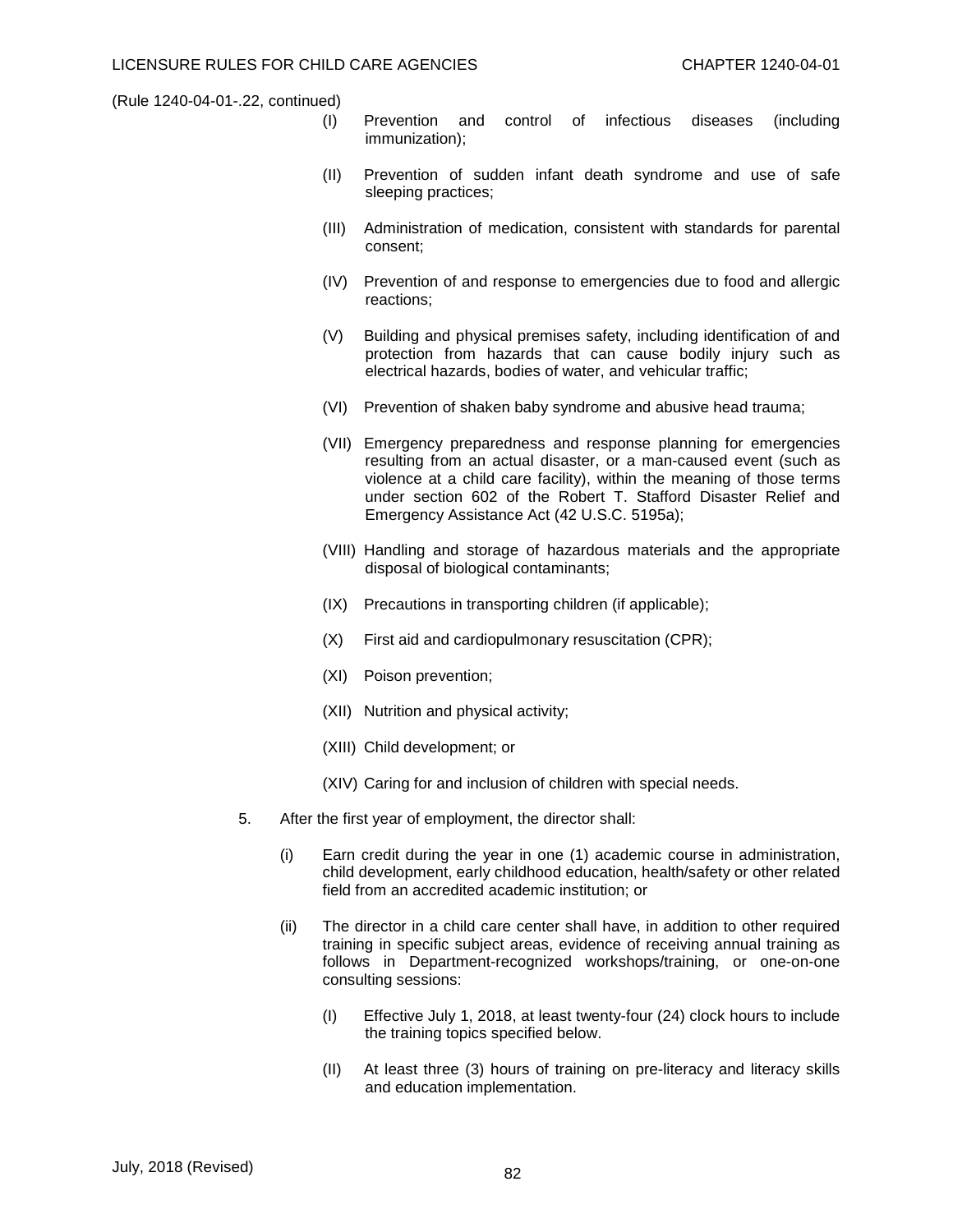- (III) At least six (6) hours must be health and safety such as but not limited to:
	- I. Prevention and control of infectious diseases (including immunization);
	- II. Prevention of sudden infant death syndrome and use of safe sleeping practices;
	- III. Administration of medication, consistent with standards for parental consent;
	- IV. Prevention of and response to emergencies due to food and allergic reactions;
	- V. Building and physical premises safety, including identification of and protection from hazards that can cause bodily injury such as electrical hazards, bodies of water, and vehicular traffic;
	- VI. Prevention of shaken baby syndrome and abusive head trauma;
	- VII. Emergency preparedness and response planning for emergencies resulting from an actual disaster, or a mancaused event (such as violence at a child care facility), within the meaning of those terms under section 602 of the Robert T. Stafford Disaster Relief and Emergency Assistance Act (42 U.S.C. 5195a);
	- VIII. Handling and storage of hazardous materials and the appropriate disposal of biological contaminants;
	- IX. Precautions in transporting children (if applicable);
	- X. First aid and cardiopulmonary resuscitation;
	- XI. Poison prevention;
	- XII. Nutrition and physical activity;
	- XIII. Child development; or
	- XIV. Caring for and inclusion of children with special needs.
- (IV) At least three (3) hours of training on the applicable developmental learning standards within the first three (3) months.
- (V) Four (4) hours of the required twenty-four (24) hours may be earned by conducting training.
- (VI) This training shall be in addition to other required training in specific subject areas such as Child and Adult Care Food Program (CACFP), personal safety, etc.
- (VII) Training in first aid and CPR may be counted as necessary to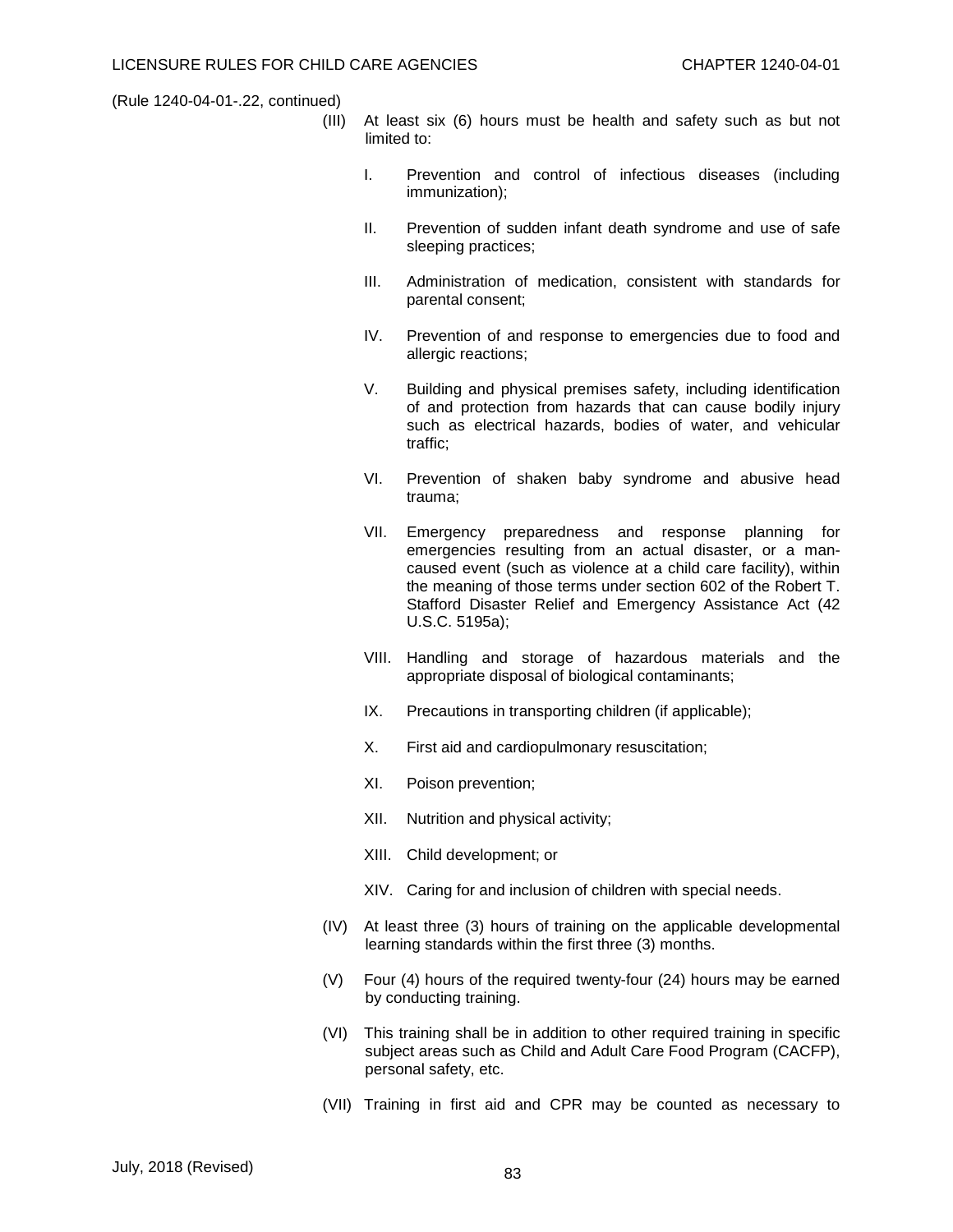maintain current certification as required by 1240-04-01-.12.

- (iii) The director shall have evidence of completing training in Adverse Childhood Experiences every five (5) years.
- (c) The director of a single-site child care center shall be at least twenty-one (21) years of age.
- (4) Assistant Director Qualifications for Child Care Centers.
	- (a) An assistant director shall have:
		- 1. Earned a bachelor's degree, an associate's degree in child development or early childhood education, a CDA credential, or a Child Care Professional credential; or
		- 2. Earned credit during the year in one (1) academic course in administration, child development, early childhood education, health/safety or other related field from an accredited academic institution and one (1) year of full-time (paid or unpaid) documented work experience with children in a group setting; or
		- 3. The on-site assistant director shall have earned a high school diploma or equivalent educational credential recognized by the Department and two (2) years of full-time (paid or unpaid) documented work experience with children in a group setting.
	- (b) Initial Training.
		- 1. During the first three (3) months of employment a new assistant director shall:
			- (i) Complete an orientation course sponsored by the Department within three (3) months of assuming the position; provided, however, that this course shall not be required if the assistant director has received specific training meeting the requirements of this part within three (3) years prior to assuming the assistant director position.
		- 2. During the first year of employment a new assistant director shall:
			- (i) Satisfy one of the following:
				- (I) Earn credit for the year in one (1) academic course in administration, child development, early childhood education, health/safety or other related field from an accredited academic institution; or
				- (II) Have evidence of receiving at least eighteen (18) clock hours of Department-recognized, competency-based training, six (6) hours of which shall be in administration, management or supervisory training.
			- (ii) Complete at least six (6) hours of health and safety training such as but not limited to:
				- (I) Prevention and control of infectious diseases (including immunization);
				- (II) Prevention of sudden infant death syndrome and use of safe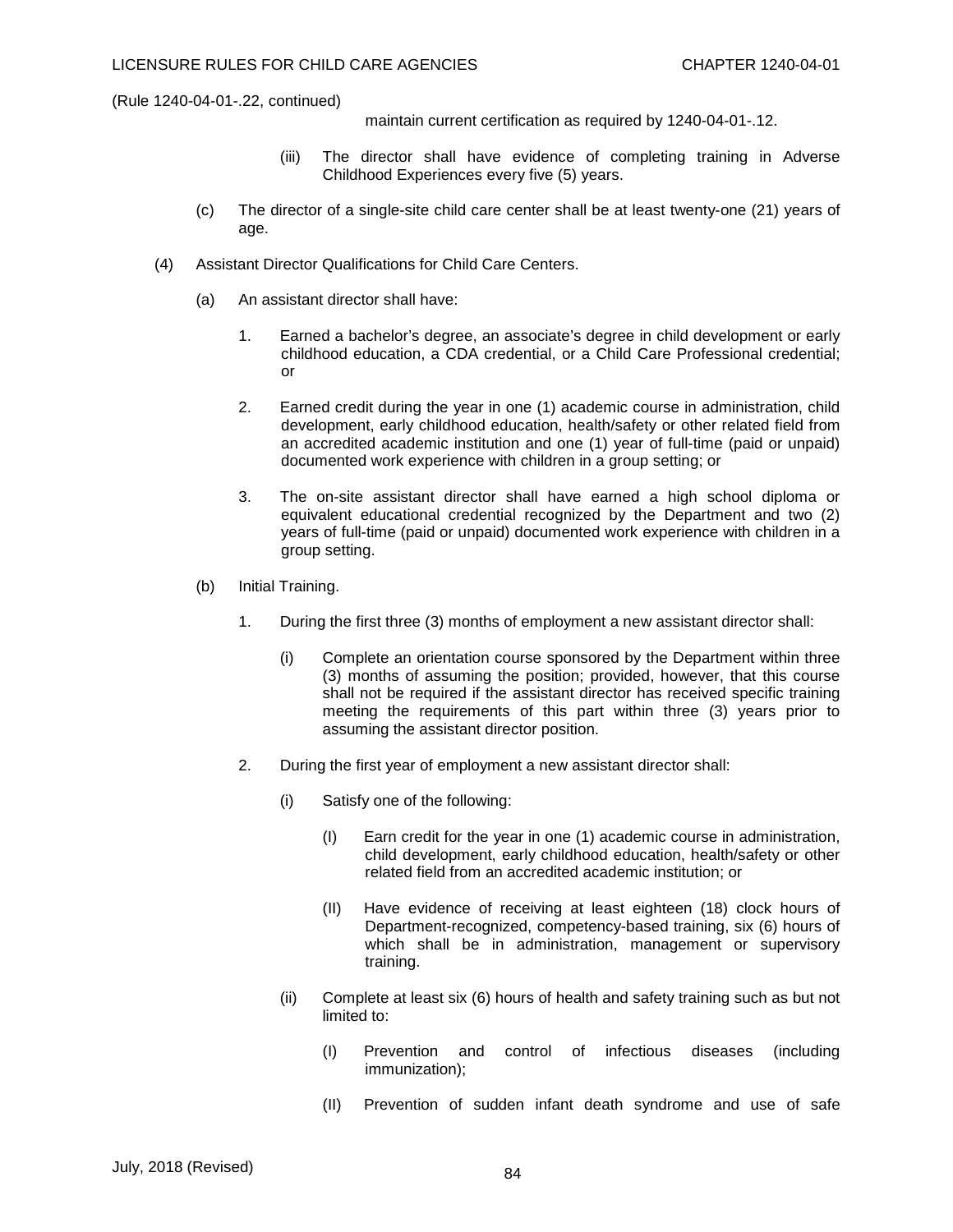sleeping practices;

- (III) Administration of medication, consistent with standards for parental consent;
- (IV) Prevention of and response to emergencies due to food and allergic reactions;
- (V) Building and physical premises safety, including identification of and protection from hazards that can cause bodily injury such as electrical hazards, bodies of water, and vehicular traffic;
- (VI) Prevention of shaken baby syndrome and abusive head trauma;
- (VII) Emergency preparedness and response planning for emergencies resulting from an actual disaster, or a man-caused event (such as violence at a child care facility), within the meaning of those terms under section 602 of the Robert T. Stafford Disaster Relief and Emergency Assistance Act (42 U.S.C. 5195a);
- (VIII) Handling and storage of hazardous materials and the appropriate disposal of biological contaminants;
- (IX) Precautions in transporting children (if applicable);
- (X) First aid and cardiopulmonary resuscitation;
- (XI) Poison prevention;
- (XII) Nutrition and physical activity;
- (XIII) Child development; or
- (XIV) Caring for and inclusion of children with special needs.
- 3. After the first year of employment, the assistant director shall:
	- (i) Earn credit during the year in one (1) academic course in administration, child development, early childhood education, health/safety or other related field from an accredited academic institution; or
	- (ii) In addition to other required training in specific subject areas, evidence of receiving annual training as follows in Department-recognized workshops/training, or one-on-one consulting sessions.
		- (I) Effective July 1, 2018, at least eighteen (18) clock hours to include the training topics specified below.
		- (II) Four (4) hours of training shall be in administration, management or supervisory training.
		- (III) At least three (3) hours of training on the applicable developmental learning standards within the first three months.
		- (IV) At least three (3) hours of training on pre-literacy and literacy skills and education implementation.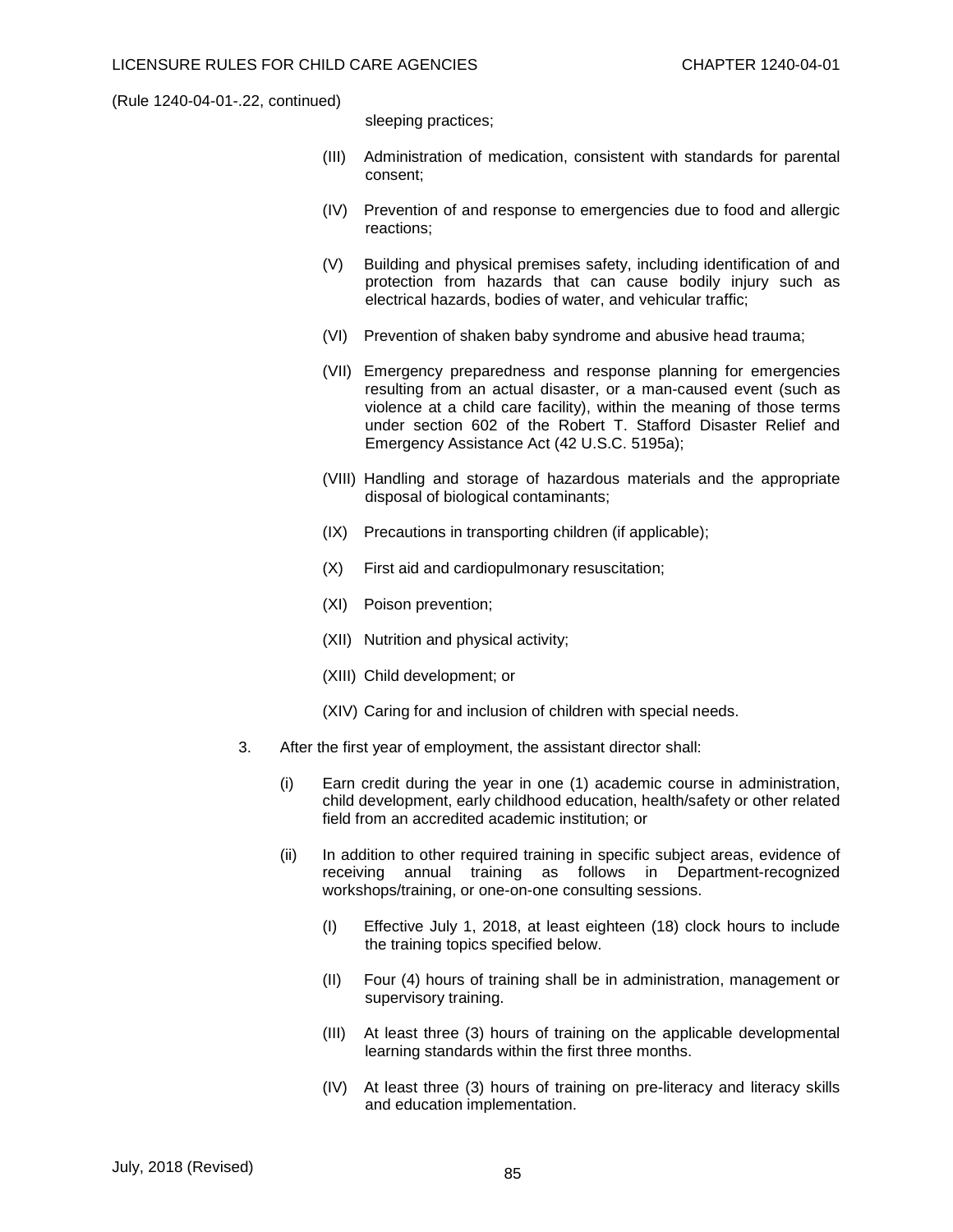- (V) At least six (6) hours must be health and safety training such as but not limited to:
	- I. Prevention and control of infectious diseases (including immunization);
	- II. Prevention of sudden infant death syndrome and use of safe sleeping practices;
	- III. Administration of medication, consistent with standards for parental consent;
	- IV. Prevention of and response to emergencies due to food and allergic reactions;
	- V. Building and physical premises safety, including identification of and protection from hazards that can cause bodily injury such as electrical hazards, bodies of water, and vehicular traffic;
	- VI. Prevention of shaken baby syndrome and abusive head trauma;
	- VII. Emergency preparedness and response planning for emergencies resulting from an actual disaster, or a mancaused event (such as violence at a child care facility), within the meaning of those terms under section 602 of the Robert T. Stafford Disaster Relief and Emergency Assistance Act (42 U.S.C. 5195a);
	- VIII. Handling and storage of hazardous materials and the appropriate disposal of biological contaminants;
	- IX. Precautions in transporting children (if applicable);
	- X. First aid and cardiopulmonary resuscitation;
	- XI. Poison prevention;
	- XII. Nutrition and physical activity;
	- XIII. Child development; or
	- XIV. Caring for and inclusion of children with special needs.
- (VI) Two (2) hours of the required eighteen (18) hours may be earned by conducting training.
- (VII) This training shall be in addition to other required training in specific subject areas such as Child and Adult Care Food Program (CACFP), personal safety training, etc.
- 4. Training in first aid and CPR may be counted as necessary to maintain current certification as required by 1240-04-01-.12.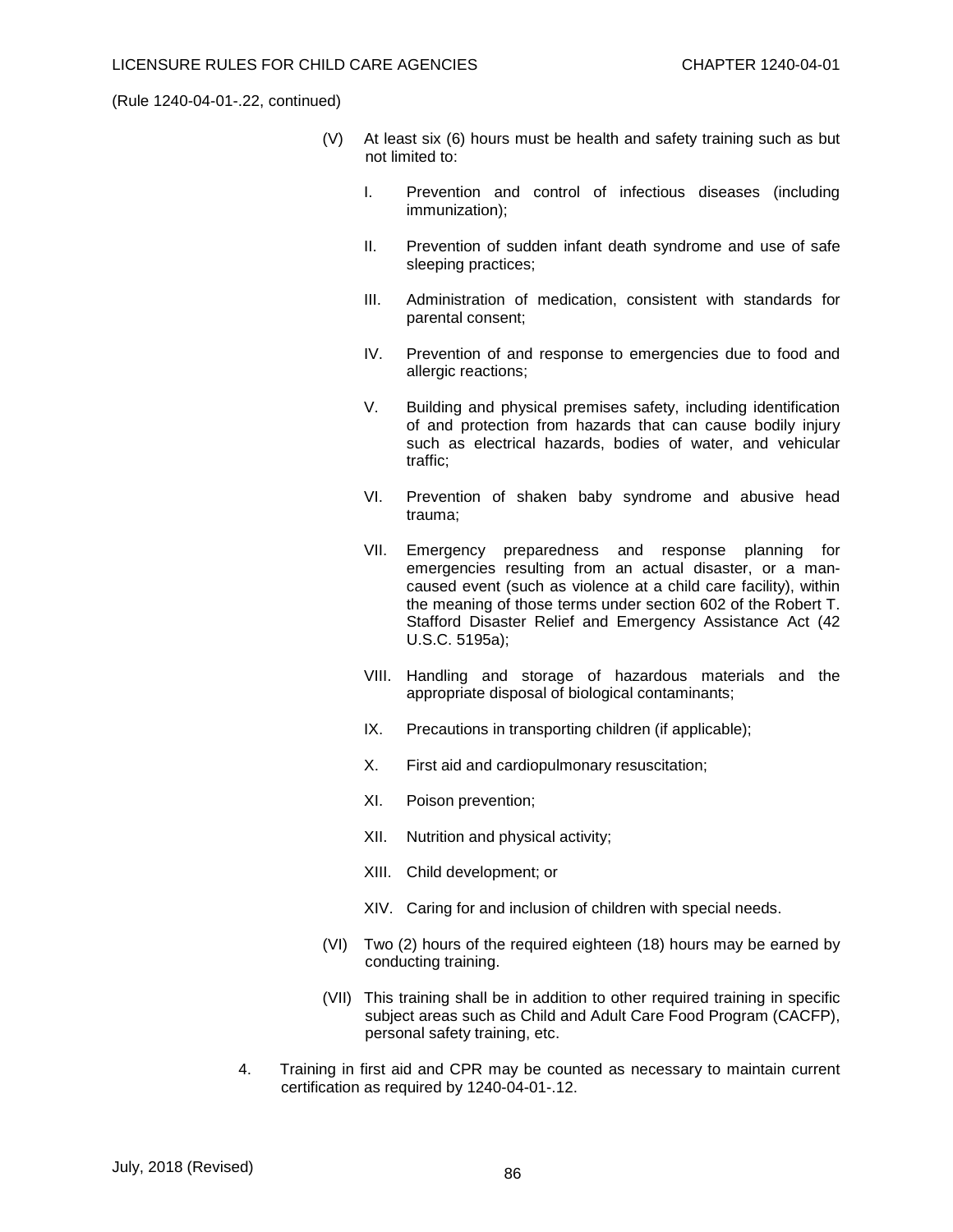- 5. The assistant director shall have evidence of completing training in Adverse Childhood Experiences every five (5) years.
- (c) The assistant director of a child care center shall be at least eighteen (18) years of age.
- (5) Educator Qualifications for Child Care Centers.
	- (a) Sixteen (16) and seventeen (17) year-old students currently enrolled in a Departmentrecognized career and technical child care educational program may be used as floaters or assistant teachers provided, however, that they shall always be under the direct supervision of an adult educator and shall not be left alone with a group of children.
	- (b) Each group shall have at least one (1) educator present who has a high school diploma or equivalent educational credential as recognized by the Department.
	- (c) Training for Educators during the First Year of Employment.
		- 1. New educators shall complete sixteen (16) clock hours of Departmentrecognized, competency-based training within the first year of employment, six (6) hours of which shall be completed within the first six (6) months of employment.
			- (i) At least six (6) hours must be health and safety such as but not limited to:
				- (I) Prevention and control of infectious diseases (including immunization);
				- (II) Prevention of sudden infant death syndrome and use of safe sleeping practices;
				- (III) Administration of medication, consistent with standards for parental consent;
				- (IV) Prevention of and response to emergencies due to food and allergic reactions;
				- (V) Building and physical premises safety, including identification of and protection from hazards that can cause bodily injury such as electrical hazards, bodies of water, and vehicular traffic;
				- (VI) Prevention of shaken baby syndrome and abusive head trauma;
				- (VII) Emergency preparedness and response planning for emergencies resulting from an actual disaster, or a man-caused event (such as violence at a child care facility), within the meaning of those terms under section 602 of the Robert T. Stafford Disaster Relief and Emergency Assistance Act (42 U.S.C. 5195a);
				- (VIII) Handling and storage of hazardous materials and the appropriate disposal of biological contaminants;
				- (IX) Precautions in transporting children (if applicable);
				- (X) First aid and cardiopulmonary resuscitation;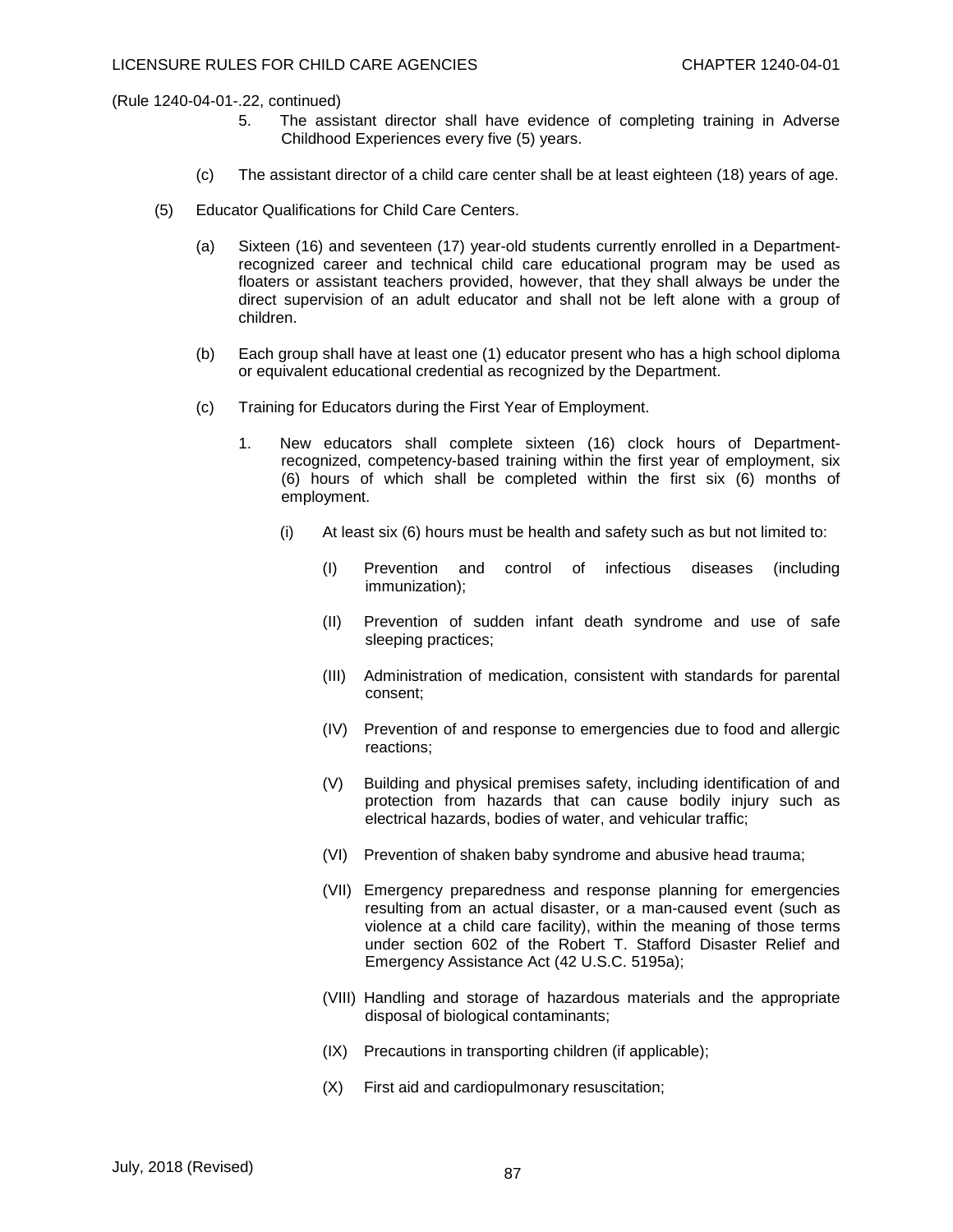- (XI) Poison prevention;
- (XII) Nutrition and physical activity;
- (XIII) Child development; or
- (XIV) Caring for and inclusion of children with special needs.
- 2. Failure of the educator to complete the required six (6) clock hours of training within the first six (6) months of employment shall require that the employee be removed from educator duties until completion of the training.
- 3. Exception: Educators who hold a Bachelor's or Associate's degree in child development or a related field, a CDA credential, or Certified Child Care Professional (CCP) credential, as recognized by the Department, shall instead comply with the training requirements for experienced educators required in subparagraph (d) below.
- (d) Training for Educators after the First Year of Employment.
	- 1. Educators in a child care center shall have, in addition to other required training in specific subject areas, evidence of receiving annual training as follows in Department-recognized workshops/training or one-on-one consulting sessions:
		- (i) Effective July 1, 2018, at least twelve (12) clock hours to include the training topics specified below.
		- (ii) At least three (3) hours of training on the applicable developmental learning standards within the first three months.
		- (iii) At least three (3) hours of training on pre-literacy and literacy skills and education implementation.
		- (iv) A maximum of two (2) clock hours training credit annually may be credited for Child and Adult Care Food Program (CACFP) training.
		- (v) At least six (6) clock hours of the required training shall be non-agency based, e.g., obtained from sources other than training resources developed within the center itself. Multi-location programs may conduct conference-like or pre-service events that meet the required training needs.
		- (vi) At least six (6) hours must be health and safety training such as but not limited to:
			- (I) Prevention and control of infectious diseases (including immunization);
			- (II) Prevention of sudden infant death syndrome and use of safe sleeping practices;
			- (III) Administration of medication, consistent with standards for parental consent;
			- (IV) Prevention of and response to emergencies due to food and allergic reactions;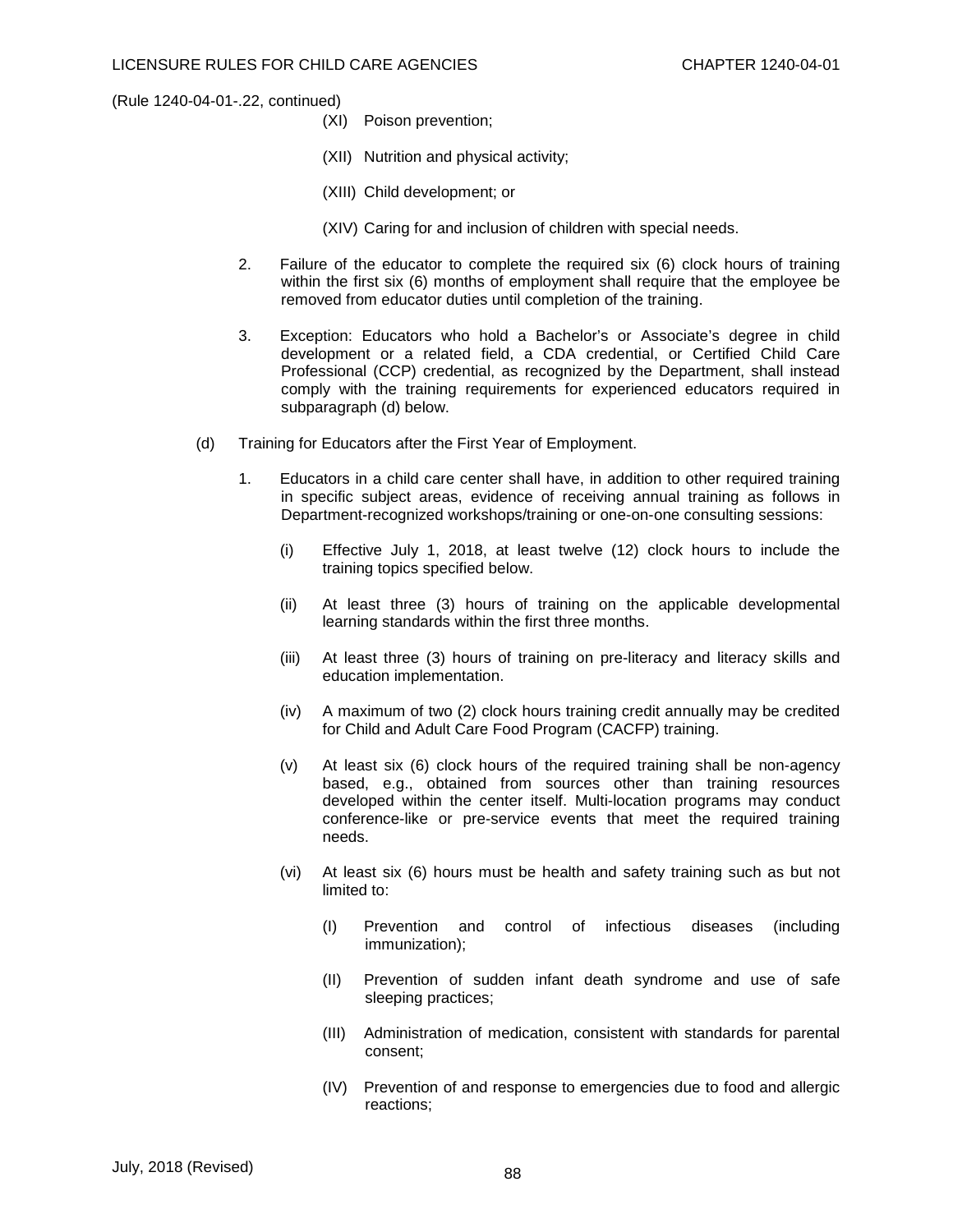- (V) Building and physical premises safety, including identification of and protection from hazards that can cause bodily injury such as electrical hazards, bodies of water, and vehicular traffic;
- (VI) Prevention of shaken baby syndrome and abusive head trauma;
- (VII) Emergency preparedness and response planning for emergencies resulting from an actual disaster, or a man-caused event (such as violence at a child care facility), within the meaning of those terms under section 602 of the Robert T. Stafford Disaster Relief and Emergency Assistance Act (42 U.S.C. 5195a);
- (VIII) Handling and storage of hazardous materials and the appropriate disposal of biological contaminants;
- (IX) Precautions in transporting children (if applicable);
- (X) First aid and cardiopulmonary resuscitation;
- (XI) Poison prevention;
- (XII) Nutrition and physical activity;
- (XIII) Child development; or
- (XIV) Caring for and inclusion of children with special needs.
- 2. Up to four (4) clock hours training credit annually may be earned by conducting training.
- 3. After the first year, this training shall be in addition to other required training in specific subject areas, such as Child and Adult Care Food Program (CACFP), personal safety training, etc.
- 4. Training in first aid and CPR may be counted as necessary to maintain current certification as required by 1240-04-01-.12.
- 5. Educators shall have evidence of completing training in Adverse Childhood Experiences every five (5) years.
- (6) Licensed Capacity of Physical Space.
	- (a) The maximum number of children who may be present inside a physical space, e.g., the child care agency's "licensed capacity", shall be determined in accordance with the minimum square footages set forth in this paragraph.
	- (b) The Department may, in its discretion, as determined reasonably necessary to maintain the health and safety of the children in care, restrict the child care agency's licensed capacity below the maximum set forth in these rules.
	- (c) A minimum of thirty (30) square feet of usable indoor play space shall be provided for each child in each classroom.
	- (d) Each nap room shall contain a minimum of thirty (30) square feet of floor space per child.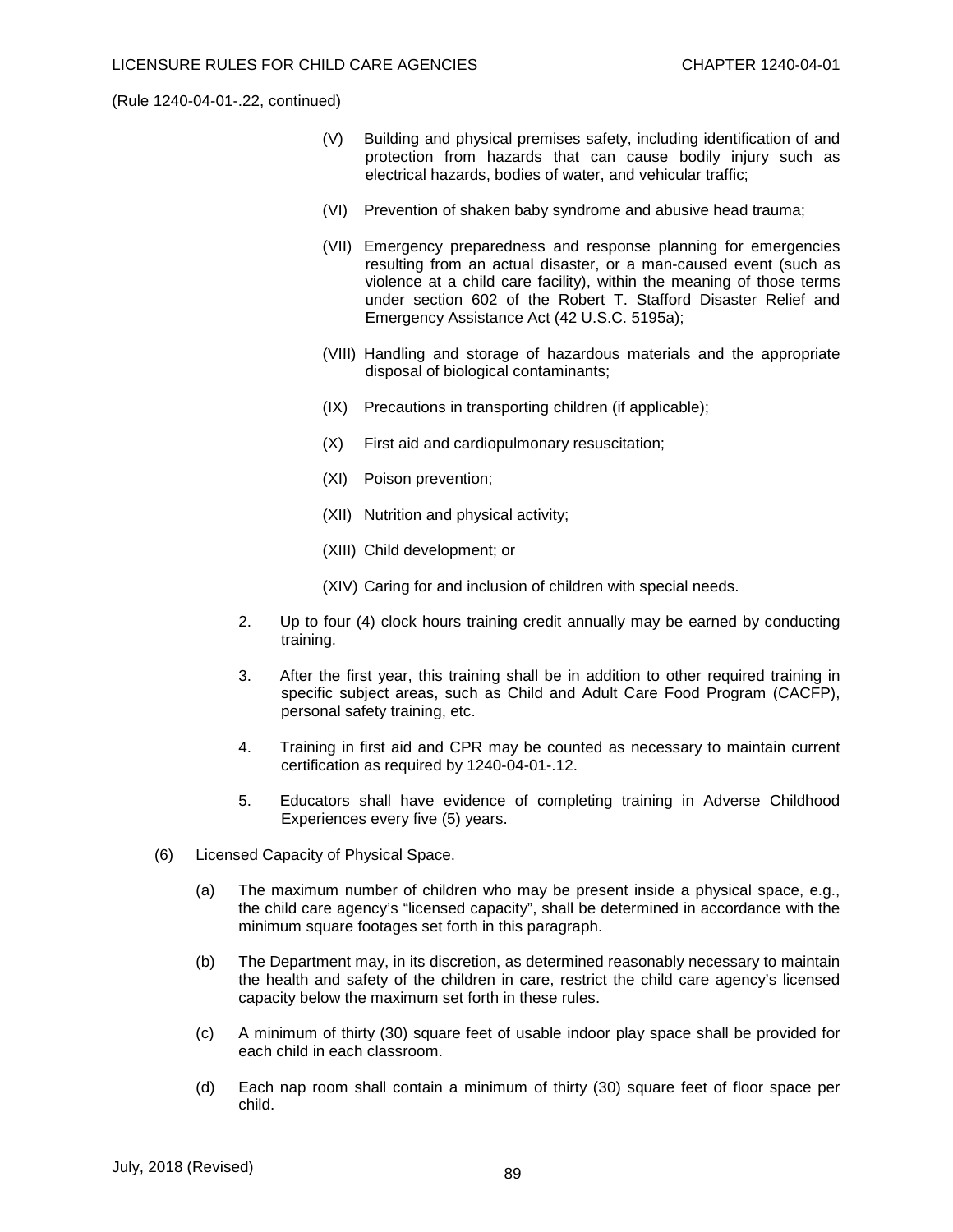- (e) Teen parenting, occupational/career, and technical education classes shall have a separate space for the group, with a minimum of thirty-five (35) square feet of usable play space per child that is apart from the classroom space for students. The designated separate space may be located in the same room and divided by movable barriers less than four (4) feet in height.
- (f) The following are not counted toward required square footage:
	- 1. Restrooms;
	- 2. Halls;
	- 3. Kitchen;
	- 4. Office space; or
	- 5. Any space used by cribs or large pieces of furniture.
- (g) Rooms with sufficient floor space may be divided by a barrier at least four (4) feet in height for use by more than one (1) group if each area is adequately equipped and arranged and that each group shall have the security of a stable classroom space.
- (h) Adequate Plumbing Facilities. The child care agency shall have the minimum number of functional toilets and hand-washing stations in accordance with the:
	- 1. Requirements of any applicable local ordinances and regulations;
	- 2. Proximity of the plumbing to the classroom(s); and
	- 3. Ages of the children served.
- (7) Equipment for Children.
	- (a) Individual lockers or cubbies, separate hooks and shelves or other containers, placed so that children may reach them, shall be provided for each child's belongings.
	- (b) Naptime Sleeping Procedures.
		- 1. Positioning of cots, cribs and sleeping mats.
			- (i) In order to avoid the spread of airborne diseases children shall be positioned on mats in a face to feet alternating pattern, unless they are separated by an appropriate solid barrier.
			- (ii) Cots, cribs, and mats shall be positioned at least eighteen inches (18") apart to allow an adult to walk between them, unless they are separated by a solid barrier.
			- (I) If barriers are used, they shall be arranged to permit staff to observe and have immediate access to each child.
- (8) Meals and Snacks. Any person responsible for preparing meals or snacks shall not be included in the adult:child ratio while preparing meals/snacks or doing related tasks, such as washing dishes.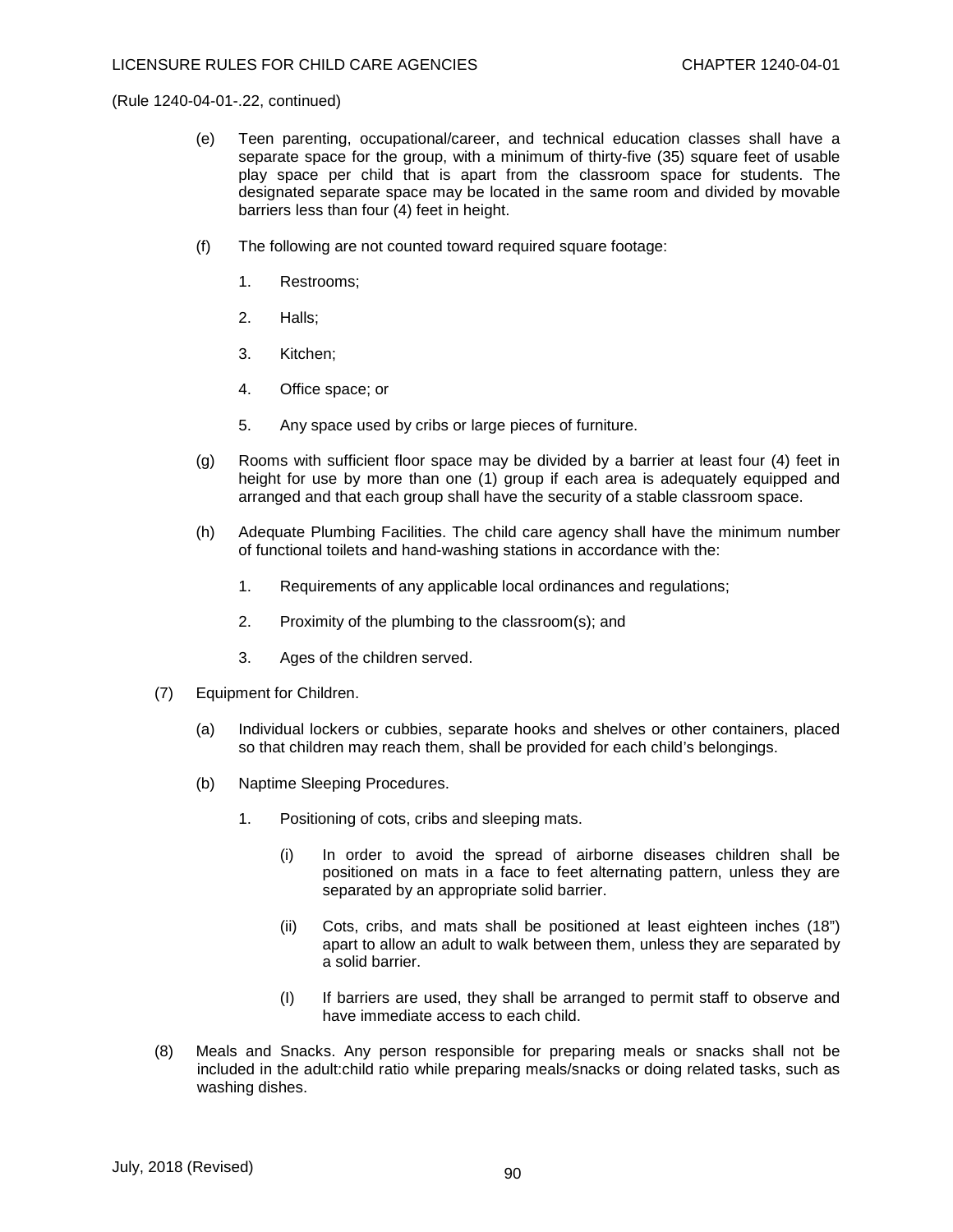- (9) Schedules and Routines. In an infant or toddler room with more than one (1) educator, each educator shall be responsible for providing consistent care for specific infants and toddlers. Consistent care includes, but is not limited to, planning and record-keeping for the child, communication, general interaction with and routine care of the child.
- (10) Interim Director. Following the issuance of an annual license, a child care center may operate without an on-site director for a period of no more than sixty (60) days total within the licensing year. A qualified person, as determined by the Department, shall be in charge in the interim.

*Authority: T.C.A. §§ 4-5-201, et seq.; 71-1-105(5); 71-3-501, et seq.; and 71-3-502(a)(2). Administrative History: Original rules filed May 1, 2018; effective July 30, 2018.*

## **1240-04-01-.23 SPECIFIC REQUIREMENTS FOR DROP-IN CHILD CARE CENTERS.**

- (1) Record Keeping. The following records shall be maintained in an organized manner at the drop-in center and made available to the Department upon request:
	- (a) A signed statement from the parent/guardian verifying that the child or children are in good health and current with immunizations; and
	- (b) Written consent of the parent/guardian regarding emergency medical care including verification of any food or other allergies from the parent/guardian.
- (2) Admission of Children and Communication with Parents.
	- (a) Before accepting a child for care, the parent/guardian shall provide a statement regarding the estimated amount of time that the parent/guardian anticipates that the child will be in attendance at the drop-in center.
	- (b) An individual child may not exceed seven (7) hours per day or fourteen (14) hours per week during regular working hours.
	- (c) Care may be provided for no more than a total of twenty (20) hours for an individual child per week, exclusive of snow days when the school of the affected child is closed.
	- (d) The drop-in center shall maintain and make available to the Department attendance records verifying that no child receives care in excess of the maximum allowable hours.
- (3) Personal Safety Curriculum.
	- (a) The child care agency shall familiarize staff with the following required personal safety materials and be prepared to discuss them with parents:
		- 1. "Personal Safety Tips for Children and Their Parents"; and
		- 2. "Personal Safety Curriculum Notification Form for Drop-In Child Care Centers".
	- (b) The child care agency shall provide parents of children ages three (3) and over with a copy of the above forms.
	- (c) The child care agency shall maintain a copy of the Personal Safety Curriculum Notification Form signed by the parent/guardian on file at the child care agency.
- (4) Care of School-Age Children on Snow Days.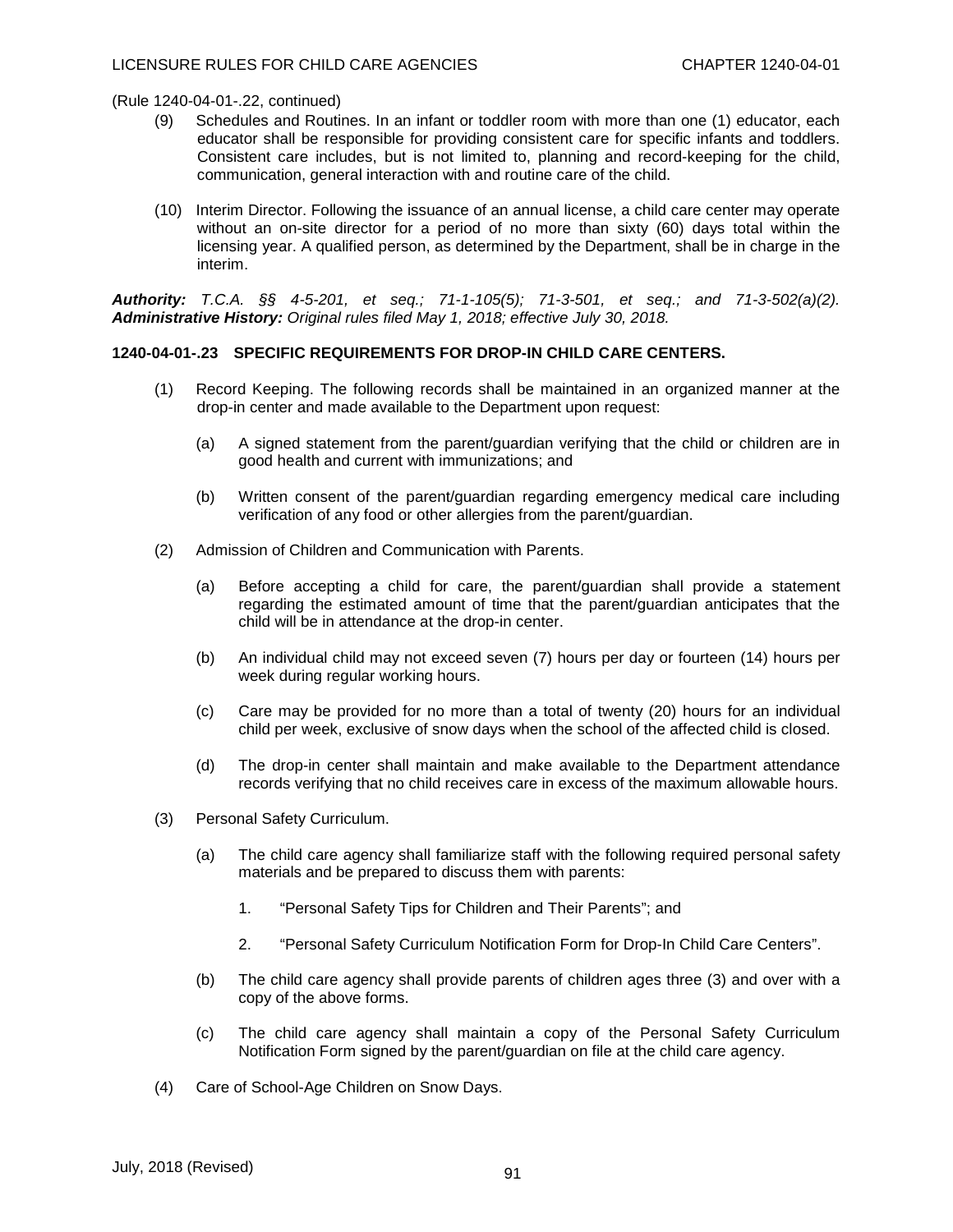- (a) A drop-in center may not accept any school-age child for care on snow days unless the license specifically authorizes the licensee to provide such care.
- (b) The number of school-age children that a drop-in center may accept at any given time shall be determined by the Department based upon the amount of floor space.
- (c) No child thirteen (13) years of age or older may be cared for by a drop-in center on a snow day.
- (d) The center shall annually provide the Department with an updated list of trained educators and staff available for emergency call duty.
- (5) Transportation. Transportation is prohibited.
- (6) Staff Qualifications.
	- (a) Director of a Drop-in Child Care Center.
		- 1. The drop-in center shall have an on-site director.

Exception: A drop-in child care center may operate without an on-site director no more than sixty (60) days total within the licensing year.

- 2. The director of a single-site drop-in child care center shall be at least twenty-one (21) years of age.
- 3. The director shall have earned a high school diploma or its equivalent and one (1) year of full-time documented work experience with children in a group setting.
- 4. No more than six (6) months prior to issuance of the first license, owners (or a designee thereof who is not the on-site director) and directors shall complete a child care informational intake meeting sponsored by the Department.
- 5. Within the first three (3) months of employment the director shall complete a Department-provided training that includes but is not limited to applicable licensing rules.
- 6. The director shall complete pre-employment training, recognized and approved by the Department that includes but is not limited to, training in interviewing and evaluating educators for service in an child care agency and in working effectively with parents.
- 7. If the director has received specific training meeting the requirements of this part within three (3) years prior to employment, the requirement may be waived by the Department.
- 8. The director shall have evidence of completing at least six (6) clock hours annually of Department-recognized training. At least three (3) of these hours shall be in administration, management or supervisory training.
	- (i) The remaining three (3) hours shall be in health and safety such as but not limited to:
		- (I) Prevention and control of infectious diseases (including immunization);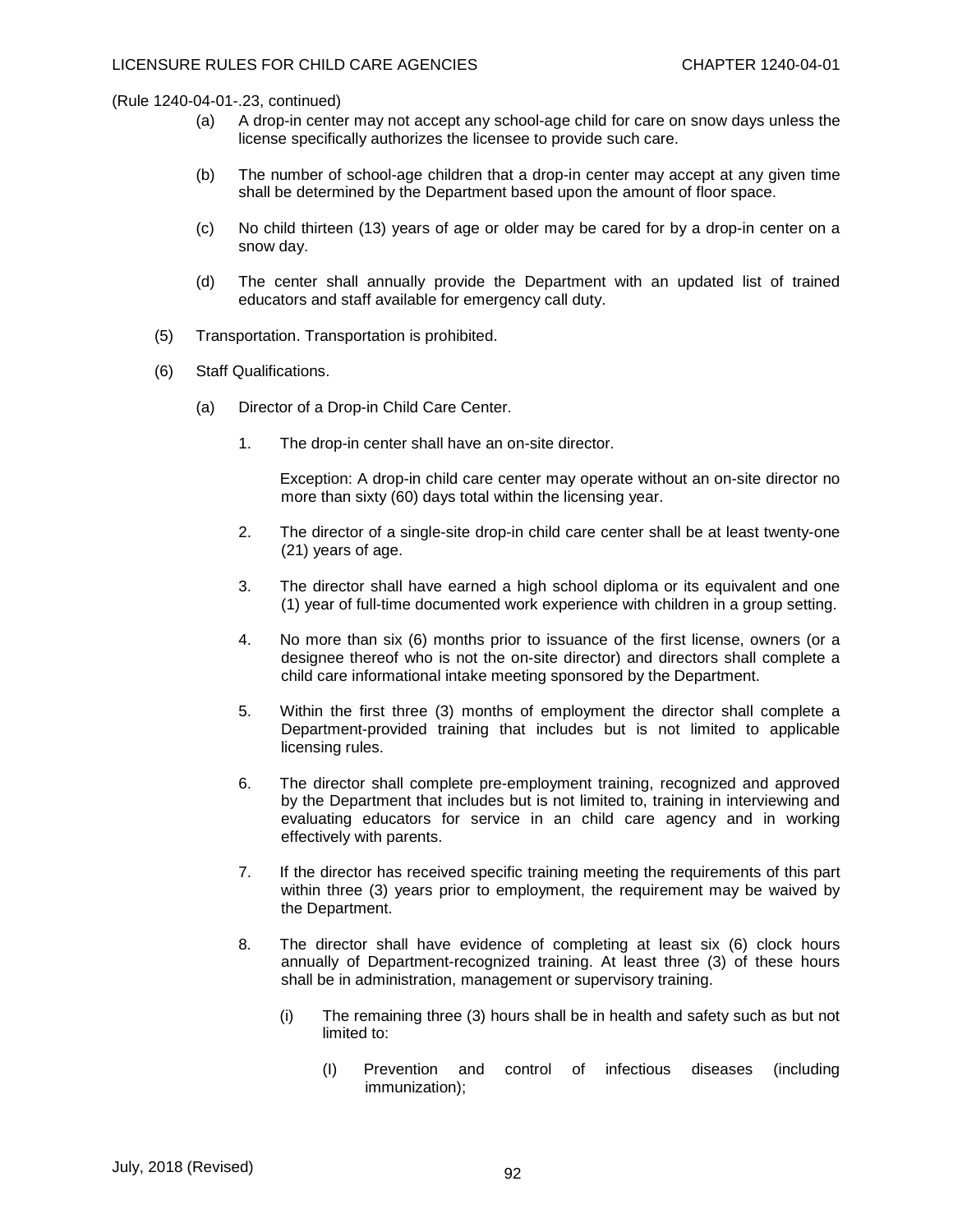- (II) Prevention of sudden infant death syndrome and use of safe sleeping practices;
- (III) Administration of medication, consistent with standards for parental consent;
- (IV) Prevention of and response to emergencies due to food and allergic reactions;
- (V) Building and physical premises safety, including identification of and protection from hazards that can cause bodily injury such as electrical hazards, bodies of water, and vehicular traffic;
- (VI) Prevention of shaken baby syndrome and abusive head trauma;
- (VII) Emergency preparedness and response planning for emergencies resulting from an actual disaster, or a man-caused event (such as violence at a child care facility), within the meaning of those terms under section 602 of the Robert T. Stafford Disaster Relief and Emergency Assistance Act (42 U.S.C. 5195a);
- (VIII) Handling and storage of hazardous materials and the appropriate disposal of biological contaminants;
- (IX) Precautions in transporting children (if applicable);
- (X) First aid and cardiopulmonary resuscitation (CPR);
- (XI) Poison prevention;
- (XII) Nutrition and physical activity;
- (XIII) Child development; or
- (XIV) Caring for and inclusion of children with special needs.
- 9. The director shall have evidence of completing training in Adverse Childhood Experiences every five (5) years.
- (b) Educators.
	- 1. Each educator who is used to meet the minimum required adult:child ratio shall have a high school diploma.
	- 2. Educators shall have evidence of receiving at least three (3) clock hours annually in Department-recognized training on basic health and safety topics such as but not limited to:
		- (i) Prevention and control of infectious diseases (including immunization);
		- (ii) Prevention of sudden infant death syndrome and use of safe sleeping practices;
		- (iii) Administration of medication, consistent with standards for parental consent;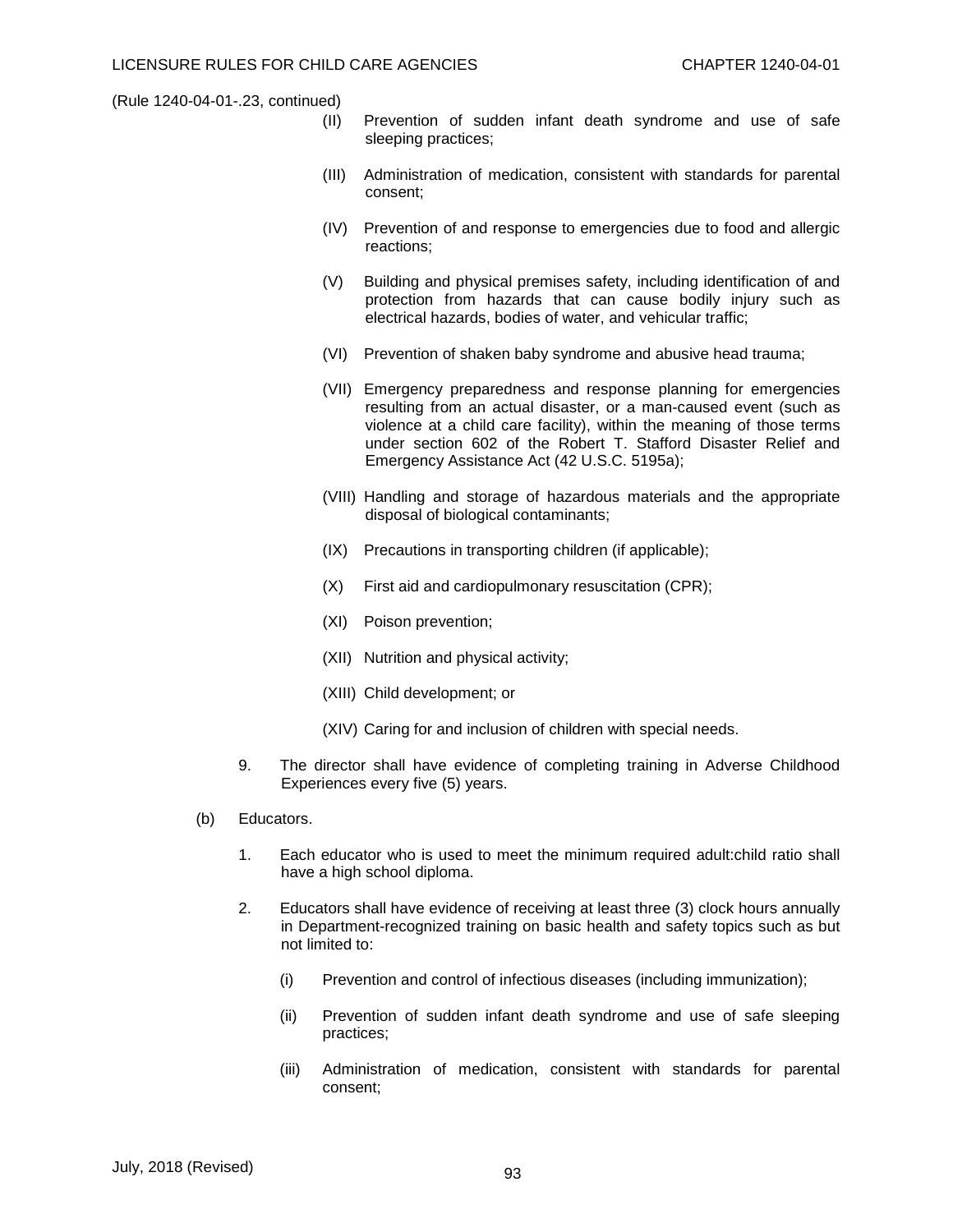- (iv) Prevention of and response to emergencies due to food and allergic reactions;
- (v) Building and physical premises safety, including identification of and protection from hazards that can cause bodily injury such as electrical hazards, bodies of water, and vehicular traffic;
- (vi) Prevention of shaken baby syndrome and abusive head trauma;
- (vii) Emergency preparedness and response planning for emergencies resulting from an actual disaster, or a man-caused event (such as violence at a child care facility), within the meaning of those terms under section 602 of the Robert T. Stafford Disaster Relief and Emergency Assistance Act (42 U.S.C. 5195a);
- (viii) Handling and storage of hazardous materials and the appropriate disposal of biological contaminants;
- (ix) Precautions in transporting children (if applicable);
- (x) First aid and cardiopulmonary resuscitation;
- (xi) Poison prevention;
- (xii) Nutrition and physical activity;
- (xiii) Child development; or
- (xiv) Caring for and inclusion of children with special needs.
- 3. Educators shall have evidence of completing training in Adverse Childhood Experiences every five (5) years.
- (7) Supervision and Grouping of Children.
	- (a) Age Categories and Adult:Child Ratios.
		- 1. Children shall be placed in age-appropriate groups and with adequate adult educator supervision as established in parts 2-4 below.
			- Age of Children **Adult:Child Ratio** Six (6) weeks –  $\begin{array}{c|c}\n\hline\n\text{C} & \text{C} \\
			\hline\n\text{Fifteen (15) months}\n\end{array}$  1:4 Twelve  $(12)$  months  $-$ The Thirty (30) months  $\begin{bmatrix} 1 & 2 & 3 \\ 1 & 3 & 5 \\ 1 & 1 & 1 \end{bmatrix}$  1:8  $Two (2) years$  1:12 Three  $(3)$  years  $\vert$  1:15 Four  $(4)$  years  $\begin{array}{ccc} \hline \end{array}$  1:18 Five (5) years Pive (5) years<br>(not in Kindergarten) 1:20 School-age (Kindergarten and above) 1:22
		- 2. Age Grouping.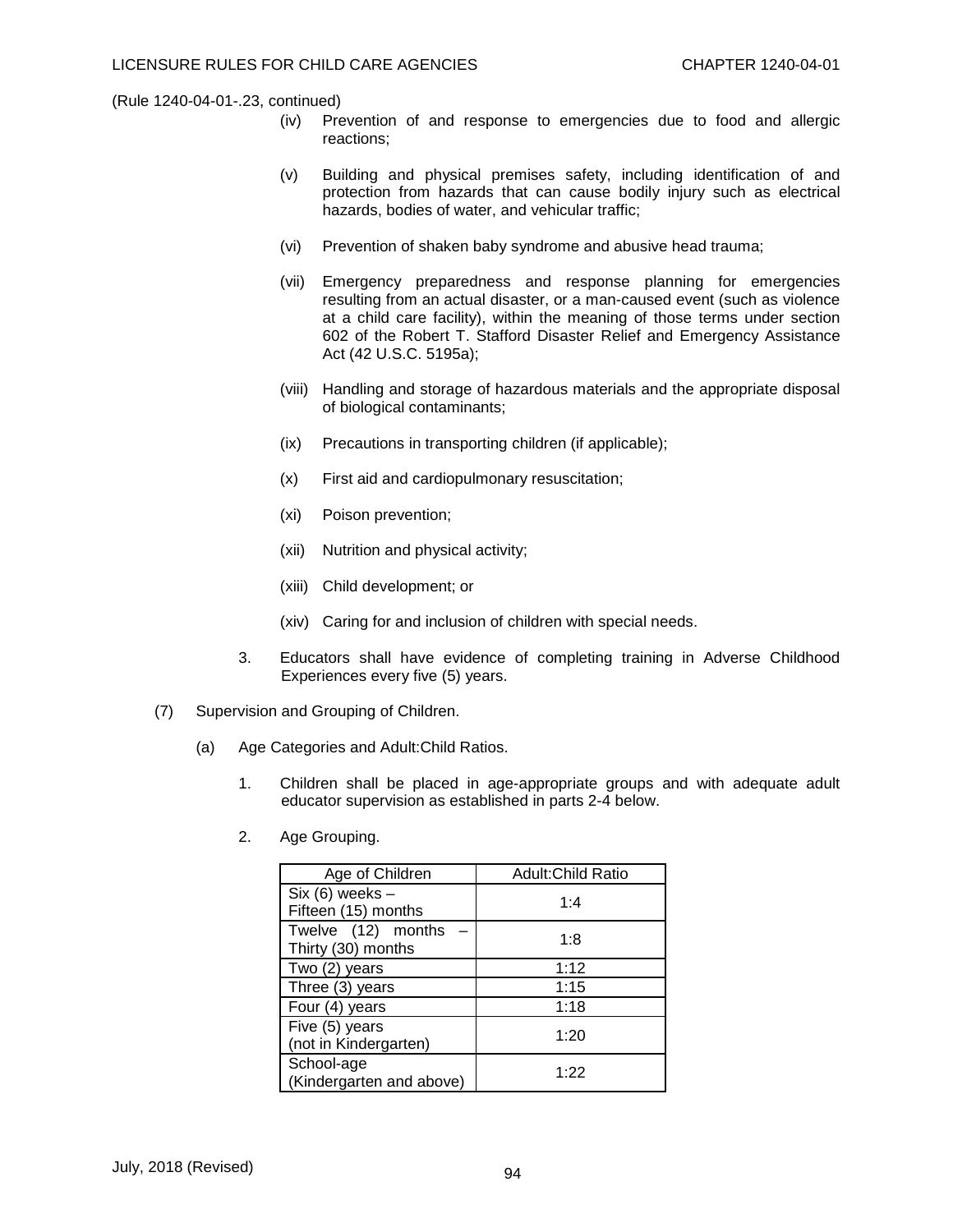- 3. Multi-Age Grouping.
	- (i) The adult:child ratio of a multi-age grouping shall be determined by the age of the majority of the children in the group; provided, however:
		- (I) No majority age: If the ages of the children are evenly divided, the adult:child ratio shall be determined by the age of the youngest child in the group.
		- (II) Infants: The adult:child ratio of any group containing an infant shall be determined solely by the number of infants in the group.
	- (ii) The adult:child ratio for any multi-age grouping containing three (3) or more infants is 1:4.
	- (iii) The adult:child ratio for a multi-age group containing infants is as follows:

| Majority Age of Children<br>Present      | One Infant | Two Infants |
|------------------------------------------|------------|-------------|
| Twelve (12) months<br>Thirty (30) months | 1:8        | 1:6         |
| Two (2) years                            | 1:10       | 1:8         |
| Three (3) years                          | 1:12       | 1:10        |
| Four (4) years                           | 1:15       | 1:12        |
| Five (5) years<br>(not in Kindergarten)  | 1:17       | 1:13        |
| School-age<br>(Kindergarten and above)   | 1:19       | 1:15        |

- 4. When more than fourteen (14) children are present, children under two (2) years of age shall have their own designated area.
- (8) Nutritional Needs.
	- (a) A meal or a snack shall be available every three (3) hours according to a normal pattern as follows:
		- 1. Three (3) to five (5) hours: One (1) meal or snack; and
		- 2. Five (5) to six (6) hours: Two (2) meals or snacks.
	- (b) Extended Care: For a child who is in care for extended or nighttime hours, meals and snacks will be offered in accordance with the child's hunger and the hours of attendance.
	- (c) If the child care agency provides food, it shall be in accordance with the USDA's Child and Adult Care Food Program (CACFP) nutritional guidelines.
- (9) Naptime Sleeping Procedures.
	- (a) Children shall be positioned on mats in a face to feet alternating pattern, unless separated by an appropriate solid barrier.
	- (b) Cots, cribs, and mats shall be positioned at least eighteen inches (18") apart, unless separated by a solid barrier.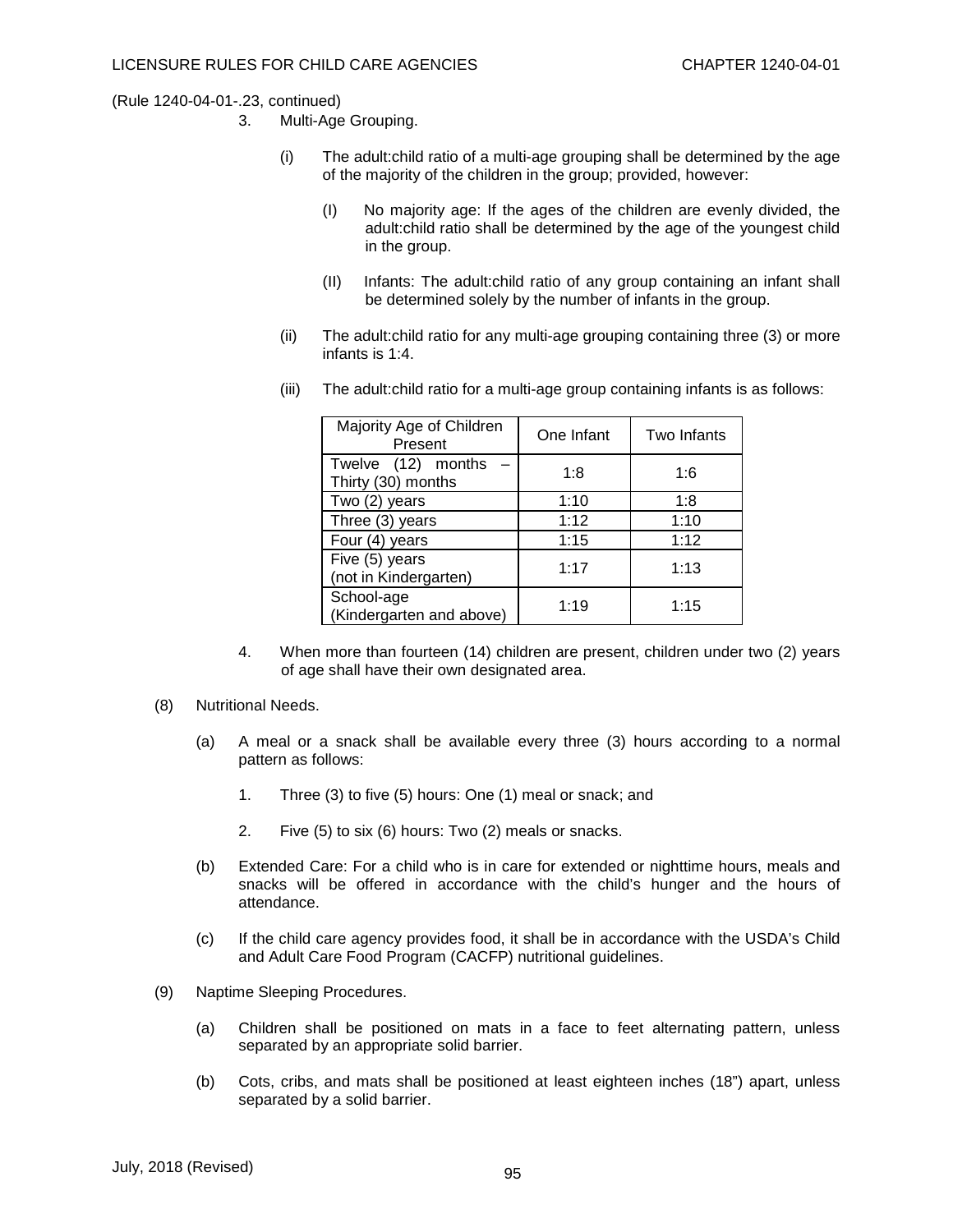- 1. If barriers are used, they shall be arranged to permit staff to observe and have immediate access to each child.
- (10) Licensed Capacity of Physical Space.
	- (a) The maximum number of children who may be present inside a physical space shall be determined in accordance with the minimum square footage. The Department may, in its discretion, restrict the child care agency's licensed capacity below the maximum set forth in these rules.
	- (b) A minimum of thirty (30) square feet of usable indoor play space shall be provided for each child.
	- (c) Each nap room shall contain a minimum of thirty (30) square feet of floor space per child.
	- (d) For the purposes of calculating square footage requirements, the following shall not be counted:
		- 1. Restrooms;
		- 2. Hallways;
		- 3. Kitchen;
		- 4. Office space; or
		- 5. Any space used by cribs or large pieces of furniture.
	- (e) Rooms with sufficient floor space, as defined by the requirements set forth in these rules, may be divided by a barrier at least four (4) feet in height and used for more than one (1) group.
	- (f) Adequate Plumbing Facilities. The child care agency shall have the minimum number of functional toilets and hand-washing stations in accordance with the:
		- 1. Requirements of any applicable local ordinances and regulations;
		- 2. Proximity of the plumbing to the classroom(s); and
		- 3. Ages of the children served.
- (11) Staff shall have documentation of all children's allergies and how to deal with any allergic reaction.
- (12) Staff shall review emergency preparedness and fire procedures and shall physically walk through the evacuation process every quarter.
- (13) First Aid & CPR
	- (a) At least one staff member who has certification in first aid from a certifying organization recognized by the Department shall be present onsite at all times.
		- 1. The certification shall be applicable to the ages present: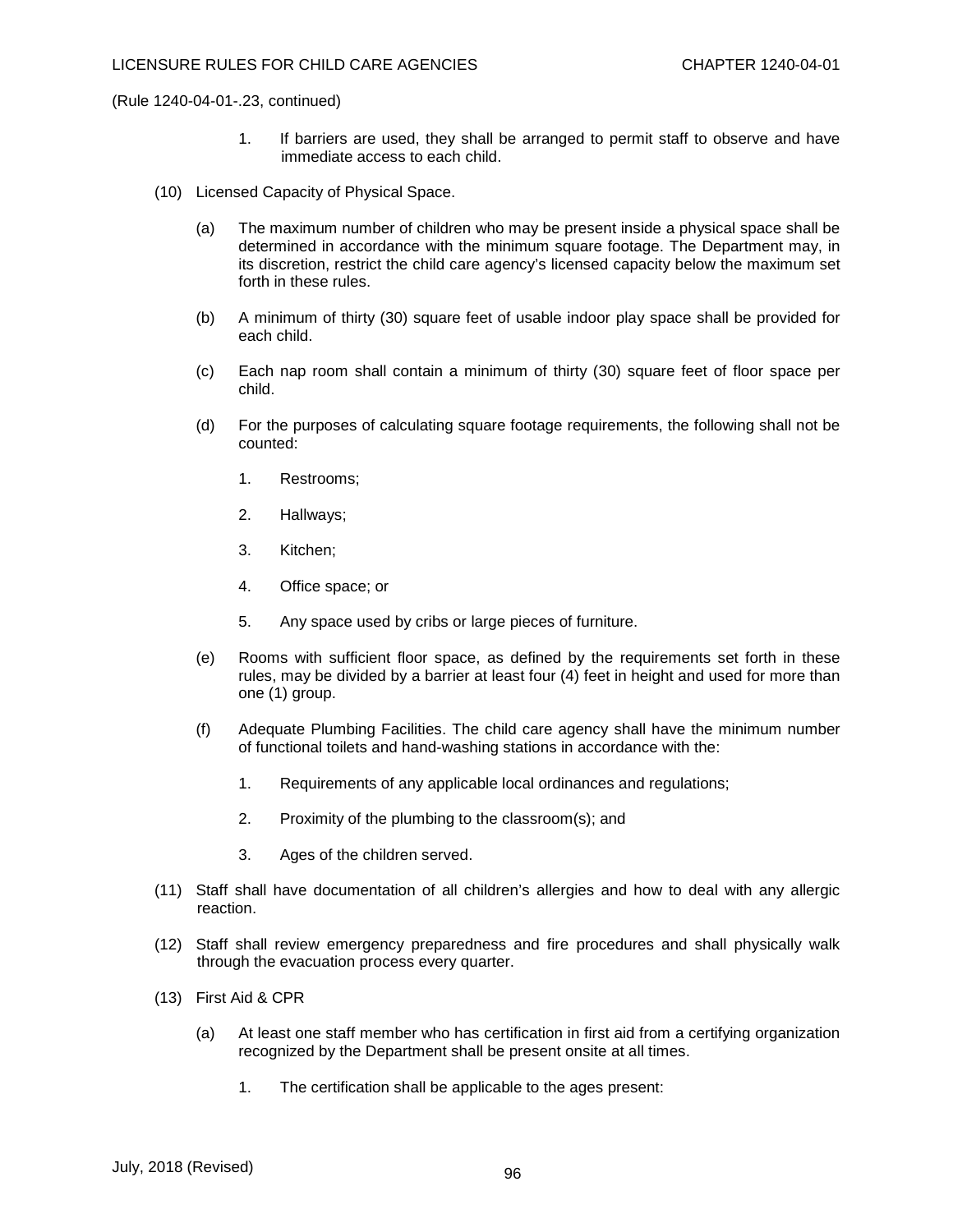- (i) Infant/Child first aid; and/or
- (ii) Adult first aid if children over age twelve (12) are present.
- (b) At least one staff member who has certification in CPR from a certifying organization recognized by the Department shall be present onsite at all times.
	- 1. The certification shall be applicable to the ages present:
		- (i) Infant/Child CPR; and/or
		- (ii) Adult CPR if children over age twelve (12) are present.
- (14) Prohibited Activities and Rules Not Applicable to Drop-In Child Care Centers:
	- (a) Prohibited Activities:
		- 1. Swimming;
		- 2. Transportation;
		- 3. Provision of specialized services.
	- (b) Rules Not Applicable to Drop-In Child Care Centers:
		- 1. Completed child application, immunization certificates (for children over two (2) months of age), and health history prior to admission;
		- 2. Written documentation of parent/guardian pre-enrollment visit;
		- 3. License notation to provide extended care hours;
		- 4. Parent/guardian signed receipt of polices and summary of licensing requirements;
		- 5. Ongoing parent/guardian communication regarding curriculum, personnel changes, and changes in child's routine care;
		- 6. Posting a report card;
		- 7. Emergency procedure practice drills for the children;
		- 8. Written action plan for each child with life-threatening allergies;
		- 9. Immunization requirement exceptions;
		- 10. Documentation of specific infant, toddler, or non-verbal child activities under children's records;
		- 11. Documentation of well-child exam prior to care (child under sixty (60) months);
		- 12. Parent/guardian signed kindergarten status acknowledgement;
		- 13. Daily written activity record for children with special needs;
		- 14. Records regarding proof of staff education;